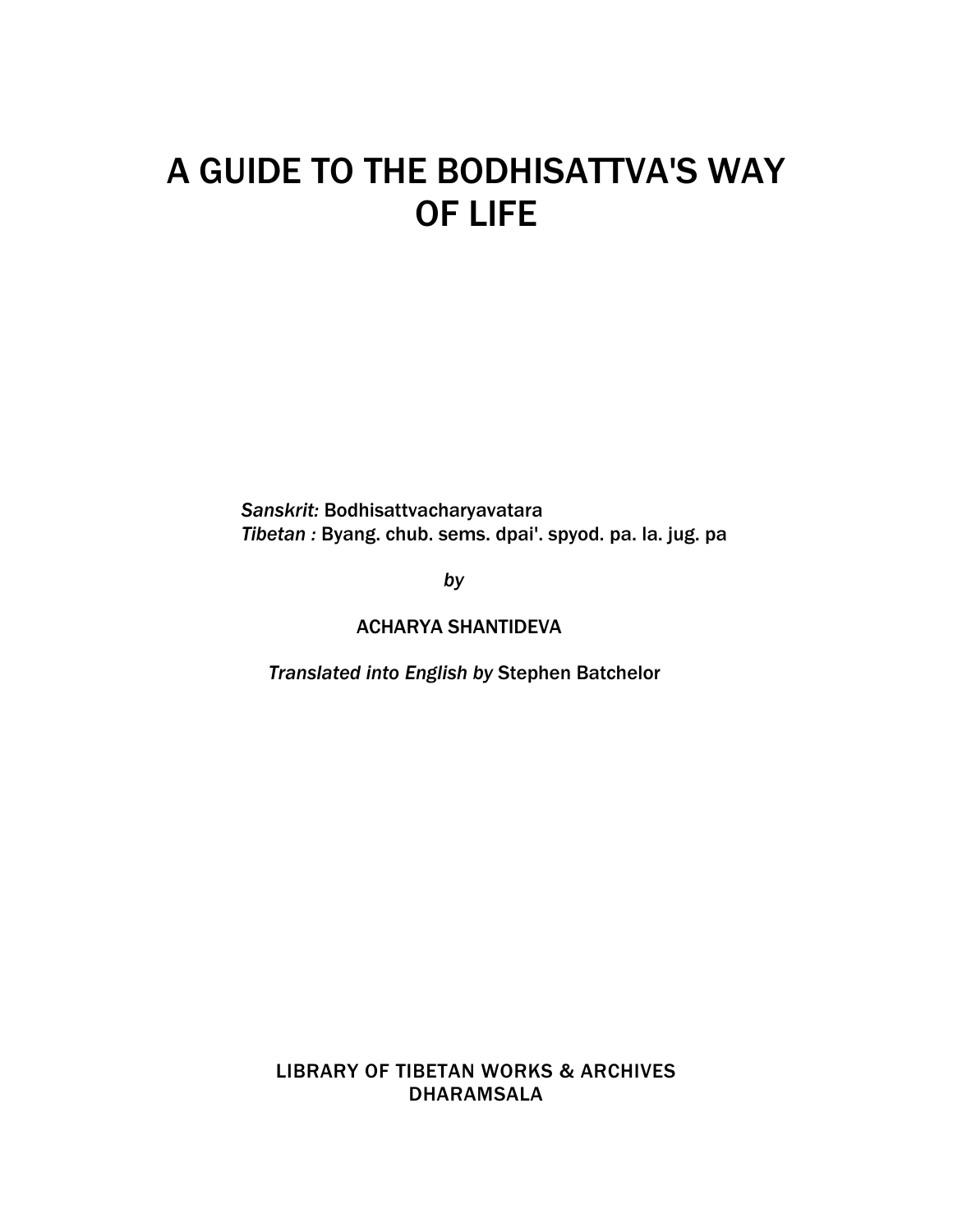#### Publisher's Note

The Library of Tibetan Works & Archives, Dharamsala, is happy to bring out this English translation of the *Bodhisattvacharyavatara—A Guide to the Bodhisattvtʹs Way of* Life (Tib: Byang. chub. sems. dpa'i spyod. pa. la.' jug.pa.) by Shantideva, an eighth century Buddhist master from the monastic university of Nalanda, India—as a continuation of our programme to present, in English translation, works of Buddhist philosophy from Tibetan sources. Translated into English by Stephen Batchelor in accordance with an oral teaching of Geshe Ngawang Dhargyey on the commentary *The Ocean of Good Explanation* by Tʹogme Zang‐po, Shantidevaʹs *A Guide to the Bodhisattvaʹs way of Life* will inspire readers with the higher ideals of Bodhisattvas and will infuse their practical application into everyday life.

> Gyatso Tsering (Director) Library of Tibetan Works & Archives, Dharamsala, H.P. ("India)

April 1979.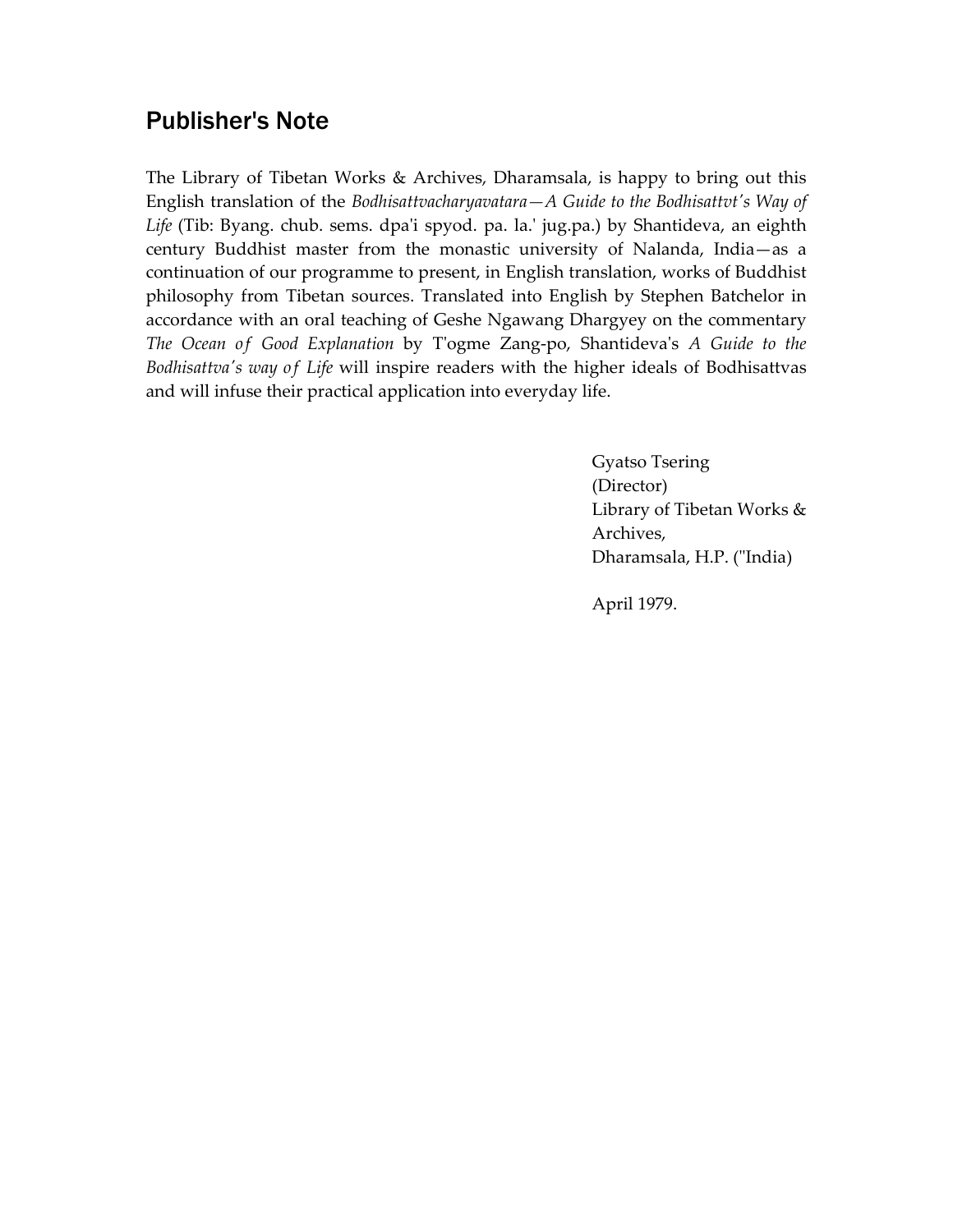#### **Contents**

| Translator's Introduction |                                       | vii |
|---------------------------|---------------------------------------|-----|
|                           | The Benefits of the Awakening Mind    | 3   |
| 2                         | Disclosure of Evil                    | 10  |
| 3                         | Full Acceptance of the Awakening Mind | 22  |
| 4                         | Conscientiousness                     | 28  |
| 5                         | <b>Guarding Alertness</b>             | 37  |
| 6                         | Patience                              | 56  |
| 7                         | Enthusiasm                            | 79  |
| 8                         | Meditation                            | 93  |
| 9                         | Wisdom                                | 125 |
| 10                        | Dedication                            | 165 |
| Notes                     |                                       | 177 |
| Index to Chapter Nine     |                                       | 189 |
| <b>Glossary of Terms</b>  |                                       | 191 |
| Bibliography              |                                       | 197 |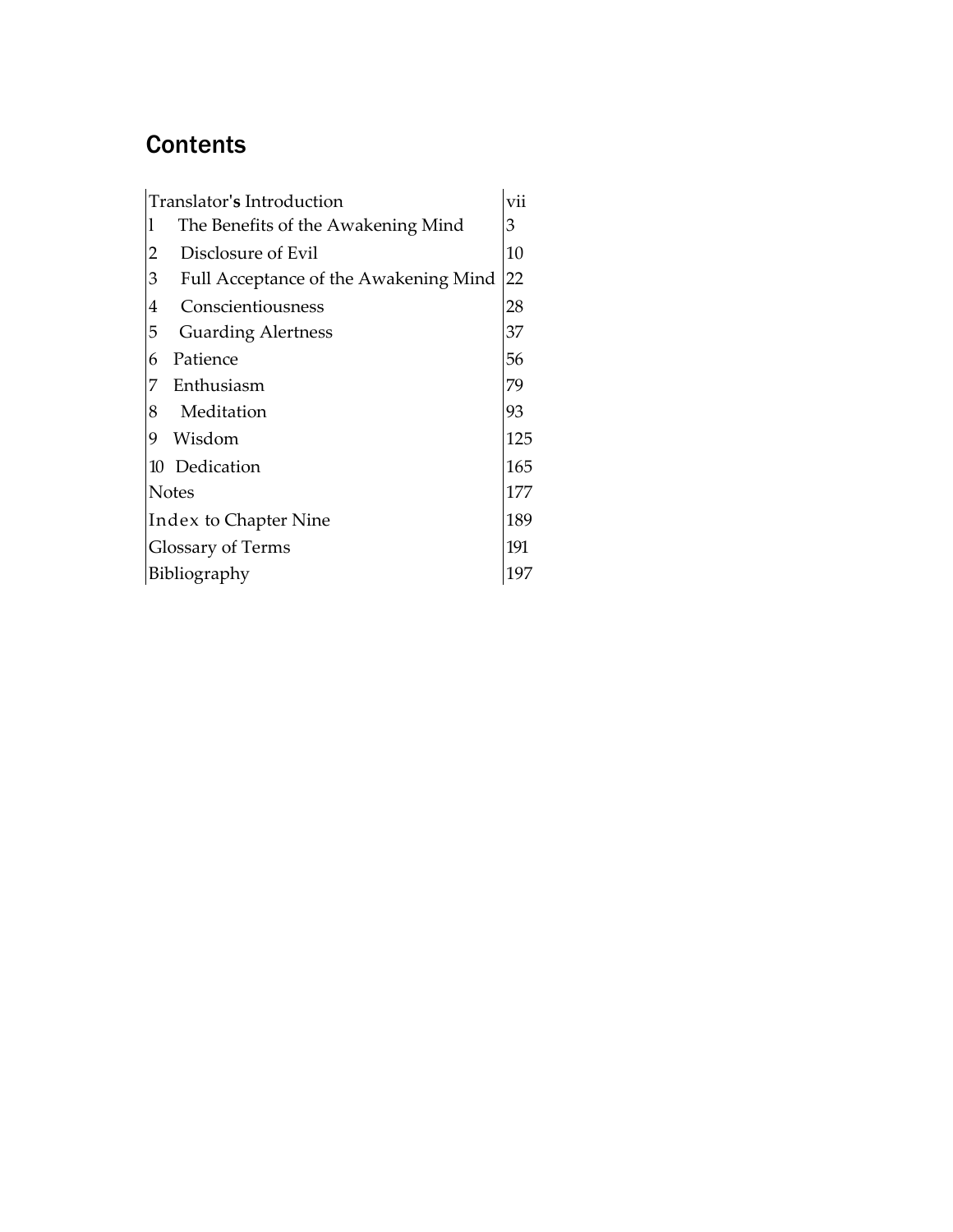#### Translator's Introduction

Shantideva, a Buddhist master from the monastic university of Nalanda, India, composed his work *A Guide to the Bodhisattvaʹs Way of Life (Bodhisattvachary avatar a )* in the eighth century of the Christian era. In India at that lime Mahayana Buddhism was well established and in the thousand or so stanzas of this text we find a concise yet comprehensive account of the principal features of this doctrine.

In contrast with the Arhat of Hinayana Buddhism—the being who has secured his own liberation from the misery of cyclic existence—Mahayana Buddhism has as its ideal the Bodhisattva who, uninterested in his liberation alone, s trives for the well being of all living creatures.

The Bodhisattva comes into being with the development of the Awakening Mind, the purely altruistic wish to achieve the state of a Buddha, and with this motivation he then proceeds to engage in a way of life that is conducive to the realization of his goal. In the first chapter of this work we shall see how Shantideva introduces the aspirant to the Awakening Mind and inspires him to develop it; in the second, how the mind is prepared; and in the third chapter how the Bodhisattva's vow itself is finally taken; From this point onward the author continues to elucidate the means whereby to fulfill this commitment, namely through the practices of Moral Discipline, (chapters 4-5), Patience (Chapter 6), Enthusiasm (chapter 7), Meditation (chapter8), and Wisdom (chapter 9). In the final chapter, the merits gained from the composition of the work are dedicated to the welfare of all beings in the form of a prayer. Hence this short but significant work contains the essential points of Mahayana Buddhist practice and for over a thousand years has acted as a guide for people throughout India, Tibet, China and Mongolia who have wished to follow this path.

In the autumn of 1974, in response to the request of several Western Buddhists studying in Dharamsala, India, His Holiness the Dalai Lama encouraged and gave his blessing to the undertaking at the Library of Tibetan Works and Archives of a project to translate Shantidevaʹs *Bodhisattvacharyavatara.* In order to do this, he suggested that the *Ocean of Good Explanation,* a commentary to the *Bodhisattvacharyavatara* by the 12th century Tibetan Lama Tʹog‐me Zang‐po, be used as the basis for the translation. For the following year Geshe Ngawang Dargyey, proceeded to give a word by word explanation of this text translated by Sherpa Tulku. It is on the basis of that teaching that this translation has been completed.

Chapters 1‐8 and chapter 10 have been translated in verse form, corresponding to the stanzas of the root text. Where necessary, words have been added in brackets from the commentary. The ninth chapter, however, is presented in prose, frequently in the form of a dialogue between the Madhyamika school and other Buddhist and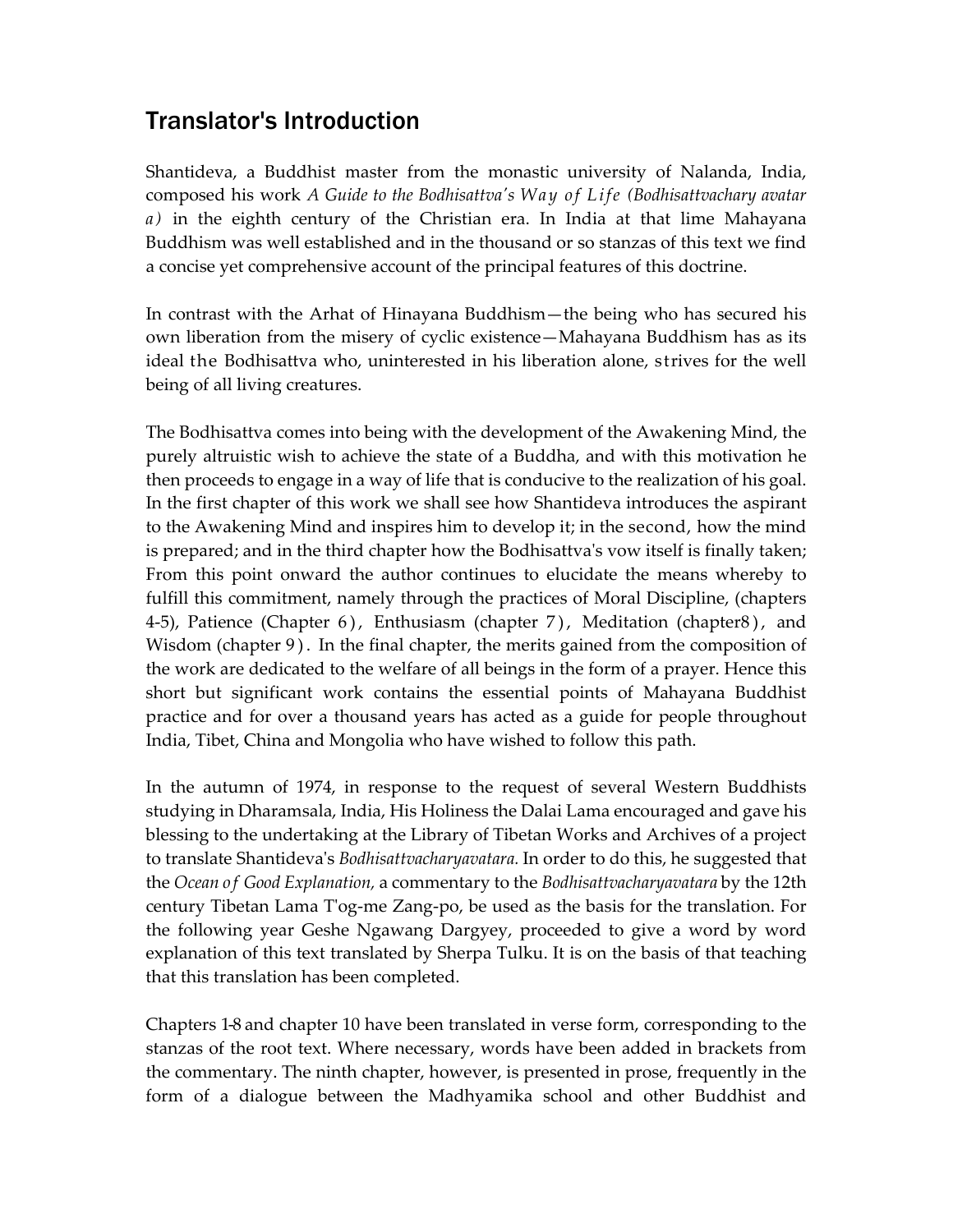non‐Buddhist traditions. Here, most of the commentary of Tʹog‐me Zang‐po has been included for the sake of clarifying the often cryptic style of the root text.

> **Stephen Batchelor (Gelong Jhampa Thabkay) Switzerland 1979**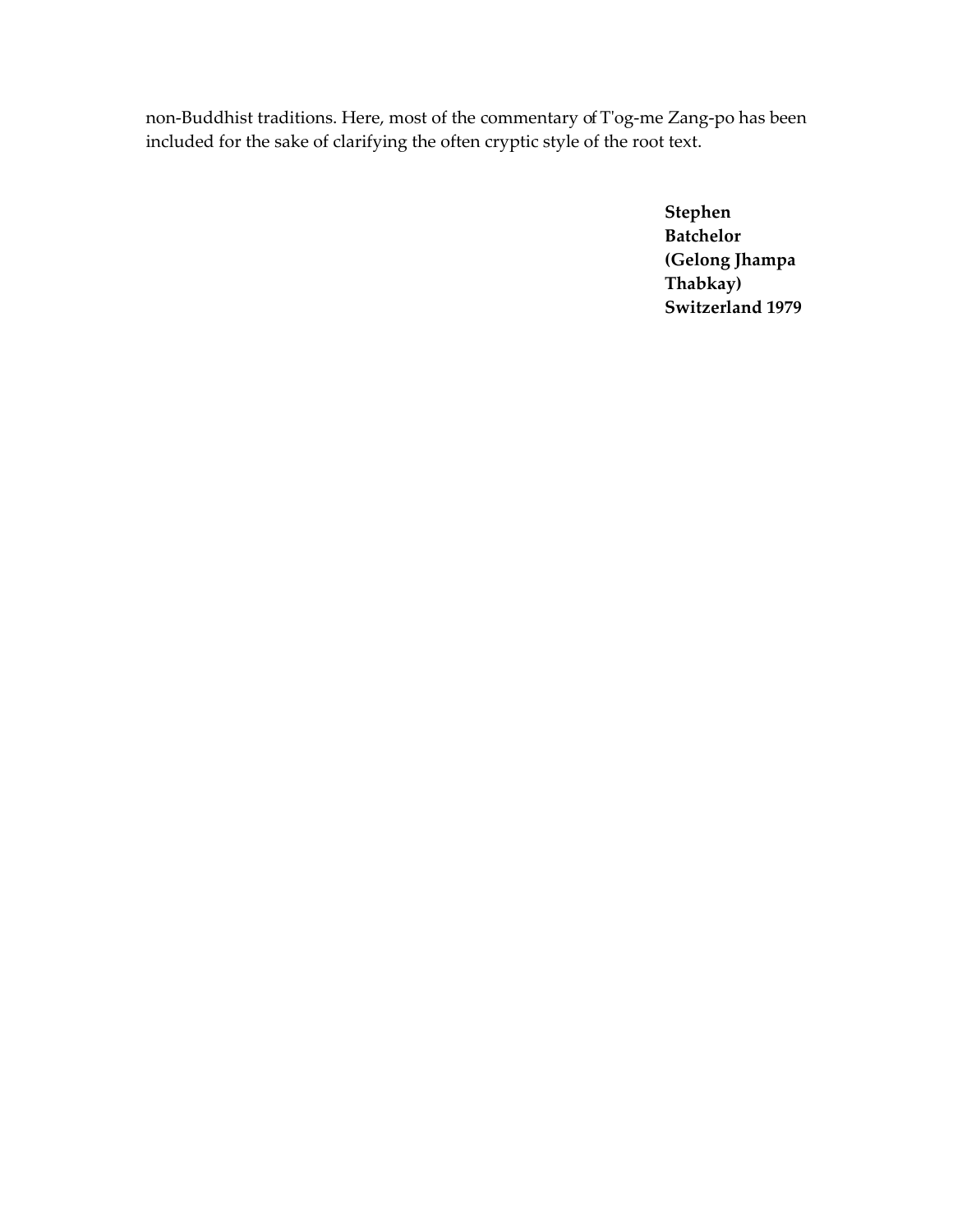## A Guide to the Bodhisattva's Way of Life

**Homage to all Buddhas and Bodhisattvas** 

Scanned by: Smile~ Released on: September/02/2009 Email: Mahayanist@gmx.com

Special thanks to the University of Calgary for allowing me access to such a rare text. If you find this book helpful, please share it with others so they may benefit as well.

"A true smile is a sign of love, a transmitter of energy which has a warming, healing effect. In ancient China, the Taoists taught that a constant inner smile, a smile to oneself, insured health, happiness, and longevity."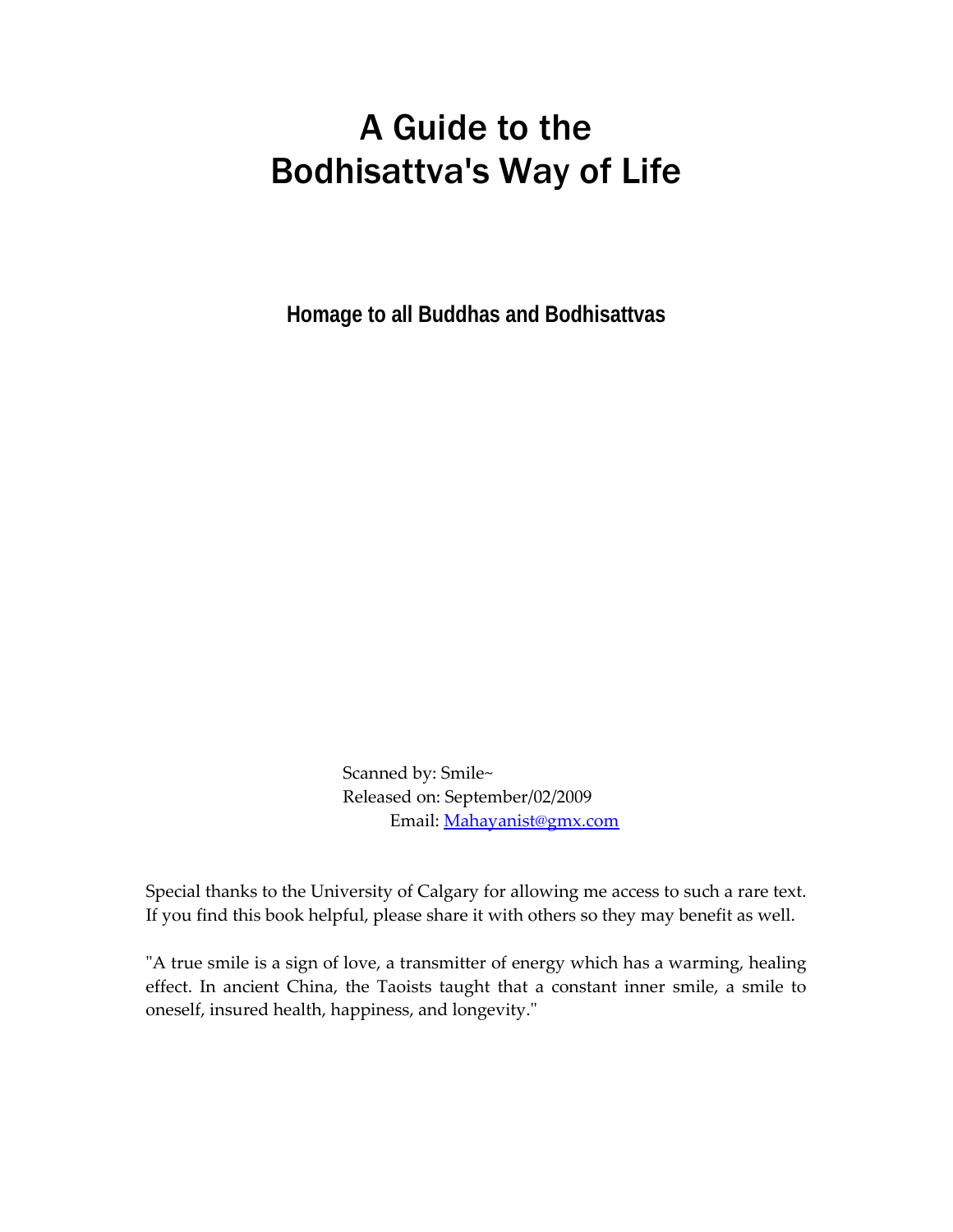### *The Benefit of the Awakening Mind*

la

Respectfully I prostrate myself to the Sugatas Who are endowed with the Dharmakaya, As well as to their Noble Sons And to all who are worthy of veneration. lb Here I shall explain how to engage in the vows of the Buddhas' Sons, The meaning of which I have condensed in accordance with the scriptures. 2 There is nothing here that has not been explained before And I have no skill in the art of rhetoric; Therefore, lacking any intention to benefit others, I write this in order to acquaint it to my mind. 3 For due to acquaintance with what is wholesome, The force of my faith may for a short while increase because of these (words). If, however, these (words) are seen by others Equal in fortune to myself, it may be meaningful (for them). 4 Leisure and endowment are very hard to find; And, since they accomplish what is meaningful for man, If I do not take advantage of them now, How will such a perfect opportunity come about again? 5 Just as a flash of lightning on a dark, cloudy night For an instant brightly illuminates all, Likewise in this world, through the might of Buddha, A wholesome thought rarely and briefly appears. 6 Hence virtue is perpetually feeble, The great strength of evil being extremely intense. And except for a Fully Awakening Mind By what other virtue will it be overcome? 7 All the Buddhas who have contemplated for many aeons Have seen it to be beneficial; For by it the limitless masses of beings Will quickly attain the supreme state of bliss.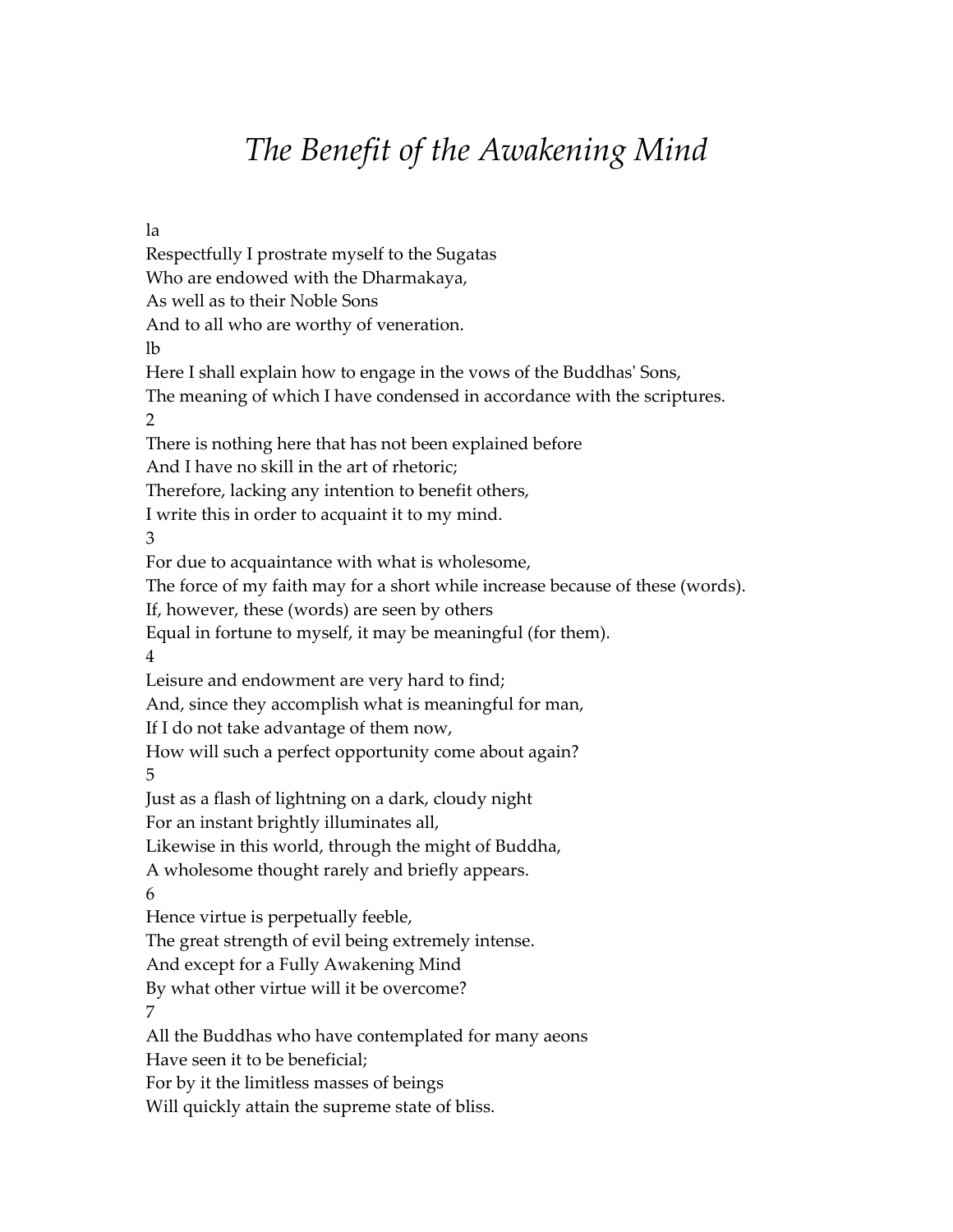8

Those who wish to destroy the many sorrows of (their) conditioned existence, Those who wish (all beings) to experience a multitude of joys, And those who wish to experience much happiness, Should never forsake the Awakening Mind. 9

The moment an Awakening Mind arises

In those fettered and weak in the jail of cyclic existence,

They will be named 'a Son of the Sugatas',

And will be revered by both men and gods of the world.

10

It is like the supreme gold‐making elixir,

For it transforms the unclean body we have taken

Into the priceless jewel of a Buddha‐Form

Therefore firmly seize this Awakening Mind.

11

Since the limitless mind of the Sole Guide of the World

Has upon thorough investigation seen its preciousness,

All beings wishing to be free from worldly abodes

Should firmly take hold of this precious Awakening Mind.

12

All other virtues are like the plantain tree;

For after bearing fruit they simply perish.

But the perennial tree of the Awakening Mind

Unceasingly bears fruit and thereby flourishes without end.

13

Like entrusting myself to a brave man when greatly afraid

By entrusting myself to this (Awakening Mind) I shall be swiftly liberated

Even if I have committed extremely unbearable evils.

Why then do the conscientious not devote themselves to this?

14

Just like the fire at the end of an age,

It instantly consumes all great evil.

Its unfathomable advantages were taught

To the disciple Sudhana by the wise Lord Maitreya.

15

In brief, the Awakening Mind

Should be understood to be of two types;

The mind that aspires to awaken

And the mind that ventures to do so.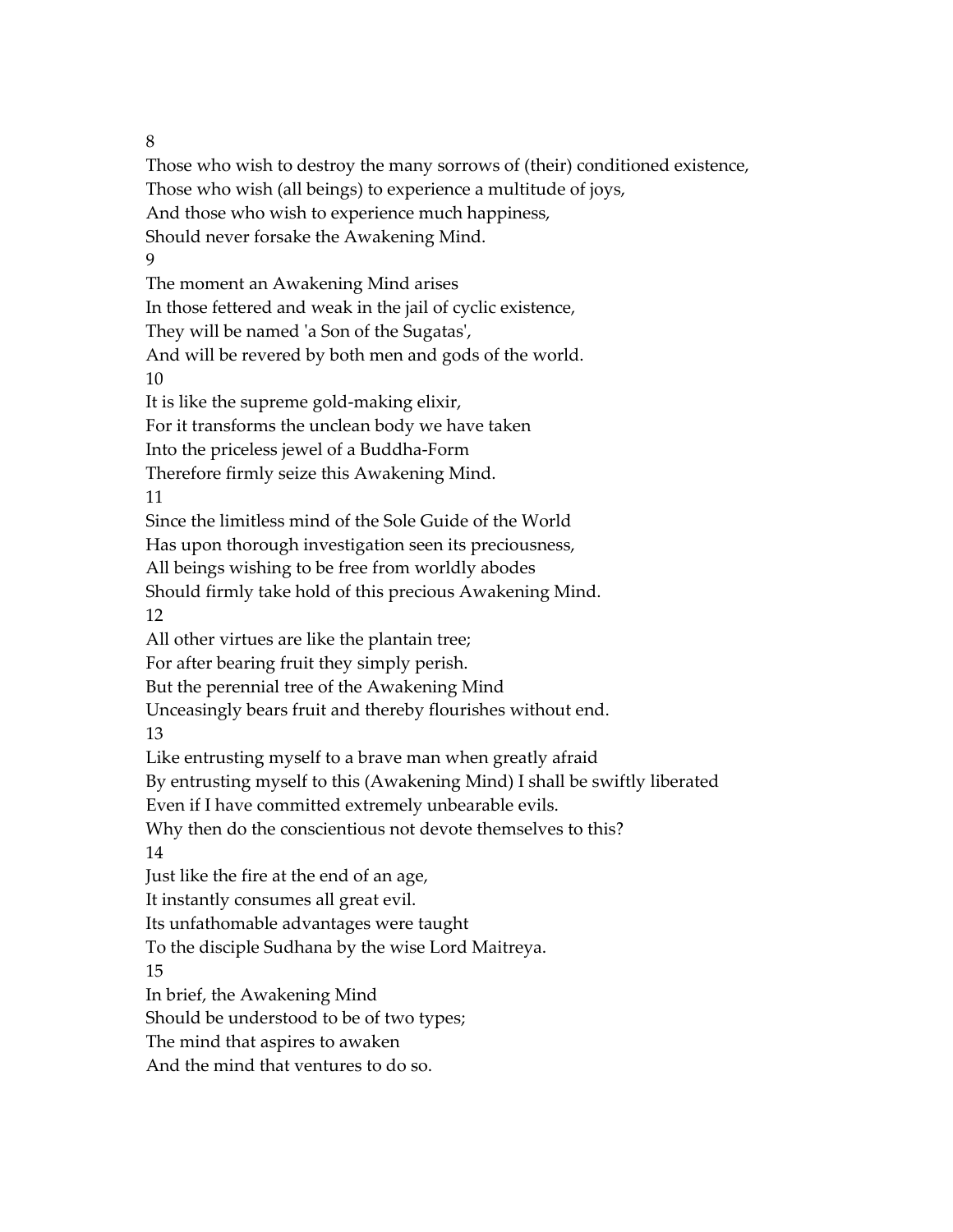16 As is understood by the distinction Between aspiring to go and (actually) going. So the wise understand in turn The distinction between these two. 17 Although great fruits occur in cyclic existence From the mind that aspires to awaken, An uninterrupted flow of merit does not ensue As it does with the venturing mind. 18 And for him who has perfectly seized this mind With the thought never to turn away From totally liberating The infinite forms of life. 19 From that time hence, Even while asleep or unconcerned A force of merit equal to the sky Will perpetually ensue. 20 For the sake of those inclined towards the lesser (vehicle), This was logically asserted By the Tathagata himself In The Sutra Requested by Subahu 21 If even the thought to relieve Living creatures of merely a headache Is a beneficial intention Endowed with infinite goodness, 22 Then what need is there to mention The wish to dispel their inconceivable misery, Wishing every single one of them To realise boundless good qualities? 23 Do even fathers and mothers Have such a benevolent intention as this? Do the gods and sages? Does even Brahma have it? 24 If those beings have never before Even dreamt of such an attitude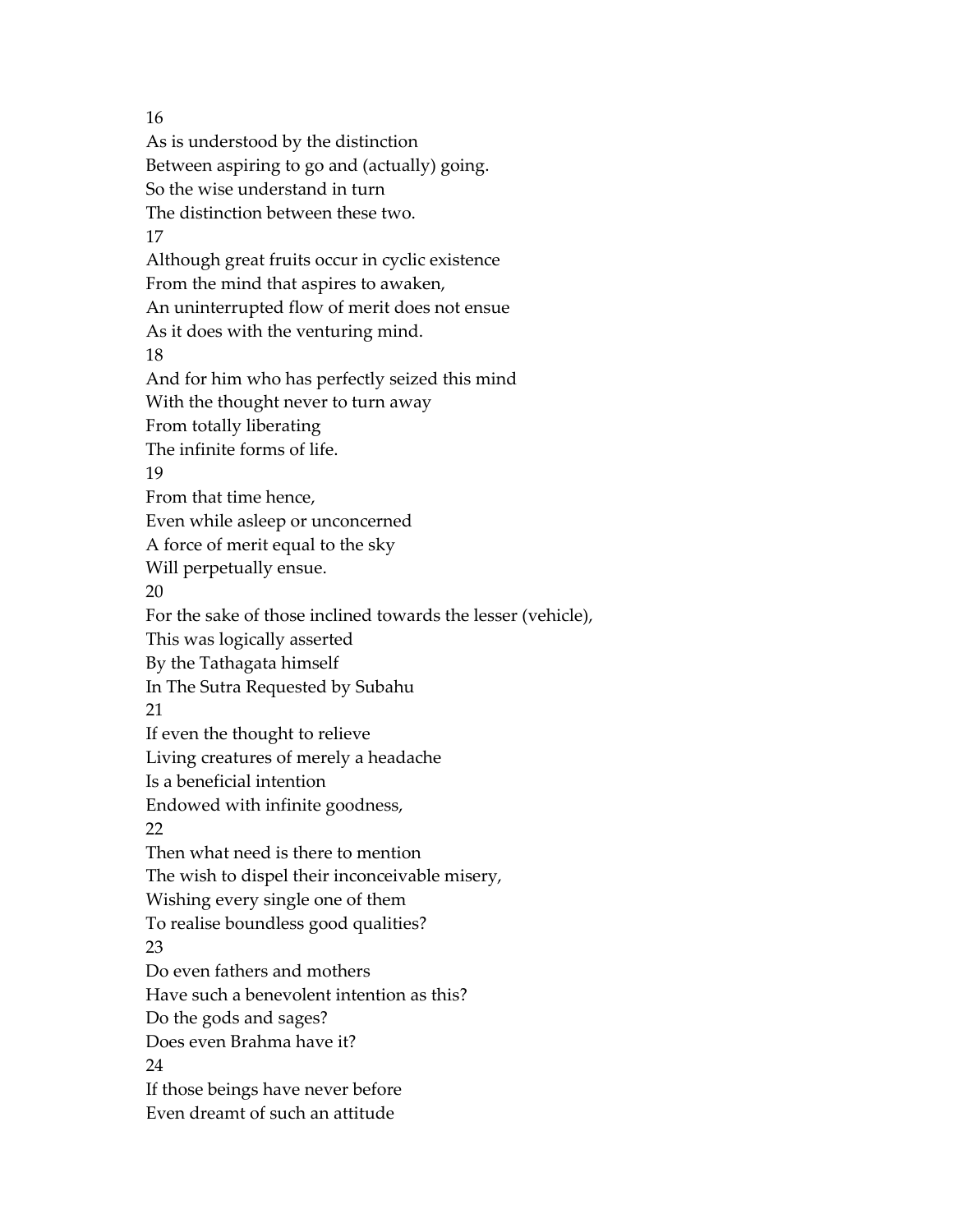For their own sake, How would it ever arise for the sake of others? 25 This intention to benefit all beings, Which does not arise in others even for their own Is an extraordinary jewel of the mind, And its birth is an unprecedented wonder. 26 How can I fathom the depths Of the goodness of this jewel of the mind, The panacea that relieves the world of pain And is the source of all its joy? 27 If merely a benevolent intention Excels venerating the Buddhas, Then what need to mention striving to make All beings without exception happy? 28 Although wishing to be rid of misery, They run towards misery itself. Although wishing to have happiness, Like an enemy they ignorantly destroy it. 29 For those who are deprived of happiness And burdened with many sorrows It satisfies them with all joys, Dispels all suffering, 30 And clears away confusion. Where is there a comparable virtue? Where is there even such a friend? Where is there merit similar to this? 31 If whoever repays a kind deed Is worthy of some praise, Then what need to mention the Bodhisattva Who does good without its being asked of him? 32 The world honours as virtuous A man who sometimes gives a little, plain food Disrespectfully to a few beings, That satisfies them for only half a day.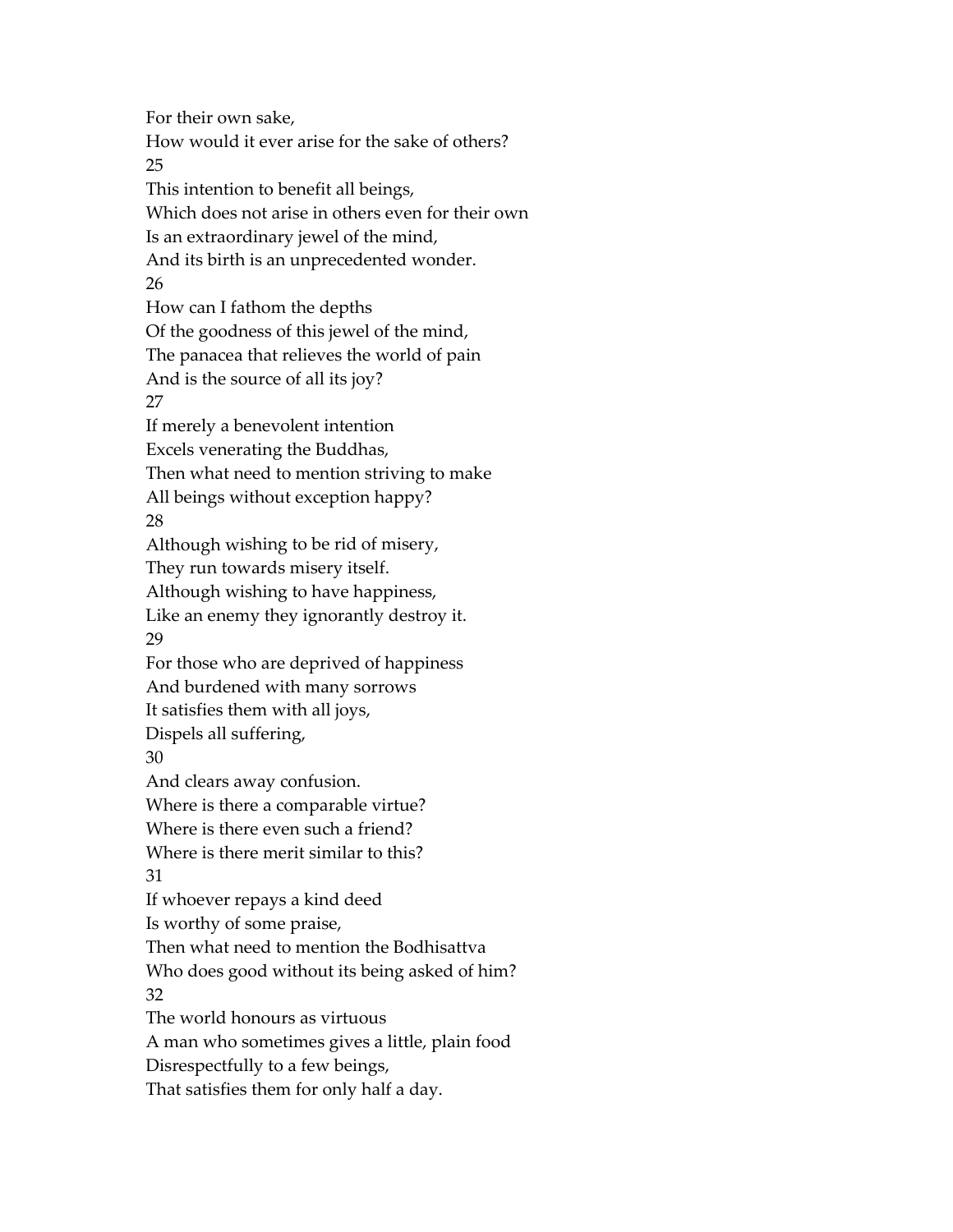33

What need be said then of one

Who eternally bestows the peerless bliss of the Sugatas

Upon limitless numbers of beings,

Thereby fulfilling all their hopes?

34

The Buddha has said that whoever bears an evil thought

Against a benefactor such as that Bodhisattva

Will remain in hell for as many aeons

As there were evil thoughts.

35

But if a virtuous attitude should arise (in that regard).

Its fruits will multiply far more than that.

When Bodhisattvas greatly suffer they generate no negativity,

Instead their virtues naturally increase.

36

I bow down to the body of him

In whom the sacred precious mind is born.

I seek refuge in that source of joy

Who brings to happiness even those who harm him.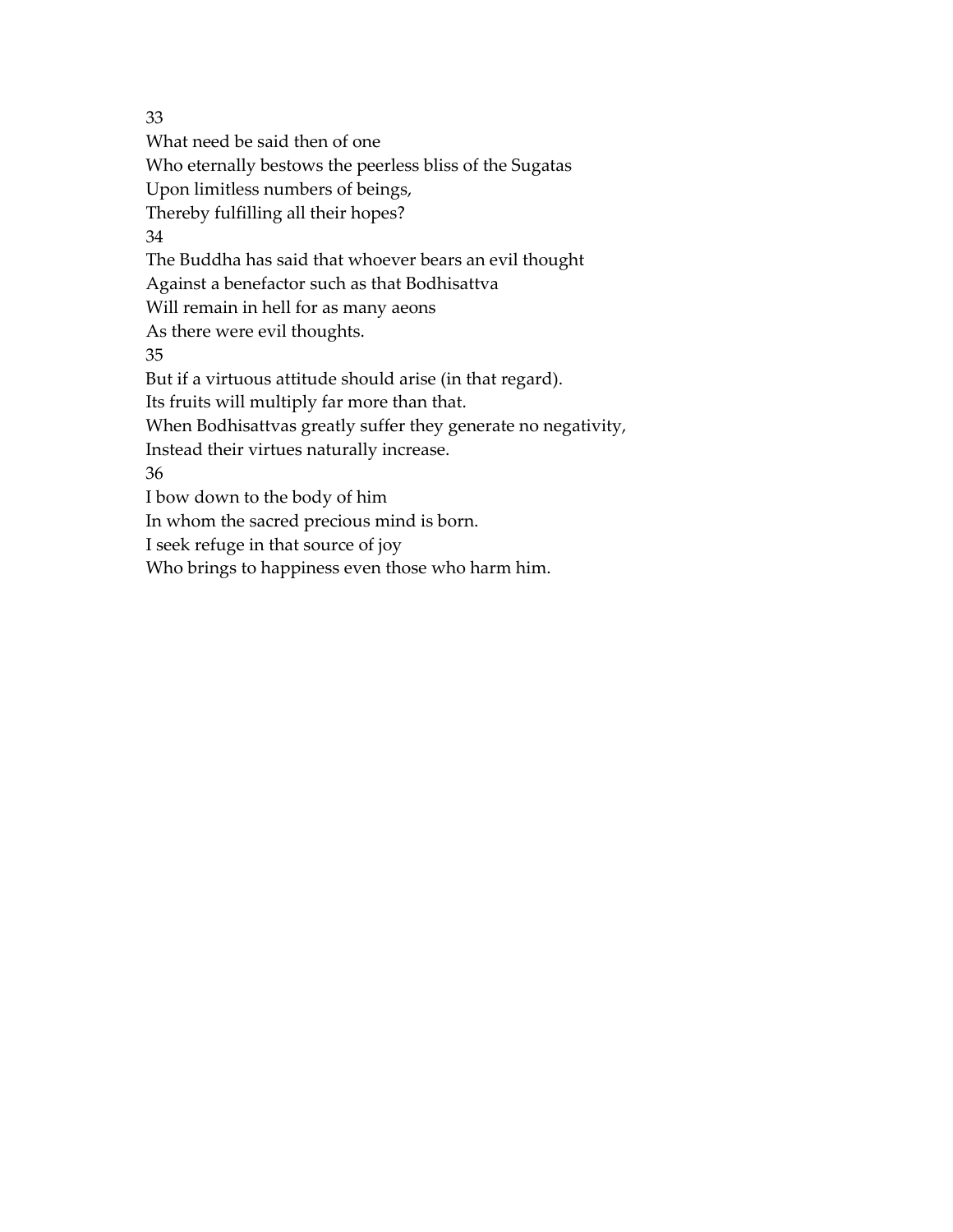### *Disclosure of Evil*

1 In order to seize that precious mind I offer now to the Tathagatas, To the sacred Dharma, the stainless jewel, And to the Sons of Buddha, the oceans of excellence, 2 Whatever flowers and fruits there are And whatever kinds of medicine, Whatever jewels exist in this world And whatever clean refreshing waters; 3 Likewise gem‐encrusted mountains, Forest groves, quiet and joyful places, Heavenly trees bedecked with flowers And trees with fruit-laden branches; 4 Fragrances of the celestial realms, Incense, wishing trees and jewel trees, Uncultivated harvests, and all ornaments That are worthy to be offered; 5 Lakes and pools adorned with lotuses And the beautiful cry of wild geese, Everything unowned Within the limitless spheres of space. 6 Creating these things in my mind I offer them To the supreme beings, the Buddhas, as well as their Sons; Compassionate Ones, think kindly of me And accept these offerings of mine. 7 Having no merit I am destitute And I have no other gifts to offer. Protectors, you who think of helping others. By your power accept these for my sake. 8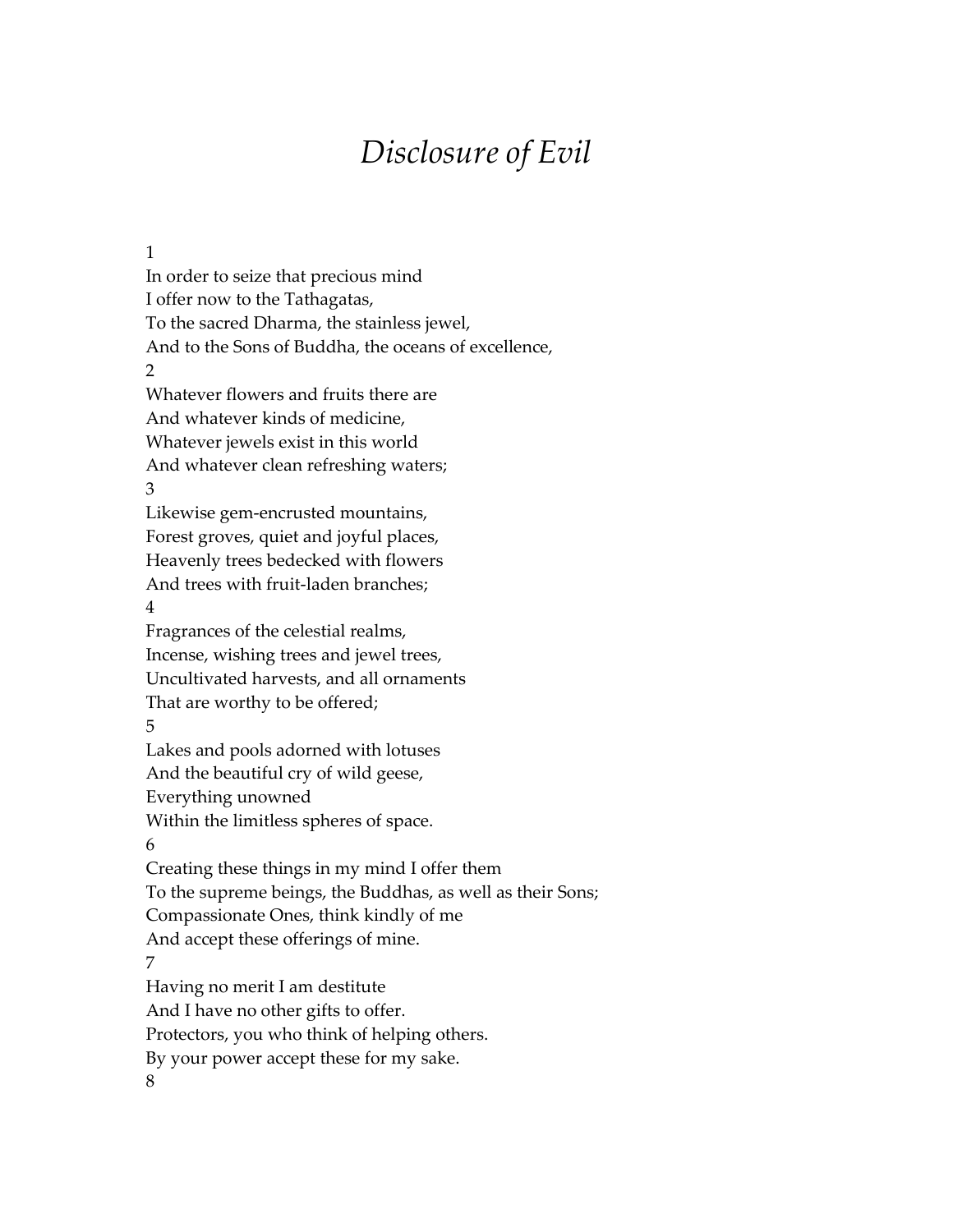Eternally shall I offer all my bodies To the Conquerors and their Sons. Please accept me, you Supreme Heroes, Respectfully shall I be your subject. 9 Through being completely under your care 1 shall benefit all with no fears of conditioned existence; I shall perfectly transcend my previous evils And in the future shall commit no more. 10 To very sweetly scented bathing chambers With brilliantly sparkling crystal floors And exquisite pillars ablaze with gems, Having canopies above aglow with pearls. 11 I beseech the Tathagatas and their Sons To come and bathe their bodies From many jewelled vases filled with waters scented and enticing, To the accompaniment of music and song. 12 Let me dry their bodies with incomparable cloths Clean and well‐anointed with scent, And then may I present these Holy Beings With fragrant garments of suitable colours. 13 I adorn with manifold ornaments And various raiments fine and smooth, The Aryas Samantabhadra, Manjughosha Avalokiteshvara and all the others. 14 Just like polishing pure, refined gold Do I anoint the Buddhasʹ forms that blaze with light With the choicest perfumes whose fragrance permeates A thousand million worlds. 15 And to the highest objects of giving I offer Beautiful, well‐arranged garlands, As well as enchanting, sweet smelling flowers, Such as lily, jasmine and lotus blooms. 16 Also I send forth clouds of incense Whose sweet aroma steals away the mind,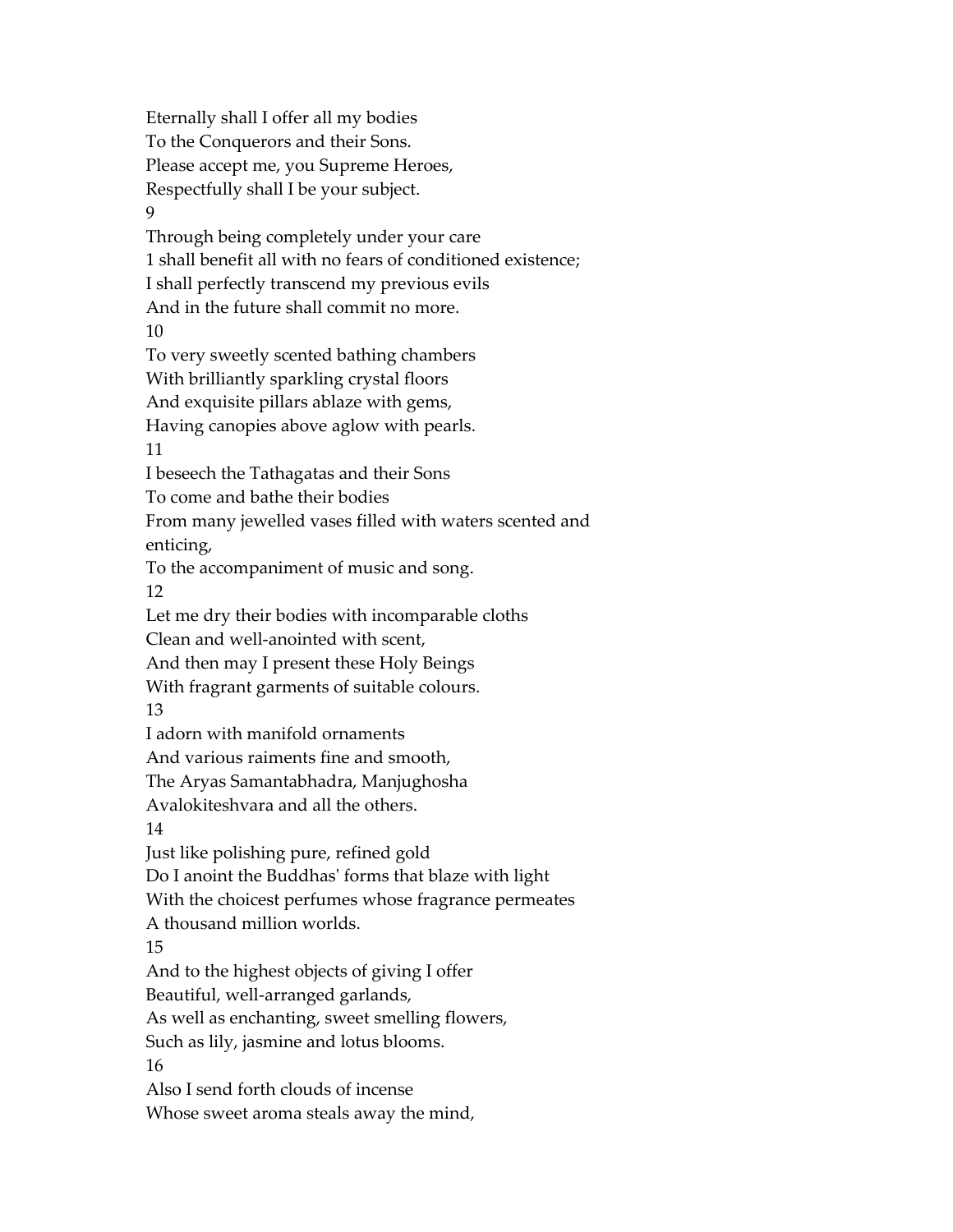As well as celestial delicacies Including a variety of foods and drinks. 17 I offer them jewelled lamps Arranged on golden lotus buds; Upon land sprinkled with scented water Do I scatter delicate flower petals. 18 To those who have the nature of compassion I offer palaces resounding with melodious hymns, Exquisitely illuminated by hanging pearls and gems That adorn the infinities of space. 19 Eternally shall I offer to all the Buddhas Jewelled umbrellas with golden handles And exquisite ornaments embelishing the rims, Standing erect, their shapes beautiful to behold. 20 And in addition may a mass of offerings Resounding with sweet and pleasing music, (Like) clouds that appease the misery of all, Each remain (for as long as necessary). 21 And may a continuous rain Of flowers and precious gems descend Upon the reliquaries and the statues, And upon all the jewels of Dharma. 22 In the same way as Manjughosha and others Have made offerings to the Conquerors, Similarly do I bestow gifts upon the Tathagatas, The Protectors, their Sons and all. 23 I glorify the Oceans of Excellence With limitless verses of harmonious praise; May these clouds of gentle eulogy Constantly ascend to their presence. 24 With bodies as numerous As all the atoms within the universe, I prostrate to all Buddhas of the three times, The Dharma and the supreme community. 25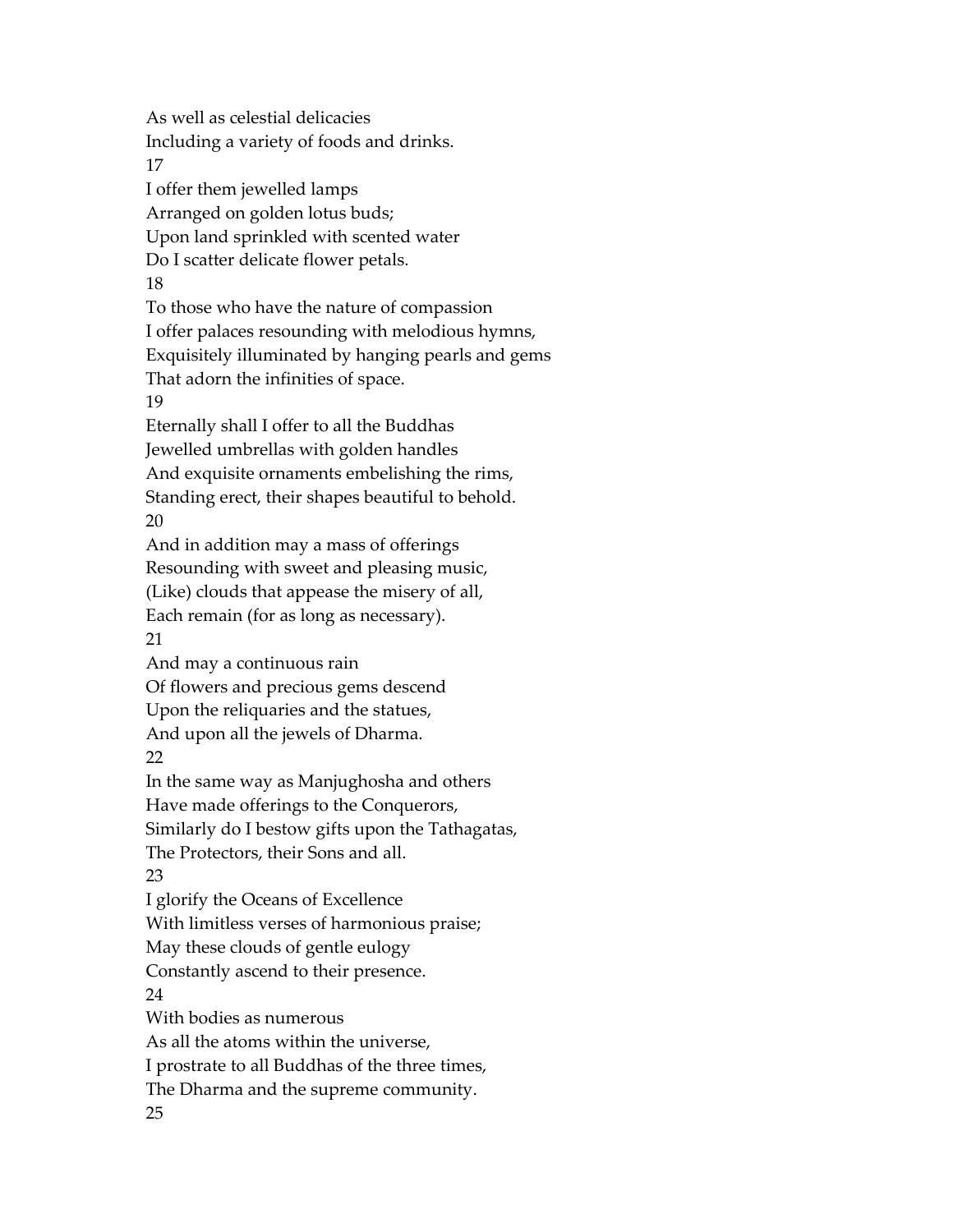Likewise I prostrate to all reliquaries, To the bases of an Awakening Mind, To all learned abbots and masters And to all the noble practitioners. 26 I seek refuge in all Buddhas Until I possess the essence of Awakening, Likewise I seek refuge in Dharma And in the assembly of Bodhisattvas. 27 With folded hands I beseech The Buddhas and Bodhisattvas Who possess the great compassion And reside in all directions. 28 Throughout beginningless cyclic existence In this life and in others, Unknowingly I committed evil deeds And ordered them to be done (by others). 29 Overwhelmed by the deceptions of ignorance I rejoiced in what was done, But now seeing these mistakes From my heart I declare them to the Buddhas. 30 Whatever harmful acts of body, speech and mind I have done in a disturbed mental state, Towards the three jewels of refuge, My parents, my spiritual masters and others; 31 And all the grave wrongs done by me, So thoroughly evil and polluted But an abundance of faults, I openly declare to the Guides of the World. 32 But I may well perish Before all my evils have been purified; So please protect me in such a way As will swiftly and surely free me from them. 33 The untrustworthy lord of death Waits not for things to be done or undone;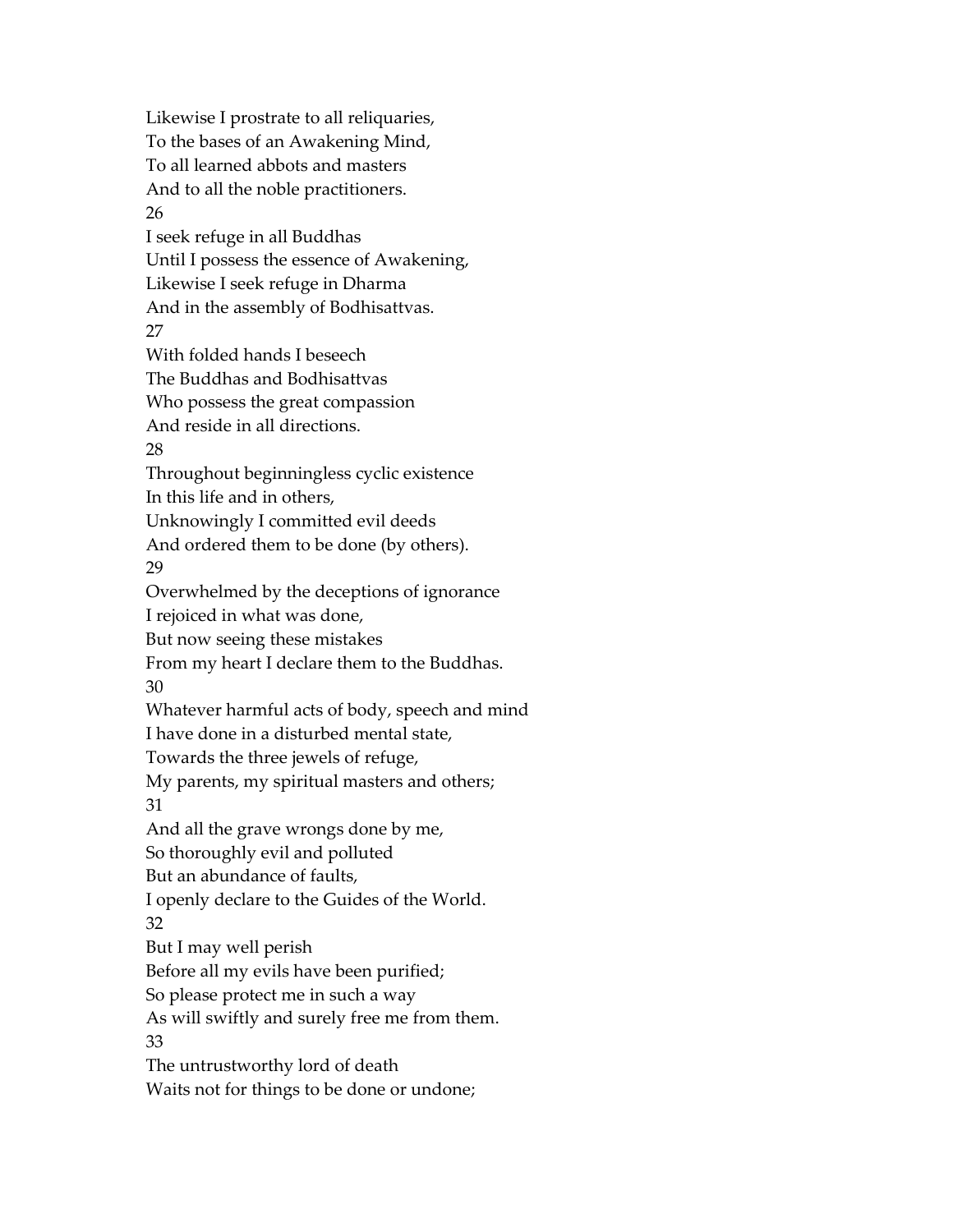Whether I am sick or healthy. This fleeting lifespan is unstable. 34 Leaving all I must depart alone. But through not having understood this I committed various kinds of evil For the sake of my friends and foes. 35 My foes will become nothing. My friends will become nothing. I too will become nothing. Likewise all will become nothing. 36 Just like a dream experience, Whatever things I enjoy Will become a memory. Whatever has passed will not be seen again. 37 Even within this brief life Many friends and foes have passed, But whatever unbearable evil I committed for them Remains ahead of me. 38 Thereby, through not having realised That I shall suddenly vanish, I committed so much evil Out of ignorance, lust and hate. 39 Remaining neither day nor night, Life is always slipping by And never getting any longer, Why will death not come to one like me? 40 While I am lying in bed, Although surrounded by my friends and relatives, The feeling of life being severed Will not experienced by me alone. 41 When seized by the messengers of death, What benefit will friends and relatives afford? My merit alone shall protect me then, But upon that I have never relied. 42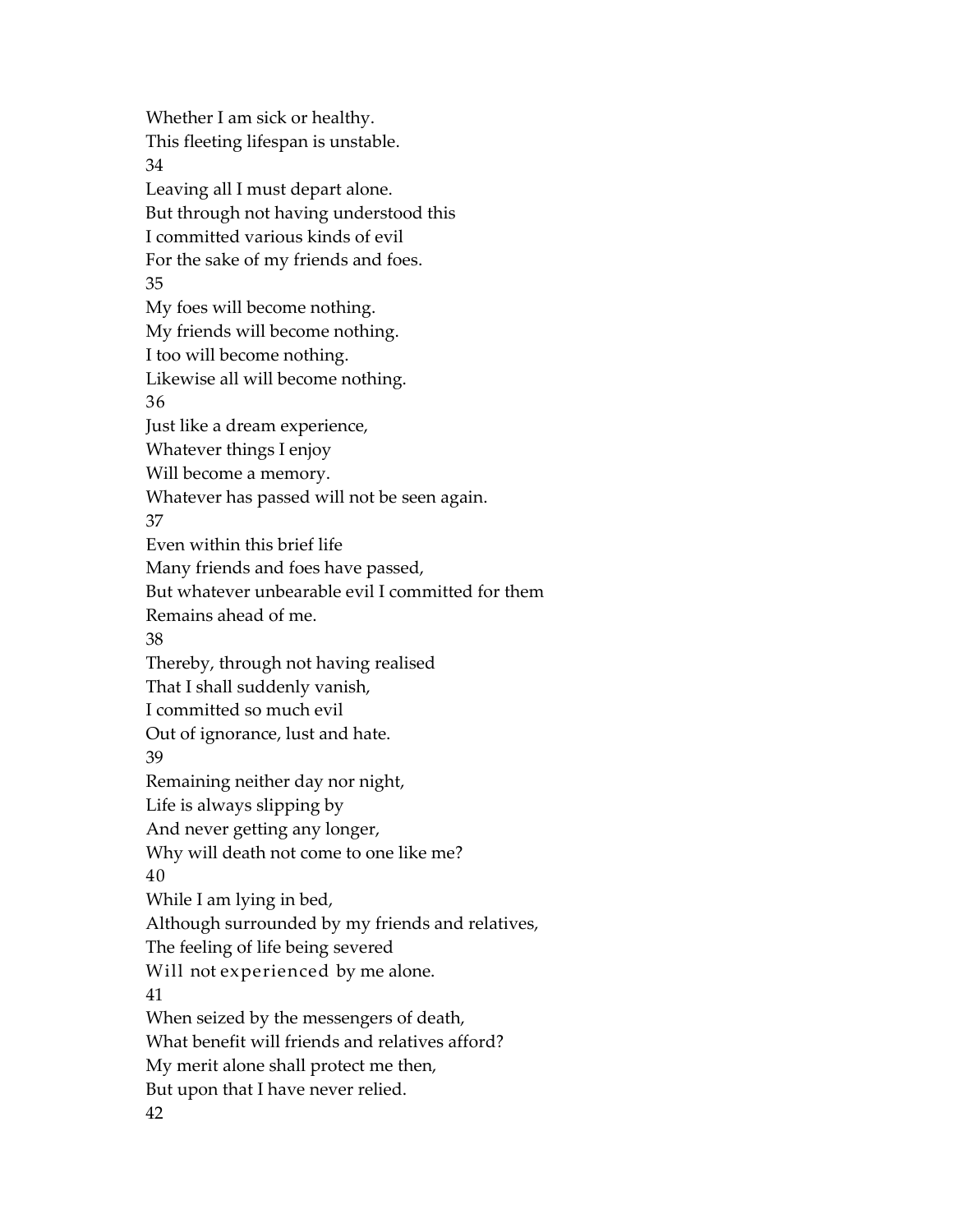0 Protectors! I, so unconcerned, Unaware of such terror as this, Accumulated a great deal of evil For the sake of this transient life. 43 Petrified is the person Today being led to a torture chamber. With dry mouth and dreadful sunken eyes. His entire appearance is transfigured. 44 What need to mention the tremendous despair When stricken with the disease of great panic, Being clasped by the physical forms, Of the frightful messengers of death? 45 ʺWho can afford me real protection From this great horror?" With terrified, bulging eyes agape I shall search the four quarters for refuge. 46 But seeing no refuge there I shall become enveloped in gloom. If there should be no protection there, Then what shall I be able to do? 47 Therefore I now seek refuge In the Buddhas who protect the world, Who strive to shelter all that lives And with great strength eradicate all fear. 48 Likewise I purely seek refuge In the Dharma they have realised That clears away the fears of cyclic existence, And also in the assembly of Bodhisattvas. 49 I, trembling with fear, Offer myself to Samantabhadra; To Manjughosha also I make a gift of my body. 50 To the Protector Avalokiteshvara Who infallibly acts with compassion,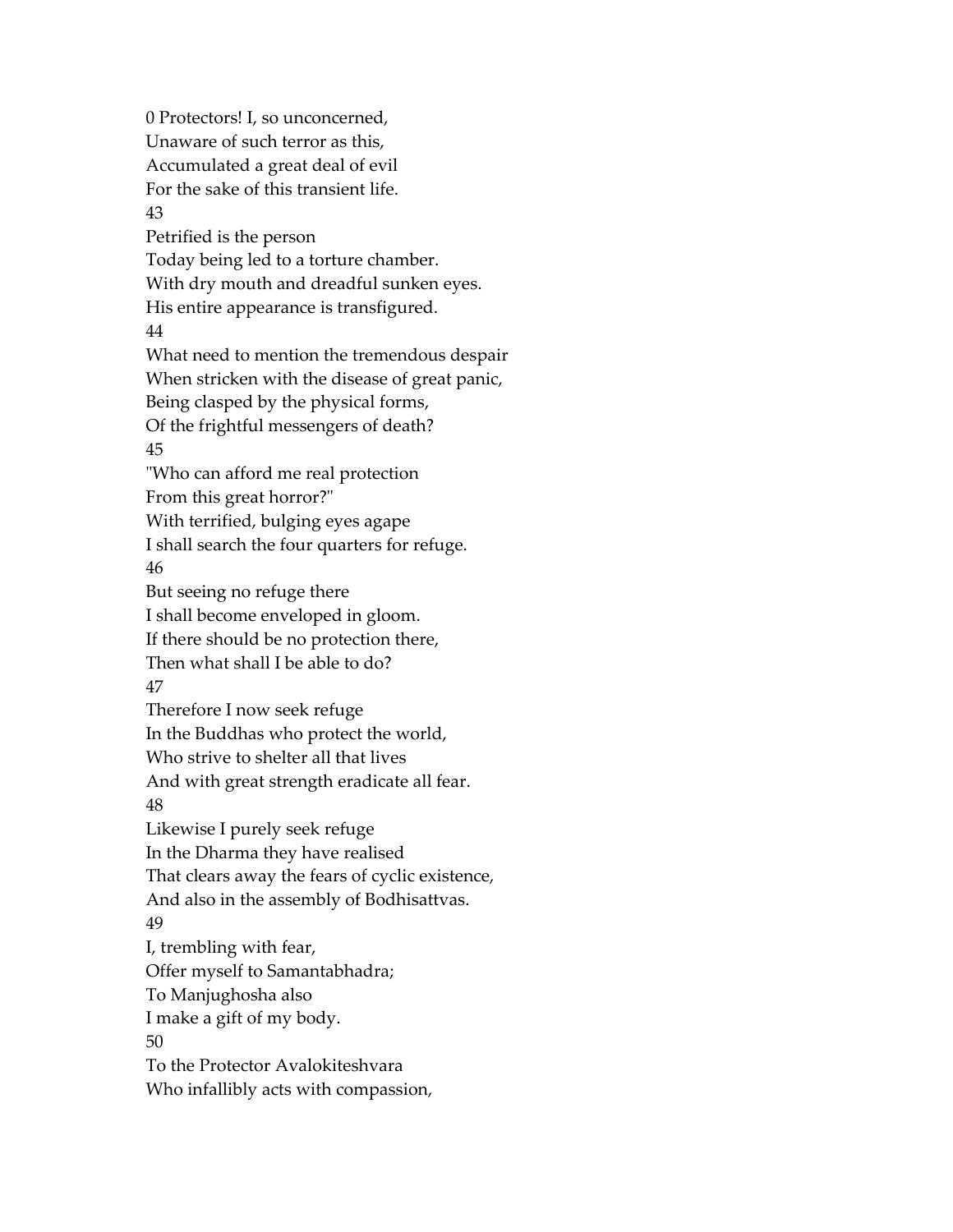I utter a mournful cry, "Please protect this evil-doer!" 51 In my search for refuge I cry from my heart For Akashagarbha, Ksitigarbha And all the Compassionate Protectors. 52 And I seek refuge in Vajrapani, Upon the sight of whom all harmful beings Such as the messengers of death Flee in terror to the four quarters. 53 Previously I transgressed your advice, But now upon seeing this great fear I go to you for refuge. By doing so may this fear be swiftly cleared away. 54 If I need to comply with a doctor's advice When frightened by a common illness, Then how much more so when perpetually diseased By the manifold evils of desire and so forth. 55 And if all people dwelling on this earth Can be overcome by just one of these, And if no other medicine to cure them Is to be found elsewhere in the universe, 56 Then the intention not to act in accordance With the advice of the All‐Knowing Physicians That can uproot every misery, Is extremely bewildered and worthy of scorn. 57 If I need to be careful Near a small, ordinary precipice, Then how much more so near the one of long duration That drops for a thousand miles. 58 It is inappropriate to enjoy myself Thinking that today alone I shall not die, For inevitably the time will come When I shall become nothing. 59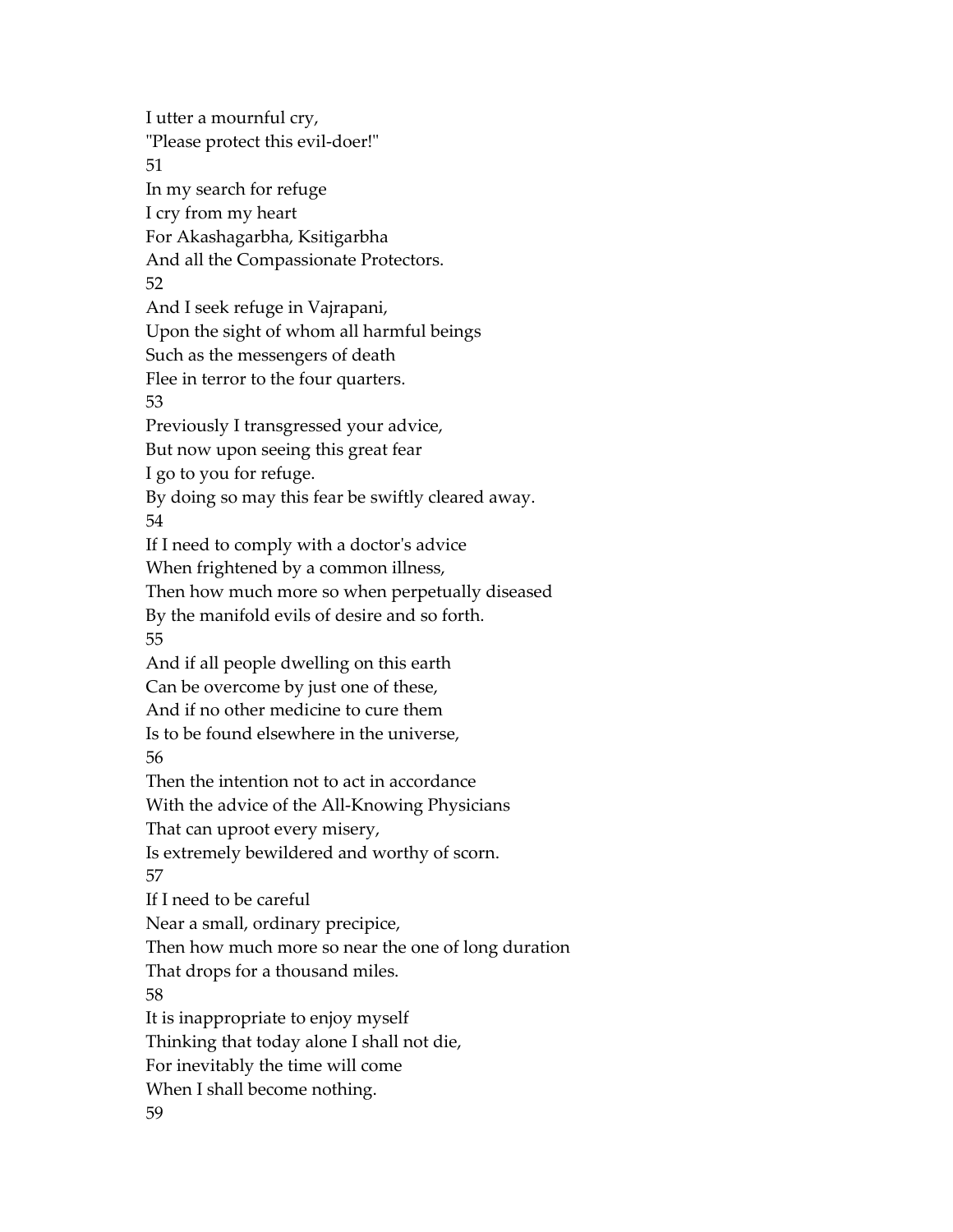Who can grant me fearlessness? How can I be surely freed from this? If I shall inevitably become nothing, How can I relax and enjoy myself? 60 What remains with me now From the terminated experiences of the past? But through my great attachment to them I have been going against my spiritual mastersʹ advice. 61 Having departed from this life And from all my friends and relatives, If all alone I must go elsewhere What is the use of making friends and enemies? 62 "How can I be surely freed From unwholesomeness, the source of misery?" Continually night and day Should I only consider this. 63 Whatever has been done by me Through ignorance and unknowing, Be it the breaking of a vow Or a deed by nature wrong, 64 I humbly confess it all In the presence of the Protectors, With folded hands, prostrating myself again and again, My mind terrified by the misery (to come). 65 I beseech all the Guides of the World To please accept my evils and wrongs. Since these are not good, In future I shall do them no more.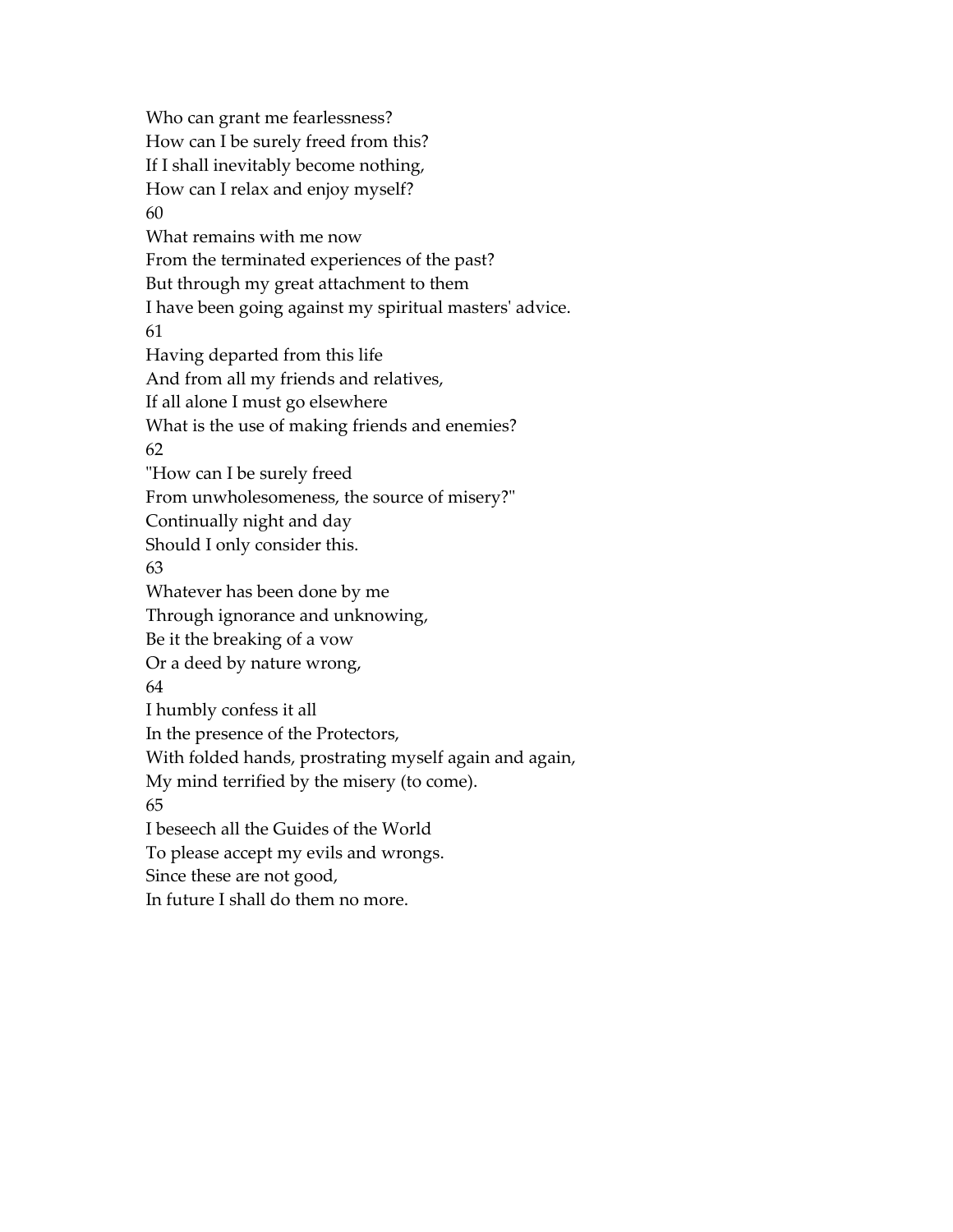#### *Full Acceptance of the Awakening Mind*

1

Gladly do I rejoice In the virtue that relieves the misery Of all those in unfortunate states And that places those with suffering in happiness. 2 I rejoice in that gathering of virtue That is the cause for (the Arhat's) Awakening, I rejoice in the definite freedom of embodied creatures From the miseries of cyclic existence. 3 I rejoice in the Awakening of the Buddhas And also in the spiritual levels of their Sons. 4 And with gladness I rejoice In the ocean of virtue from developing an Awakening Mind That wishes all beings to be happy, As well as in the deeds that bring them benefit. 5 With folded hands I beseech The Buddhas of all directions, To shine the lamp of Dharma For all bewildered in miseryʹs gloom. 6 With folded hands I beseech The Conquerors who wish to pass away, To please remain for countless aeons And not to leave the world in darkness. 7 Thus by the virtue collected Through all that I have done, May the pain of every living creature Be completely cleared away. 8 May I be the doctor and the medicine And may I be the nurse For all sick beings in the world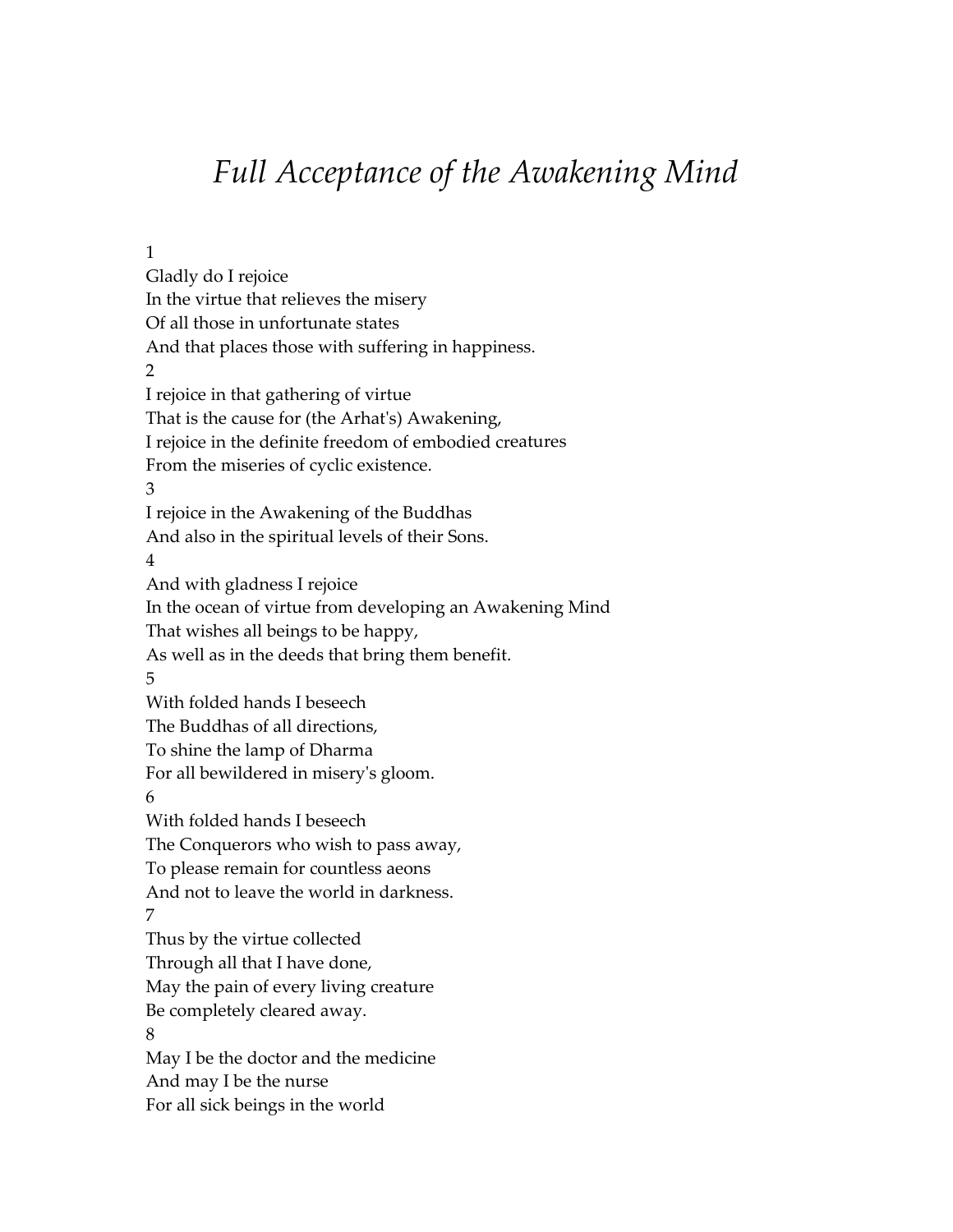Until everyone is healed. 9 May a rain of food and drink descend To clear away the pain of thirst and hunger And during the aeon of famine May I myself change into food and drink. 10 May I become an inexhaustible treasure For those who are poor and destitute; May I turn into all things they could need And may these be placed close beside them. 11 Without any sense of loss I shall give up my body and enjoyments As well as all my virtues of the three times For the sake of benefitting all. 12 By giving up all, sorrow is transcended And my mind will realise the sorrowless state. It is best that I (now) give everything to all beings In the same way as I shall (at death).6 13 Having given this body up For the pleasure of all living beings, By killing, abusing and beating it May they always do as they please. 14 Although they may play with my body And make it a source of jest and blame, Because I have given it up to them What is the use of holding it dear? 15 Therefore I shall let them do anything to it That does not cause them any harm, And when anyone encounters me May it never be meaningless for him. 16 If in those who encounter me A faithful or an angry thought arises, May that eternally become the source For fulfilling all their wishes. 17 May all who say bad things to me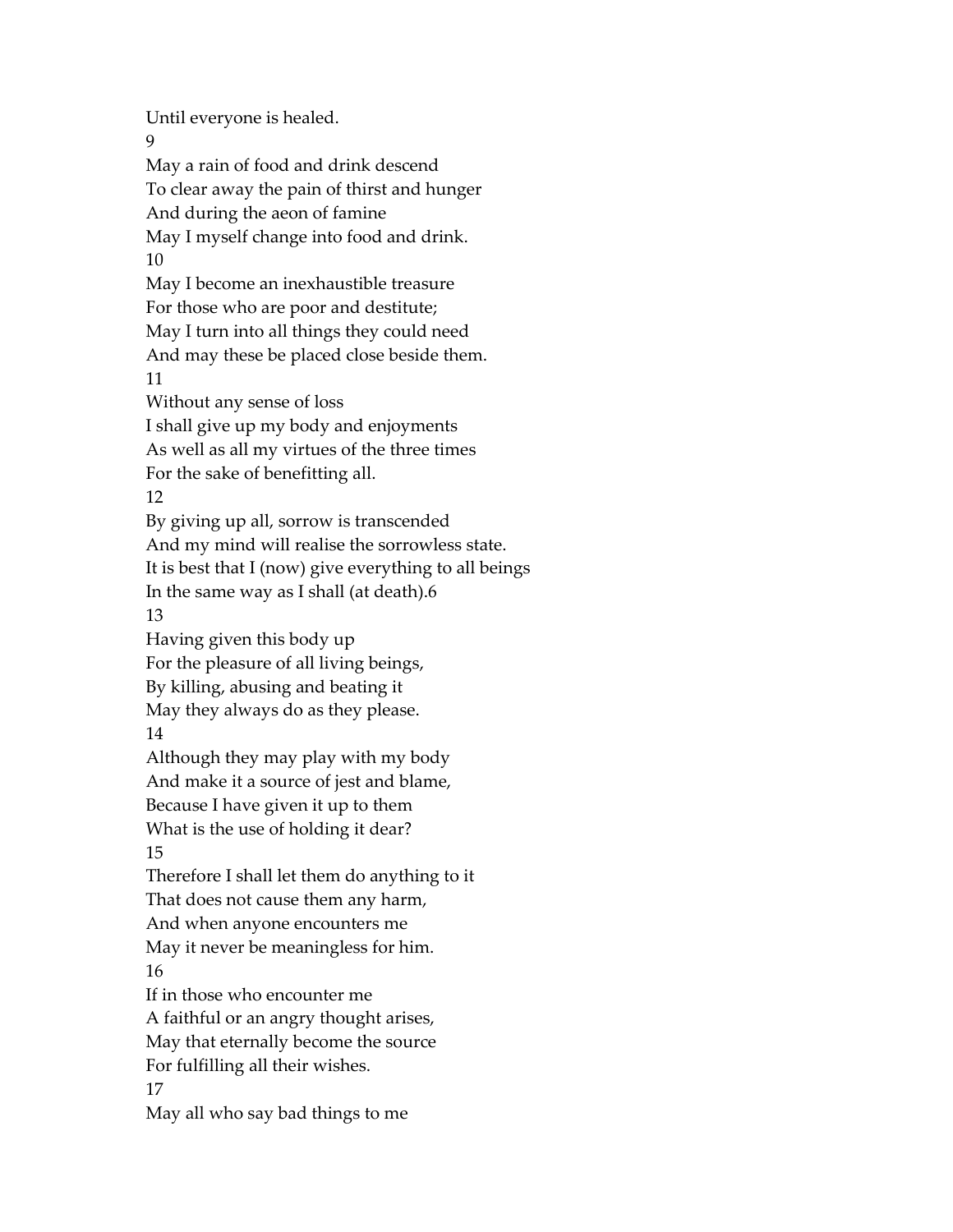Or cause me any other harm, And those who mock and insult me Have the fortune to fully awaken. 18 May I be protector for those without one, A guide for all travellers on the way; May I be a bridge, a boat and a ship

For all who wish to cross (the water). 19

May I be an island for those who seek one And a lamp for those desiring light,

May I be a bed for all who wish to rest And a slave for all who want a slave.

20

May I be a wishing jewel, a magic vase, Powerful mantras and great medicine, May I become a wish-fulfilling tree And a cow of plenty for the world. 21

Just like space

And the great elements such as earth,

May I always support the life

Of all the boundless creatures. 22

And until they pass away from pain May I also be the source of life  $\bullet$ For all the realms of varied beings That reach unto the ends of space. 23

Just as the previous Sugatas Gave birth to an Awakening Mind, And just as they successively dwelt In the Bodhisattva practices;

24

Likewise for the sake of all that lives

Do I give birth to an Awakening Mind,

And likewise shall I too

Successively follow the practices. 25

In order to further increase it from now on,

Those with discernment who have lucidly seized

An Awakening Mind in this way,

Should highly praise it in the following manner: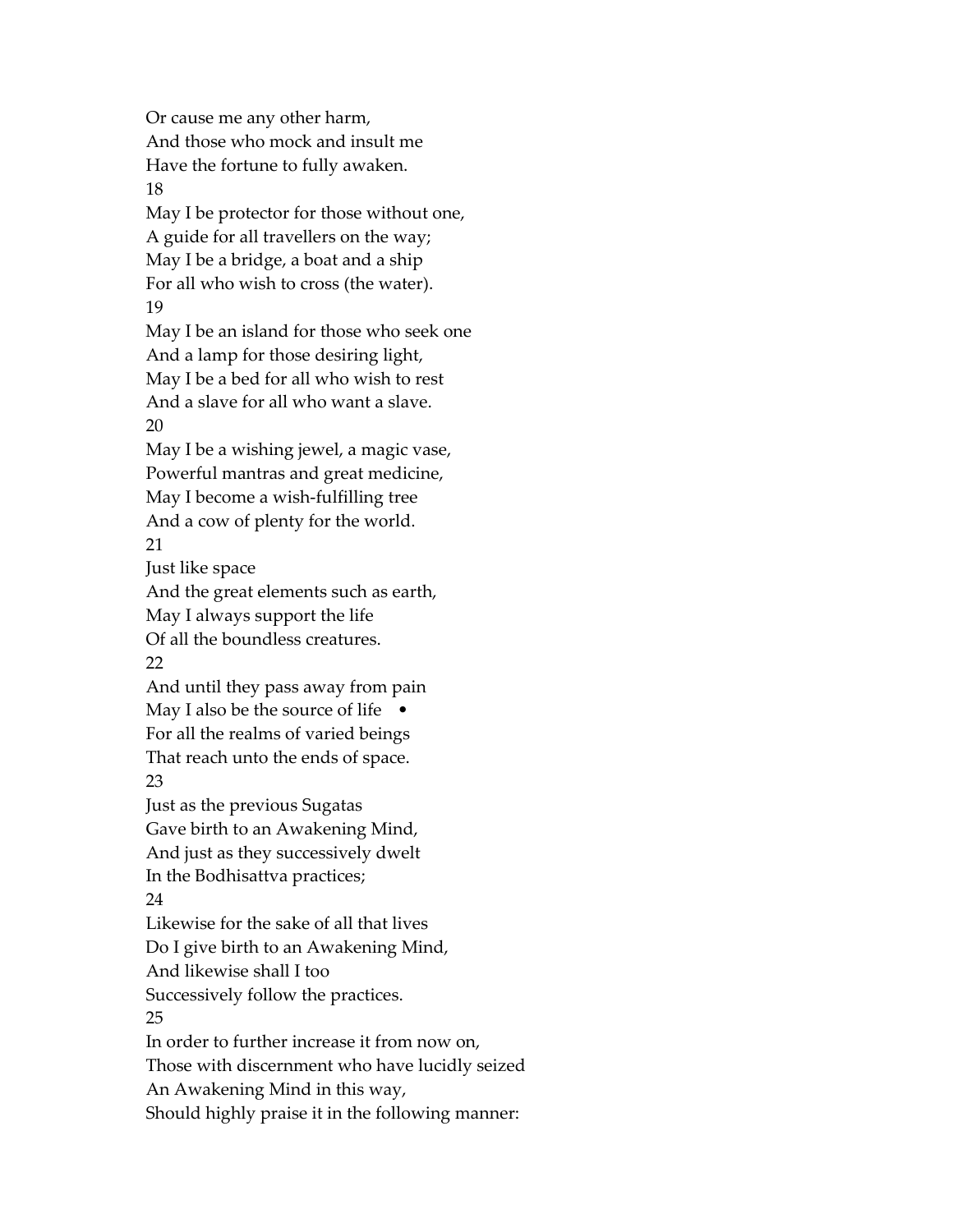26 Today my life has (borne) fruit; (Having) well obtained this human existence, I've been born in the family of Buddha And now am one of Buddhaʹs Sons. 27 Thus whatever actions I do from now on Must be in accord with the family. Never shall I disgrace or pollute This noble and unsullied race. 28 Just like a blindman Discovering a jewel in a heap of rubbish, Likewise by some coincidence An Awakening Mind has been born within me. 29 It is the supreme ambrosia That overcomes the sovereignty of death, It is the inexhaustable treasure That eliminates all poverty in the world. 30 It is the supreme medicine That quells the world's disease, It is the tree that shelters all beings Wandering and tired on the path of conditioned existence. 31 It is the universal bridge That leads to freedom from unhappy states of birth, It is the dawning moon of the mind That dispells the torment of disturbing conceptions.7 32 It is the great sun that finally removes The misty ignorance of the world, It is the quintessential butter From the churning of the milk of Dharma. 33 For all those guests travelling on the path of conditioned existence Who wish to experience the bounties of happiness, This will satisfy them with joy And actually place them in supreme bliss. 34 Today in the presence of all the Protectors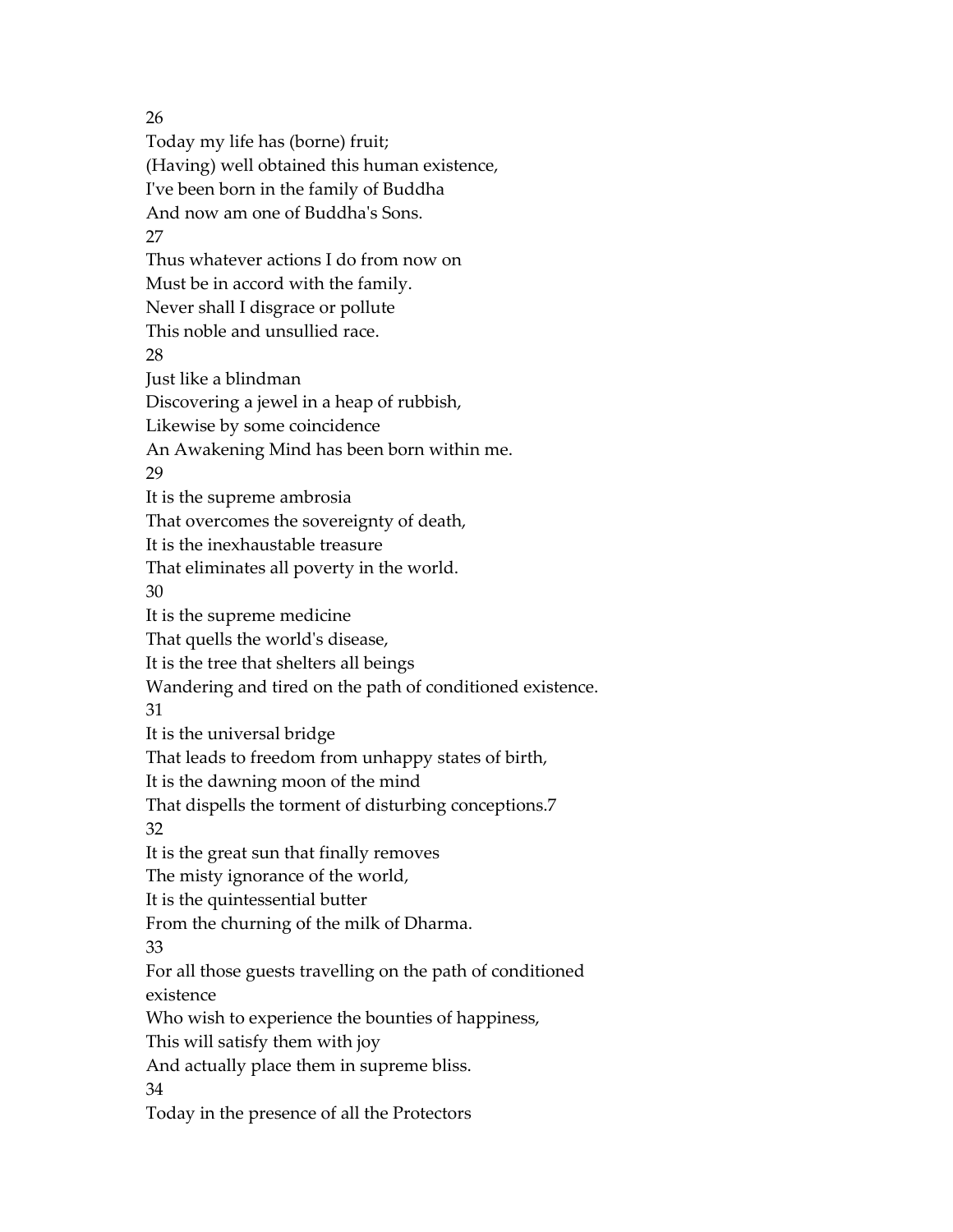I invite the world to be guests At (a festival of) temporary and ultimate delight, May gods, anti‐gods and all be joyful.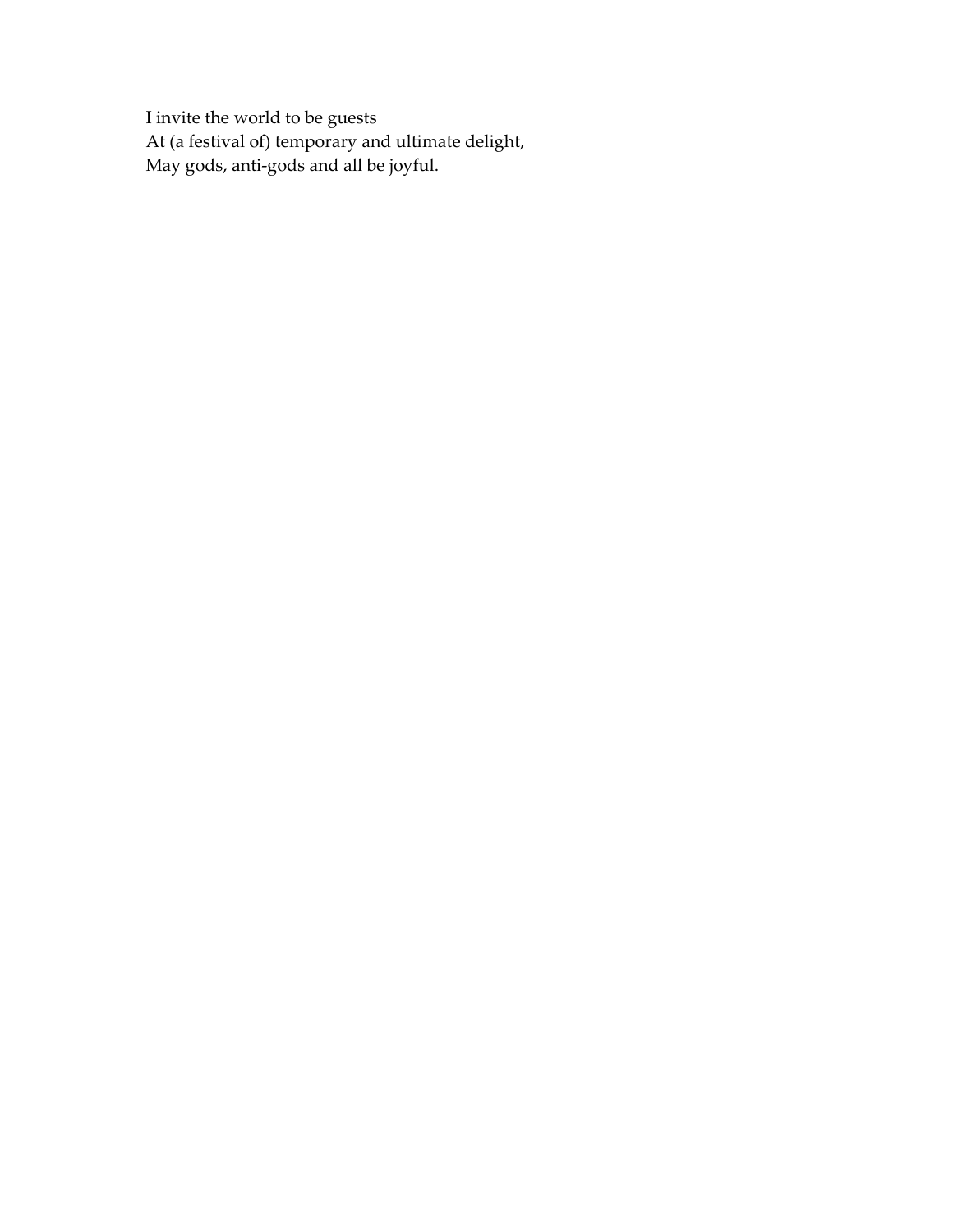#### *Conscientiousness*

1

Having firmly seized the Awakening Mind in this way, A Conquerorʹs son must never waver; Always should he exert himself To never stray from his practice. 2 In the case of reckless actions Or of deeds not well considered, Although a promise may have been made It is fit to reconsider whether I should do them or not. 3 But how can I ever withdraw From what has been examined by the great wisdom Of the Buddhas and their Sons, And even many times by me myself? 4 If having made such a promise I do not put it into action, Then by deceiving every living being What kind of rebirth shall I take? 5 If it has been taught (by the Buddha) That he who does not give away The smallest thing he once intended to give Will take rebirth as a hungry ghost;8 6 Then if I should deceive all beings After having sincerely invited them To the unsurpassable bliss, Shall I take a happy rebirth? 7 Only the Omniscient can discern The manner of the action of those Who give up the Awakening Mind but are freed; It is beyond the scope of (ordinary) thought. 8 This, for a Bodhisattva, Is the heaviest of downfalls, For should it ever happen,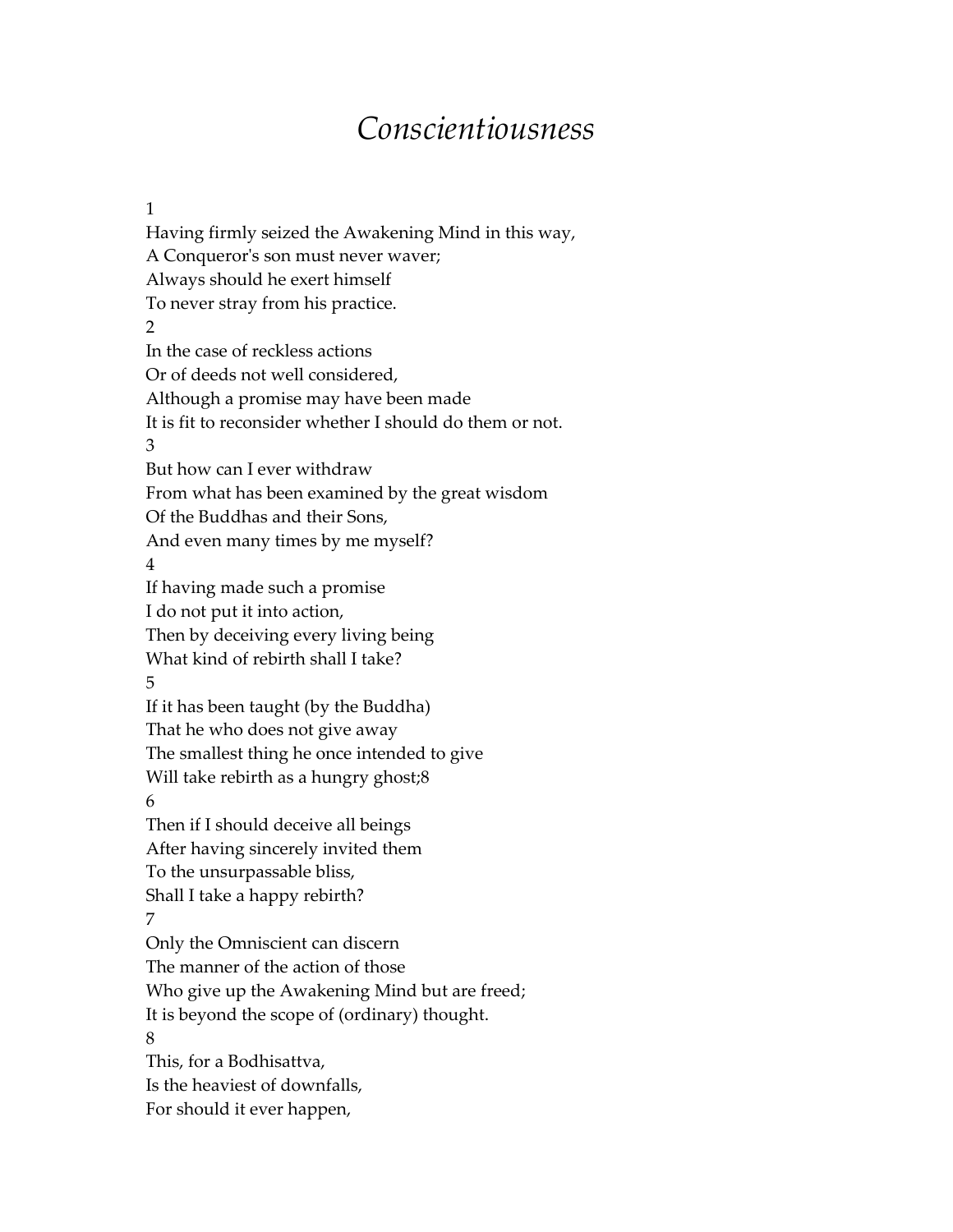The welfare of all will be weakened. 9 And should others for even a single moment Hinder or obstruct his wholesome (deeds), By weakening the welfare of all There will be no end to their rebirth in lower states. 10 For if my being is impaired By destroying the joy of even one creature, Then what need is there to mention Destroying the joy of creatures vast as space. 11 Thus those who have the force of an Awakening Mind As well as the force of falling (from it) Stay revolving within cyclic" existence And for a long time are hindered in reaching the Bodhisattva levels. 12 Therefore just as I have promised Shall I respectfully accord my actions. If from now on I make no effort I shall descend from lower to lower states. 13 Although for the benefit of every creature Countless Buddhas have passed by, Yet I was not an object of their care Because of my own mistakes. 14 And if I continue to act like this, Again and again shall I undergo (suffering) in unhappy realms, sickness, bondage, Laceration and the shedding of blood. 15 If the arising of a Tathagata, Faith, the attainment of a human body And my being fit to cultivate virtue are scarce, When will they be won again? 16 Although today I am healthy, Well-nourished and unafflicted, Life is momentary and deceptive: The body is like an object on loan for but a minute. 17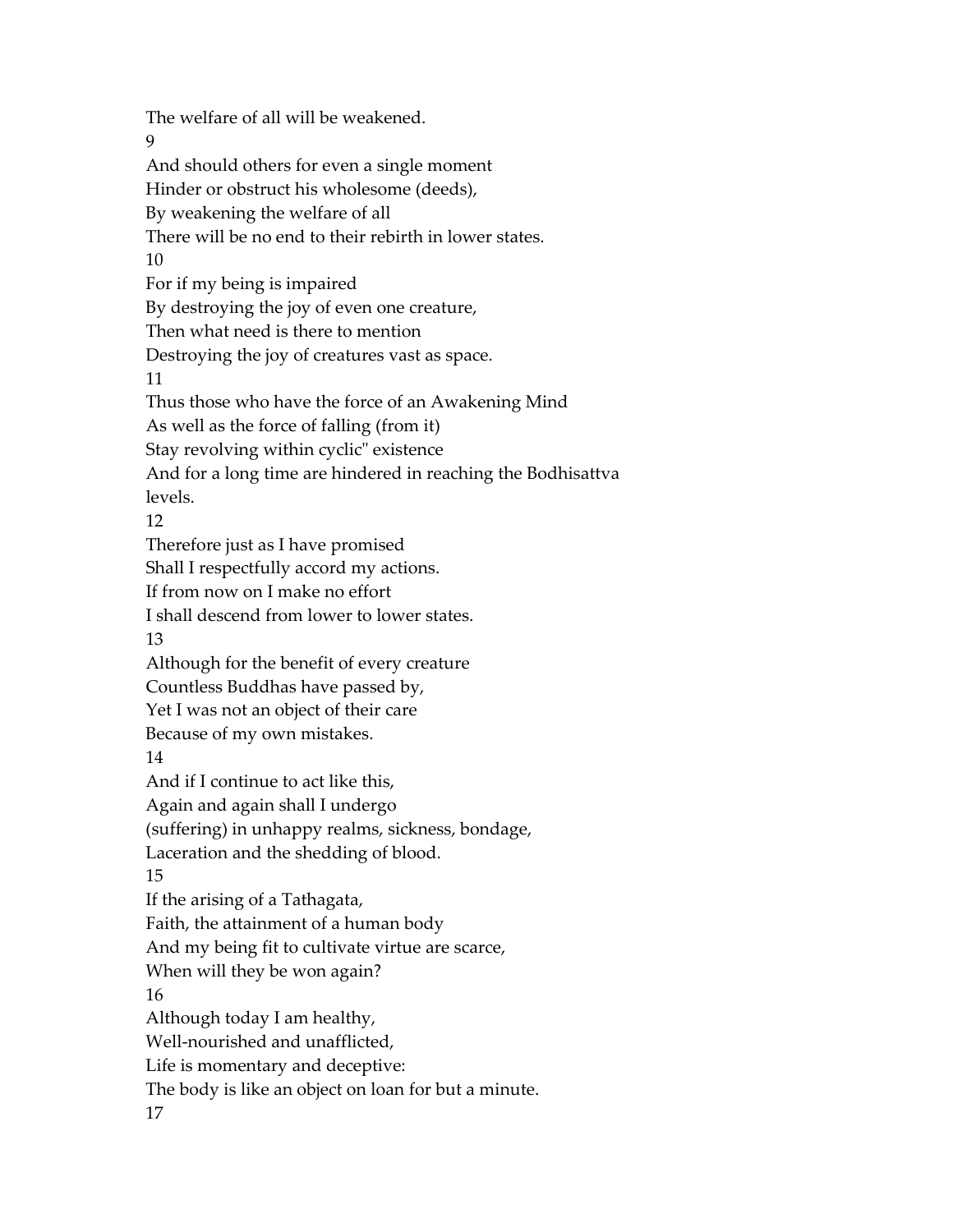And with behaviour such as this

I shall not win a human body again,

And if this human form is not attained

There will be solely evil and no virtue.

18

If when I have the chance to live a wholesome life

My actions are not wholesome,

Then what shall I be able to do

When confused by the misery of the lower realms? 19

And if I commit no wholesome deeds (there),

But readily amass much evil,

Then for a hundred million aeons

I shall not even hear the words "a happy life".

20

For these very reasons, the Buddha has said

That like for a turtle to insert its neck

Into a yoke adrift upon the vast ocean,

It is extremely hard to attain the human state.10 21

If even by the evil of one instant

An aeon may be spent in the deepest hell,

Then because of the evil I have gathered since beginningless time,

What need to mention my not going to a happy realm. 22

But having experienced merely that (rebirth in hell)

I shall still not be liberated;

For while it is being experienced

Other evil will be extensively produced.

23

So if, when having found leisure such as this,

I do not attune myself to what is wholesome,

There could be no greater deception

And there could be no greater folly.

24

And if, having understood this,

I still foolishly continue to be slothful,

When the hour of death arrives

Tremendous grief will rear its head.

25

Then if my body blazes for a long time In the unbearable flames of hell,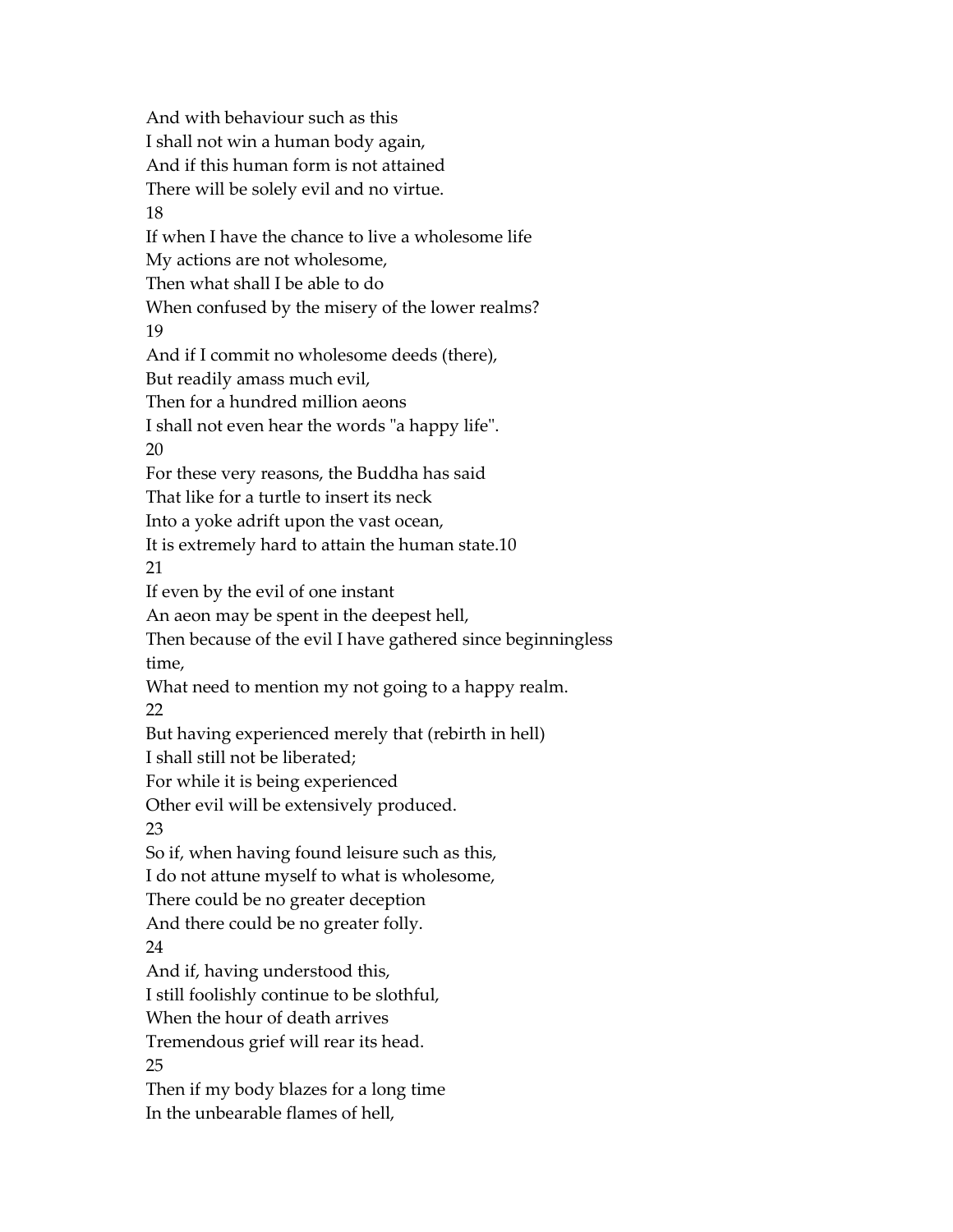Inevitably my mind will be tormented By the fires of unendurable remorse. 26 Having found by some coincidence This beneficial state that is so hard to find, If now while able to discriminate I once again am led into the hells, 27 Then as though I were hypnotised by a spell I shall reduce this mind to nothing. Even I do not know what is causing me confusion, What is there dwelling inside me? 28 Although enemies such as hatred and craving Have neither any arms nor legs, And are neither courageous nor wise, How have I been used like a slave by them? 29 For while they dwell within my mind At their pleasure they cause me harm, Yet I patiently endure them without any anger; But this is an inappropriate and shameful time for patience. 30 Should even all the gods and anti‐gods Rise up against me as my enemies, They could not lead nor place me in The roaring fires of deepest hell. 31 But the mighty foe, these disturbing conceptions, In a moment can cast me amidst (those flames) Which when met will cause not even the ashes Of the king of mountains to remain. 32 All other enemies are incapable Of remaining for such a length of time As can my disturbing conceptions, The long-time enemy with neither beginning nor end. 33 If I agreeably honour and entrust myself (to others) They will bring me benefit and happiness, But if I entrust myself to these disturbing conceptions In future they will bring only misery and harm. 34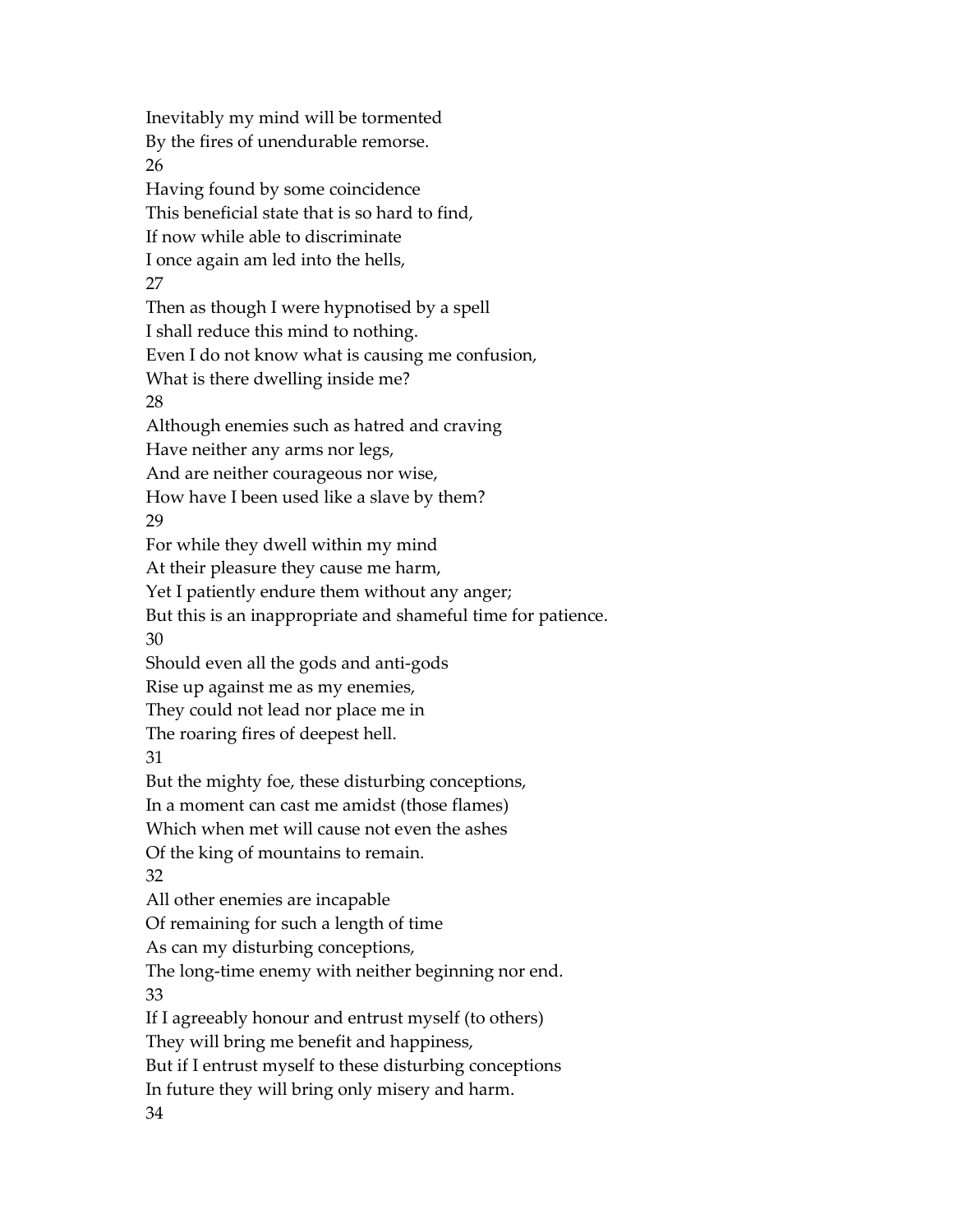While in cyclic existence how can I be joyful and unafraid

If in my heart I readily prepare a place

For this incessant enemy of long duration,

The sole cause for the increase of all that harms me? 35

And how shall I ever have happiness

If in a net of attachment within my mind

There dwell the guardians of the prison of cyclic existence,

There (disturbing conceptions) that become my butchers and tormentors in hell?

36

Therefore as long as this enemy is not slain with certainty before my very eyes.

I shall never give up exerting myself (towards that end).

Having become angry at someone who caused only slight and short‐lived harm.

Self-important people will not sleep until their (enemy) is overcome.

37

And if while engaged in a violent battle,

Vigorously desiring to conquer those whose disturbing

Conceptions will naturally bring them suffering at death, Men disregard the pain of being pierced by spears and

arrows

And will not withdraw until the day is won; 38

Then what need to mention that I should not be faint‐hearted and slothful,

Even if I am caused many hundreds of sufferings

When now I strive to definitely overcome my natural enemies,

(These disturbing conceptions) which are the constant source of my misery?

39

If even scars inflicted by meaningless enemies

Are worn upon the body like ornaments,

Then why is suffering a cause of harm to me

Who impeccably strives to fulfil the great purpose? 40

If fishermen, hunters and farmers,

Thinking merely of their own livelihood,

Endure the sufferings of heat and cold,

Why am I not patient for the sake of the world's joy?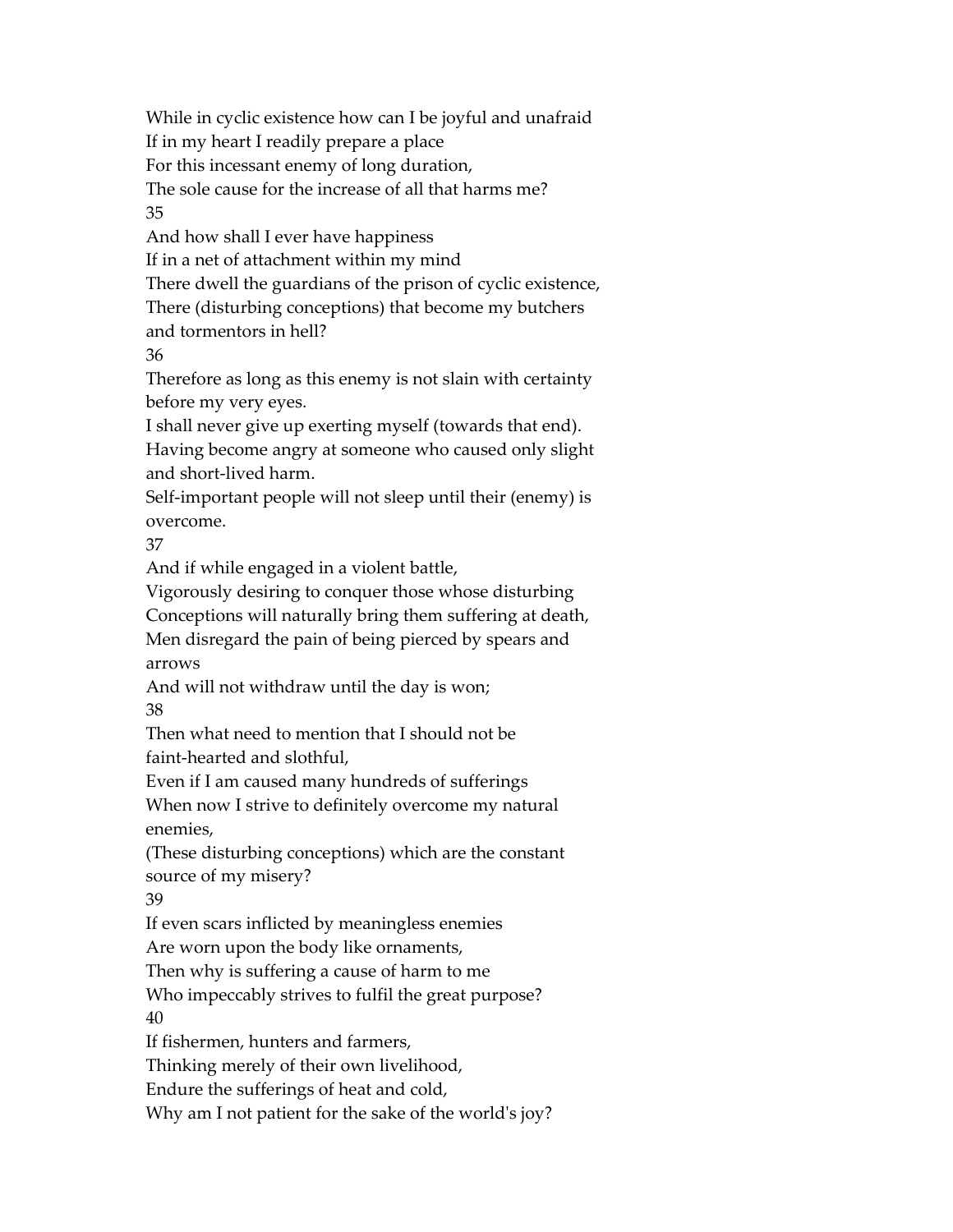41

When I promised to liberate all those beings Dwelling in the ten directions as far as the ends of space From their disturbing conceptions,ʹ I myself was not yet freed from mine. 42 Thus unaware of even my own capacity, Was it not somewhat crazy to have spoken like that? But as this is so I must never withdraw From vanquishing my disturbing conceptions. 43 And to do this will be my sole obsession: Holding a strong grudge I shall meet them in battle! But disturbing cenceptions such as these Destroy disturbing conceptions and (for the time being) are not to be (abandoned). 44 It would be better for me to be burned, To have my head cut off and to be killed, Rather than ever bowing down To those everpresent disturbing conceptions. 45 Common enemies when expelled from one country Simply retire and settle down in another, Though when their strength is recovered they then return. But the way of this enemy, my disturbing conceptions, is not similar in this respect. 46 Deluded disturbing conceptions! When forsaken by the eye of wisdom ʹ And dispelled from my mind, where will you go? Where will you dwell in order to be able to injure me again? But, weak‐minded, I have been reduced to making no effort. 47 If these disturbing conceptions do not exist within the objects, the sense organs, between the two nor elsewhere, Then where do they exist and how do they harm the world? They are like an illusion—thus I should dispel the fear within my heart and strive resolutely for wisdom. For no real reason, why should I suffer so much in hell?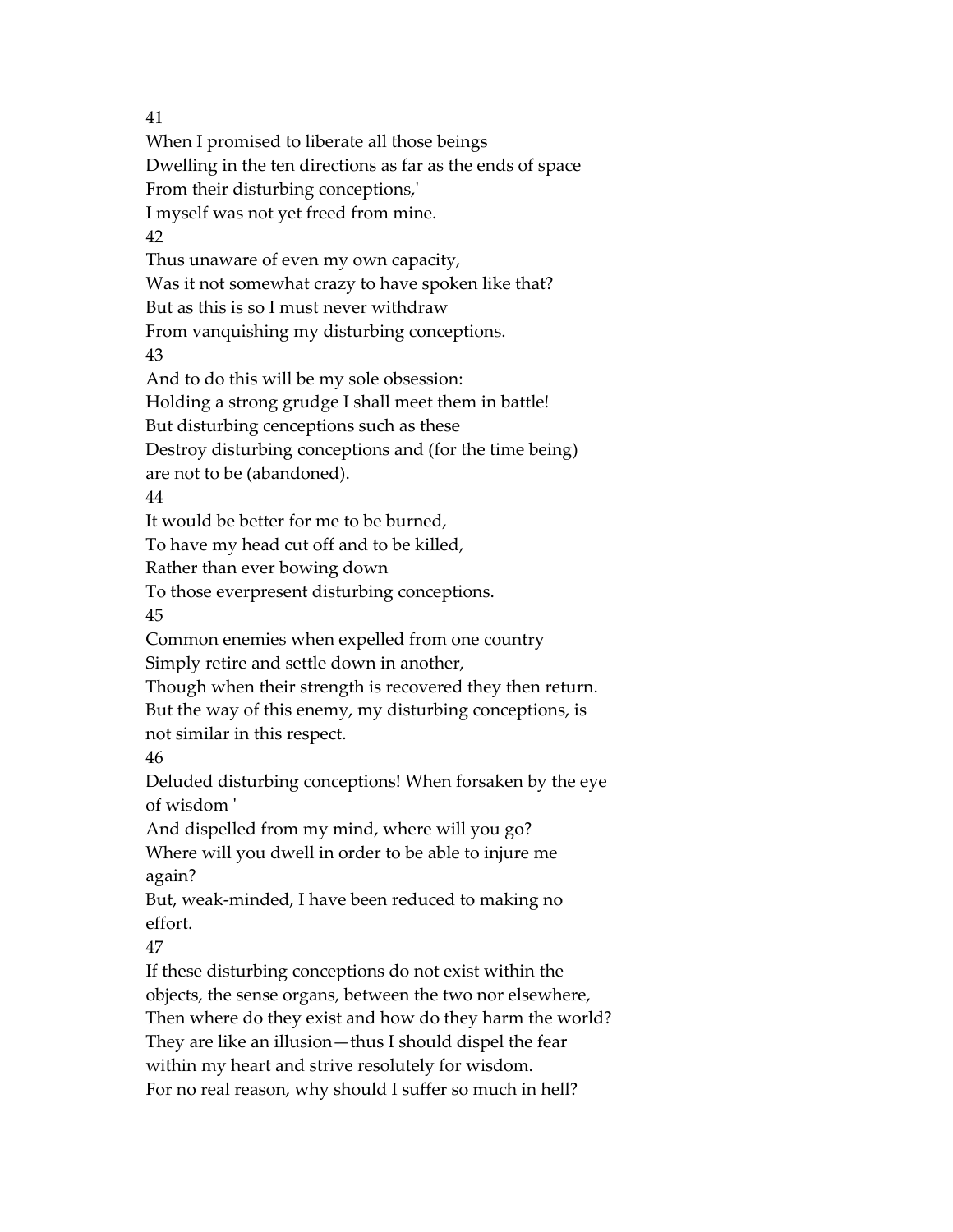48

Therefore having thought about this well,

I should try to put these precepts into practice just as they have been explained.

If the doctor's instructions are ignored,

How will a patient in need of cure be healed by his medicines?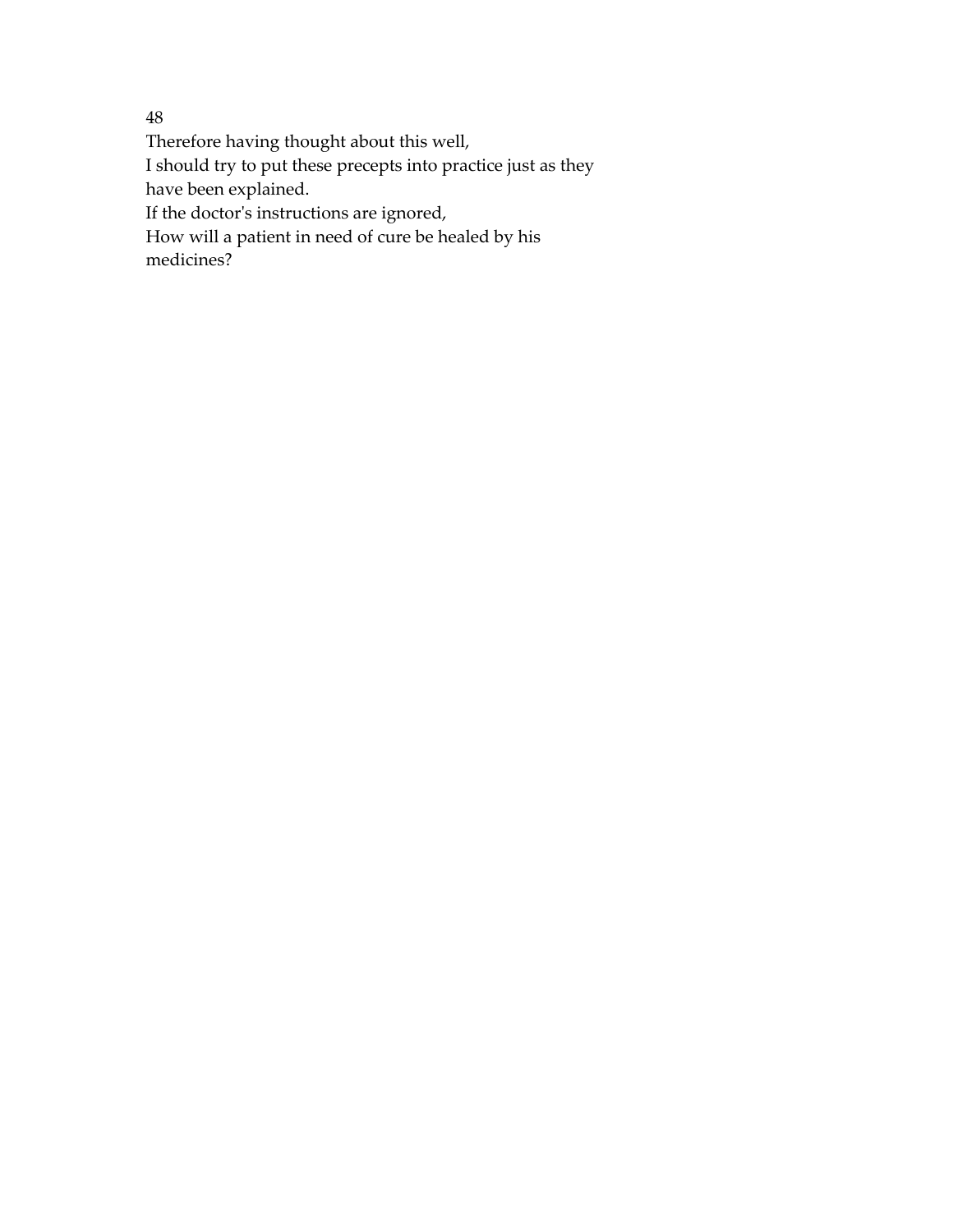## *Guarding Alertness*

1 Those who wish to guard their practice Should very attentively guard their minds For those who do not guard their minds Will be unable to guard their practice. 2 In this (world) unsubdued and crazed elephants Are incapable of causing such harms As the miseries of the deepest hell Which can be caused by the unleashed elephant of mind. 3 But if the elephant of my mind is firmly bound On all sides by the rope of mindfulness, All fears will cease to exist And all virtues will come into my hand. 4 Tigers, lions, elephants, bears, Snakes and all forms of enemies, The guardians of the hell worlds, Evil spirits and cannibals, 5 Will all be bound By binding my mind alone, And will all be subdued By subduing my mind alone 6 The Perfect Teacher himself has shown That in this way all fears As well as all boundless miseries Originate from the mind. 7 Who intentionally created All the weapons for those in hell? Who created the burning iron ground? From where did all the women (in hell) ensure? 8 The mighty One has said that all such things Are (the workings of) an evil mind, Hence within the three world spheres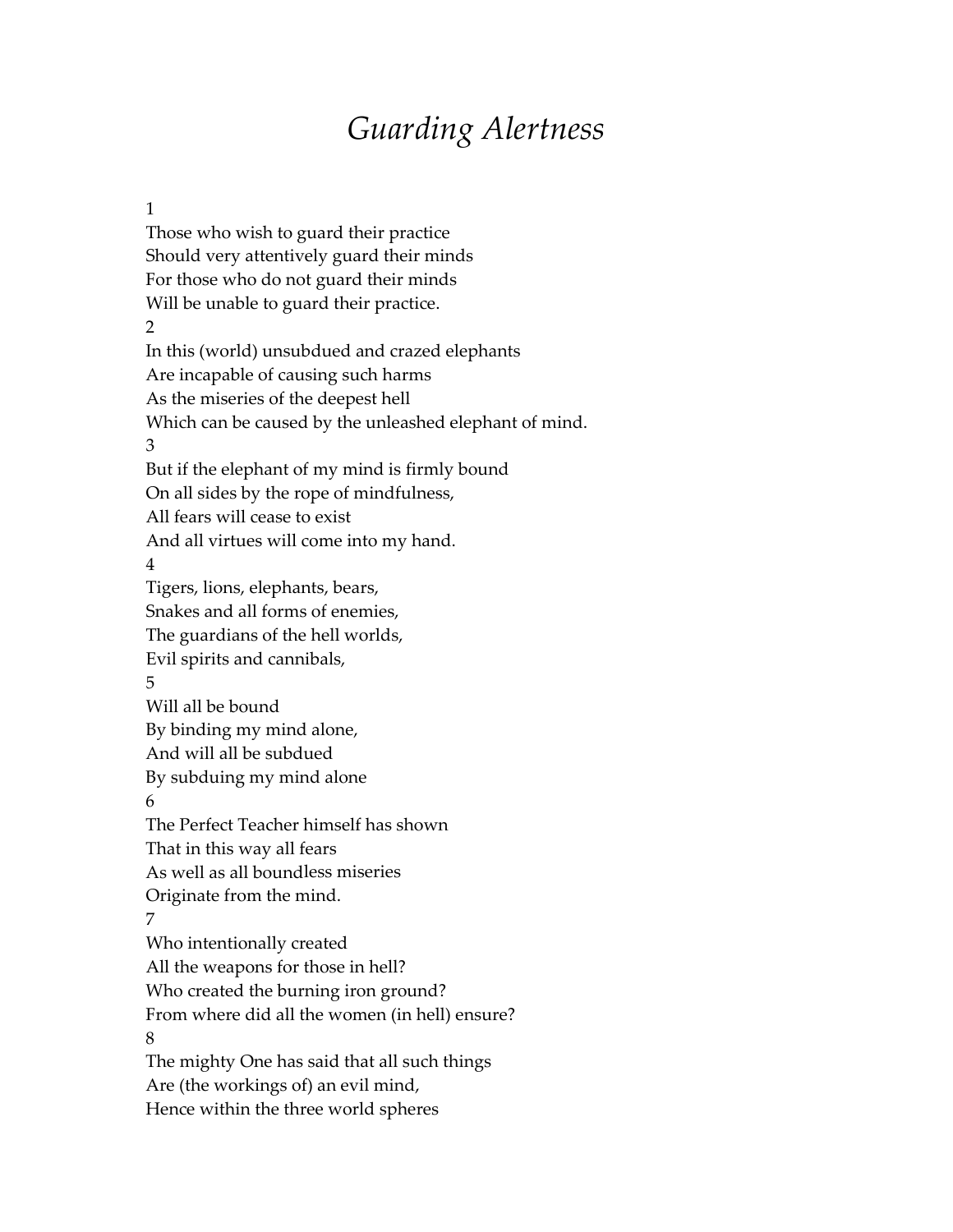There is nothing to fear other than my mind. 9 If the perfection of generosity Were the alleviation of the world's poverty, Then since beings are still starving now ' In what manner did the previous Buddhas perfect it? 10 The perfection of generosity is said to be The thought to give all beings everything, Together with the fruit of such a thought Hence it is simply a state of mind. 11 Nowhere has the killing Of fish and other creatures been eradicated; For the attainment of (merely) the thought to forsake (such things) Is explained as the perfection of moral discipline. 12 Unruly beings are as (unlimited) as space: They cannot possibly all be overcome, But if I overcome thoughts of anger alone This will be equivalent to vanquishing all foes. 13 Where would I possibly find enough leather With which to cover the surface of the earth? But (wearing) leather just on the soles of my shoes . Is equivalent to covering the earth with it. 14 Likewise it is not possible for me To restrain the external course of things; But should I restrain this mind of mine What would be the need to restrain all else? 15 Although the development of merely a clear state of concentration Can result in (taking birth in) Brahmaʹs realm, Physical and vocal actions cannot so result When (accompanied) by weak (mental) conduct. 16 The knower of reality has said That even if recitation and physical hardships Are practised for long periods of time, They will be meaningless if the mind is distracted elsewhere 17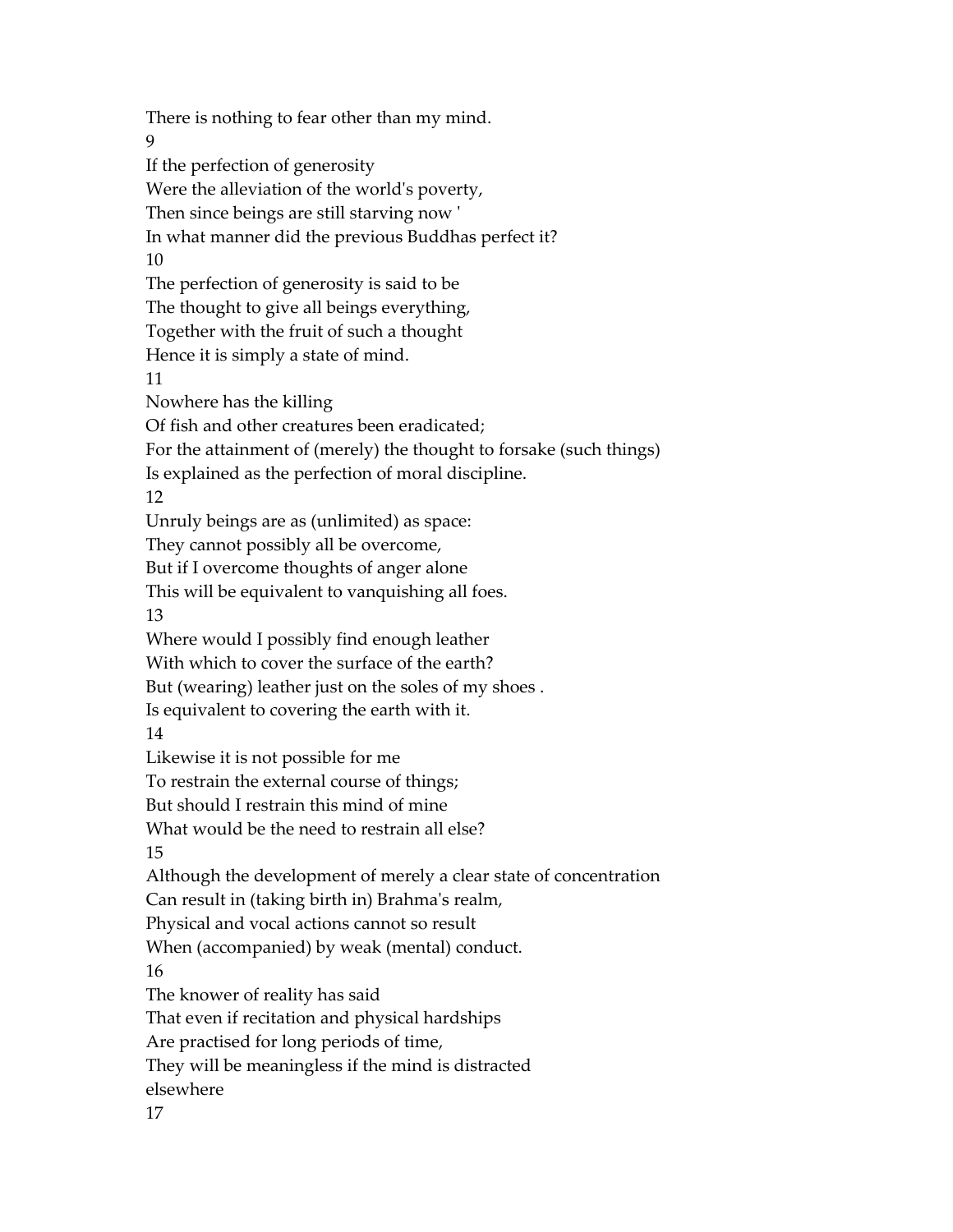Even those who wish to find happiness and overcome misery

Will wander with no aim nor meaning

If they do not comprehend the secret of the mind—

The paramount significance of Dharma.

18

This being so,

I shall hold and guard my mind well.

Without the discipline of guarding the mind,

What use are many other disciplines?

19

Just as I would be attentive and careful of a wound

When amidst a bustling uncontrolled crowd,

So I should always guard the wound of my mind

When dwelling among harmful people.

20

And if I am careful of a wound

Through fear of it being slightly hurt,

Then why do I not guard the wound of my mind

Through fear of being crushed by the mountains of hell?

21

Should I behave in such a way as this,

Then whether among harmful people

Or even in the midst of women,

The steady effort to control myself will not decline.

22

It is better to be without wealth,

Honour, body and livelihood;

And it is better to let other virtues deteriorate,

Rather than ever to let (the virtues of) the mind decline.

23

O you who wish to guard your minds,

I beseech you with folded hands;

Always exert yourselves to guard

Mindfulness and alertness!

24

People who are disturbed by sickness

Have no strength to do anything (useful),

Likewise those whose minds are disturbed by confusion

Have no strength to do anything (wholesome).

25

Whatever has been learnt, contemplated and meditated upon

By those whose minds lack alertness,

Just like water in a leaking vase,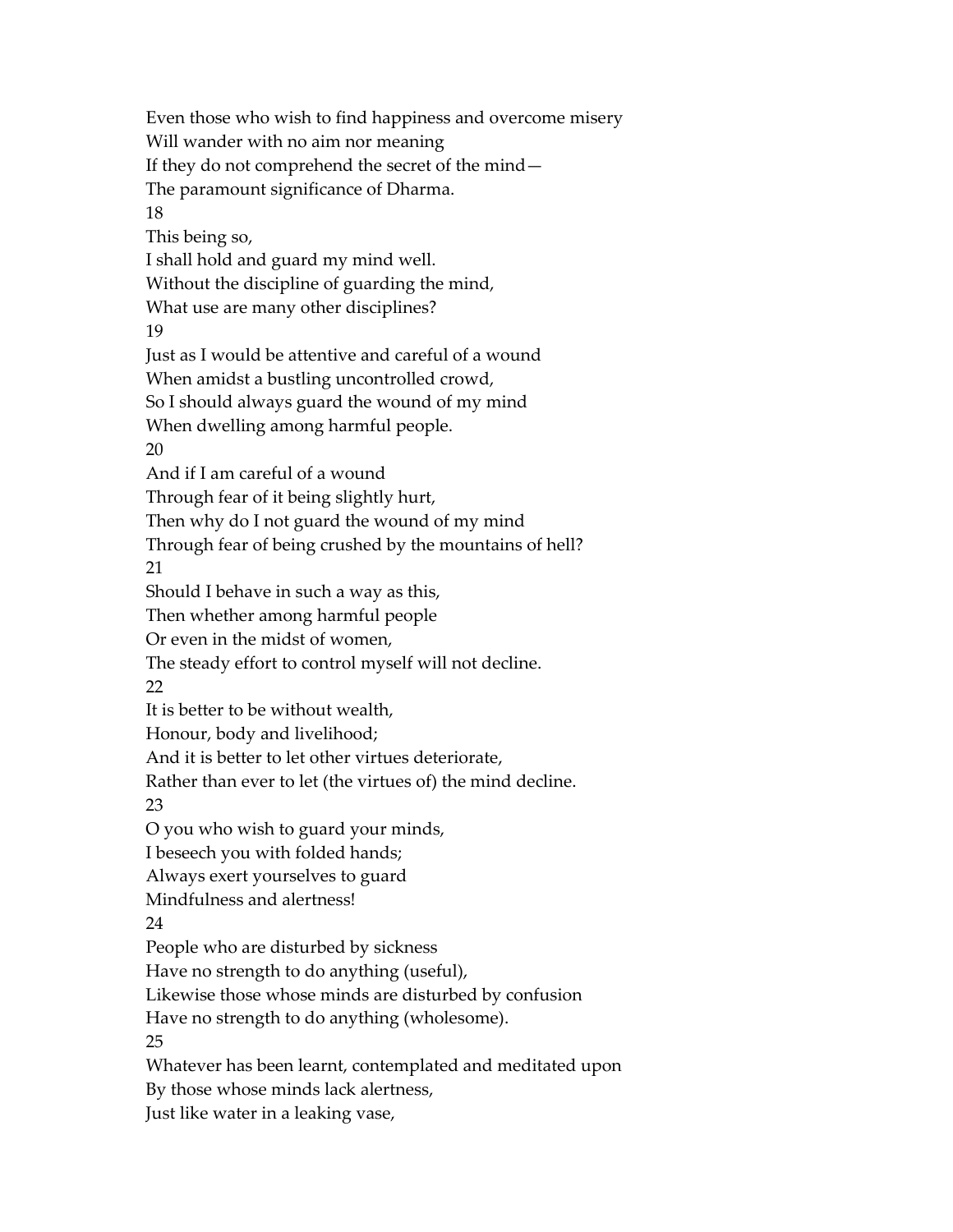Will not be retained in their memory. 26 Even those who have much learning, Faith and willing perseverance Will become defiled by a (moral) fall Due to the mistake of lacking alertness. 27 The thieves of unalertness, In following upon the decline of mindfulness, Will steal even the merits I have firmly gathered (So that) I shall then proceed to lower realms. 28 This host of thieves who are my own disturbing conceptions Will search for a good opportunity, Having found it they will steal my virtue And destroy (the attainment of) life in a happy realm. 29 Therefore I shall never let mindfulness depart From the doorway of my mind. If it goes, I should recall the misery of the lower realms And firmly re‐establish it there. 30 Through staying in the company of spiritual masters, Through the instructions of abbots and through fear, Mindfulness will easily be generated In fortunate people who practise with respect. 31 ʺI am ever dwelling in the presence Of all the Buddhas and Bodhisattvas Who are always endowed With unobstructed vision." 32 By thinking in this way I shall mindfully develop a sense of shame, respect and fear. Also through doing this, Recollection of the Buddha will repeatedly occur. 33 When mindfulness is set with the purpose Of guarding the doorway of the mind, Then alertness will come about And even that which had gone will return. 34 When, just as I am about (to act).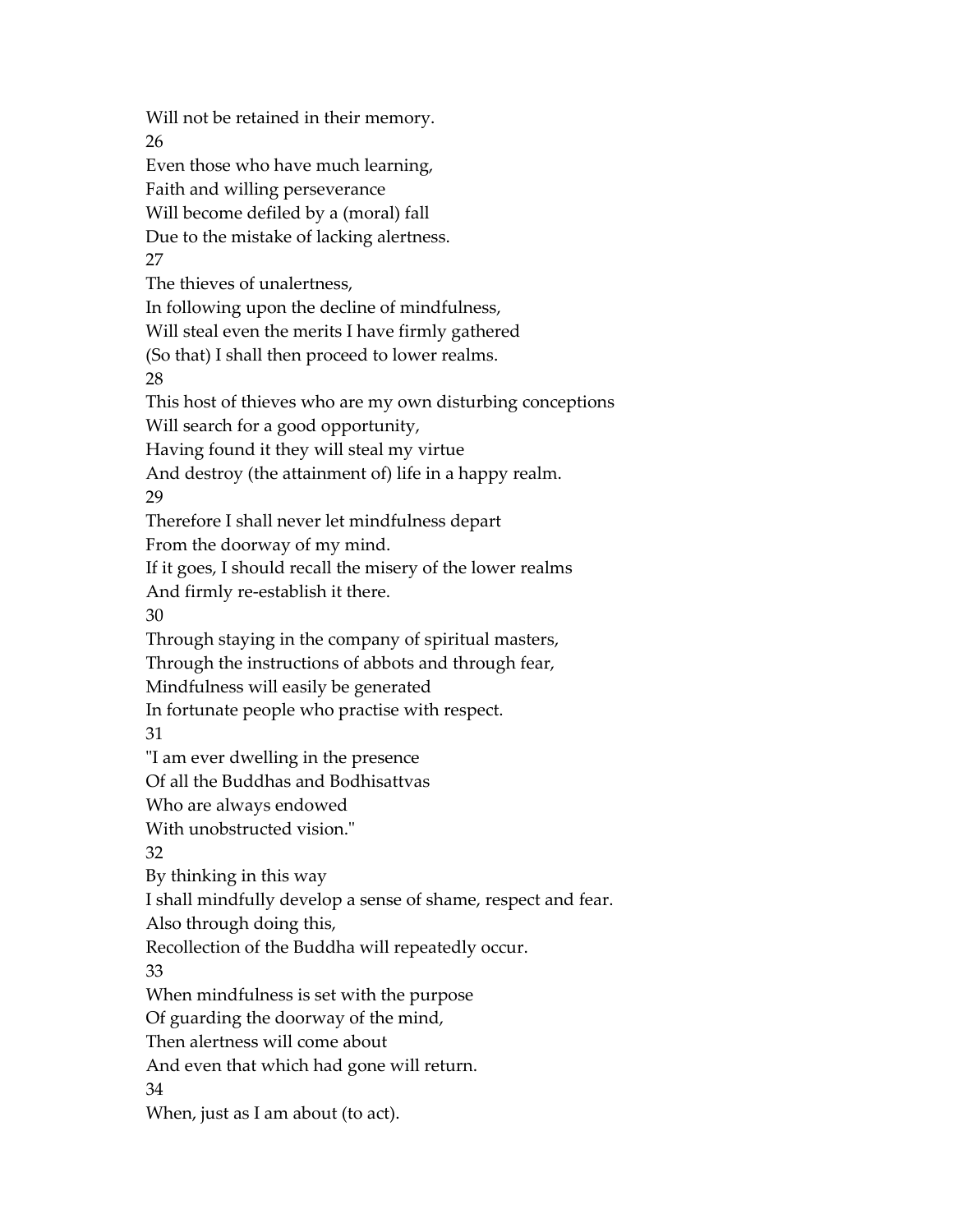I see that my mind is tainted (with defilement), AI such a time I should remain Unmoveable, like a piece of wood. 35 Never should I look around Distractedly for no purpose: With a resolute mind I should always keep my eyes cast downwards. 36 But in order to relax the gaze For a short while I should look around, And if someone appears in my field of vision I should look at him and say, "Welcome." 37 To check if there is any danger on the path I should look again and again in the four directions. To rest, I should turn my head around And then look behind me. 38 Having examined both ahead and behind I should proceed to either come or go. Being aware of the necessity (for such mindful alertness) I should behave like this in all situations. 39 (Once) having prepared for an action with the thought, "My body will remain in such a way," Then periodically I should look to see How the body is being maintained. 40 With the utmost effort I should check To see that the crazed elephant of my mind Is not wandering off but is bound To the great pillar of thinking about Dharma. 41 Those who strive by all means for concentration Should not wander off even a moment; By thinking, "How is my mind behaving?" $-$ They should closely analyse their mind. 42 But if I am unable to do this When afraid or involved in celebrations, then I should relax. Likewise it has been taught that at times of giving One may be indifferent to (certain aspects of) moral discipline.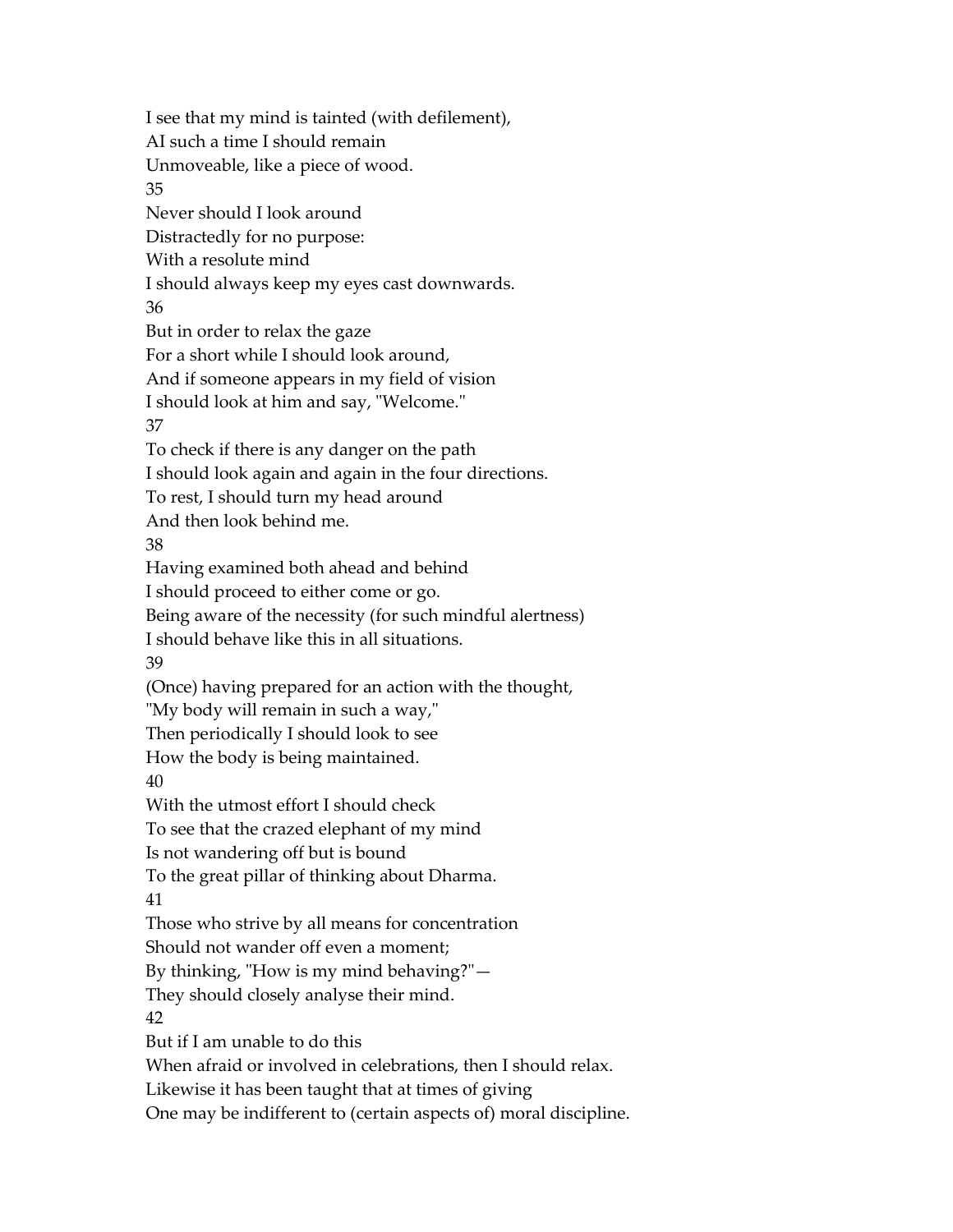43

I should undertake whatever deed I have intended to do

And think of doing other than it.

With my mind applied to that task,

I should set about for the time being to accomplish it.

44

By acting in this way all will be done well,

But (by acting) otherwise neither (action) will be done.

Likewise there will be no increase in the proximate disturbing conceptions

That come from a lack of alertness.

45

If I happen to be present

While a senseless conversation is taking place

Or if I happen to see some kind of spectacular show,

I should abandon attachment towards it.

46

If for no reason I start digging the earth,

Picking at the grass or drawing patterns on the ground,

Then by recalling the advice of the Buddhas,

I should immediately step out of fear.

47

Whenever I have the desire

To move my body or to say something,

First of all I should examine my mind

And then, with steadiness, act in the proper way.

48

Whenever there is attachment in my mind

And whenever there is the desire to be angry,

I should not do anything nor say anything,

But remain like a piece of wood.

49

Whenever I have distracted thoughts, the wish to verbally belittle others,

Feelings of self‐importance or self‐satisfaction;

When I have the intention to describe the faults of others,

Pretension and the thought to deceive others;

50

Whenever I am eager for praise

Or have the desire to blame others;

Whenever I have the wish to speak harshly and cause dispute;

At (all) such times I should remain like a piece of wood.

51

Whenever I desire material gain, honour or fame;

Whenever I seek attendants or a circle of friends,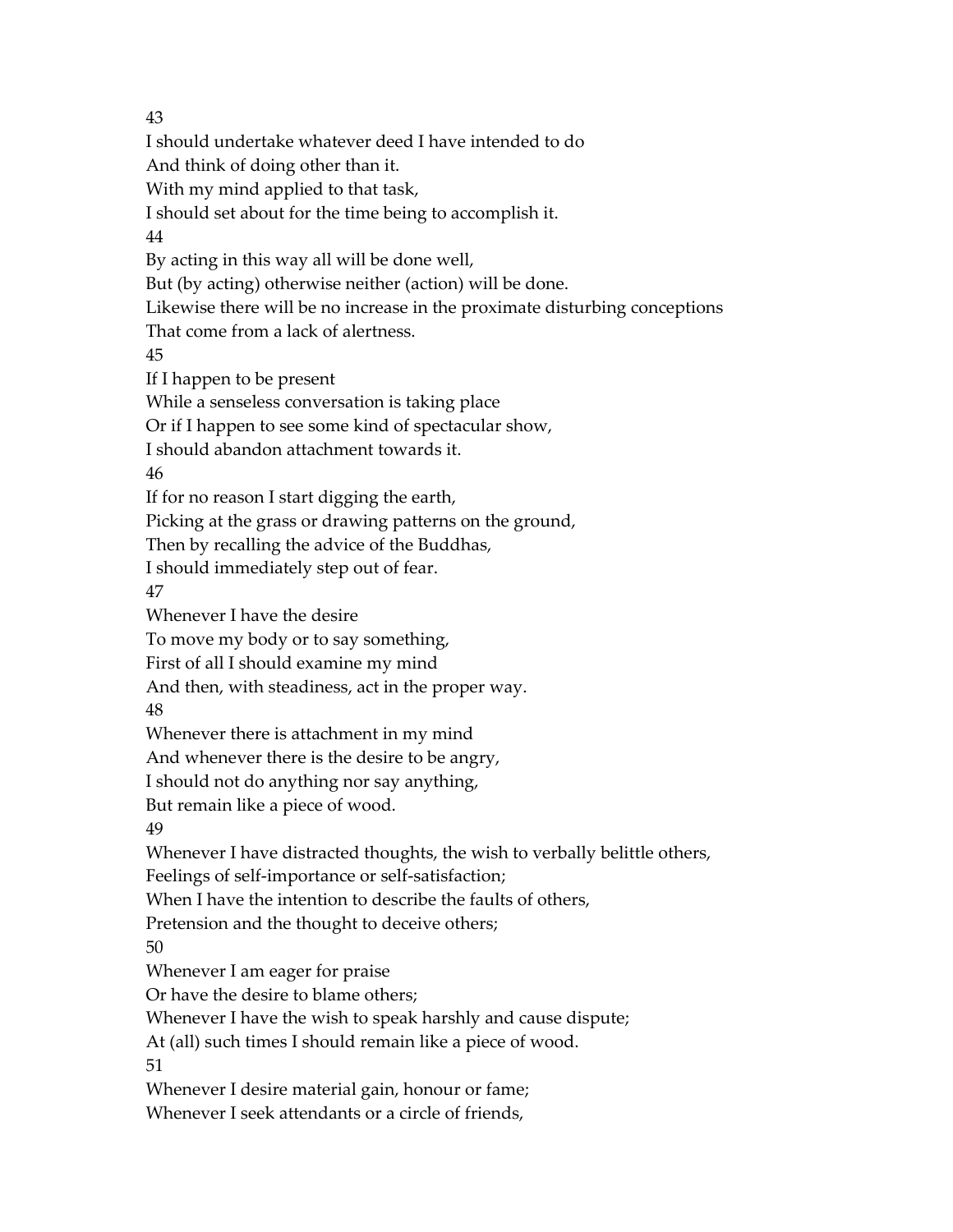And when in my mind I wish to be served;

At (all) these times I should remain like a picece of wood.

52

Whenever I have the wish to decrease or to stop working for others And the desire to pursue my welfare alone,

If (motivated by such thoughts), a wish to say something occurs,

At these times I should remain like a piece of wood.

53

Whenever I have impatience, laziness, cowardice,

Shamelessness or the desire to talk nonsense;

If thoughts of partiality arise,

At these times too I should remain like a piece of wood.

54

Having in this way examined his mind for disturbing conceptions

And for thoughts that strive for meaningless things,

The courageous (Bodhisattva) should hold his mind steady

Through (the application of) remedial forces.

55

Being very resolute and faithful,

Steady, respectful, polite,

With a sense of shame, apprehensive and peaceful,

I should strive to make others happy.

56

I should not be disheartened by all the whims

Of the childish who are in discord with one another

I should know them to arise in their minds due to disturbing conceptions

And therefore be kind (towards them).

57

In doing that which by nature is not unwholesome

Both for the sake of myself and other sentient beings

I should always hold my mind fast,

(Acting) like an apparition, with no sense of self.

58

By thinking again and again

That after a long time I have won the greatest leisure,

Likewise I should hold my mind

As utterly unshakeable as the king of mountains.

59

If, mind, you are not made unhappy

When this body is dragged and tossed about

By vultures greedy for flesh,

Then why are you so concerned about it now

60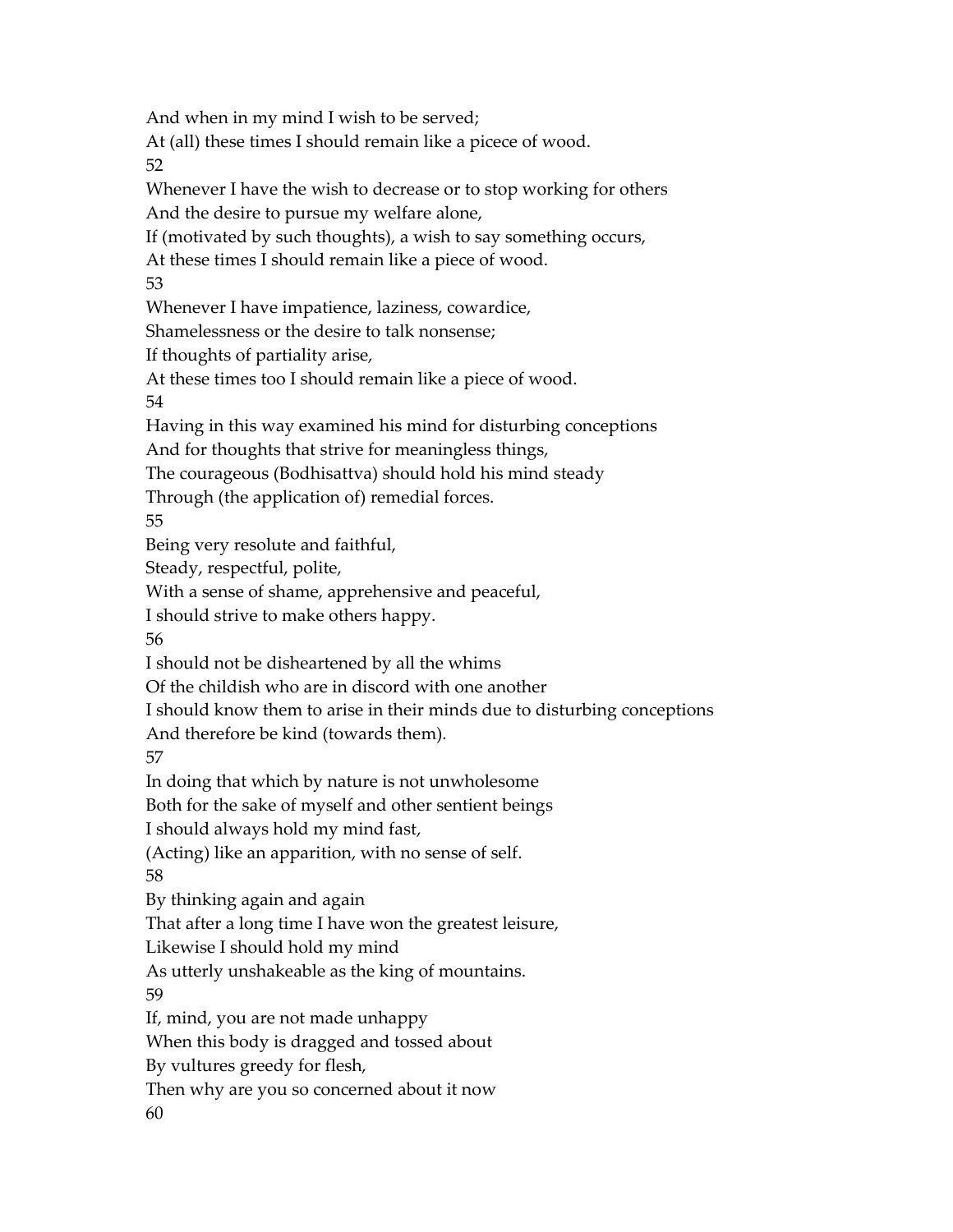Holding this body as "mine", Why, mind, do you guard it so? Since you and it are separate, What use can it be to you? 61 Why, confused mind, Do you not hold onto a clean, wooden form? Just what is the point of guarding This putrid, dirt‐filled machine? 62 First of all, mentally separate The layers of skin (from the flesh) And then with the scalpel of discrimination Separate the flesh from the skeletal frame; 63 And having split open even the bones Look right down into the marrow. While examining this ask yourself, "Where is its essence?" 64 If, even when searching with such effortʹ You can apprehend no essence, Then why with so much attachment Are you still guarding this body now. 65 What use is this body to you If its dirty insides are unfit for you to eat, If its blood is not fit to drink And if its intestines are not fit to be sucked? 66 At second best it is only fit to be guarded In order to feed the vultures and jackals. (Truly) this body of a human being Should only be employed (in the practice of virtue). 67 But should you instead guard it ( with attachment), Then what will you be able to do When it is stolen by the unsympathetic lord of death And given to the dogs and birds? 68 If servants are not given clothing and so forth When they are unable to be employed, Then why do you exhaust yourself looking after the flesh alone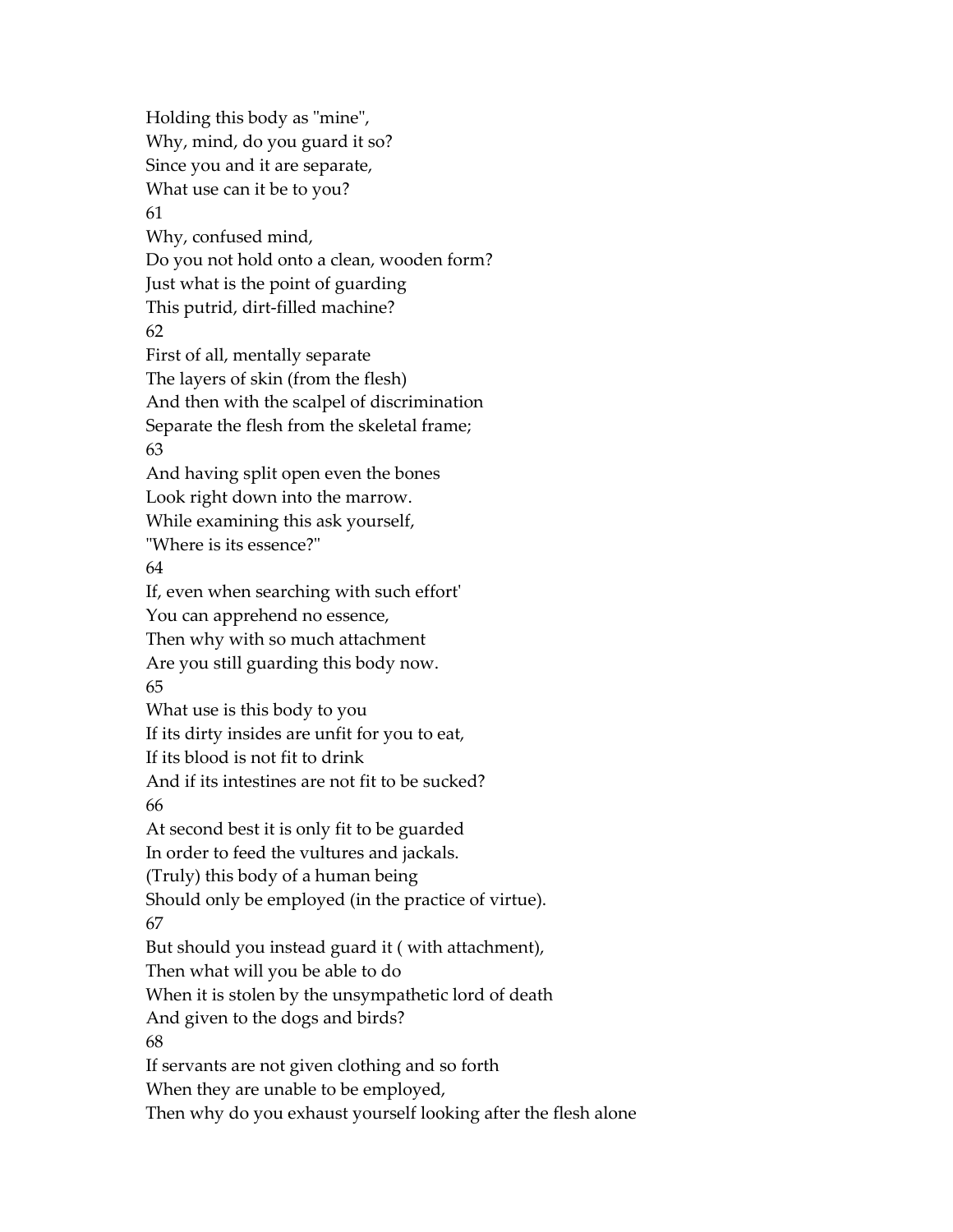When even though caring for the body, it goes elsewhere 69 Now having paid my body its wages, I shall engage it in making my life meaningful. But if my body is of no benefit. Then I shall not give it anything. 70 I should conceive of my body as a boat, A mere support for coming and going. And in order to benefit all others Transform it into a wish‐fulfilling body. 71 Now, while there is freedom to act, I should always present a smiling face And cease to frown and look angry: I should be a friend and counsel of the world. 72 I should desist from inconsiderately and noisily Moving around chairs and so forth, As well as from violently opening doors: I should always delight in humility. 73 The stork, the cat and the thief, By moving silently and carefully, Accomplish what they desire to do; A Bodhisattva too should always behave in this way. 74 With respect I should gratefully accept Unsought‐after words that are of benefit And that wisely advise and admonish me: At all times I should be the pupil of everyone. 75 I should say, "Well said," to all those Who speak (Dharma) well, And if I see someone doing good I should praise him and be well pleased. 76 I should discreetly talk about the good qualities (of others) And repeat those (that others) recount. If my own good qualities are spoken about I should just know and be aware that I have them. 77

All deeds (of others) are the source of a joy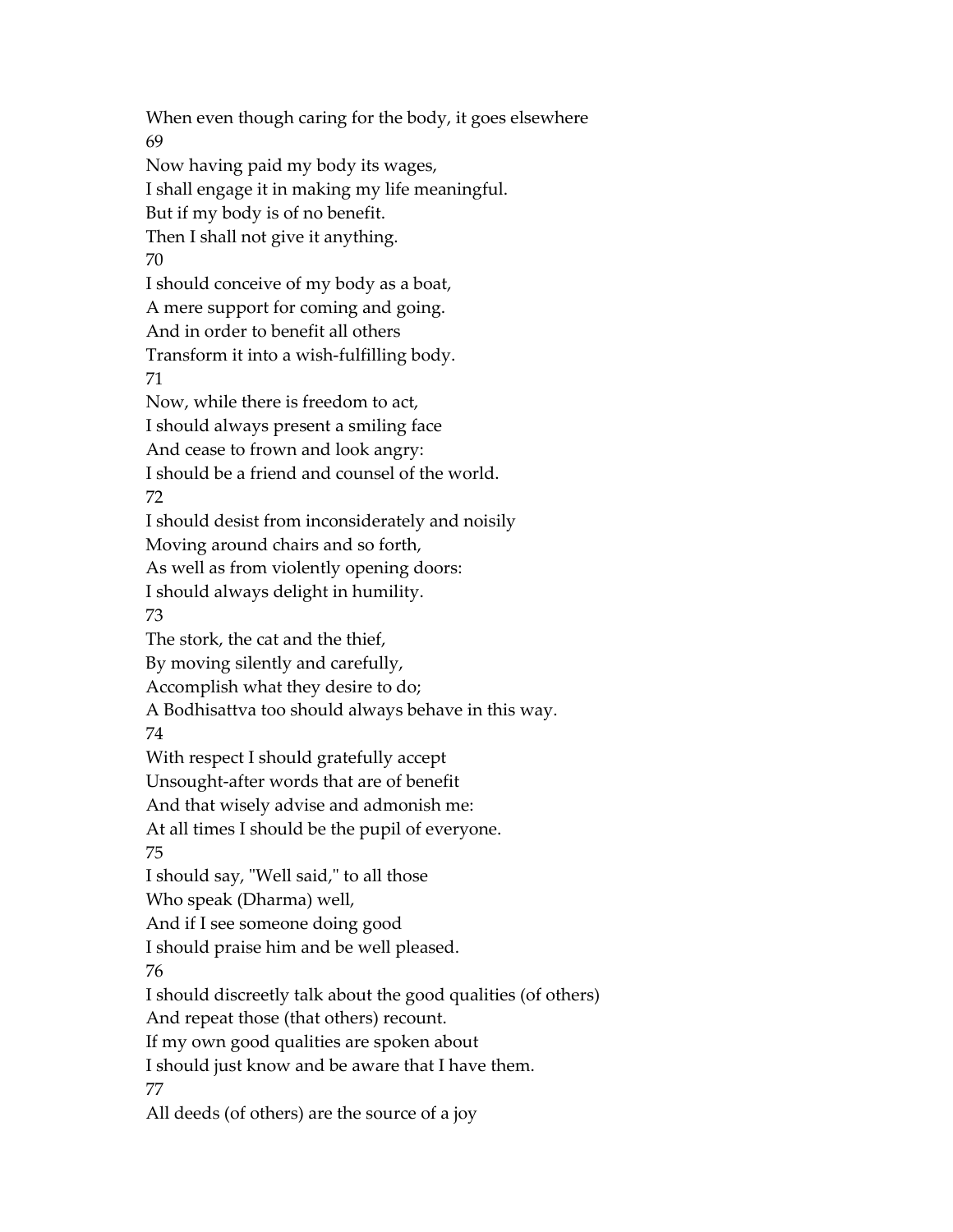That would be rare even if it could be bought with money.

Therefore I should be happy in finding this joy

In the good things that are done by others.

78

(Through doing this) I shall suffer no losses in this life

And in future lives shall find great happiness.

But the fault (of disliking their good qualities) will make

me unhappy and miserable

And in future lives I shall find great suffering.

79

When talking I should speak from my heart and on what is relevant.

Making the meaning clear and the speech pleasing.

I should not speak out of desire or hatred

But in gentle tones and in moderation.

80

When beholding someone with my eyes,

Thinking, "I shall fully awaken

Through depending upon this being,"

I should look at him with an open heart and love.

81

Always being motivated by great aspiration

Or being motivated by the remedial forces,

If I work in the fields of excellence, benefit and misery16

Great virtues will come about.

82

Endowed with wisdom and joy17

I should undertake all that I do.

I (need) not depend upon anyone else

In any actions that I undertake.

83

The perfections such as generosity

Are progressively more exalted

But for a little (morality) I should not forsake a great (gift).

Principally I should conisder what will be of the most benefit for others.

84

When this is well understood,

I should always strive for the welfare of others.

The Far‐Seeing Merciful Ones have allowed (a Bodhisattva)

To do some actions that (for others) were forbidden.

85

I should divide my food amongst those who have fallen to lower realms,

Those without protection, and practitioners,

And eat merely what is sufficient for myself.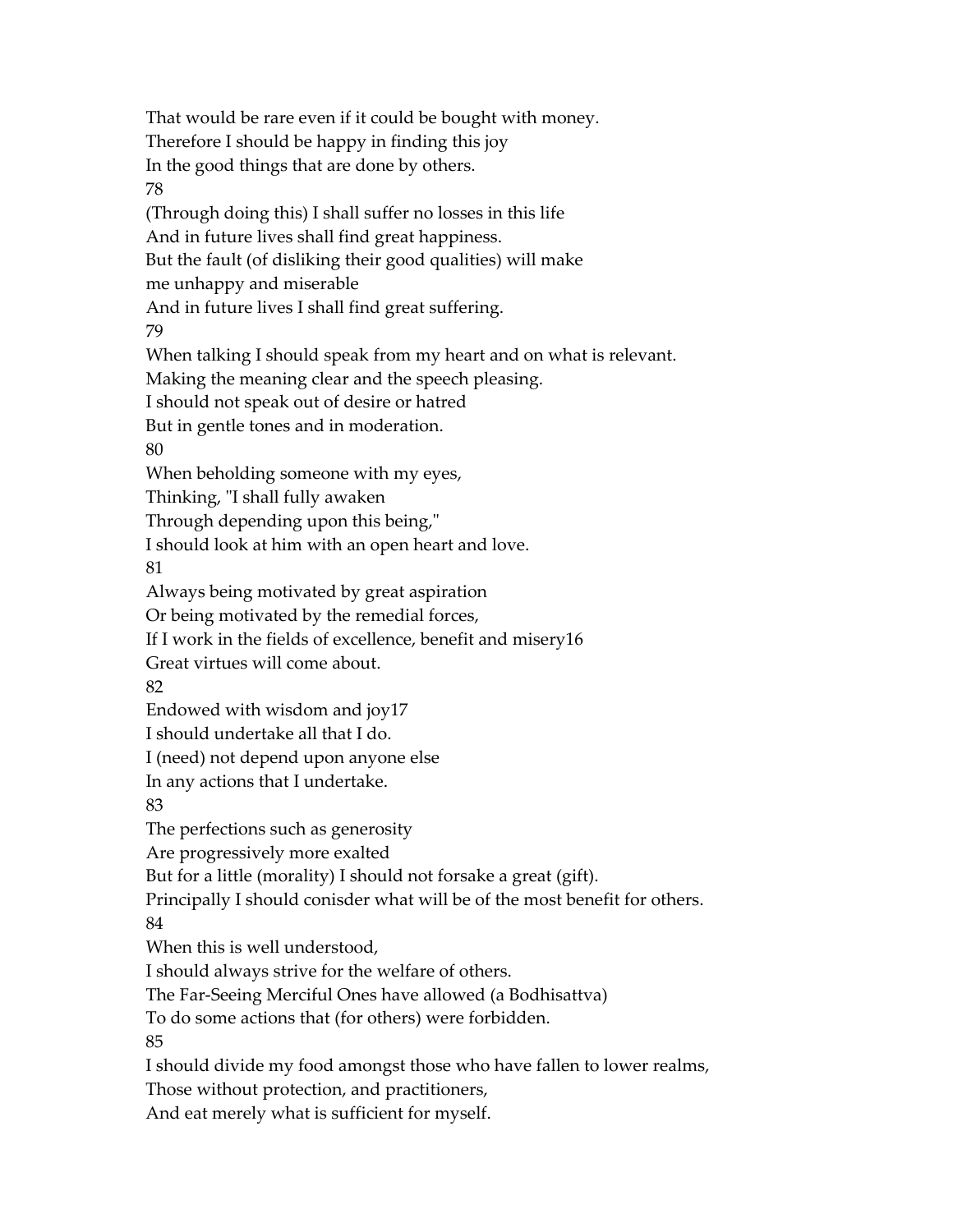Except for the three robes I may give away all. 86

This body which is being used for the sacred Dharma

Should not be harmed for only slight benefit.

By my behaving in this way

The wishes of all beings will be quickly fulfilled.

87

Those who lack the pure intention of compassion

Should not give their body away.

Instead, both in this and future lives,

They should give it to the cause of fulfilling the great purpose. 88

The Dharma should not be explained to those who lack respect,

To those who, like sick men, wear cloth around their heads,

To those holding umbrellas, sticks or weapons,

To those with covered heads,

89

Nor to a woman unaccompanied by a man.

The vast and profound should not be taught to lesser beings,

(Although)! should always pay equal respect

To the Dharmas of the lesser and higher beings.

90

I should not communicate the Dharma of a lesser being

To one who is a vessel for the vast Dharma.

I must not forsake the (Bodhisattva) way of life,

Nor mislead others by means of sutras or mantras.

91

When I spit or throw away the stick for (cleaning) my teeth,

I should cover it up (with earth).

Also it is shameful to urinate and so forth

In water or on land used by others.

92

When eating I should not fill my mouth,

Eat noisily or with my mouth wide open.

I should not sit with my legs outstretched

Nor rub my hands together.

93

I should not sit alone in vehicles, upon beds

Nor in the same room with the women of others.

(In brief), having observed or inquired about what is proper,

I should not do anything that would be disliked by the people of the world.

94

I should not give directions with one finger,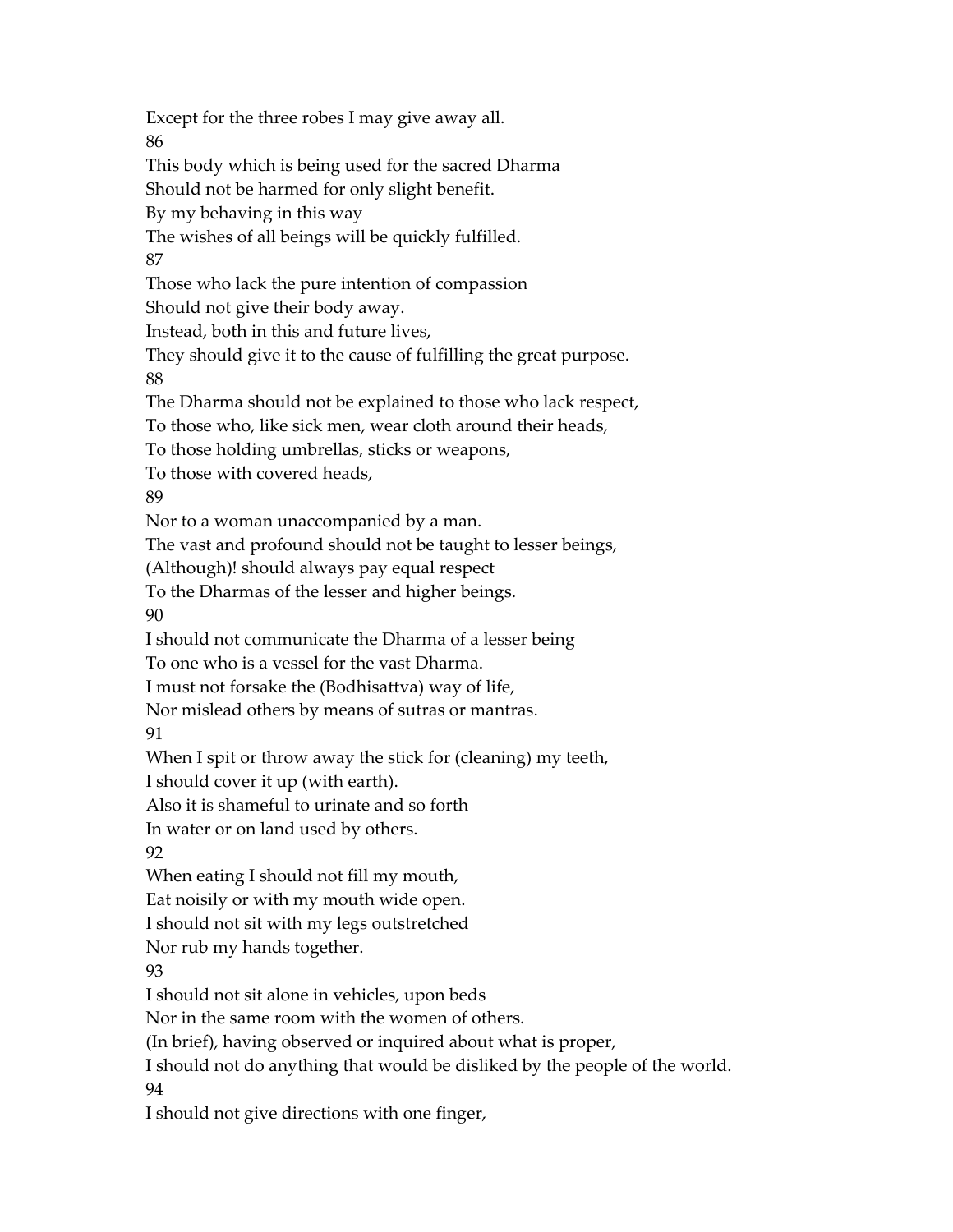But instead indicate the way Respectfully with my right arm With all my fingers fully outstretched. 95 Nor should I wildly wave my arms about, But should make my point With slight gestures and a snap of the fingers-Otherwise I shall lose control. 96 Just as the Buddha lay down to pass away So should I lie in the desired direction (when going to sleep), And first of all with alertness Make the firm decision to quickly rise again. 97 (Although I am unable to practise all) The limitless varieties of Bodhisattva conduct, I should certainly practise as much as (has been mentioned here) Of this conduct that trains the mind. 98 Three times by day and three times by night I should recite The Sutra of the Three Heaps; For by relying upon the Buddhas and the Awakening Mind My remaining downfalls will be purified. 99 Whatever I am doing in any situation, Whether for myself or for the benefit of others, I should strive to put into practice Whatever has been taught for that situation. 100 There is no such thing as something That is not learned by a Conqueror's Son, Thus if I am skilled in living in this way Nothing will be non‐meritorious. 101 Whether directly or indirectly, I should not do anything That is not for the benefit of others. And solely for the sake of sentient beings I should dedicate everything towards Awakening. 102 Never, even at the cost of my life, Should I forsake a spiritual friend Who is wise in the meaning of the great vehicle And who is a great Bodhisattva practitioner.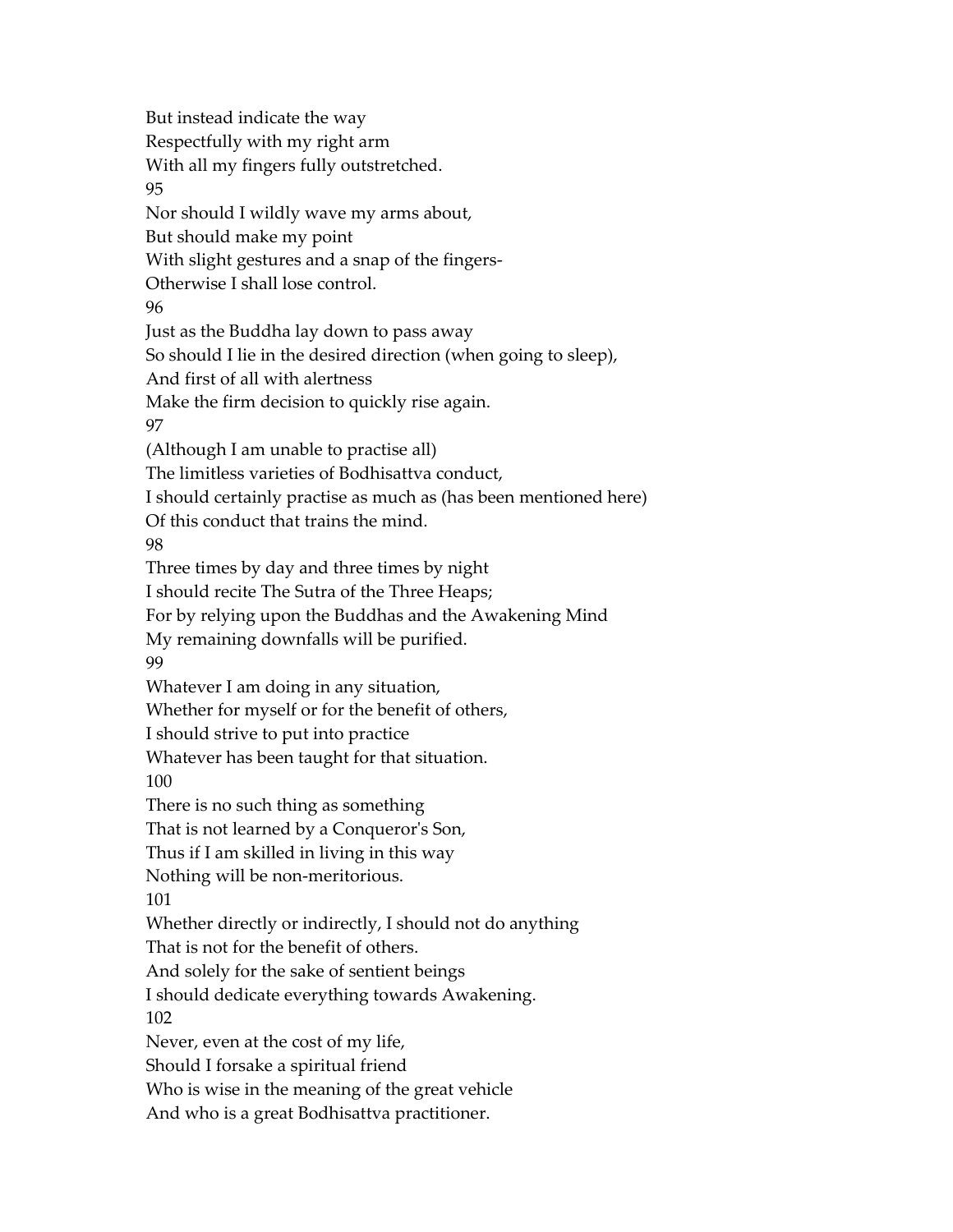103

I should practise entrusting myself to my spiritual master In the manner taught in The Biography of Shrisambhava.19 This and other advice spoken by the Buddha I can understand through reading the sutras. 104 I should read the sutras Because it is from them that the practices appear. To begin with, I should look at The Sutra of Akashagarba. 105 In addition I should definitely read The Compendium of all Practices20 again and again, Because what is to be constantly practised Is very well and extensively shown there. 106 Also I should sometimes look at The condensed Compendium of All Sutras. And I should make an effort to study The works by the same two (titles) composed by the exalted Nagarjuna. 107 I should do whatever is not forbidden in those (works), And when I see a practice there, I should impeccably put it into action In order to guard the minds of worldly people. 108 The defining characteristic of guarding alertness In brief is only this: To examine again and again The condition of my body and mind. 109 Therefore I shall put this way of life into actual practice, For what can be achieved by merely talking about it? Will a sick man be benefitted Merely by reading the medical texts?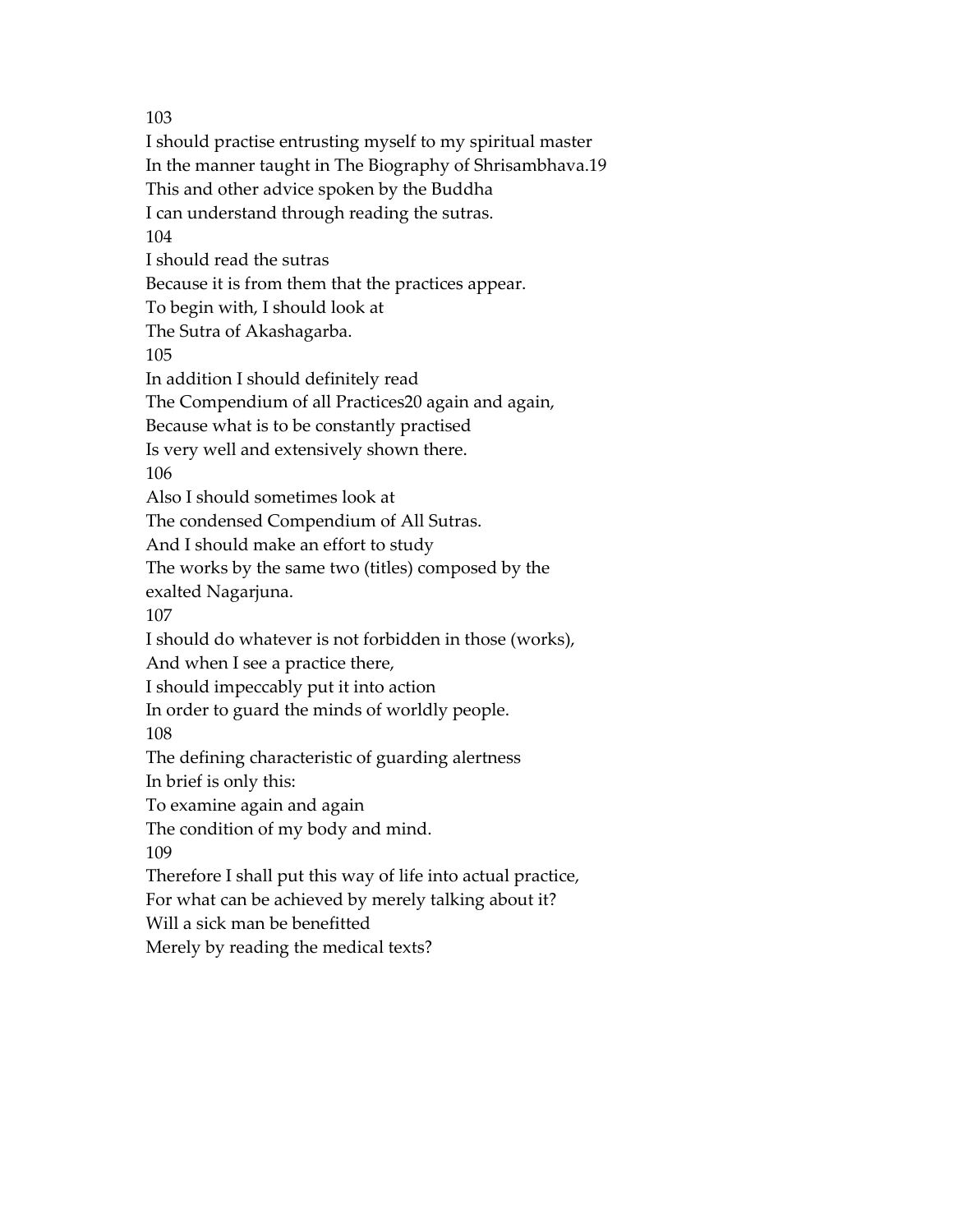## *Patience*

1 Whatever wholesome deeds. Such as venerating the Buddhas, and generosity, That have been amassed over a thousand aeons Will all be destroyed in one moment of anger. 2 There is no evil like hatred, And no fortitude like patience. Thus I should strive in various ways To meditate on patience. 3 My mind will not experience peace If it fosters painful thoughts of hatred. I shall find no joy or happiness, Unable to sleep, I shall feel unsettled. 4 A master who has hatred Is in danger of being killed Even by those who for their wealth and happiness Depend upon his kindness. 5 By it, friends and relatives are disheartened; Though drawn by my generosity they will not trust me, In brief there is nobody Who lives happily with anger. 6 Hence the enemy, anger, Creates sufferings such as these, But whoever assiduously overcomes it Finds happiness now and hereafter. 7 Having found its fuel of mental unhappiness In the prevention of what I wish for And in the doing of what I do not want, Hatred increases and then destroys me. 8 Therefore I should totally eradicate The fuel of this enemy; For this enemy has no other function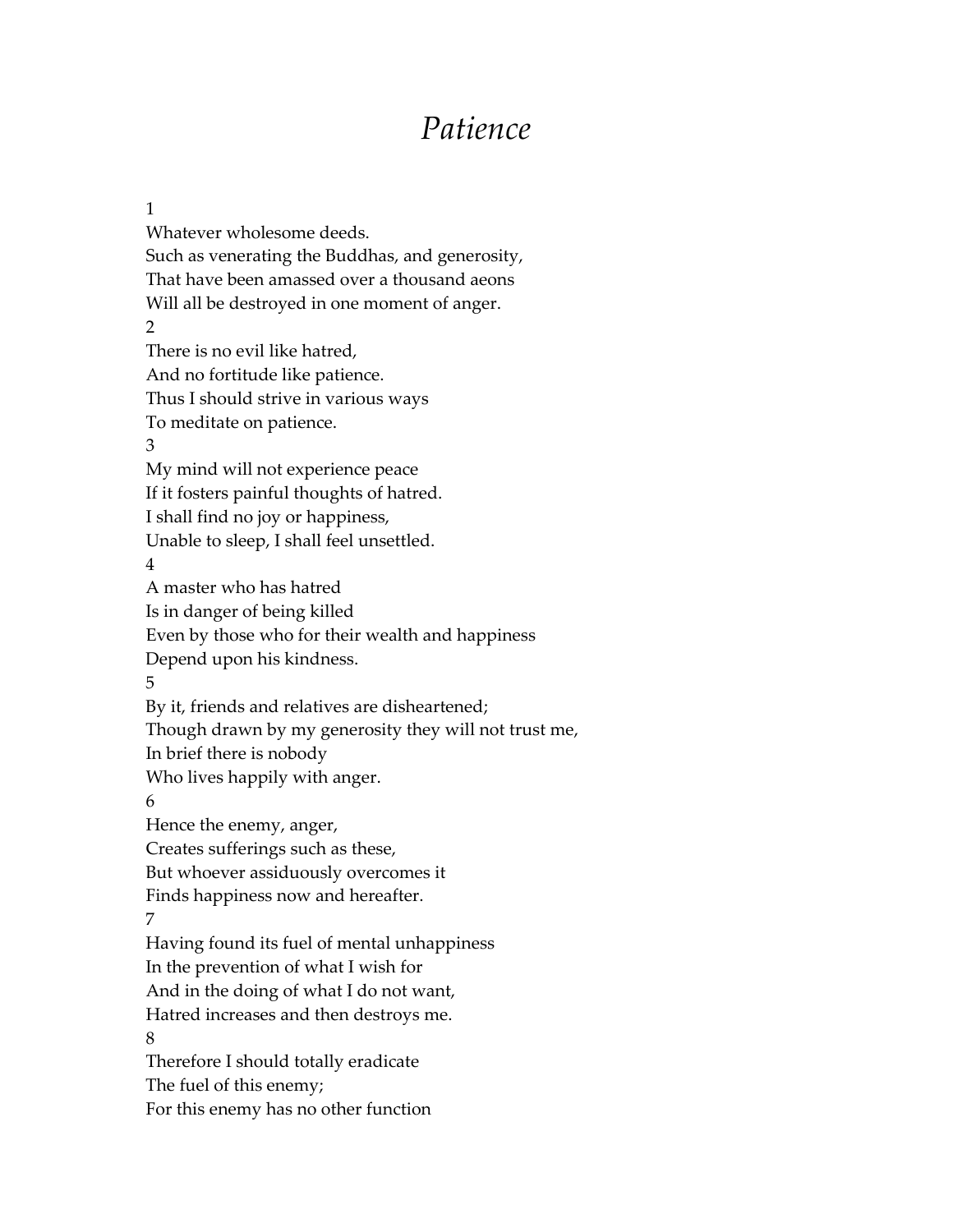Than that of causing me harm. 9 Whatever befalls me I shall not disturb my mental joy; For having been made unhappy, I shall not accomplish what I wish And my virtues will decline. 10 Why be unhappy about something If it can be remedied? And what is the use of being unhappy about something If it cannot be remedied? 11 For myself and for my friends I want no suffering, no disrespect, No harsh words and nothing unpleasant; But for my enemies is it the opposite. 12 The causes of happiness sometimes occur But the causes for suffering are very many. Without suffering there is no renunciation. Therefore, mind, you should stand firm. 13 If some ascetics and the people of Karnapa Endure the pain of cuts and burns for no reason, Then for the sake of liberation Why have I no courage? 14 There is nothing whatsoever That is not made easier through acquaintance. So through becoming acquainted with small harms I should learn to patiently accept greater harms. 15 Who has not seen this to be so with trifling sufferings Such as the bites of snakes and insects, Feelings of hunger and thirst And with such minor things as rashes? 16 I should not be impatient With heat and cold, wind and rain, Sickness, bondage and beatings; For if I am, the harm they cause me will increase. 17 Some when they see their own blood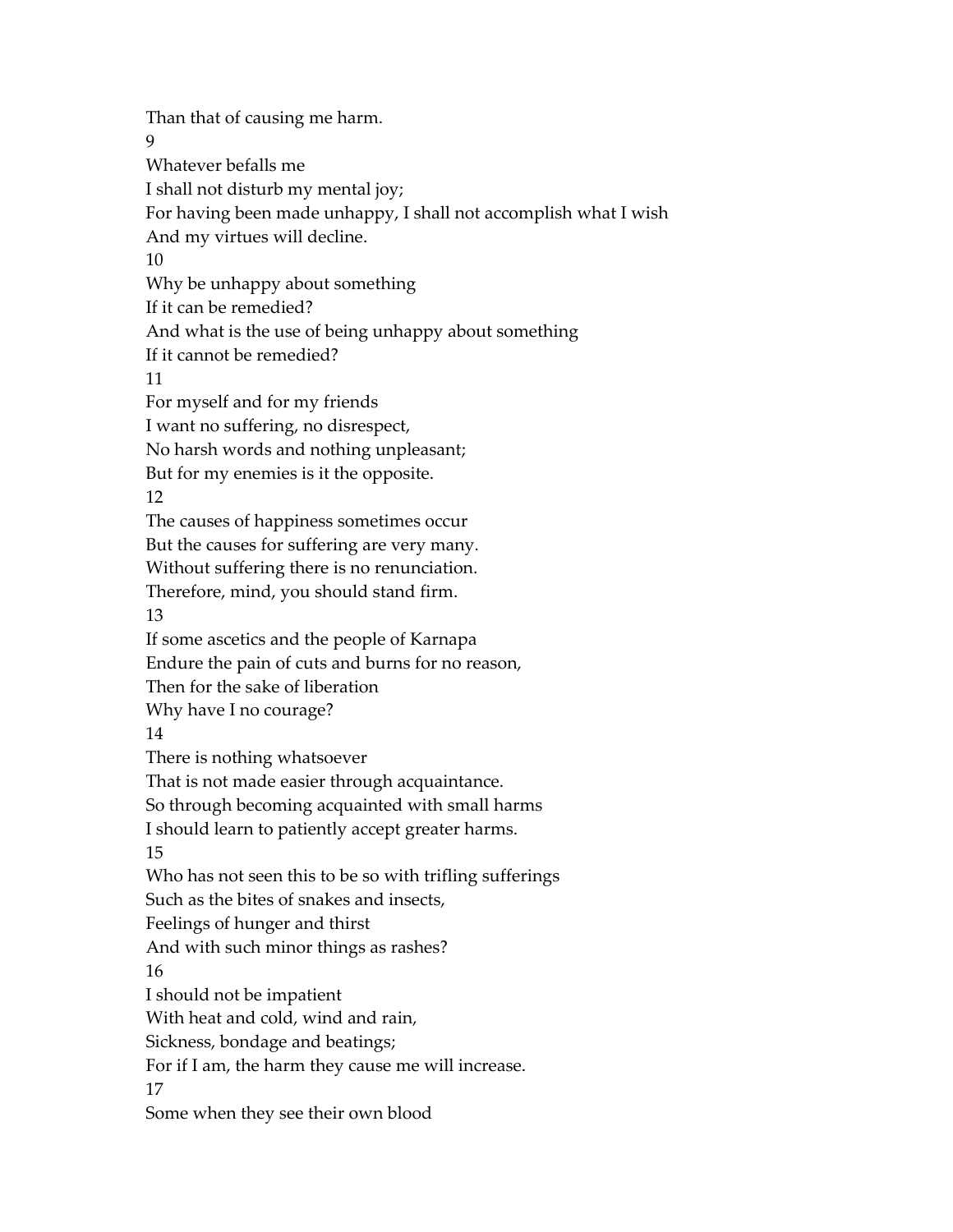Become especially brave and steady,

But some when they see the blood of others.

Faint and fall unconscious.

18

These (reactions) come from the mind

Being either steady or timid.

Therefore I should disregard harms caused to me

and not be affected by suffering.

19

Even when the wise are suffering

Their minds remain very lucid and undefiled;

For when war is being waged against the disturbing conceptions

Much harm is caused at the times of battle.

20

The victorious warriors are those

Who, having disregarded all suffering,

Vanquish the foes of hatred and so forth;

(Common warriors) slay only corpses.

21

Furthermore, suffering has good qualities:

Through being disheartened with it, arrogance is dispelled,

Compassion arises for those in cyclic existence,

Evil is shunned and joy is found in virtue.

22

As I do not become angry

With great sources of suffering such as jaundice,

Then why be angry with animate creatures?

They too are provoked by conditions.

23

Although they are not wished for,

These sicknesses arise;

And likewise although they are not wished for,

These disturbing conceptions forcibly arise.

24

Without thinking, "I shall be angry,"

People become angry with no resistance,

And without thinking, "I shall produce myself,"

Likewise anger itself is produced.

25

All mistakes that are

And all the various kinds of evil

Arise through the force of conditions:

They do not govern themselves.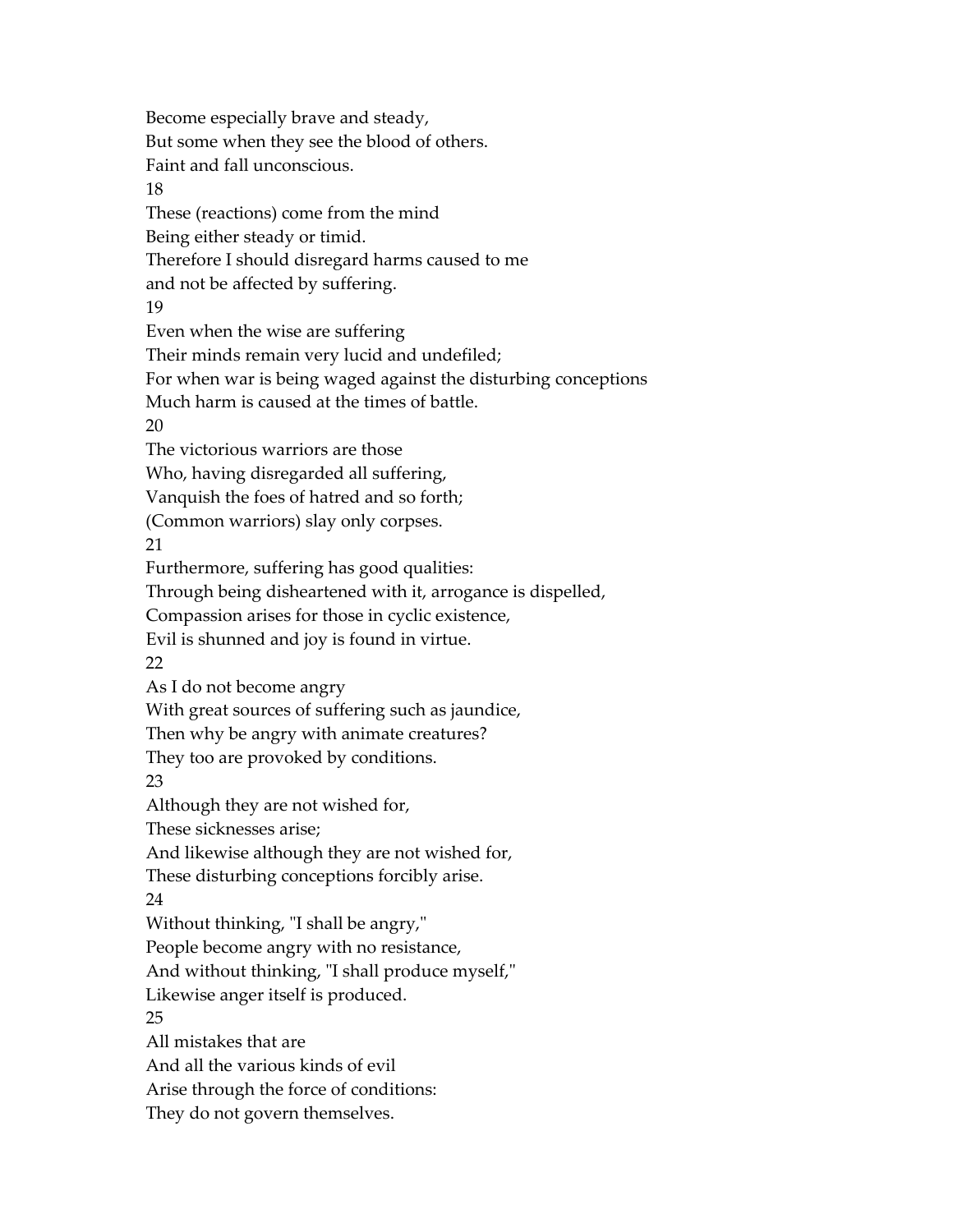26

These conditions that assemble together Have no intention to produce anything, And neither does their product Have the intention to be produced. 27 That which is asserted as Primal Substance And that which is imputed as a Self, (Since they are unproduced) do not arise after having purposefully thought, "I shall arise (in order to cause harm.") 28 If they are unproduced and non‐existent Then whatever wish they have to produce (harm will also not exist). Since (this Self) would permanently apprehend its objects, It follows that it would never cease to do so. 29 Furthermore if the Self were permanent It would clearly be devoid of action, just like space. So even if it met with other conditions How could its unchanging (nature) be affected? 30 Even if when acted upon (by other conditions) it remains as before, Then what could actions do to it? Thus if I say that this (condition) acts upon (a permanent Self), How could the two ever be (causally) related? 31 Hence everything is governed by other factors (which in turn) are governed by (others), And in this way nothing governs itself. Having understood this, I should not become angry With phenomena that are like apparitions. 32  $-$ (If everything is unreal like an apparition) then who is there to restrain'what (anger)? Surely (in this case) restraint would be inappropriate— It would not be inappropriate, because (conventionally) I must maintain That in dependence upon restraining (anger) the steam of suffering is severed. 33 So when seeing an enemy or even a friend Committing an improper action, By thinking that such things arise from conditions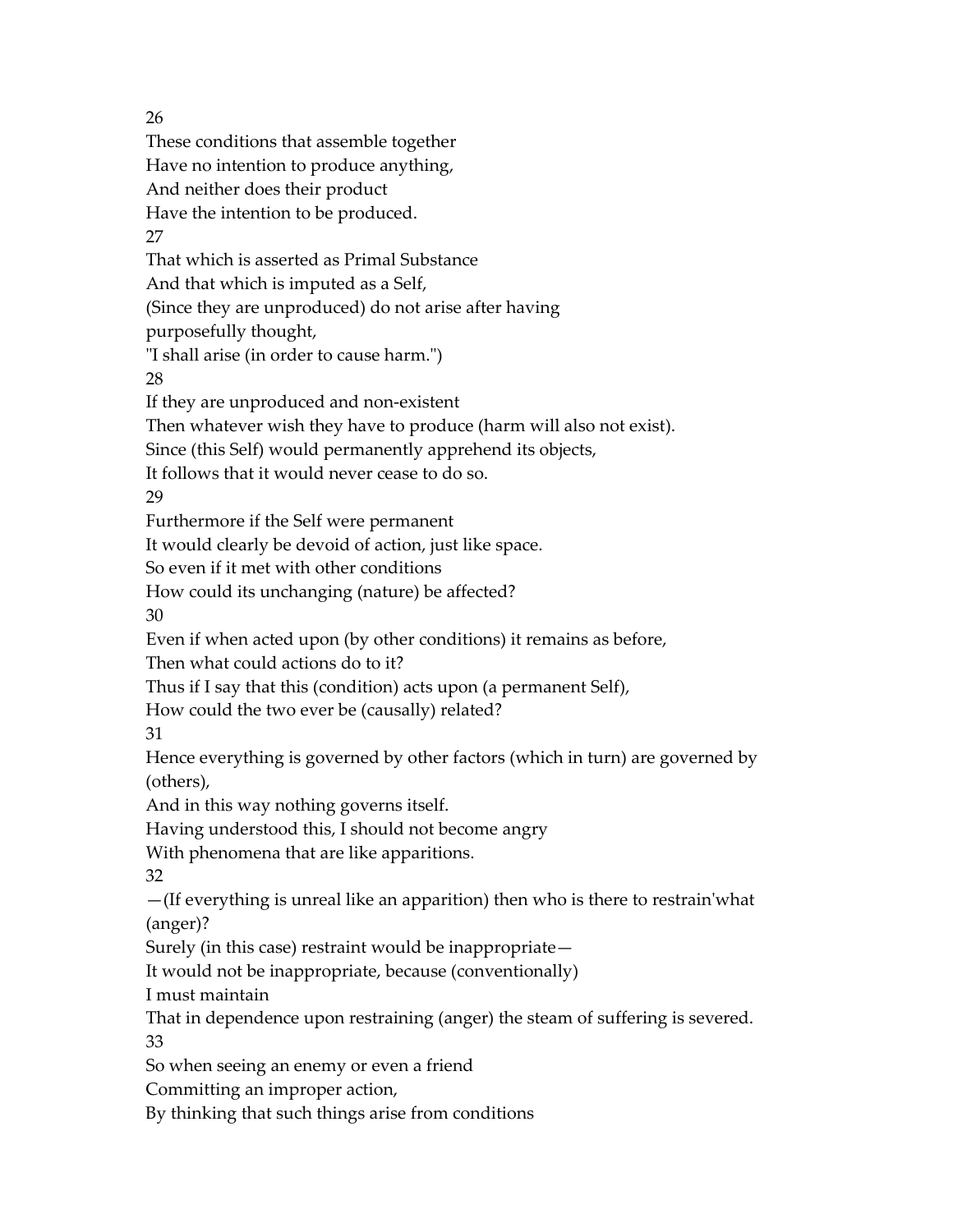I shall remain in a happy frame of mind. 34 If things were brought into being by choice, Then since no one wishes to suffer, Suffering would not occur To any embodied creature. 35 Through not being careful People even harm themselves with thorns and other things, And for the sake of obtaining women and" the like They become obsessed and deprive themselves of food. 36 And there are some who injure themselves Through the unmeritorious deeds Of hanging themselves, leaping from cliffs, Eating poison and unhealthy foods. 37 If, when under the influence of disturbing conceptions, People will even kill their treasured selves, How can they be expected not to cause harm To the bodies of other living beings? 38 Even if I cannot develop compassion for all such people Who through the arisal of disturbing conceptions, Set out to try and kill me and so forth, The last thing I should do is to become angry with them. 39 Even if it were the nature of the childish To cause harm to other beings, It would still be incorrect to be angry with them. For this would be like begrudging fire for having the nature to burn. 40 And even if the fault were temporary In they who are by nature reliable, It would still be incorrect to be angry. For this would be like begrudging space for allowing smoke to arise in it. 41 If I become angry with the yielder Although I am actually harmed by his stick, Then since he too is secondary, being in turn incited by hatred, I should really be angry with his hatred. 42 Previously I must have caused similar harm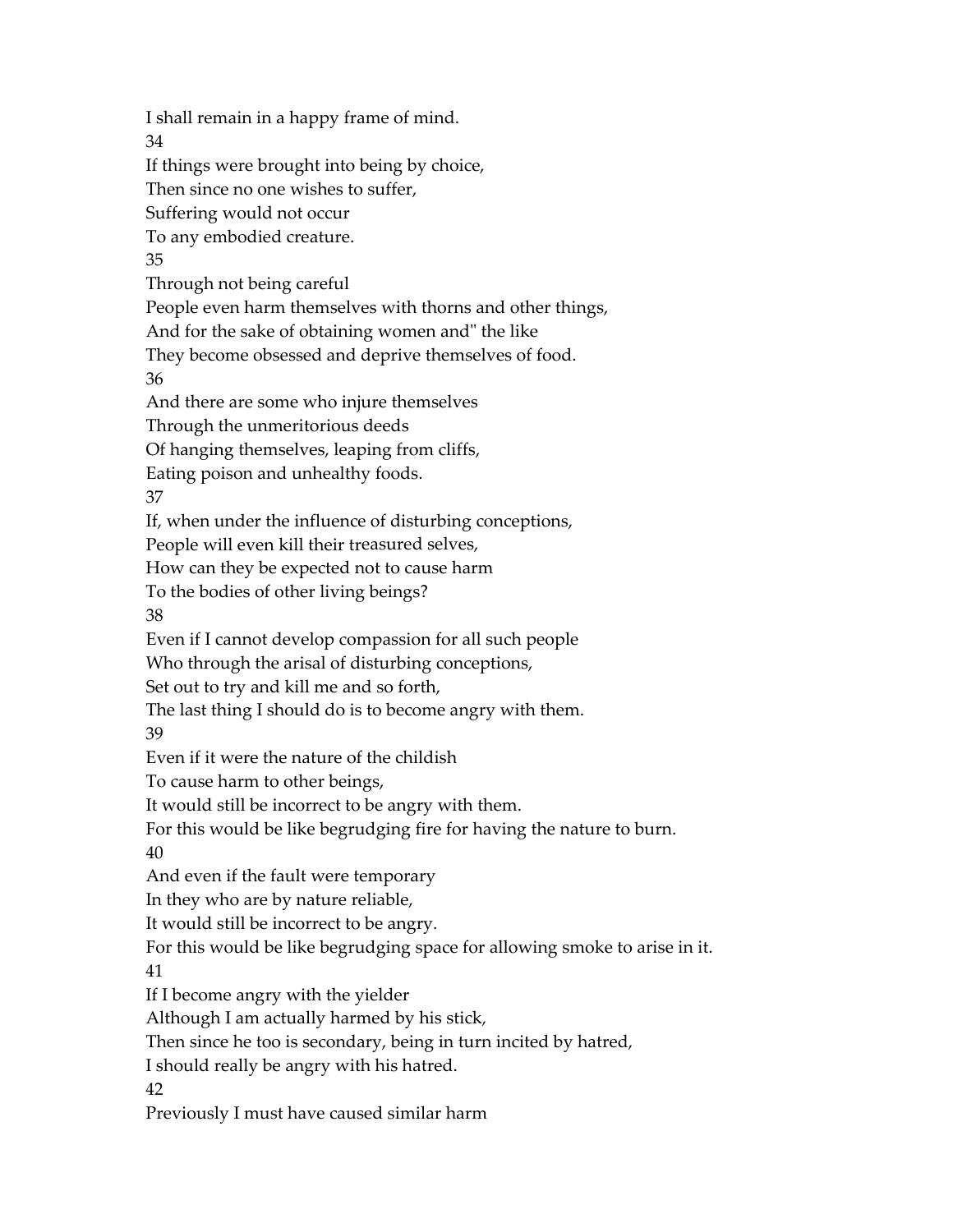To other sentient beings.

Therefore it is right for this harm to be returned

To me who is the cause of injury to others.

43

Both the weapon and my body

Are the causes of my suffering.

Since he gave rise to the weapon and I to the body,

With whom should I be angry?

44

If in blind attachment I cling

To this suffering abscess of a human form

Which cannot bear to be touched,

With whom should I be angry when it is hurt? 45

It is the fault of the childish that they are hurt,

For although they do not wish to suffer

They are greatly attached to its causes.

So why should they be angry with others? 46

Just like the guardians of the hell worlds

And the forest of razor‐sharp leaves,

So is this (suffering) produced by my actions;

With whom therefore should I be angry? 47

Having been instigated by my own actions, Those who cause me harm come into being. If by these (actions) they should fall into hell Surely isn't it I who am destroying them? 48

In dependence upon them I purify many evils

By patiently accepting the harms that they cause,

But in dependence upon me they will fall

Into hellish pain for a very long time. 49

So since I am causing harm to them

And they are benefitting me,

Why, unruly mind, do you become angry

In such a mistaken manner?

50

If my mind has the noble quality (of patience)

I shall not go to hell,

But although I am protecting myself (in this way)

How will it be so for them?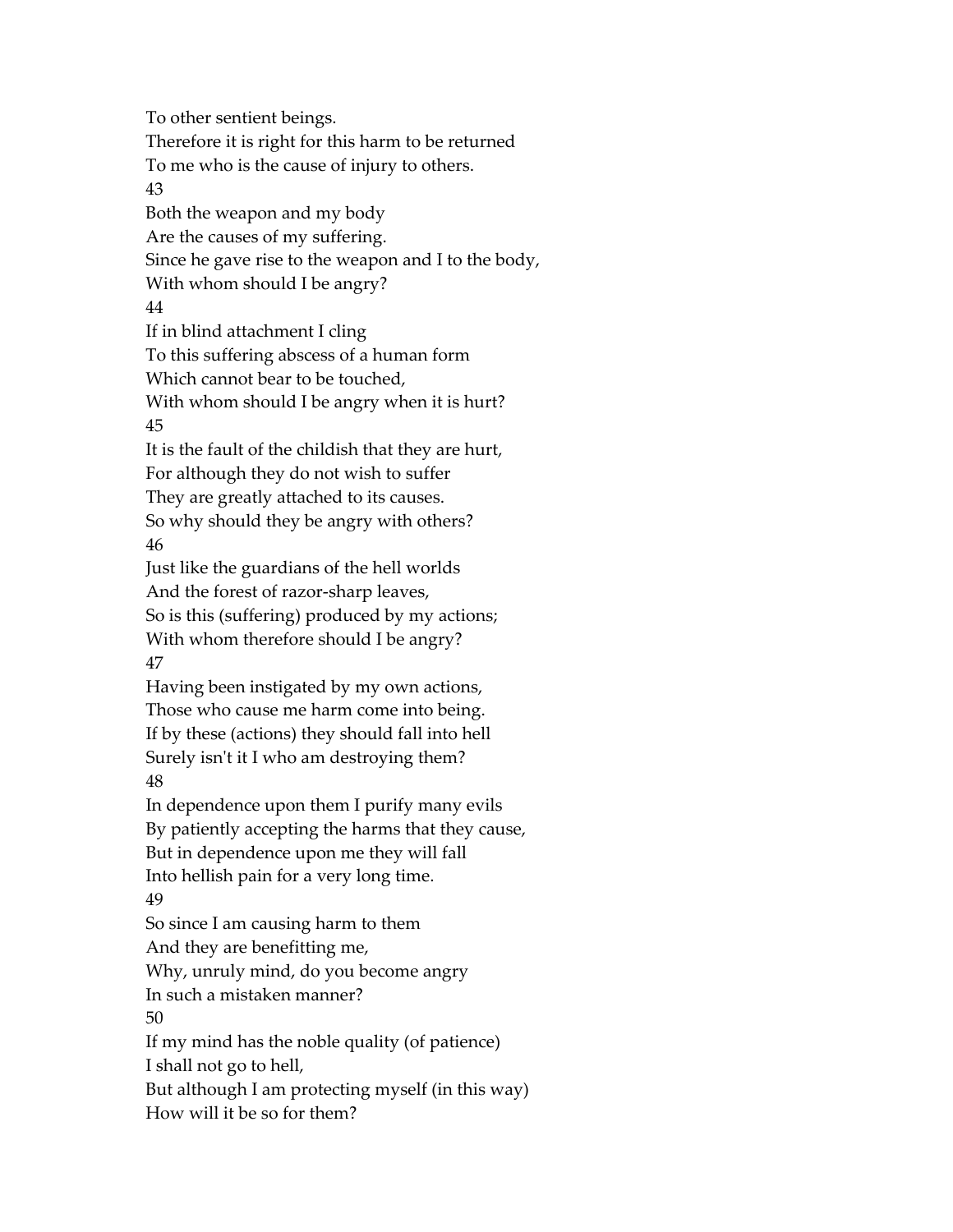51

Nevertheless, should I return the harm It will not protect them either. By doing so my conduct will deteriorate And hence this fortitude will be destroyed. 52 Since my mind is not physical In no way can anyone destroy it, But through its being greatly attached to my body It is caused harm by (physical) suffering. 53 Since disrespect, harsh speech And unpleasant words Do not cause any harm to my body, Why, mind, do you become so angry? 54 —Because others will dislike me— But since it will not devour me Either in this or in another life Why do I not want this (dislike)? 55 —Because it will hinder my worldly gain— Even if I do not want this I shall have to leave my worldly gains behind And my evil alone will remain unmoved. 56 Thus it is better that I die today Than live a long but wicked life; For even if people like me should live a long time, There will always be the suffering of death. 57 Suppose someone should awaken from a dream In which he experienced one hundred years of happiness, And suppose another should awaken from a dream In which he experienced just one moment of happiness; 58 For both of these people who have awoken That happiness will never return. Similarly, whether my life has been long or short, At the time of death it will be finished like this. 59 Although I may live happily for a long time Through obtaining a great deal of material wealth,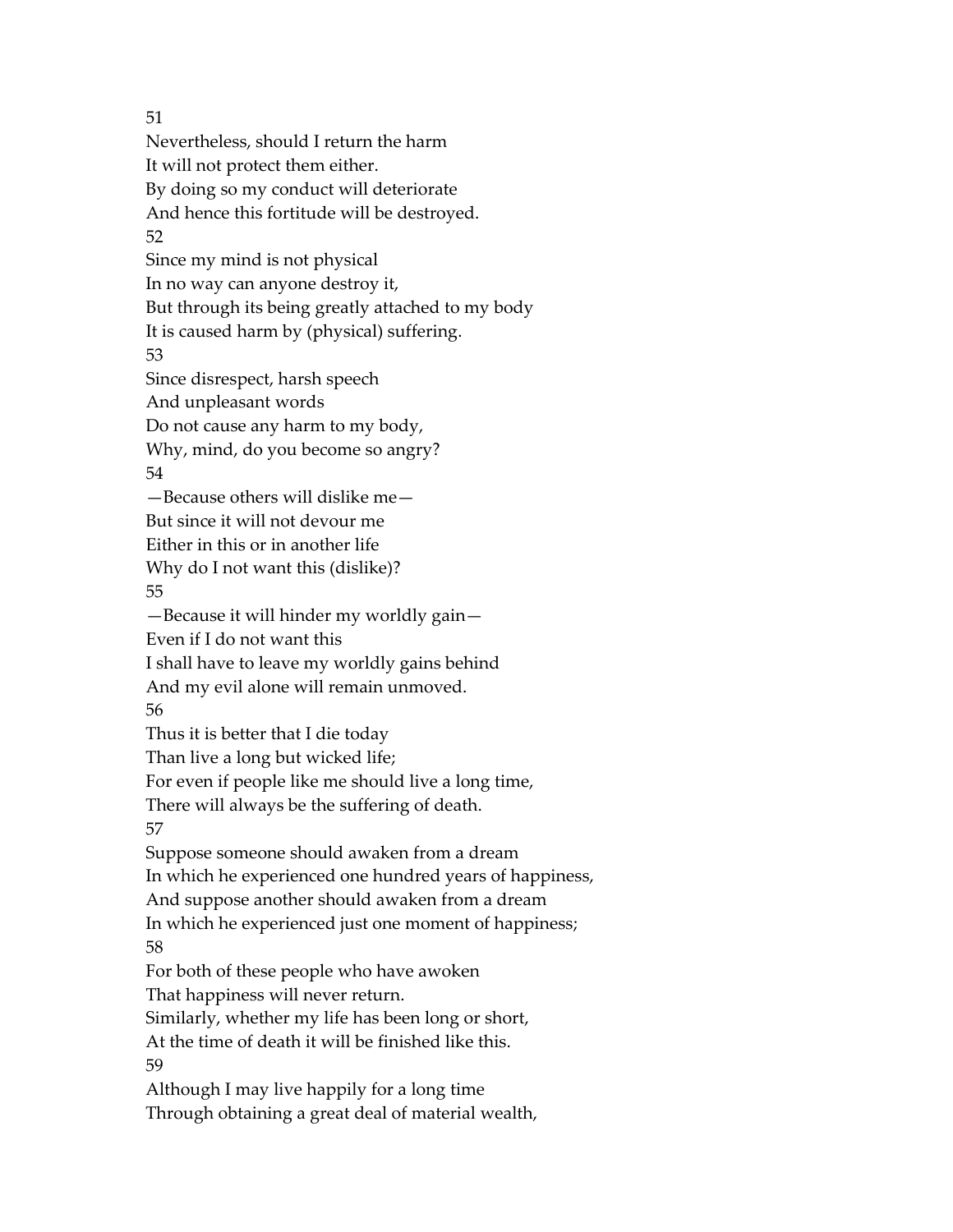I shall go forth empty‐handed and destitute Just like having been robbed by a thief. 60 —Surely material wealth will enable me to live, And then shall be able to consume evil and do good— But if I am angry on account of it Will not my merit be consumed and evil increase? 61 And what use will be the life Of one who only commits evil, If for the sake of material gain He causes (the merits needed for) life to degenerate 62 —Surely I should be angry with those Who say unpleasant things that weaken other beings' (confidence in me) $-$ But in the same way why am I not angry ‐ With people who say unpleasant things about others? 63 If I can patiently accept this lack of confidence Because it is related to someone else, Then why am I not patient with unpleasant words (about myself) Since they are related to the arisal of disturbing conceptions? 64 Should others talk badly of or even destroy Holy images, reliquaries and the sacred Dharma. It is improper for me to resent it For the Buddhas can never be injured. 65 I should prevent anger arising towards those Who injure my spiritual masters, relatives and friends. Instead I should see, as in the manner shown before, That such things arise from conditions. 66 Since embodied creatures are injured By both animate beings and inanimate objects, Why only bear malice to the animate? It follows that I should patiently accept all harm. 67 Should one person ignorantly do wrong And another ignorantly become angry (with him), Who would be at fault? And who would be without fault? 68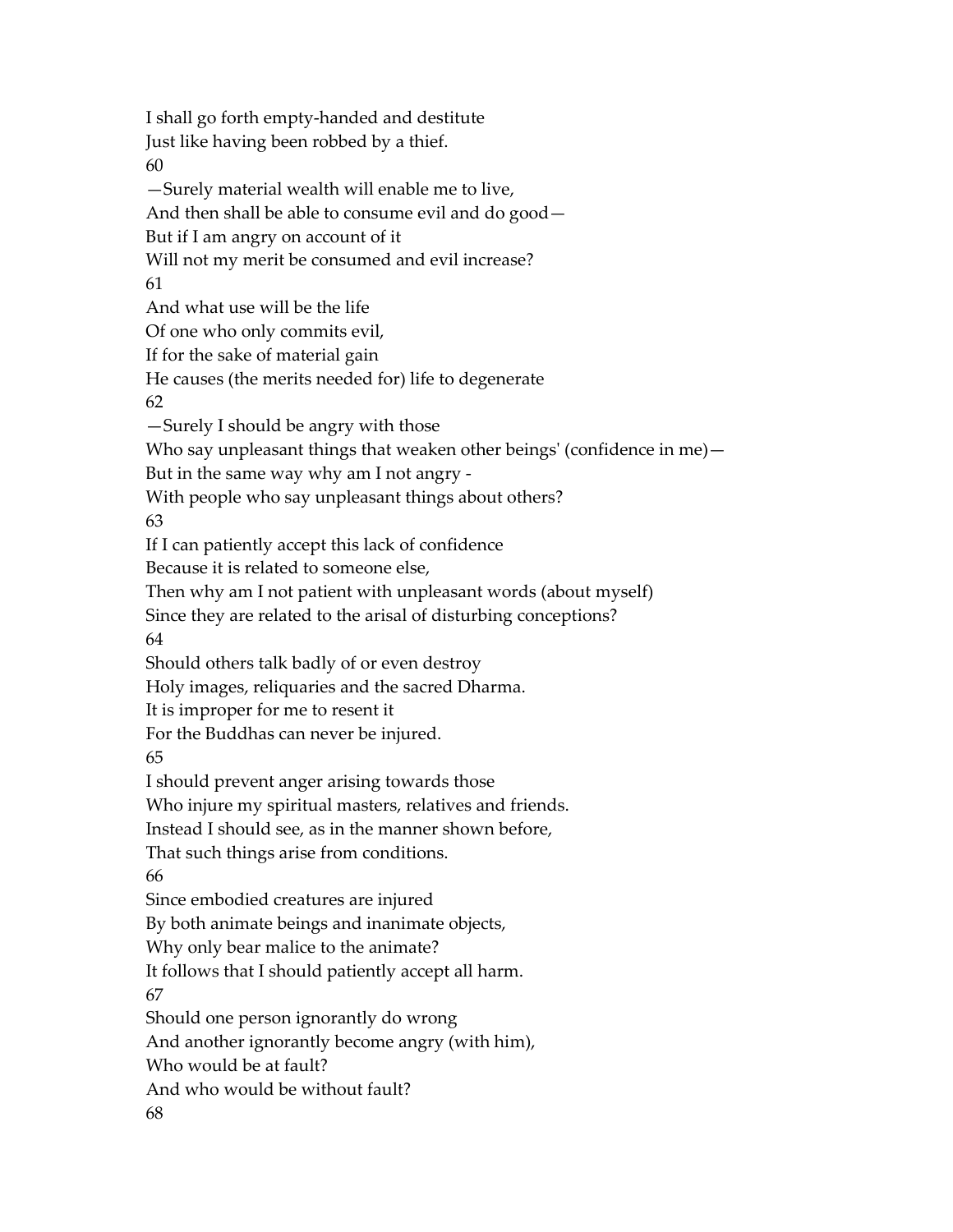Why did I previously commit those actions Because of which others now cause me harm? Since everything is related to my actions Why should I bear malice towards these (enemies)? 69 When I have seen this to be so, I should strive for what is meritorious (In order to) certainly bring about

Loving thoughts between all.

70

For example, when a fire in one house

Has moved into another house,

It is right to get rid of straw and such things

That will cause the fire to spread.

71

Likewise when the fire of hatred spreads

To whatever my mind is attached,

I should immediately get rid of it

For fear of my merit being burned.

72

Why is a man condemned to death not fortunate

If he is released after having his hand cut off?

Why am I who am experiencing human misery not fortunate

If by that I am spared from (the agonies of) hell?

73

If I am unable to endure

Even the mere sufferings of the present,

Then why do I not restrain myself from being angry,

Which will be the source of hellish misery?

74

For the sake of satisfying my desires

I have suffered numerous burnings in hell,

But by those actions I fulfilled the purpose

Of neither myself nor others.

75

But now since great meaning will accrue

From harm which is not even (a fraction) of that,

I should indeed be solely joyful

Towards such suffering that dispels the harms of all.

76

Should someone else find joyous happiness

Upon praising (my enemy) as an excellent person,

Why, mind, do you not praise him too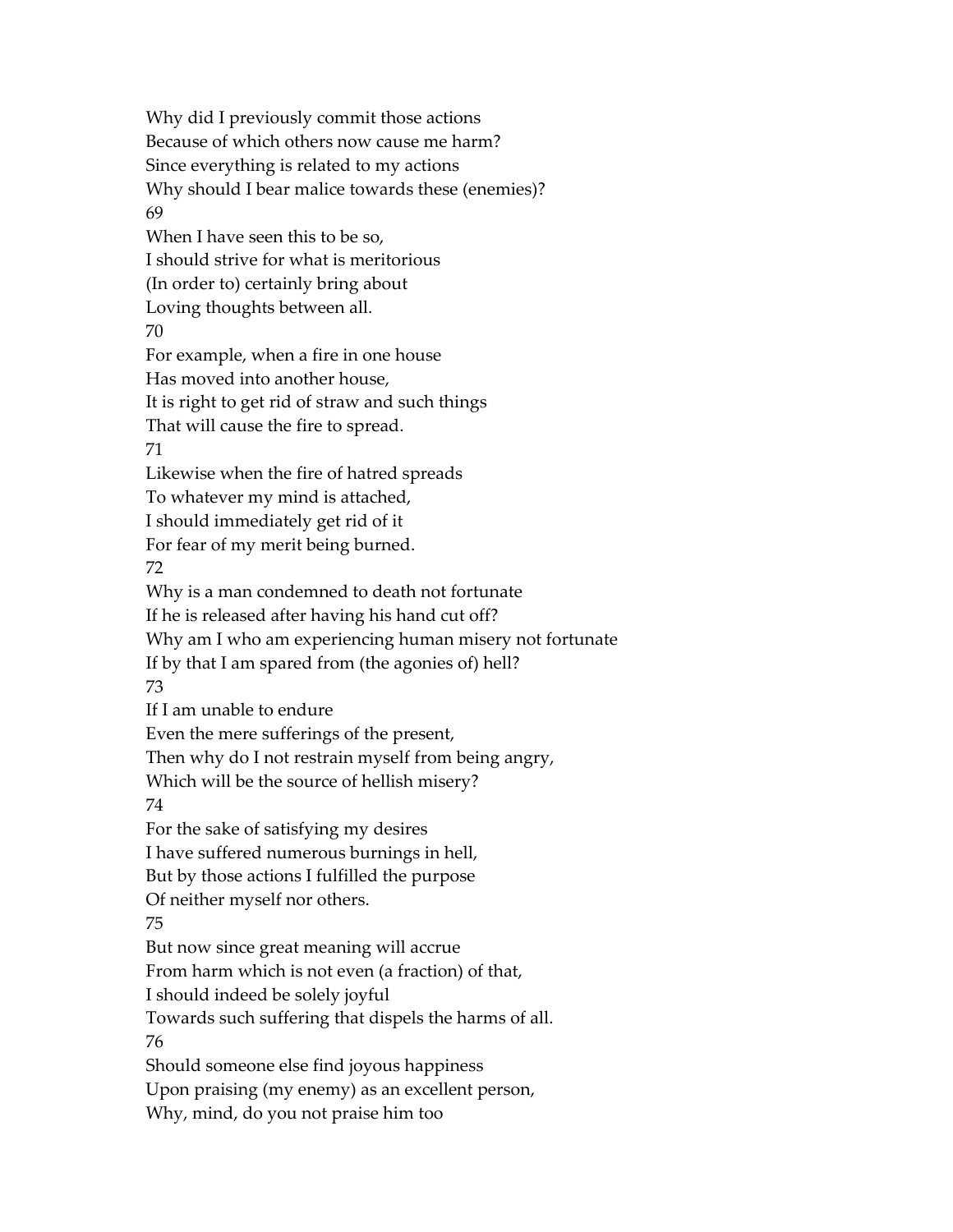And likewise make yourself happy? 77 That joyous happiness of yours Would be a source of joy, not something prohibited, A precept given by the Excellent Ones And a supreme (means) for assembling others. 78 It is said that others are made happy through (being praised) in this way. But if, in this way, you do not want (them to have) this happiness, Then, (since it makes them happy), you should cease giving wages and the like (to your servants). But you would be adversely affected both in this and future lives. 79 When people describe my own good qualities I want others to be happy too, But when they describe the good qualities of others I do not wish to be happy myself. 80 Having generated the Awakening Mind Through wishing all beings to be happy, Why should I become angry If they find some happiness themselves? 81 If I wish for all sentient beings to become Buddhas worshipped throughout the three realms, Then why am I tormented When I see them receiving mere mundane respect? 82 If a relative for whom I am caring And to whom I must give many things Should be able to find his own livelihood, Wouldn't I be happy, rather than angry? 83 If I do not wish for beings to have even this, How can I wish for them to awaken? And where is there an Awakening Mind In him who becomes angry when others receive things? 84 What does it matter if (my enemy) is given something not? Whether he obtains it Or whether it remains in the benefactorʹs house, In either case I shall get nothing. 85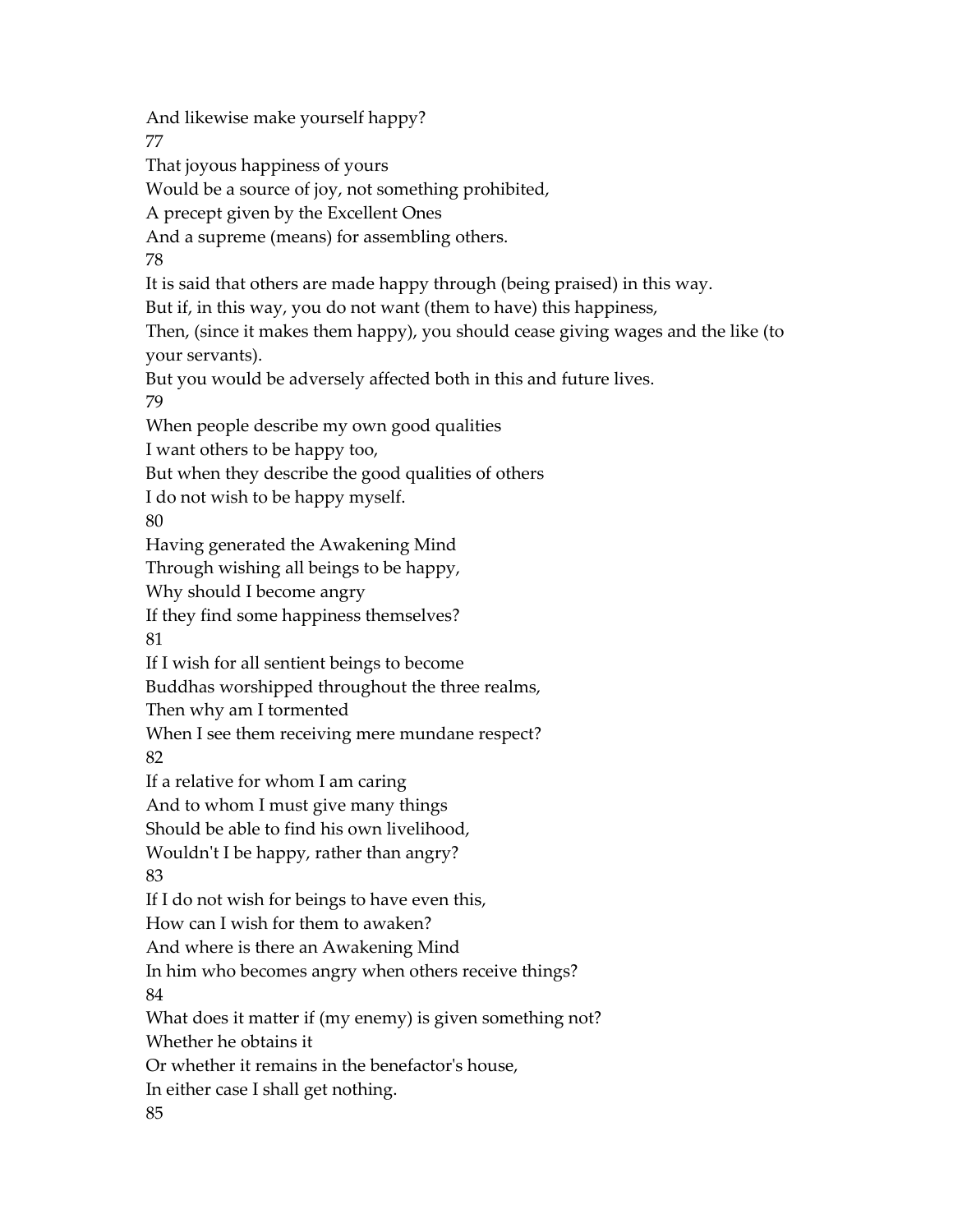So why, by becoming angry, do I throw away my merits, The faith (others have in me) and my good qualities? Tell me, why am I not angry (with myself) For not having the causes for gain? 86 Let alone not having any remorse About the evils that you committed, (O mind), Why do you wish to compete with others Who have committed meritorious deeds? 87 Even if your enemy is made unhappy What is there for you to be joyful about? Your merely wishing (for him to be hurt) Did not cause him to be injured. 88 And even if he does suffer as you had wished, What is there for you to be joyful about? If you say, "For I shall be satisfied," How could there be anything more wretched than that? 89 This hook cast by the fishermen of disturbing conceptions Is unbearably sharp: Having been caught on it, It is certain that I shall be cooked In cauldrons by the guardians of hell. 90 The honour of praise and fame Will not turn into merit nor life; It will give me neither strength nor freedom from sickness, And will not provide any physical happiness. 91 If I were aware of what held meaning for me, What value would I find in these things? If all I want is (a little) mental happiness, I should devote myself to gambling, drinking and so forth. 92 If for the sake of fame I give away my wealth or get myself killed, What can the mere words (of fame) do then? Once I have died, to whom will they give pleasure? 93 When their sandcastles collapse, Children howl in despair; Likewise when my praise and reputation decline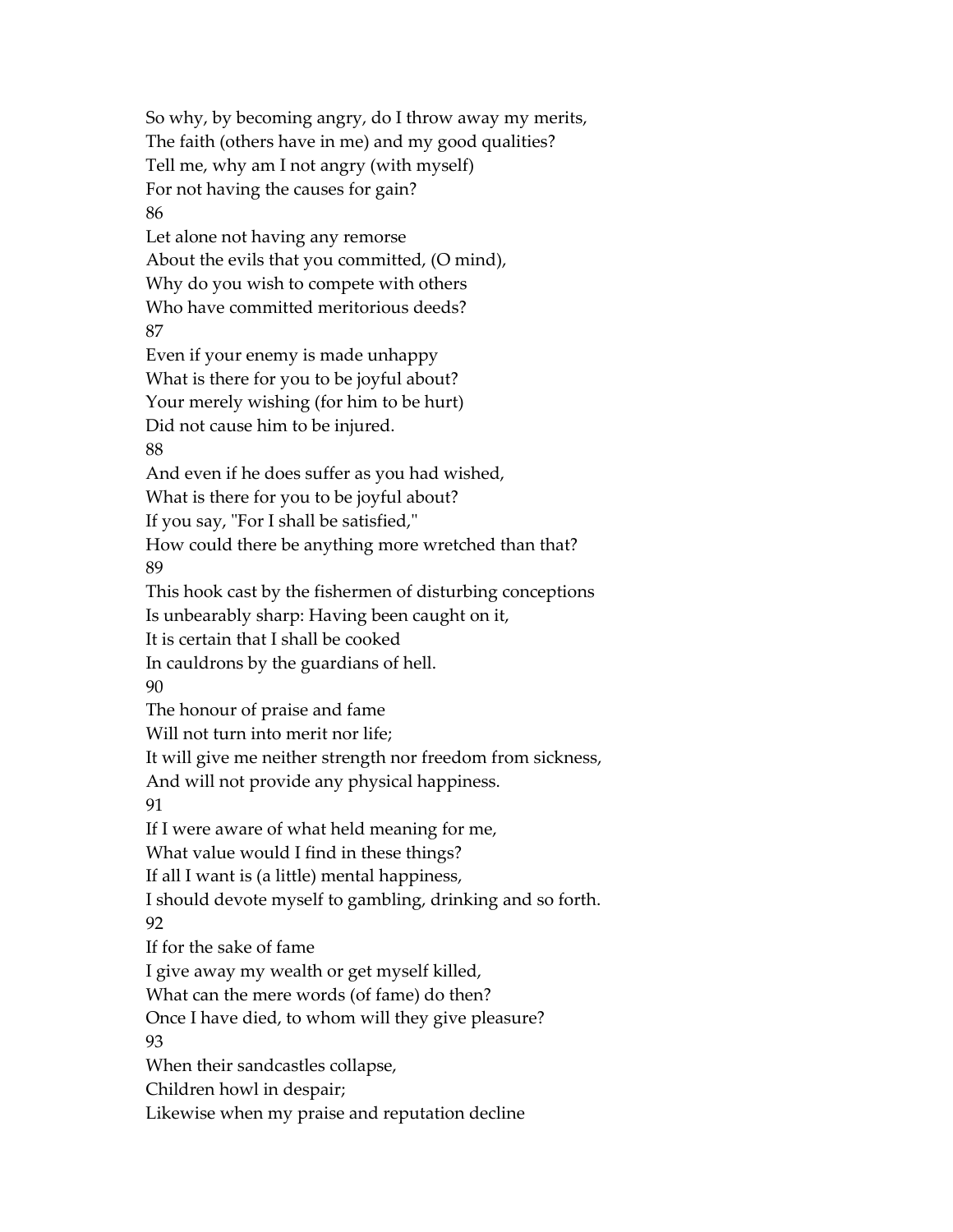My mind becomes like a little child. 94 Since short‐lived sounds are inanimate They cannot possibly think of praising me. —But as it makes (the bestower of praise) happy, (My) reputation is a source of pleasure (for me)  $-$ 95 But whether this praise is directed at myself or someone else How shall I be benefitted by the joy (of he who bestows it)? Since that joy and happiness is his alone I shall not obtain even a part of it. 96 But if I do find happiness in his happiness Then surely I should feel the same way towards all? And if this were so then why am I unhappy When others find pleasure in that which brings them joy? 97 Therefore the happiness that arises From thinking, "I am being praised", is invalid. It is only the behaviour of a child. 98 Praise and so forth distract me And also undermine my disillusion (with cyclic existence); I start to envy those who have good qualities And all the very best is destroyed. 99 Therefore, are not those who are closely involved In destroying my praise and the like Also involved in protecting me From falling into the unfortunate realms? 100 I who am striving for freedom Do not need to be bound by material gain and honour. So why should I be angry With those who free me from this bondage? 101 Those who wish to cause me suffering Are like Buddhas bestowing waves of blessing. As they open the door for my not going to an unfortunate Why should I be angry with them? 102 —But what if someone should obstruct my gaining merit With him too it is incorrect to be angry;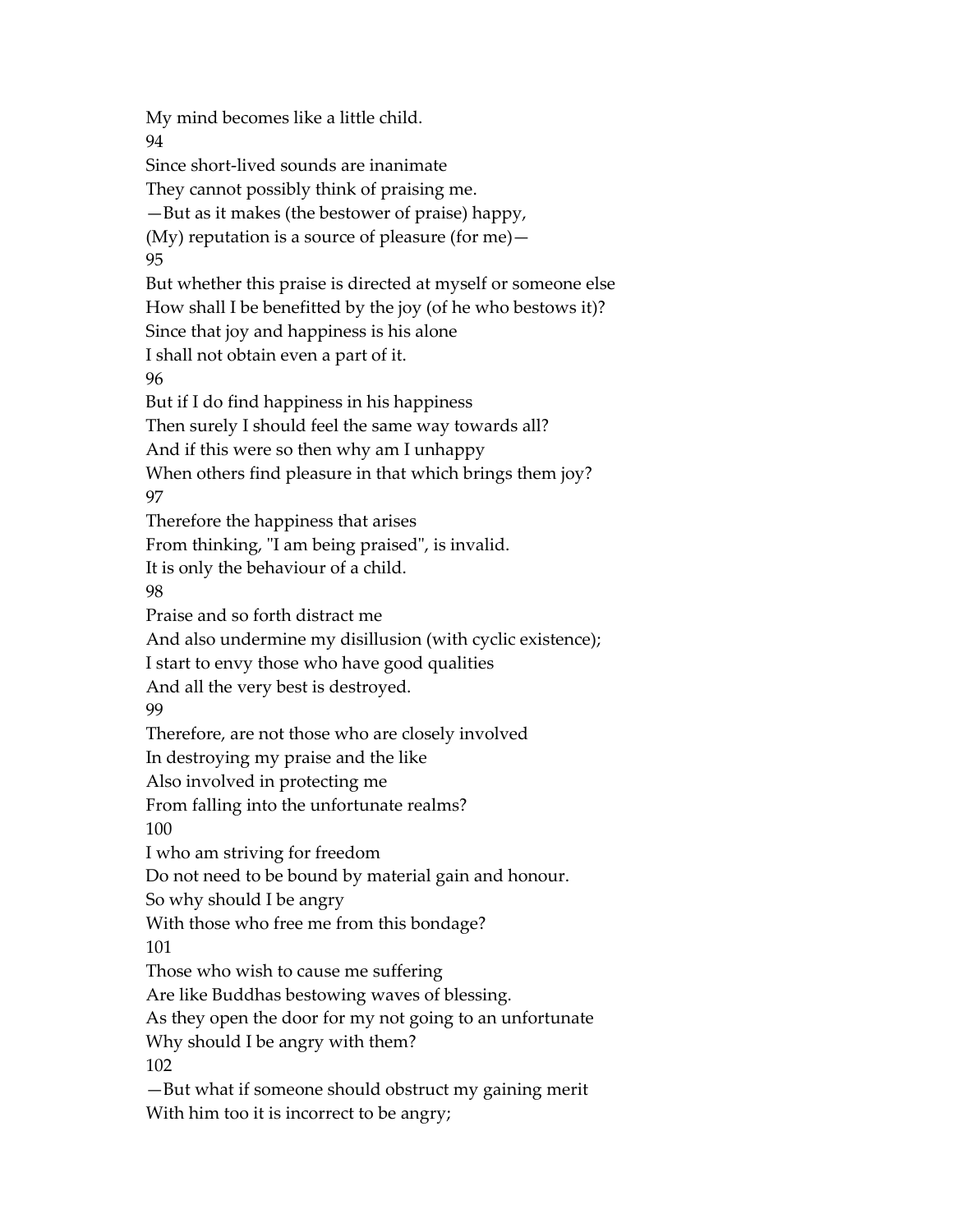For since there is no fortitude similar to patience Surely I should put it into practice. 103 If due to my own failings I am not patient with this (enemy), Then it is only I who am preventing myself From practising this cause for gaining merit. 104 If without it something does not occur And if with it, it does come to be, Then since this (enemy) would be the cause of (patience) How can I say that he prevents it? 105 A beggar is not an obstacle to generosity When I am giving something away, And I cannot say that those who give ordination Are an obstacle to becoming ordained. 106 There are indeed many beggars in this world, But scarce are those who inflict harm; For if I have not injured others Few beings will cause me harm. 107 Therefore, just like treasure appearing in my house Without any effort on my behalf to obtain it, I should be happy to have an enemy For he assists me in my conduct of Awakening. 108 And because I am able to practise (patience) with him, He is worthy of being given The very first fruits of my patience, For in this way he is the cause of it. 109 —But why should my enemy be venerated, He has no intention for me to practise patience?— Then why venerate the sacred Dharma? (It too has no intention) but is a fit cause for practice. 110 —But surely my enemy is not to be venerated For he intends to cause me harm— But how could patience be practised If, like doctors, people always strove to do me good? 111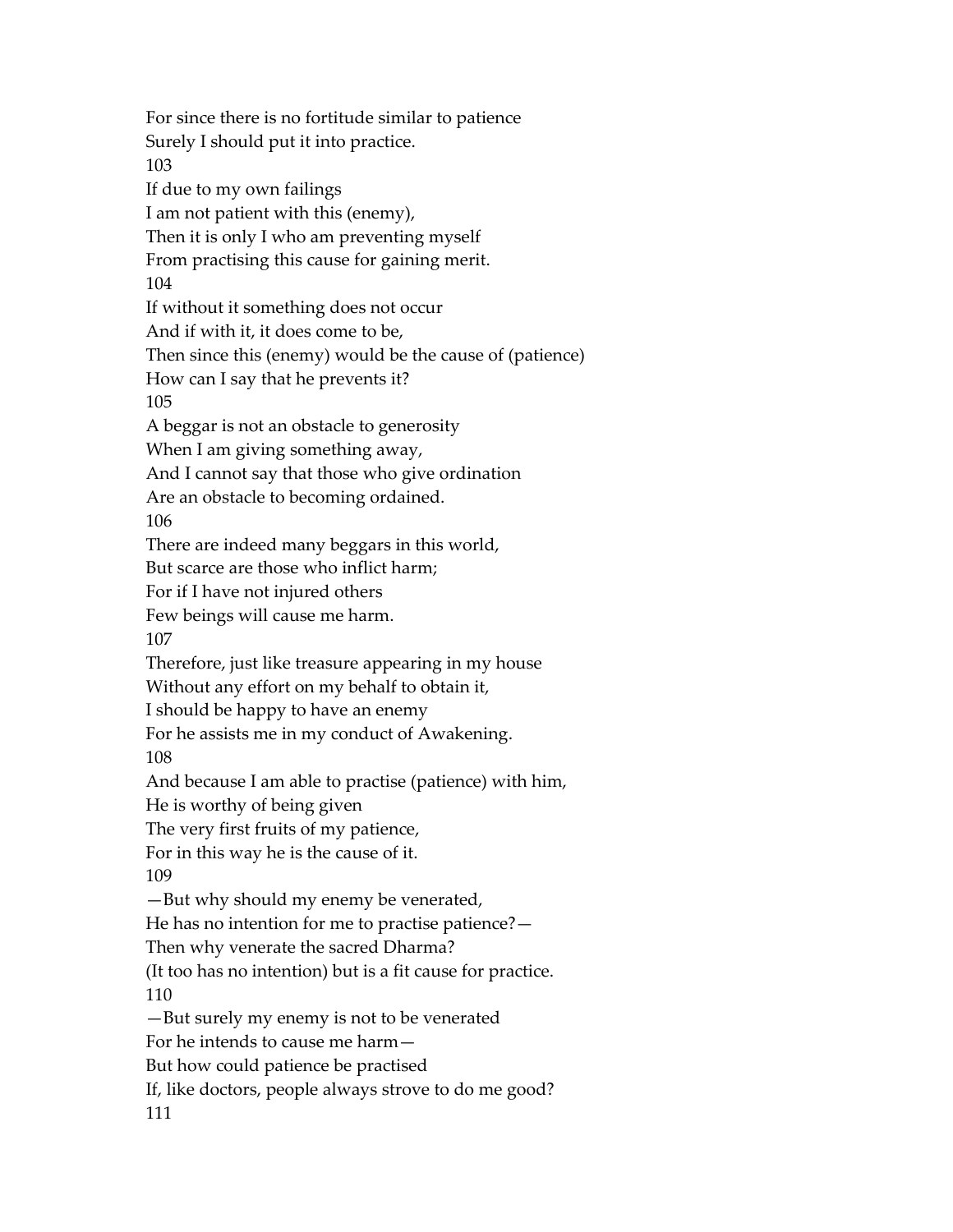Thus since patient acceptance is produced In dependence upon (one with) a very hateful mind, That person should be worthy of veneration just like the sacred Dharma, Because he is a cause of patience. 112 Therefore the Mighty One has said That the field of sentient beings is (similar to) a Buddha‐field, For many who have pleased them Have thereby reached perfection. 113 A Buddhaʹs qualities are gained From the sentient beings and the Conquerors alike, So why do I not respect them In the same way as I respect the Conquerors? 114 (Of course) they are not similar in the quality of their intentions But only in the fruits (that they produce); So it is in this respect that they have excellent qualities And are therefore (said to be) equal. 115 Whatever (merit comes from) venerating one with a loving mind Is due to the eminence of sentient beings. And in the same way the merit of having faith in Buddha Is due to the eminence of Buddha. 116 Therefore they are asserted to be equal In the share they have in establishing Buddha‐qualities. But none of them are equal (in good qualities) With the Buddhas who are boundless oceans of excellence. 117 Even if the three realms were offered, It would be insufficient in paying veneration To those few beings in whom a mere share of the good qualities Of the Unique Assemblage of Excellence appears. 118 Thus since sentient beings have a share In giving rise to the supreme Buddha‐qualities, Surely it is correct to venerate them As they are similar in merely this respect? 119 Furthermore, what way is there to repay (the Buddhas) Who grant immeasurable benefit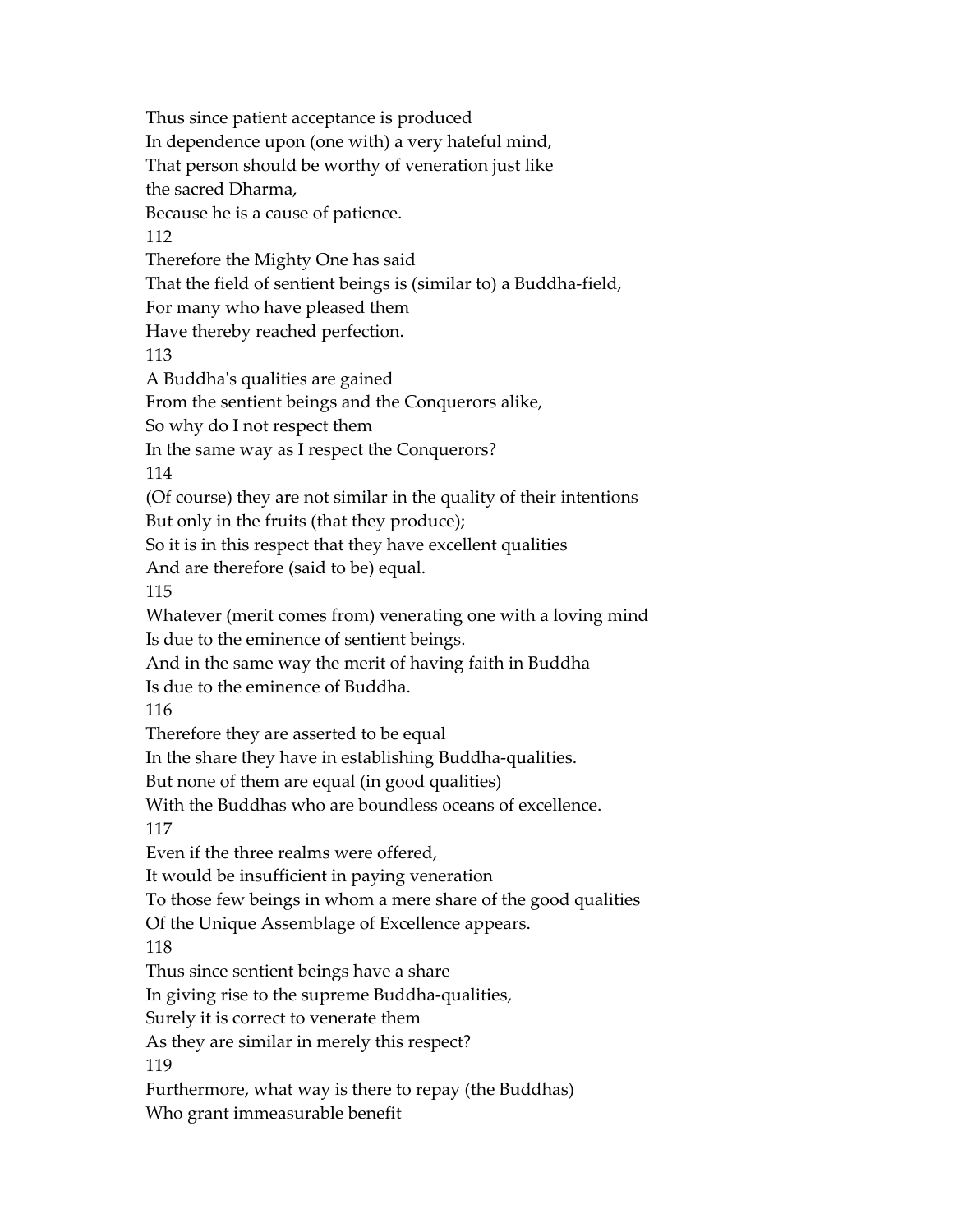And who befriend the world without pretension, Other than by pleasing sentient beings? 120 Therefore since benefitting these beings will repay Those who give their bodies and enter the deepest hell for their sake, I shall behave impeccably in all (that I do) Even if they cause me a great deal of harm. 121 When for their sake, those who are my Lords Have no regard even for their own bodies, Then why am I the fool so full of self‐importance? Why do I not act like a servant towards them? 122 Because of their happiness the Conquerors are delighted, But if they are harmed they are displeased. Hence by pleasing them I shall delight the Conquerors And by harming them I shall hurt the Conquerors. 123 Just as desirable sense‐objects would give my mind no pleasure If my body was ablaze with fire, Likewise when living creatures are in pain There is no way for the Compassionate Ones to be pleased. 124 Therefore as I have caused harm to living beings, Today I openly declare all my unwholesome acts That have brought displeasure to the Compassionate Ones. Please bear with me, O Lords, for this displeasure I have caused you. 125 From now on, in order to delight the Tathagatas I shall serve the universe and definitely cease (to cause harm). Although many beings may kick and stamp upon the head, Even at the risk of dying may I delight the Protectors of the World (by not retaliating). 126 There is no doubt that those with the nature of compassion Regard all these beings (to be the same) as themselves. Furthermore, those who see (this Buddha‐nature) as the nature of sentient beings see the Buddhas themselves; Why then do I not respect (sentient beings)? 127 (Pleasing living beings) delights the Tathagatas And perfectly accomplishes my own purpose as well. In addition it dispels the pain and misery of the universe,

Therefore I should always practise it.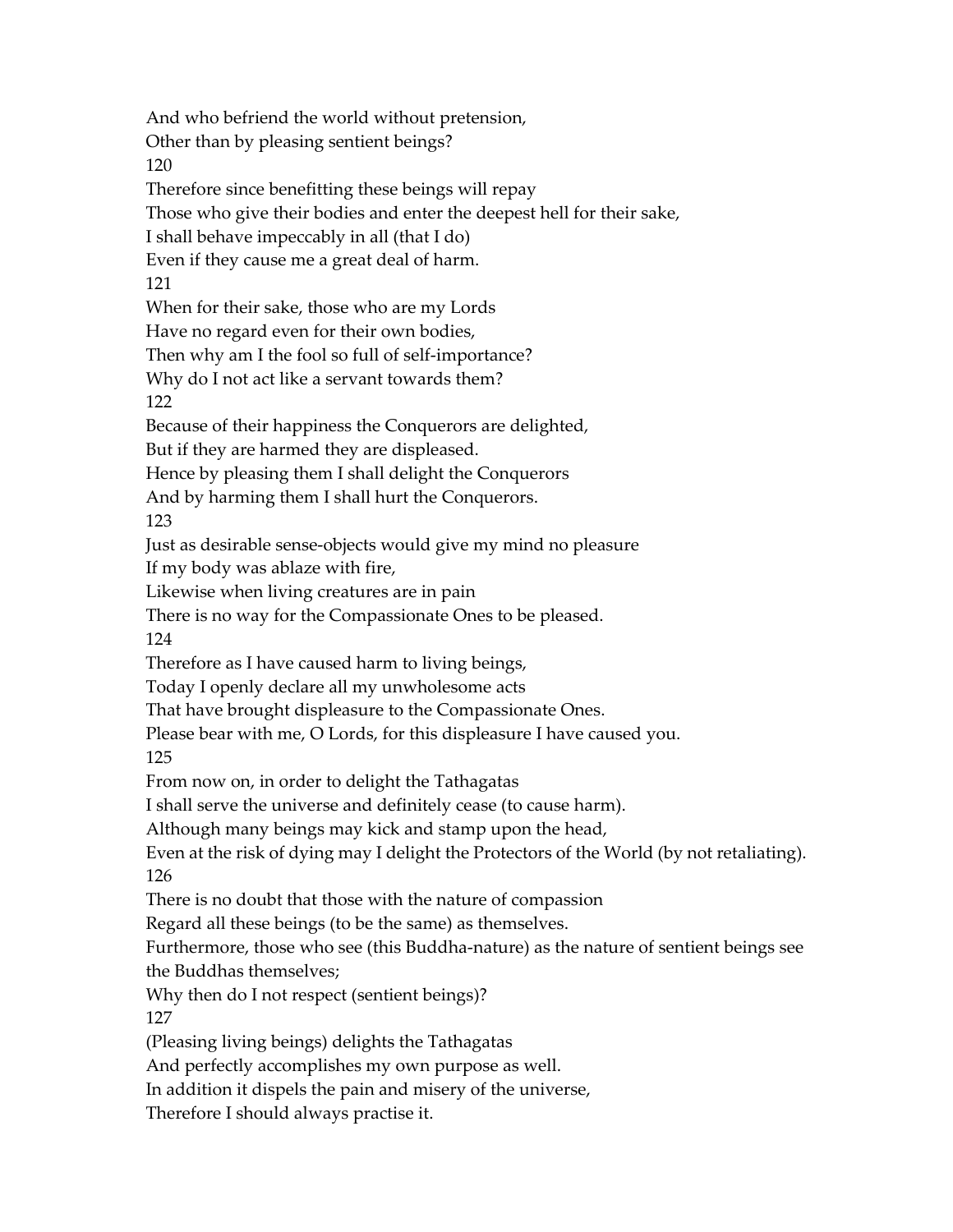128

For example, should some of the king's men Cause harm to many people,

Farsighted men would not return the harm

Even if they were able (to do so). 129

For they see that (these men) are not alone

But are supported by the might of the king.

Likewise I should not underestimate

Weak beings who cause me a little harm; 130

For they are supported by the guardians of hell And by all the Compassionate Ones.

So (behaving) like the subjects of that firey king

I should please all sentient beings

131

Even if such a king were to become angry,

Could he cause the pain of hell,

Which is the fruit I would have to experience

By displeasing sentient beings?

132

And even if such a king were to be kind,

He could not possibly grant me Buddhahood,

Which is the fruit I would obtain

By pleasing sentient beings.

133

Why do I not see

That my future attainment of Buddhahood

As well as glory, renown and happiness in this very life

All come from pleasing sentient beings?

134

While in cyclic existence patience causes

Beauty, health and renown.

Because of these I shall live for a very long time

And win the extensive pleasures of the universal Chakra Kings.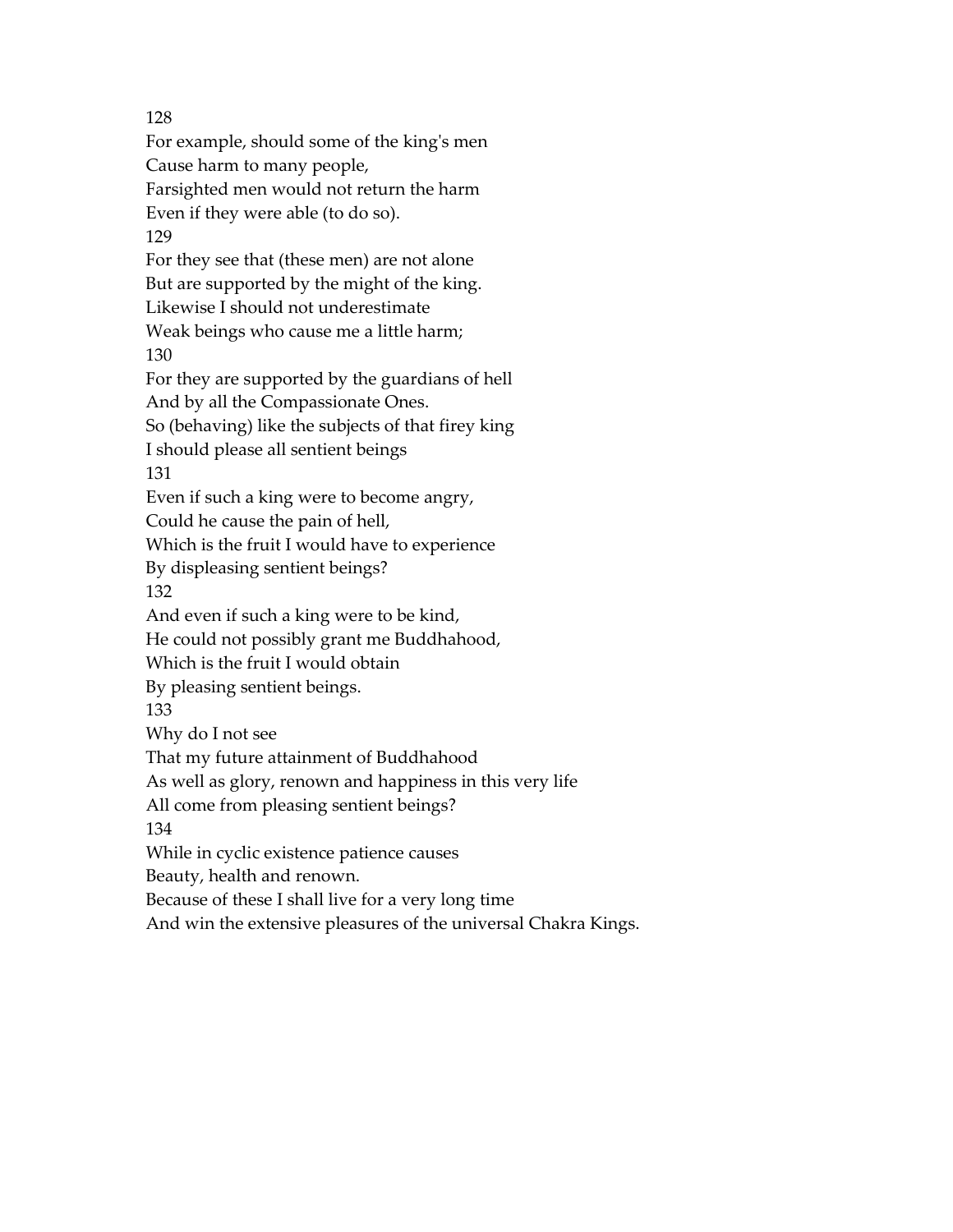## *Enthusiasm*

1 Having patience I should develop enthusiasm; For Awakening will dwell only in those who exert themselves. Just as there is no movement without wind, So merit does not occur without enthusiasm. 2 What is enthusiasm? It is finding joy in what is wholesome. Its opposing factors are explained As laziness, attraction to what is bad And despising oneself out of despondency. 3 Because of attachment to the pleasurable taste of idleness. Because of craving for sleep And because of having no disillusion with the misery of cyclic existence, Laziness grows very strong. 4 Enmeshed in the snare of disturbing conceptions, I have entered the snare of birth. Why am I still not aware That I live in the mouth of the lord of death? 5 Do I not see That he is systematically slaughtering my species? Whoever remains soundly asleep (Surely behaves) like a buffalo with a butcher. 6 When having blocked off every (escape) route The lord of death is looking (for someone to kill), How can I enjoy eating? And likewise how can I enjoy sleep? 7 —For as long as death is actually approaching Then I shall accumulate merits Even if I then put a stop to laziness, What will be the use? That is not the time! 8 When this has not been done, when this is being done And when this is only half finished, Suddenly the lord of death will come.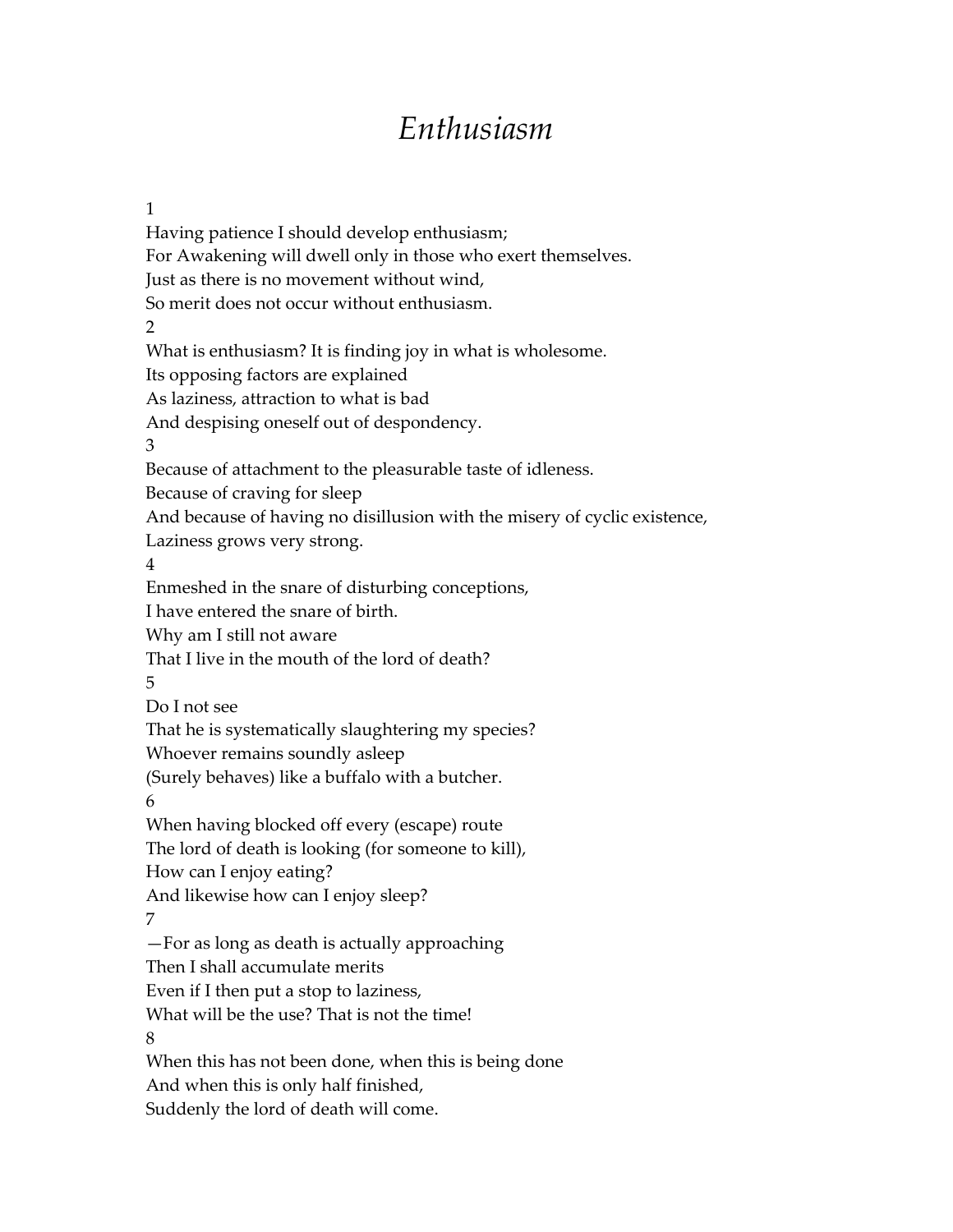And the thought will occur, "Oh no, I am done for!" 9 Their faces flowing with tears And their eyes red and swollen with sorrow, My relatives will finally lose hope And I shall behold the vision of the messengers of death. 10 Tormented by the memory of my evils And hearing the sounds of hell, In terror I shall clothe my body in excrement. What virture can I do in such a delirious state? 11 If even in this life I shall be gripped with fear Like that of a five fish being rolled (in hot sand), Why even mention the unbearable agonies of hell That will result from my unwholesome deeds? 12 Now can I remain at ease like this When I have committed the actions (that will bear fruit) In my delicate infantʹs body encountering boiling acids In the hell of tremendous heat? 13 Much harm befalls those with little forbearance And those who want results without making any effort. While clasped by death they shall cry like the gods, "Oh no, I am overcome by misery!" 14 Relying upon the boat of a human (body), Free yourself from the great river of pain! As it is hard to find this boat again, This is no time for sleep, you fool. 15 Having rejected the supreme joy of the sacred Dharma This is a boundless source of delight, Why am I distracted by the causes for pain? Why do I enjoy frivolous amusements and the like? 16 Without indulging in despondency, I should gather the supports (for enthusiasm) And earnestly take control of myself. (Then by seeing) the equality between self and others I should practise exchanging self for others. 17 I should never indulge in despondency by entertaining such thoughts as,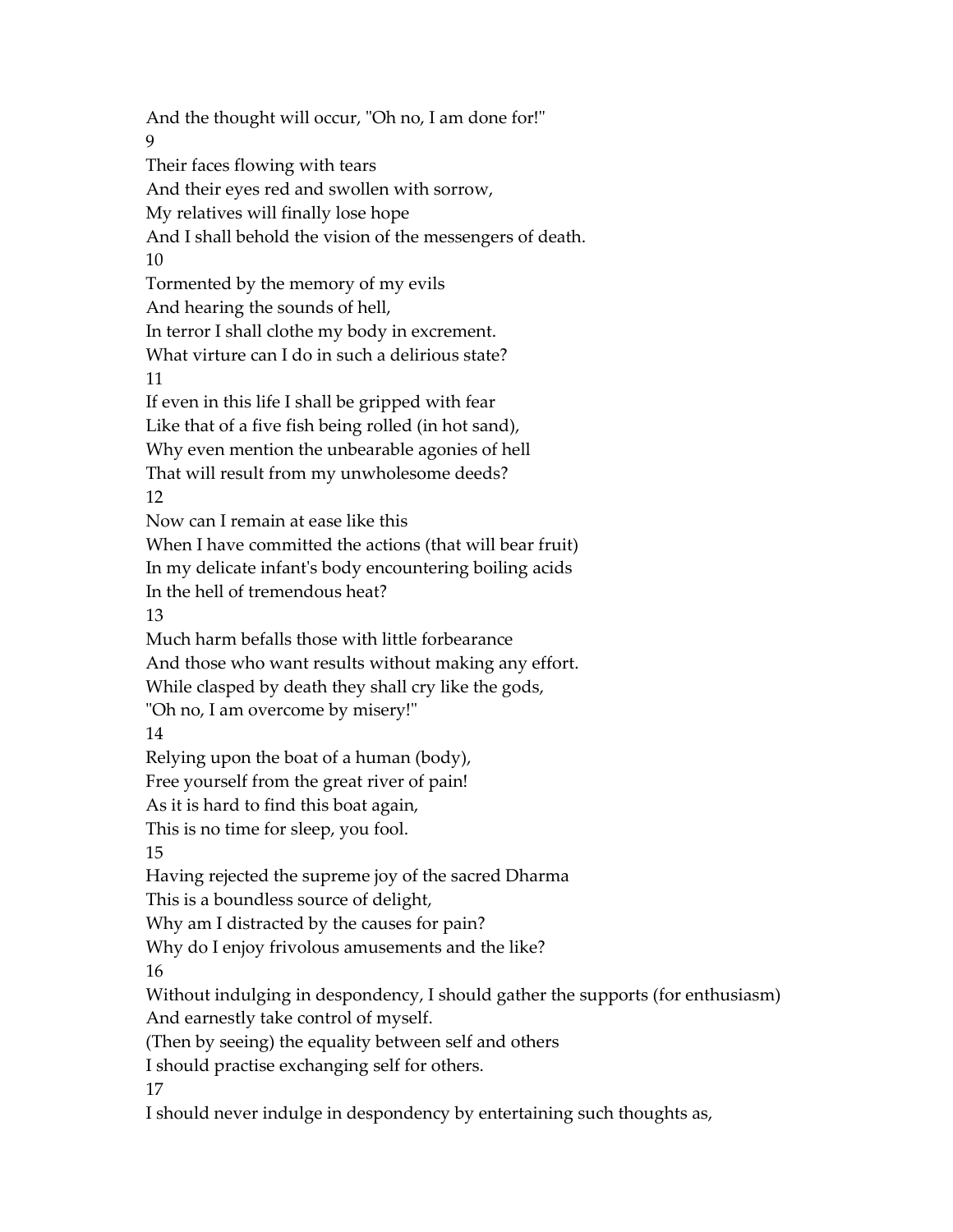"How shall I ever awaken?"

ʺHow the Tathagatas who speak what is true

Have uttered this truth:

18

"If they develop the strength of their exertion,

Even those who are flies, mosquitoes, bees and insects

Will win the unsurpassable Awakening

Which is so hard to find."

19

So, if I do not forsake the Bodhisattvas' way of life.

Why should someone like myself who has been born in the human race

Not attain Awakening, since I am able to recognise

What is beneficial and what is of harm?

20

—But nevertheless it frightens me to think

That I may have to give away my arms and legs—

Without discriminating between what is heavy and what is light,

I am reduced to fear through confusion.

21

For over countless myriads of aeons

I have been cut, stabbed, burned,

And flayed alive innumerable times

But I have not awakened.

22

Yet the suffering

Involved in my awakening will have a limit;

It is like the suffering of having an incision made

In order to remove and destroy greater pain.

23

Even doctors eliminate illness

With unpleasant medical treatments,

So in order to overcome manifold sufferings

I should be able to put up with some discomfort.

24

But the Supreme Physician does not employ

Common medical treatments such as these,

With an extremely gentle technique

He remedies all the greatest ills.

25

At the beginning, the Guide of the World encourages

The giving of such things as food.

Later, when accustomed to this,

One may progressively start to give away even oneʹs flesh.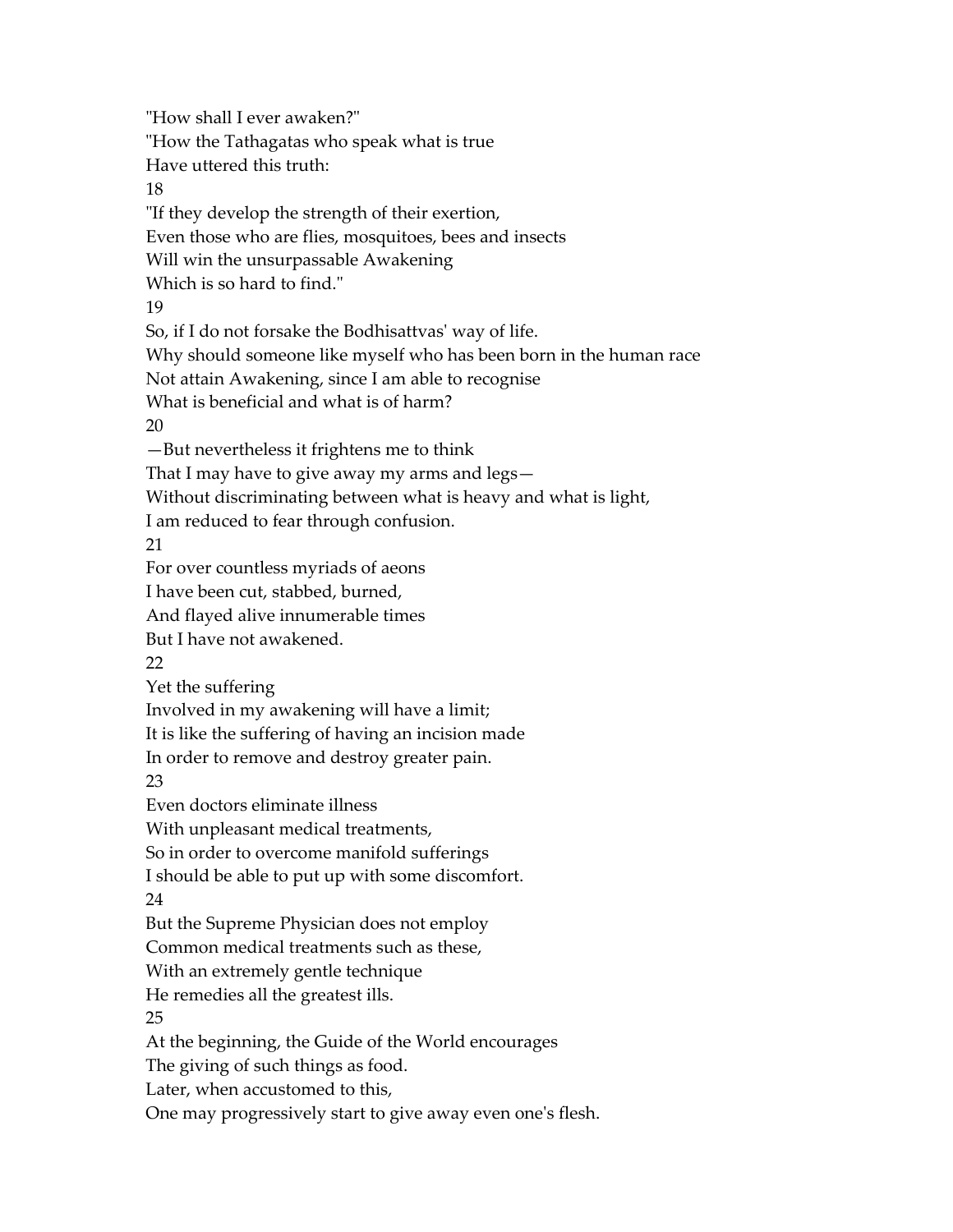26

At such a time when my mind is developed To the point of regarding my body like food, Then what hardship would there be When it came to giving away my flesh? 27 Having forsaken all evil there would be no suffering And due to wisdom there would be no lack of joy; But now my mind is afflicted by mistaken conceptions And my body is caused harm by unwholesome deeds. 28 As their bodies are happy due to their merits And their minds are happy due to their wisdom, Even if they remained in cyclic existence for the sake of others Why would the Compassionate Ones ever be upset? 29 Due to the strength of his Awakening Mind, The Bodhisattva consumes his previous evils And harvests oceans of merit: Hence he is said to excel the Shravakas. 30 So, having mounted the horse of an Awakening Mind That dispels all discouragement and weariness, Who, when they know of this mind that proceeds from joy to joy, Would ever lapse into despondency? 31 The supports when working for the sake of living beings Are aspiration, steadfastness, joy and rest Aspiration is developed through fear of misery And by contemplating the benefits of (aspiration) itself. 32 Thus in order to increase my enthusiasm I should strive to abandon its opposing forces, To (amass the supports of) aspiration, self‐confidence, joy and rest, To practise in earnest and to become strong in self‐control. 33 I shall have to overcome The boundless faults of myself and others, And (in order to destroy) each of these faults (alone) (I may have to strive until) an ocean of aeons is exhausted. 34 But if within myself I do not perceive Even a fraction of the perseverance (required) to exhaust these faults,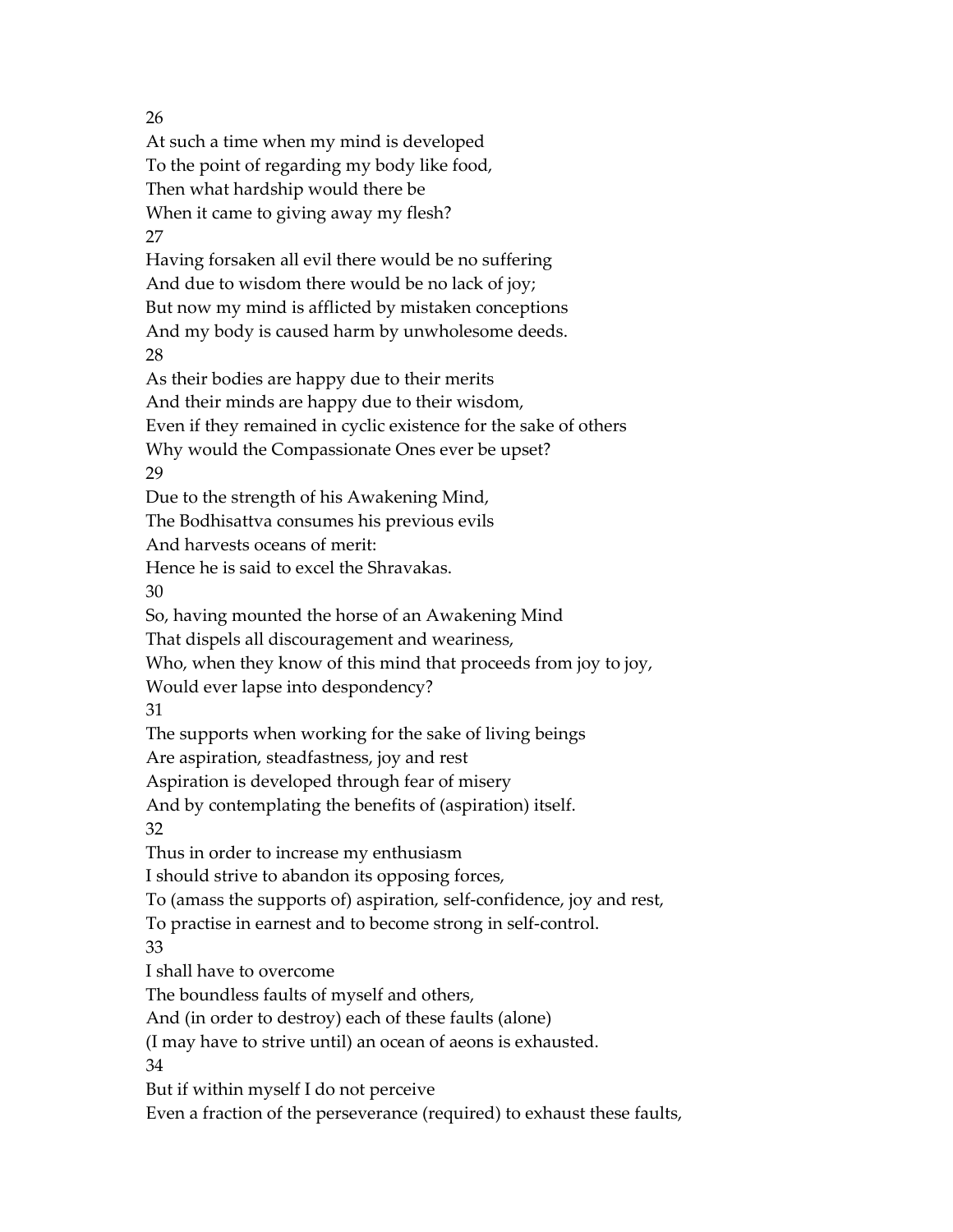Then why do I not have a heart attack?

For now I have become an abode for infinite misery.

35

Likewise I shall have to realise

Many excellent qualities for myself and others,

And (in order to attain) each of these qualities (alone)

I may have to acquaint myself with its cause until an ocean

of aeons is exhausted.

36

But I have never developed acquaintance

With even a fraction of these excellences!

How strange it is to squander

This birth I have found by some coincidence.

37

I have not made offerings to the Lord Buddhas,

I have not given the pleasure of great festivals,

I have not performed actions for the teachings,

I have not fulfilled the wishes of the poor,

38

I have not granted fearlessness to the frightened

And I have not given happiness to the weak.

All I have given rise to is

The agonies in the mother's womb, and to suffering. 39

Both now and in previous lives

Such deprivation has arisen

Because of my lack of aspiring for the Dharma:

Who would ever reject this aspiring for Dharma?

40

The Mighty One himself has said

That aspiration is the root of every facet of virtue;

Its root is constant acquaintance

With the ripening-effects (of actions).

41

(Physical) pain, mental unhappiness,

All the various kinds of fear,

As well as separation from what is desired

All arise from an unwholesome way of life.

42

(However) by committing wholesome actions

Which are (motivated by aspiration) in the mind,

Whenever I go I shall be presented with

Tokens of the fruit of that merit.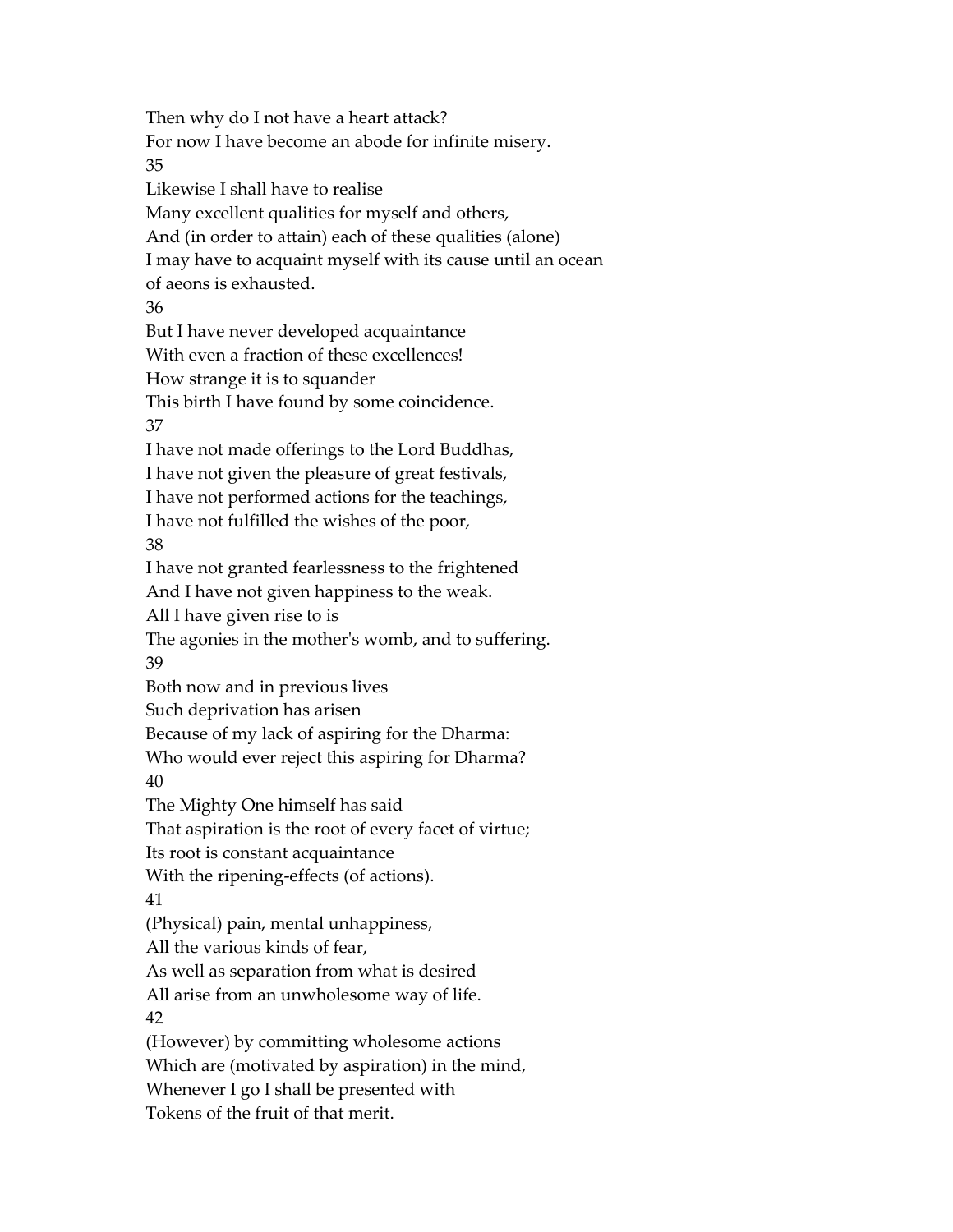43

But by committing evil (actions),

Although I may wish for happiness,

Whenever I go I shall be completely overcome

By weapons of pain (caused) by my evil life.

44

As a resut of virtue I shall dwell in the spacious,

fragrant and cool heart of a lotus flower,

My radiance will be nourished by the food of the Conquerorʹs sweet speech,

My glorious form will spring from a lotus unfolded by the Mighty Oneʹs light,

And as a Bodhisatttva I shall abide in the presence of the Conquerors.

45

But as a result of non-virtue my skin will be ripped off by the henchmen of Yama, In this feeble state liquid copper melted by tremendous heat will be poured into my body.

Pierced by flaming swords and daggers, my flesh will be cut into a hundred pieces And I shall tumble upon the fiercely blazing iron ground.

46

Therefore I should aspire for virtue

And with great respect acquaint myself with it.

Having undertaken the wholesome in the manner of Vajradhvaja.

I should then proceed to acquaint myself with self‐confidence.

47

First of all I should examine well what is to be done

To see whether I can pursue it or cannot undertake it.

(If I am unable) is best to leave it,

But once I have started I must now withdraw.

48

(If I do), then this habit will continue in other lives

And evil and misery will increase,

Also other actions done at the time of its fruition

Will be weak and will not be accomplished.

49

Self-confidence should be applied to (wholesome) actions,

The (overcoming) of disturbing conceptions and my ability (to do this).

Thinking, "I alone shall do it,"

Is the self‐confidence of action.

50

Powerless, their minds disturbed,

People in this world are unable to benefit themselves.

Therefore I shall do it (for them)

Since unlike me these beings are incapable.

51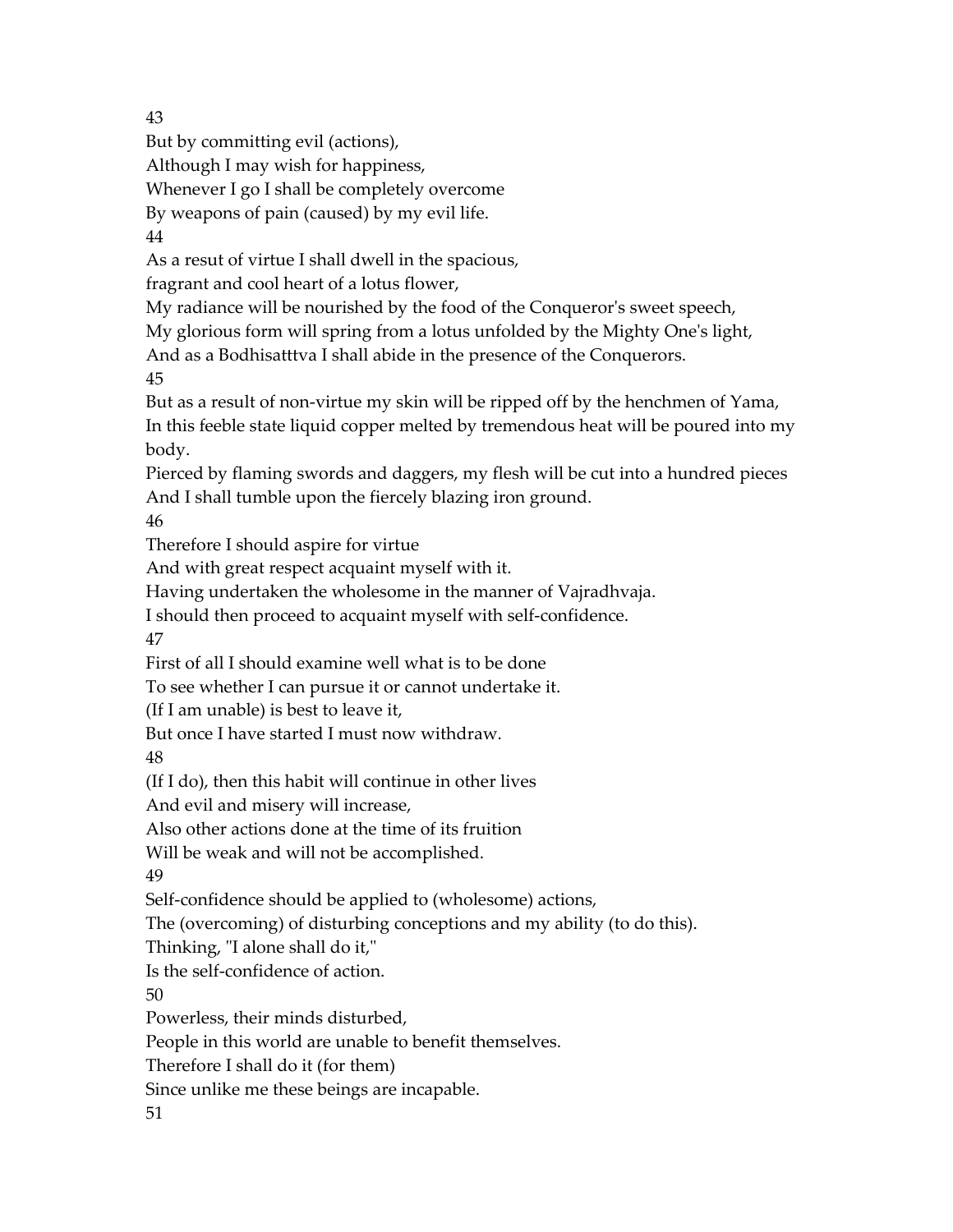(Even) if others are doing inferior tasks Why should I sit here (doing nothing)? I do not do those tasks because of self‐importance; It would be best for me to have no such pride. 52 When crows encounter a dying snake, They will act as though they were eagles. (Likewise) if (my self‐confidence) is weak I shall be injured by the slightest downfall. 53 How can those who out of faint‐heartedness have given up trying Find liberation because of this deficiency? But even the greatest (obstacle) will find it hard to overcome One with self‐confidence who is developing exertion, 54 Therefore with a steady mind I shall overcome all falls, For if I am defeated by a fall My wish to vanquish the three realms will become a joke. 55 I will conquer everything And nothing at all shall conquer me! I, a son of the Lion‐like Conqueror, Should remain self‐confident in this way. 56 Whoever has self-importance is destroyed by it: He is disturbed and has no self‐confidence. For those with self-confidence do not succumb to the power of the enemy, Whereas the former are under the sway of the enemy of self-importance. 57 Inflated by the disturbing conception of my self‐importance, I shall be led by it to the lower realms. It destroys the joyous festival of being human. I shall become a slave, eating the food of others, 58 Stupid, ugly, feeble and everywhere disrespected. Tough people bloated by conceit Are also counted among the self‐important; Tell me, what is more pathetic than this? 59 Whoever seizes self‐confidence in order to conquer the enemy of self‐importance, He is the self‐confident one, the victorious hero.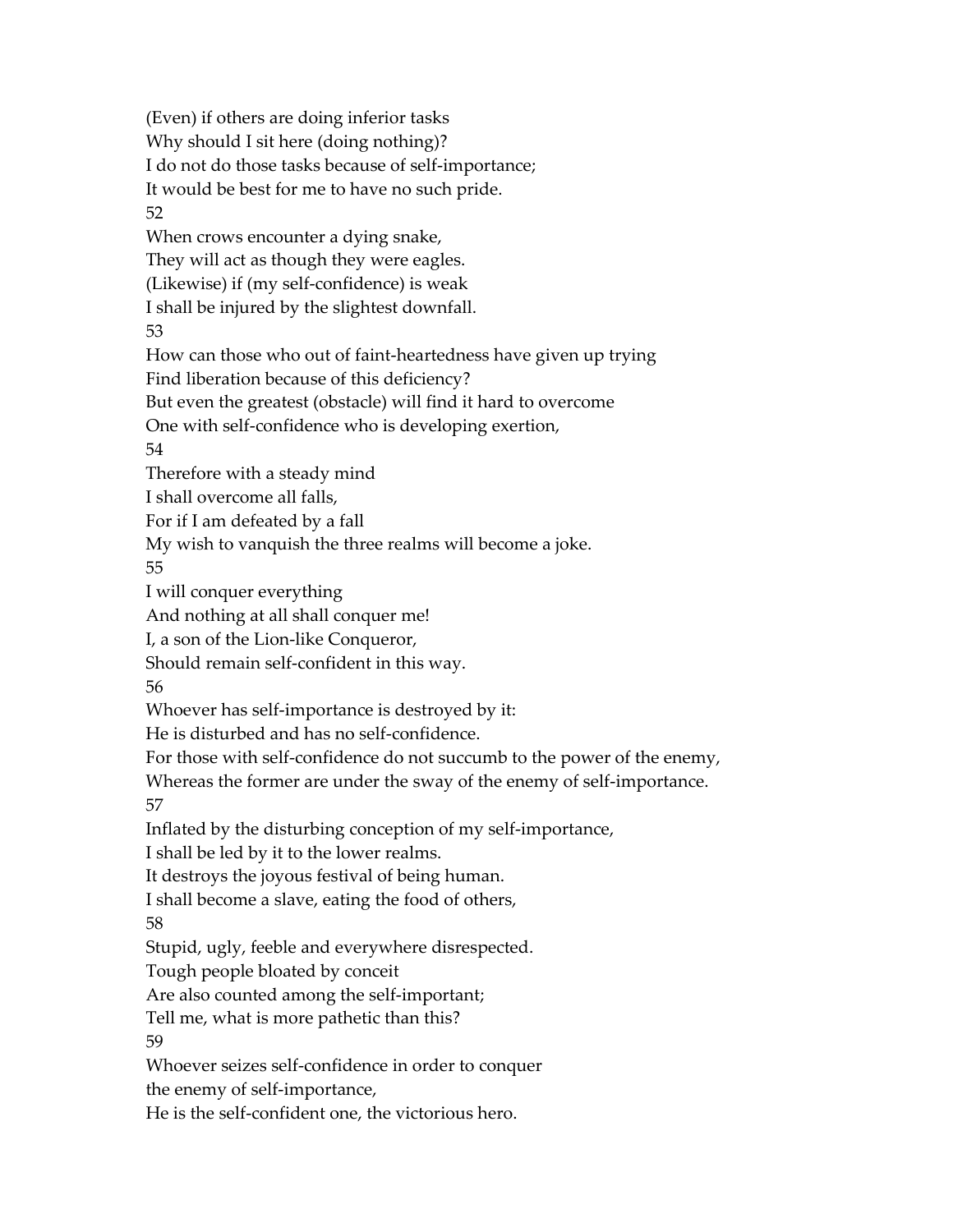And in addition, whoever definitely conquers the spread of this enemy,

self‐importance,

Completely (wins) the fruit of a Conqueror, fulfilling the wishes of the world. 60

If I find myself amidst a crowd of disturbing conceptions

I shall endure them in a thousand ways;

Like a lion among foxes

I will not be affected by this disturbing host.

61

Just as men will guard their eyes

When great danger and turmoil occur,

Likewise I shall never be swayed by the disturbances within my mind,

Even at times of great strife.

62

It would be better for me to be burned,

To have my head cut off and to be killed,

Rather then ever bowing down

To those ever‐present disturbing conceptions.

(So likewise in all situations I should do nothing other than what is fit) 63

Just like those who yearn for the fruits of play,

(A Bodhisattva) is attracted

To whatever task he may do:

He never has enough, it only brings him joy.

64

Although people work in order to be happy,

It is uncertain whether or not they will find it;

But how can those whose work itself is joy

Find happiness unless they do it?

65

If I feel that I never have enough sensual objects,

Which are like honey smeared upon a razor's edge,

Then why should I ever feel that I have enough

Merit which ripens in happiness and peace?

66

Thus in order to complete this task,

I shall venture into it

Just as an elephant tormented by the midday sun

Plunges into a (cool, refreshing) lake.

67

When my strength declines, I should leave whatever I am doing

In order to be able to continue with it later.

Having done something well, I should put it aside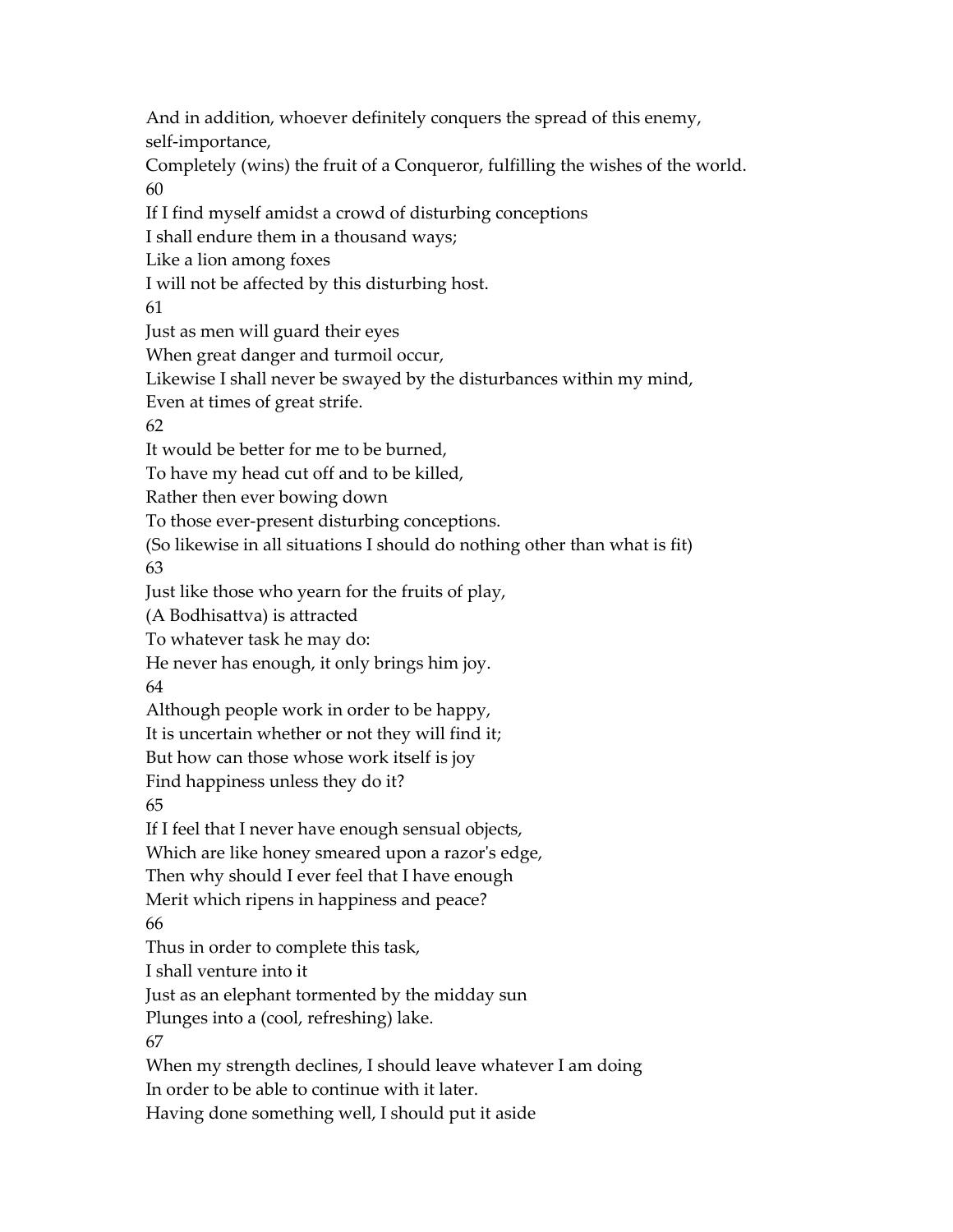With the wish (to accomplish) what will follow. 68 Just as an old warrior approaches The swords of an enemy upon the battlefront, So shall I avoid the weapons of the disturbing conceptions And skillfully bind this enemy 69 If someone dropped his sword during a battle. He would immediately pick it up out of fear, likewise if I lose the weapon of mindfulness I should quickly retrieve it, being afraid of hell. 70 Just as poison spreads throughout the body In dependence upon the (circulation of) blood, Likewise if (a disturbing conception) finds an opportunity Unwholesomeness will permeate my mind. 71 Those who practise should be as attentive As a frightened man carrying a jar full of mustard oil Who is being threatened by someone with a sword That he will be killed if he spills just one drop. 72 Just as I would swiftly stand up If a snake came into my lap, Likewise if any sleep or laziness occur I shall quickly turn them back. 73 Each time something unwholesome occurs I should criticise myself, And then contemplate for a long time That I shall never let this happen again. 74 ʺLikewise in all these situations I shall acquaint myself with mindfulness." With this (motivation) as a cause I shall aspire To meet (with teachers) or accomplish the tasks (they assign me). 75 In order to have strength for everything I should recall before undertaking any action The advice in (the chapter on) conscientiousness, And then joyfully rise (to the task). 76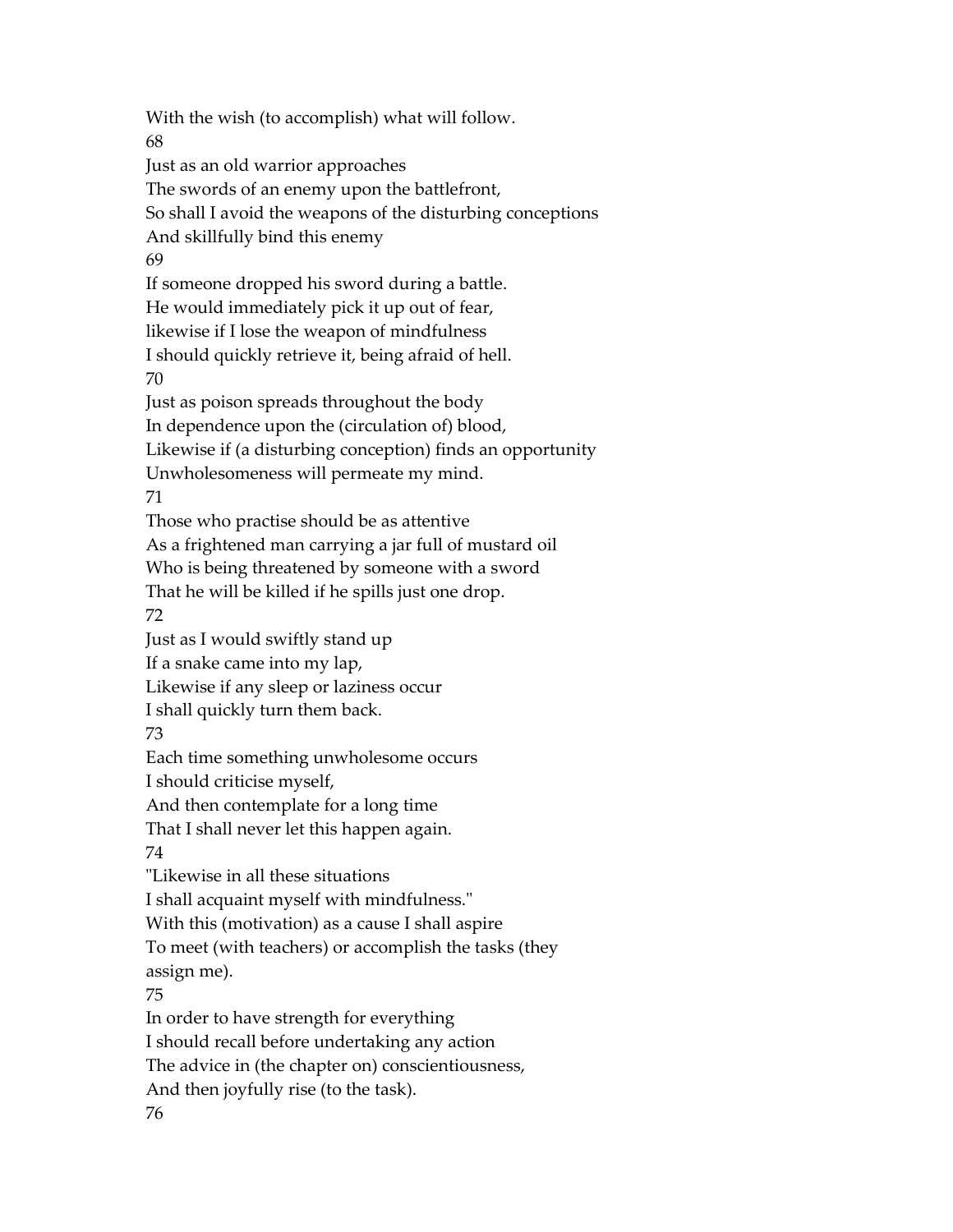Just as the wind blowing back and forth Controls (the movement of) a piece of cotton, So shall I be controlled by joy, And in this way accomplish everything.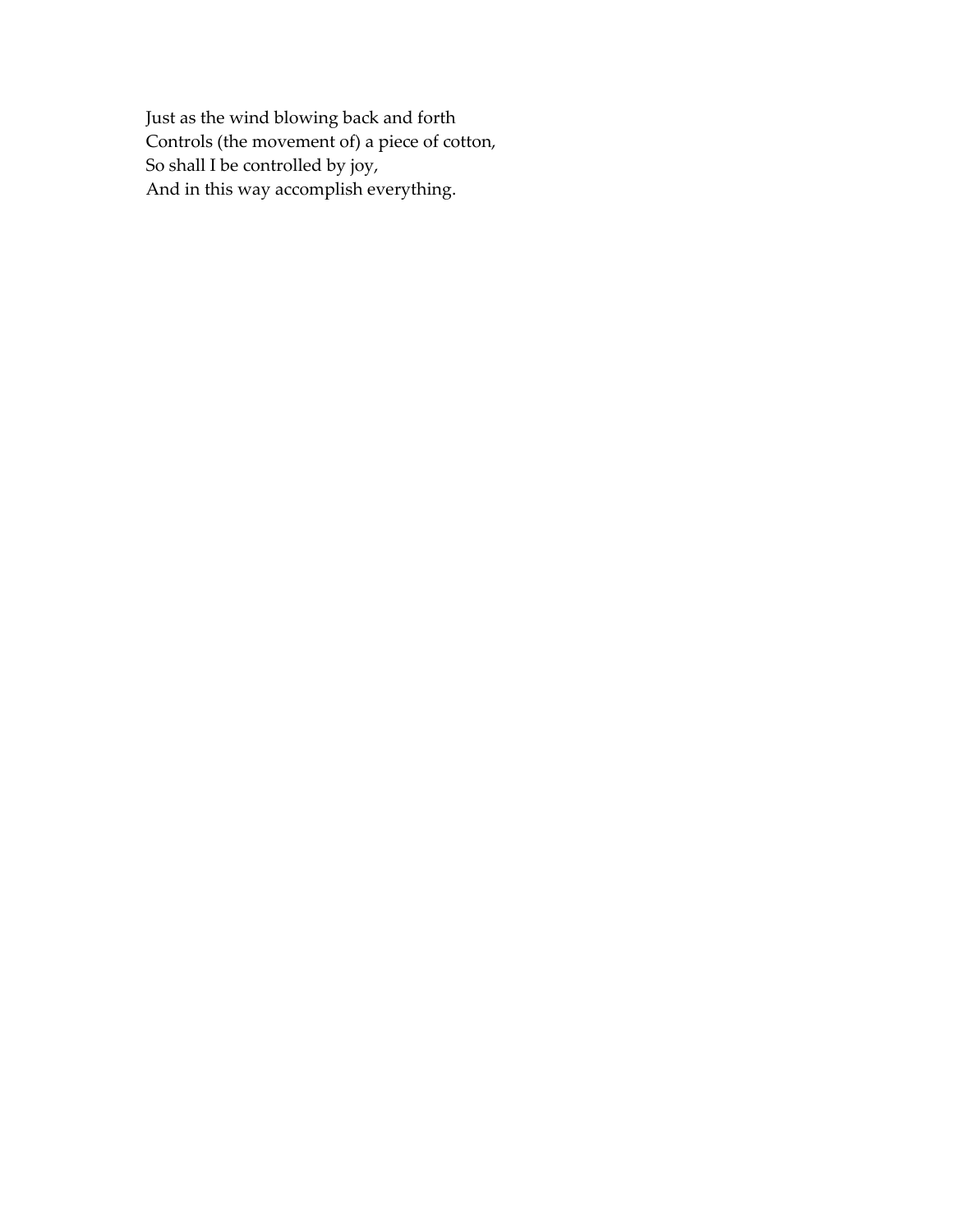## *Meditation*

1 Having developed enthusiasm in this way, I should place my mind in concentration; For the man whose mind is distracted Dwells between the fangs of disturbing conceptions. 2 But through solitude of body and mind No distractions will occur; Therefore 1 should forsake the worldly life And completely discard distorted conceptions. 3 Worldly life is not forsaken because of attachment (to people) And due to craving for material gain and the like; Therefore I should entirely forsake these things, For this is the way in which the wise behave. 4 Having understood that disturbing conceptions are completely overcome By superior insight endowed with calm abiding, First of all I should search for calm abiding. This is achieved through the genuine joy of these unattached to worldly life. 5 Because of the obsession one transient being Has for other transient beings. He will not see his beloved ones again For many thousands of lives. 6 Not seeing them I am unhappy And my mind cannot be settled in equipoise; Even if I see them there is no satisfaction And, as before, I am tormented by craving. 7 Through being, attached to living beings I am completely obscured from the perfect reality, My disillusion (with, cyclic existence) perishes And in the end I am tortured by sorrow. 8 By thinking only of them, This life will pass without any meaning. (Furthermore) impermanent friends and relatives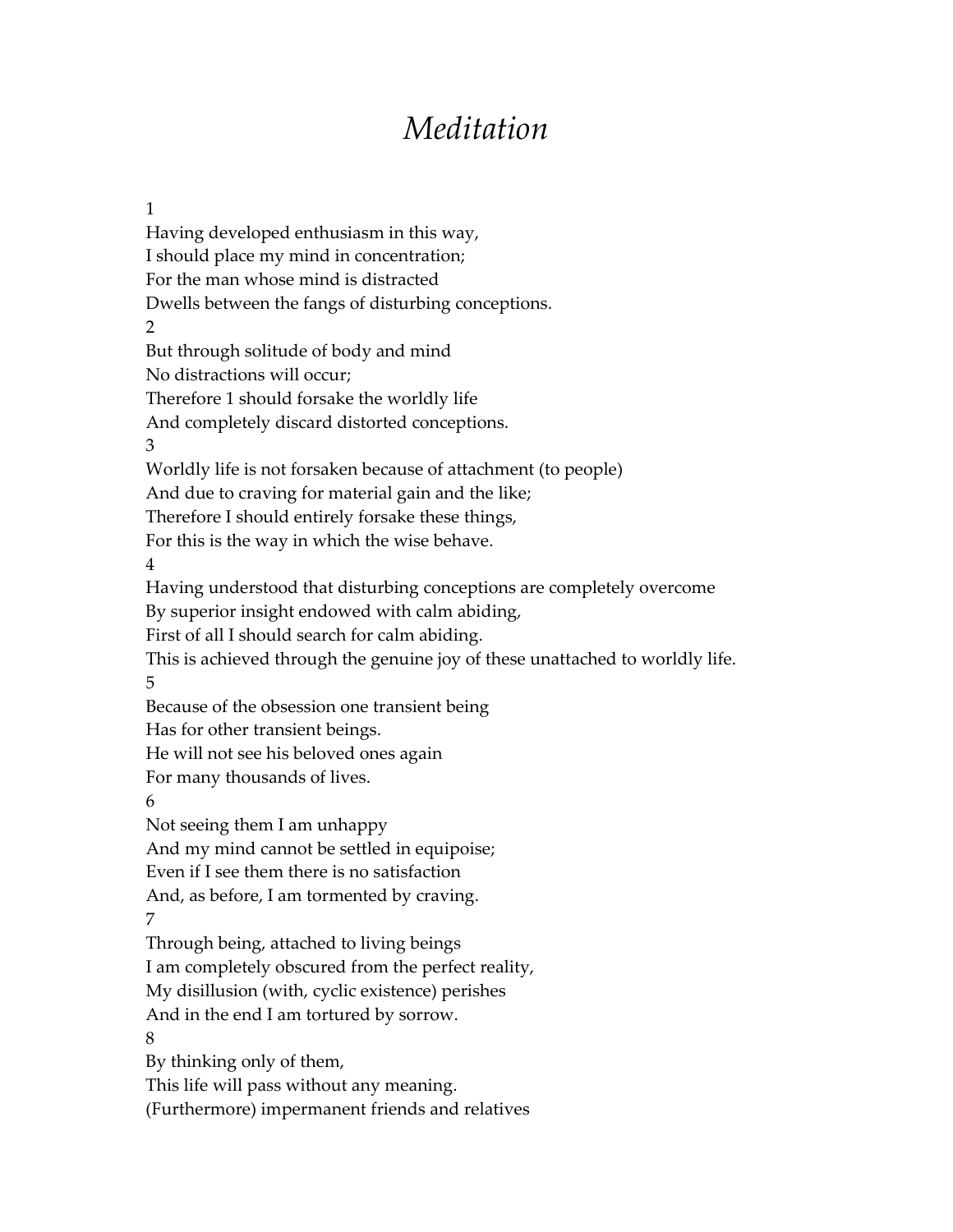Will even destroy the Dharma (which leads to) permanent (liberation). 9

If I behave in the same way as the childish

I shall certainly proceed to lower realms,

And if I am led there by those unequal (to the Noble Ones),

What is the use of entrusting myself to the childish?

10

One moment they are friends

And in the next instant they become enemies.

Since they become angry even in joyful situations,

It is difficult to please ordinary people.

11

They are angry when something of benefit is said

And they also turn me away from what is beneficial.

If I do not listen to what they say,

They become angry and hence proceed to lower realms. 12

They are envious of superiors, competitive with equals,

Arrogant towards inferiors, conceited when praised,

And if anything unpleasant is said they become angry:

Never is any benefit derived from the childish.

13

Through associating with the childish,

There will certainly ensure unwholesomeness

Such as praising myself and belittling others

And discussing the joys of cyclic existence.

14

Developing myself to others in this way

Will bring about nothing but misfortune,

Because they will not benefit me

And I shall not benefit them.

15

I should flee far away from childish people.

When they are encountered, though, I should please them by being happy,

I should behave well merely out of courtesy.

But not become greatly familiar.

16

In the same way as a bee takes honey from a flower,

I should take merely (what is necessary) for the practice of Dharma

But remain unfamiliar

As though I had never seen them before.

17

ʺI have much material wealth as well as honour,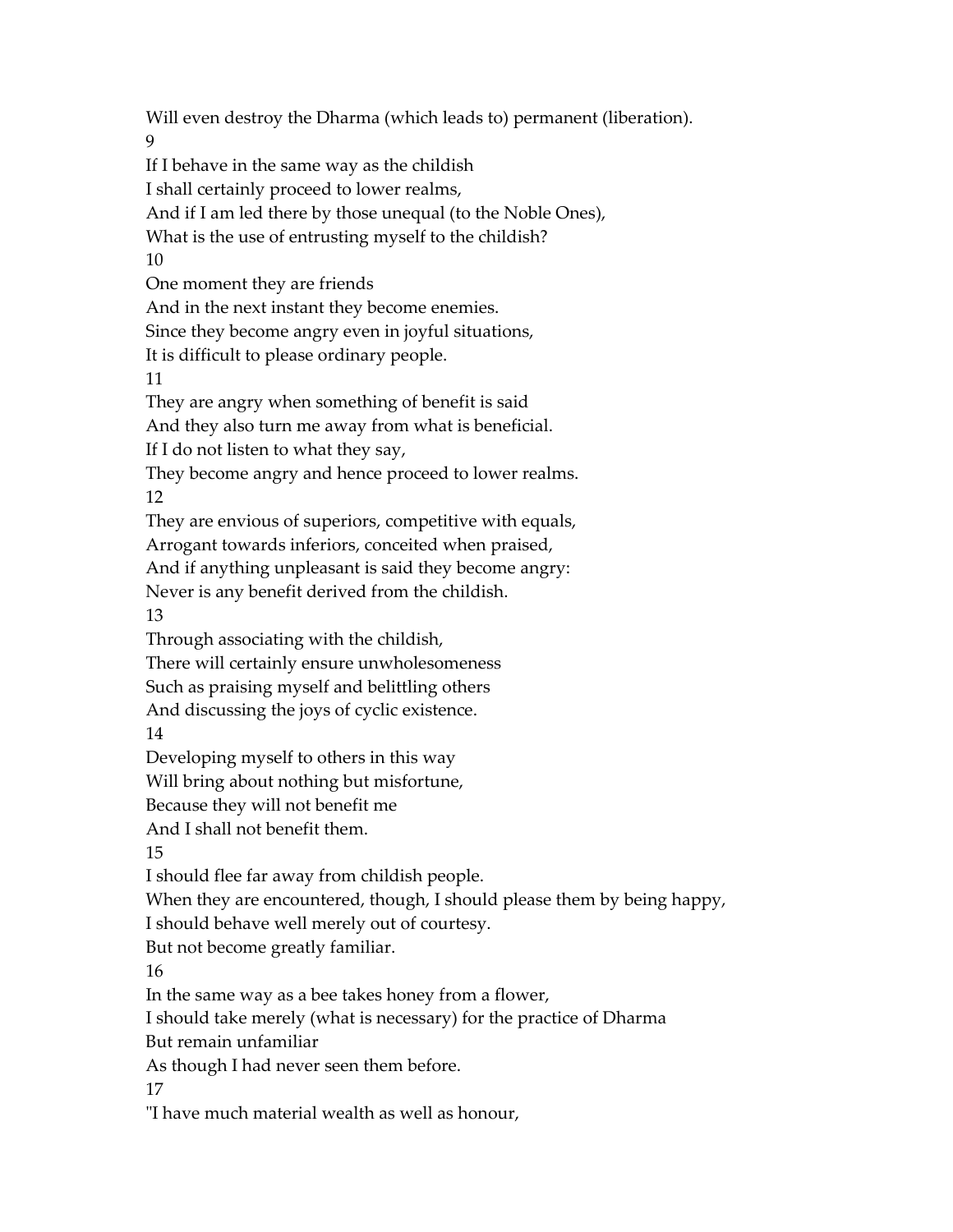And many people like me," Nurturing self‐importance in this way I shall be made terrified after death. 18 So, you thoroughly confused mind, By the piling up of whatever objects You are attached to, Misery a thousandfold will ensue. 19 Hence the wise should not be attached, (Because) fear is born from attachment. With a firm mind understand well That it is the nature of these things to be discarded! 20 Although I may have much material wealth, Be famous and well spoken of, Whatever fame and renown I have amassed Has no power to accompany me (after death). 21 If there is someone who despises me What pleasure can I have in being praised? And if there is another who praises me What displeasure can I have in being despised? 22 If even the Conqueror was unable to please The various inclinations of different beings, Then what need to mention an evil person such as I? Therefore I should give up the intention (to associate with) the worldly. 23 They scorn those who have no material gain And say bad things about those who do; How can they who are by nature so hard to get along with Ever derive any pleasure (from me)? 24 It has been said by the Tathagatas That one should not befriend the childish, Because unless they get their own way These children are never happy. 25 When shall I come to dwell in forests Amongst the deer, the birds and the trees, That say nothing unpleasant And are delightful to associate with?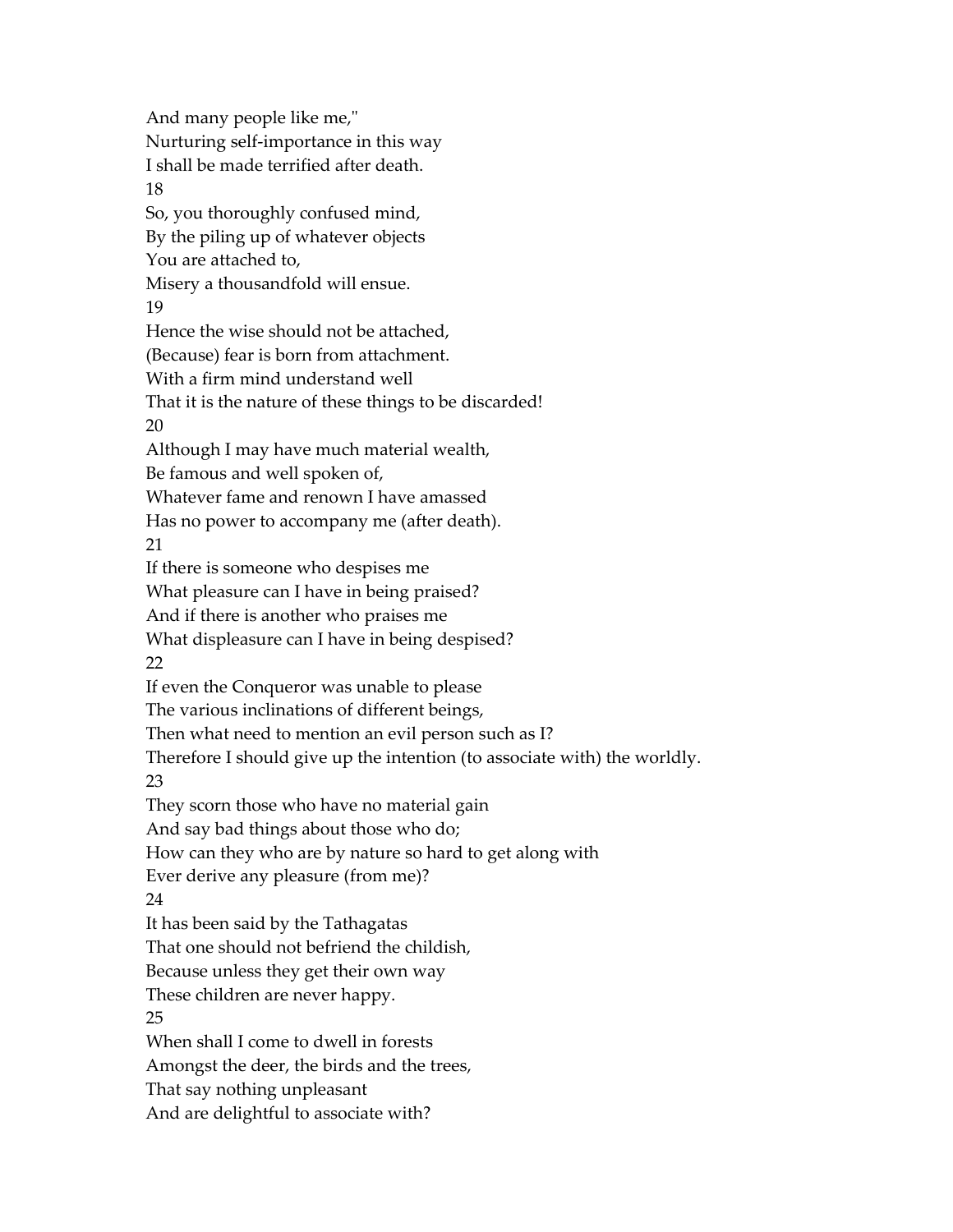26 When dwelling in caves, In empty shrines and at the feet of trees, Never look back— Cultivate detachment 27 When shall I some to dwell In places not clung to as "mine" Which are by nature wide and open And where I may behave as I wish without attachment? 28 When shall I come to live without fear Having just a begging bowl and a few odd things, Wearing clothes not wanted by anyone And not even having to hide this body? 29 Having departed to the cemeteries, When shall I come to understand That this body of mine and the skeletons of others Are equal in being subject to decay? 30 Then, because of its odour, Not even the foxes Will come dose to this body of mine; For this is what will become of it. 31 Although this body arose as one thing, The bones and flesh with which it was created Will break up and separate. How much more so will friends and others? 32 At birth I was born alone And at death too I shall die alone; As this pain cannot be shared by others, What use are obstacle‐making friends? 33 In the same way as travellers on a highway (Leave one place) and reach, (another), Likewise those travelling on the path of conditioned existence (Leave.) one birth and reach (another). 34 Until the time comes for this body To be supported by four pall‐bearers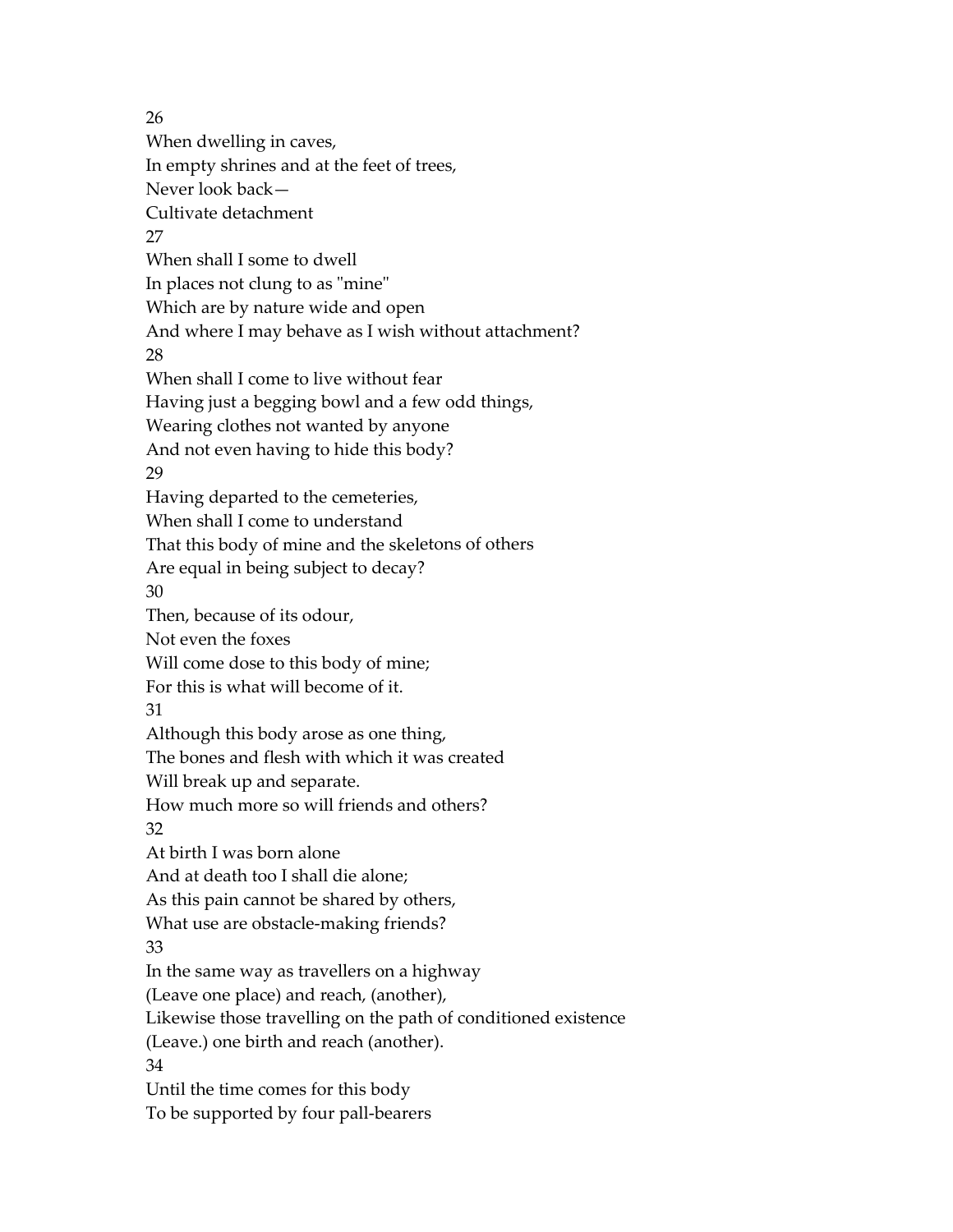While the worldly (stand around) stricken with grief, Until then I shall retire to the forest. 35 Befriending no one and begrudging no one, My body will dwell alone in solitude. If I am already counted as a dead man, When I die there will be no mourners. 36 And as there will be no one around To disturb me with their mourning, Thus there will be no one to distract me From my recollection of the Buddha. 37 Therefore I shall dwell alone, Happy and contented with few difficulties, In very joyful and beautiful forests, Pacifying all distractions. 38 Having given up all other intentions, Being motivated by only one thought, I shall strive to settle my mind in equipoise (by means of calm abiding) And to subdue it (with superior insight). 39 Both in this world and the next Desires give rise to great misfortune: In this life killing, bondage and flaying, And in the next the existence of the hells.  $40$ For the sake of (women) many requests Are first of all made through go-betweens, All forms of evil and even notoriety Are not avoided for their sake. 41 I engage in fearful deeds for them And will even consume my wealth. But these (very bodies of theirs) That I greatly enjoy in the sexual embrace 42 Are nothing other than skeletons, They are not autonomous and are identity less. Rather than being so desirous and completely obsessed, Why do I not go to the state beyond sorrow (instead)? 43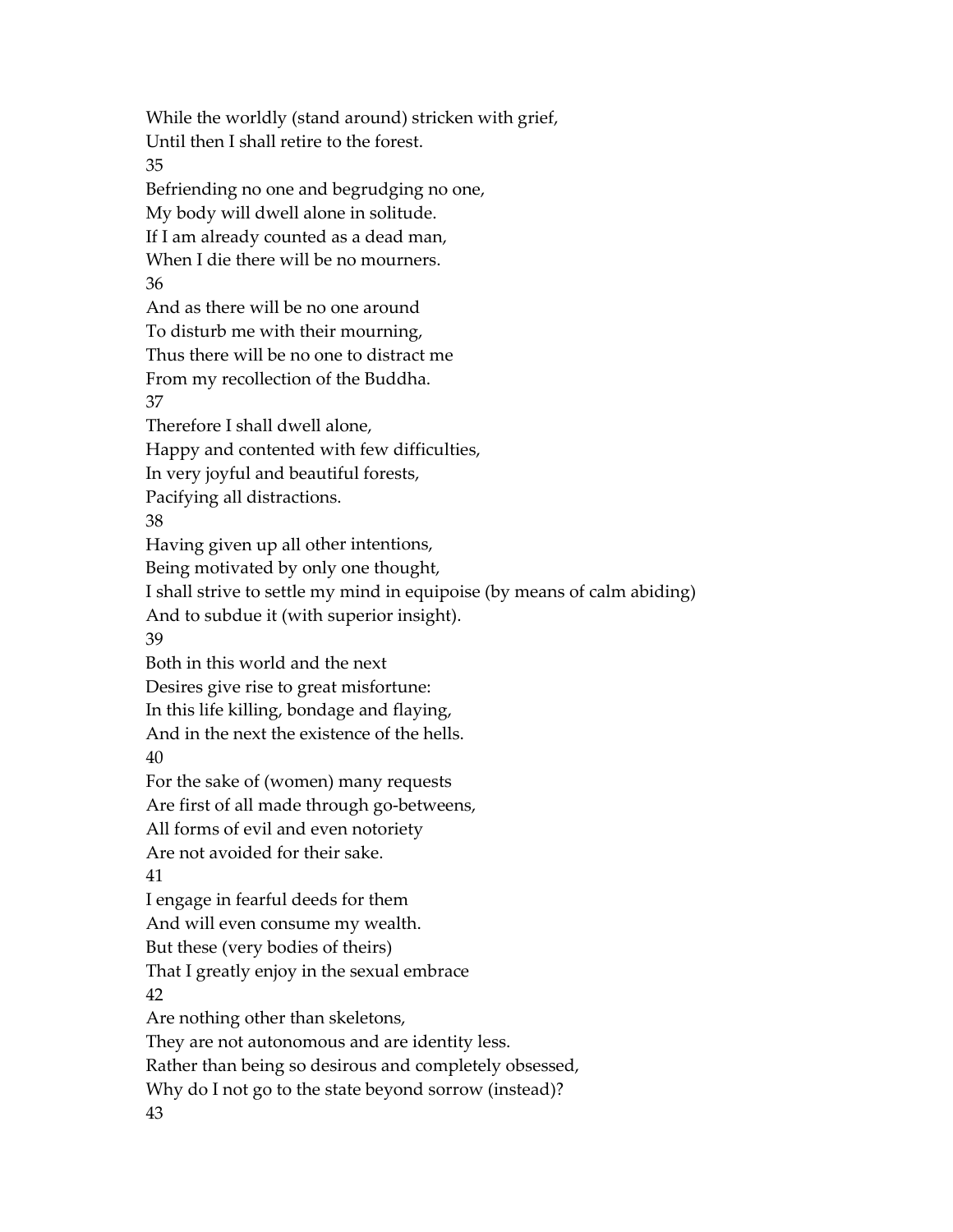In the first place I made efforts to lift (her veil) And when it was raised she bashfully looked down. Previously whether anyone looked or not, Her face was covered with a cloth. .44 But now why do I run away Upon directly beholding This face that disturbs the mind As it is being revealed to me by the vultures? 45 (Previously) I completely protected (her body) When others cast their eyes upon it. Why, miser, do you not protect it now While it is being devoured by these birds? 46 Since vultures and others are eating This pile of meat that I behold, Why did I offer flower garlands, sandalwood and ornaments To that which is now the food of others? 47 If I am frightened by the skeletons I see, Even though they do not move, Why am I not frightened by walking corpses Which are moved around by a few (impulses)? 48 Although I am attached to it when it is covered (with skin) Why do I not desire it when it is uncovered? Since I have no need for it then, Why copulate with it when it is covered? 49 Since both excrement and saliva Arise solely from food, Why do I dislike excrement And find joy in saliva? 50 Cotton too is soft to the touch, But while I find no (sexual) delight in a pillow I think that (a womanʹs body) does not emit a putrid odour, Lustful One, you are confused as to what is unclean! 51 Thinking that they cannot sleep with this cotton Although it is soft to the touch, Confused, negative and lustful people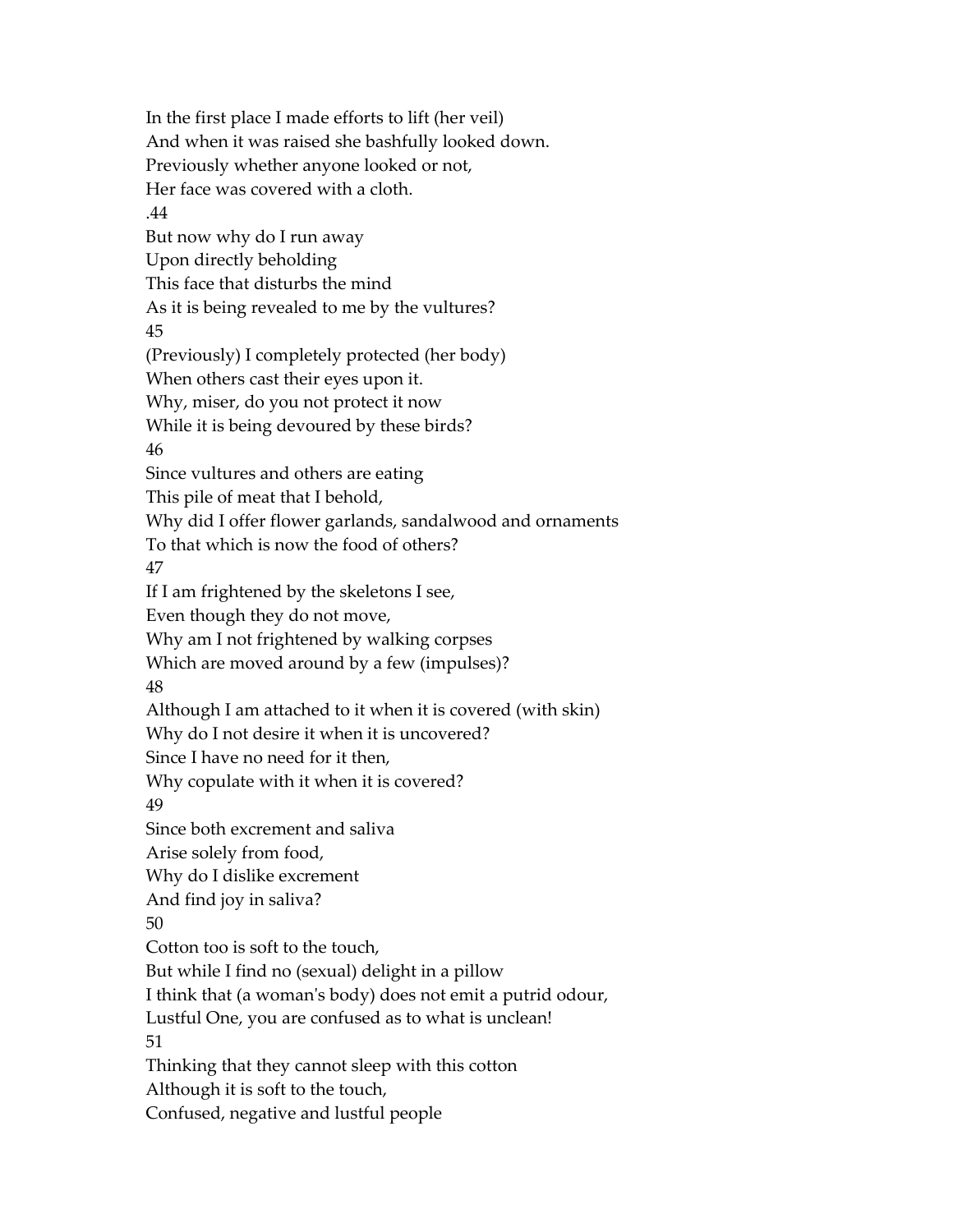Become angry towards it (instead). 52 If I am not attached to what is unclean, Then why do I copulate with the lower parts of others' bodies Which are merely cages of bones tied together with muscles, Plastered over with the mud of flesh? 53 I myself contain many unclean things Which I constantly have to experience; So why, because of an obsession for uncleanliness, Do I desire other bags of filth? 54  $-$ But it is the flesh that I enjoy  $-$ If this is what I wish to touch and behold. Why do I not desire it in its natural state Devoid of any mind? 55 Furthermore, any mind that I may desire Is unable to be touched or behold, And whatever I am able to touch will not be mental; So why indulge in this meaningless copulation? 56 It is not so strange that I do not understand The bodies of others to be of an unclean nature, But it is indeed strange that I do not understand My very own body to be by nature unclean. 57 Having forsaken the young lotus flower Unfolded by beams of sunlight free from cloud, Why, with a mind craving for what is unclean, Do I revel in a cage of filth? 58 Since I do not wish to touch A place that is smeared with excrement, Then why do I wish to touch the body From which that (excrement) arose? 59 If I am not attached to what is unclean, Why do I copulate with the lower parts of other' bodies Which arise from the unclean field (of a womb) And are produced by the seeds within it? 60

I have no wish for a small dirty maggot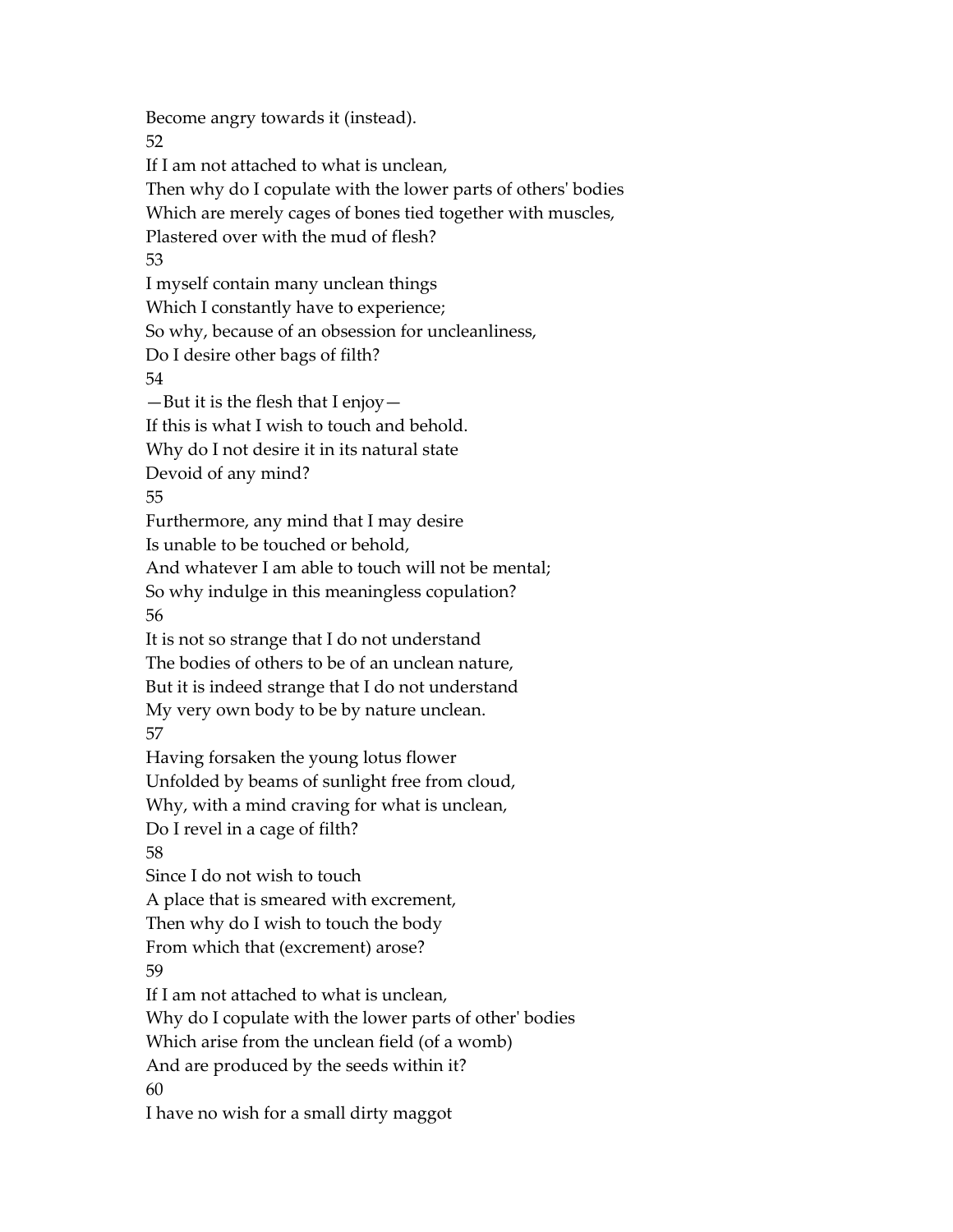Which has come from a pile of filth, So why do I desire this body which by nature is grossly unclean, For it too was produced by filth? 61 Not only do I not disparage The uncleanliness of my own body, But because of an obsession for what is unclean I desire other bags of filth as well. 62 Even attractive things such as savoury foods, Cooked rice and vegetables, Make the ground dirty and unclean Should they be spat out after being in the mouth. 63 Although such uncleanliness is obvious, If I still have doubts I should go to the cemeteries And look at the unclean bodies (of others) That have been thrown away there. 64 Having realised that when their skin is rent open They give rise to a great deal of fear, How will such things as these Ever again give rise to joy? 65 The scents with which someoneʹs body is anointed Are sandalwood and the like, but not that of the other's body. So why am I attached to othersʹ (bodies) Because of scents that are other (than theirs)? 66 Since the body has a naturally foul odour, Isn't it good to be unattached to it? Why do those who crave for the meaningless things of the world Anoint this body with pleasant scents? 67 And furthermore, if it is the pleasant scent of sandalwood, How can it come from the body? So why am I attached to othersʹ (bodies) Because of scents that are other (than theirs)? 68 Since the naked body (left) in its natural state Is very frightening due to its long hair and nails, Its yellowish foul‐smelling teeth And its being coated with the odour of dirt,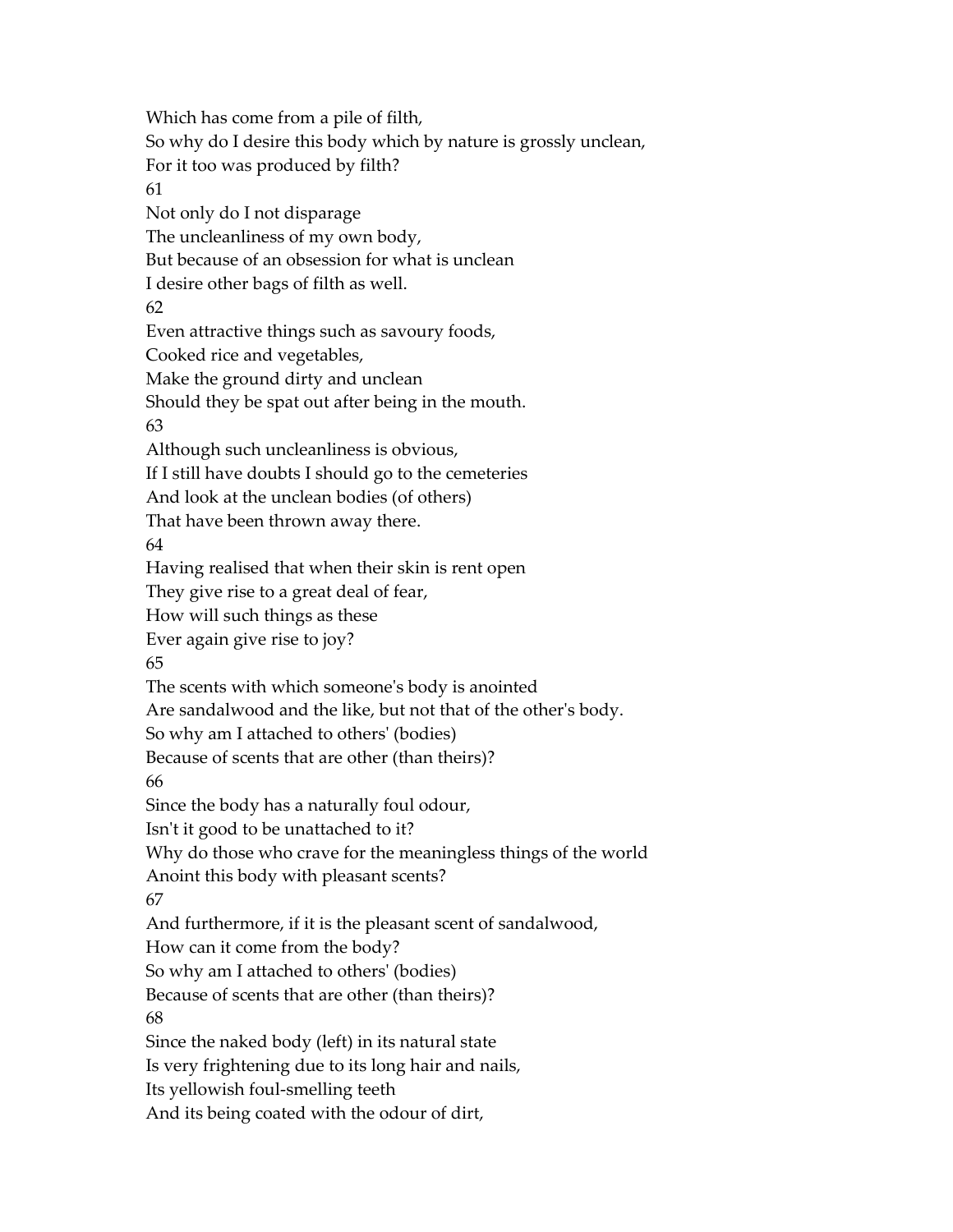69

Why do I make such an effort to polish it

Like (cleaning) a weapon that will cause me harm?

Hence this entire world is disturbed with insanity

Due to the exertions of those who are confused about themselves.

70

When my mind rises (above worldly concerns),

Through having beheld nothing but skeletons in the cemetery,

Will there be any joy in graveyard cities

Which are rilled with moving skeletons?

71

Furthermore, these unclean (female bodies)

Are not found without paying a price:

In order to obtain them I exhaust myself

And (in future) will be injured in the hells.

72

As a child I am unable to increase my wealth,

And as a youth what can I do (being unable to afford a wife)?

At the end of my life when I have the wealth.

Being an old man, what good will sex be then?

73

Some evil and lustful people

Wear themselves out by working all day

And when they return home (in the evening)

Their exhausted bodies lie prostrate like corpses.

74

Some have the suffering of being disturbed with travel.

And having to go a long way from home.

Although they long for their spouses,

They do not see them for years at a time.

75

And some who wish for benefit

Due to confusion, even sell themselves for the sake of (women and the like);

But not attaining what they wish,

They are aimlessly driven by the winds of others' actions.

76

Some sell their own bodies

And without any power are employed by others.

Even when their wives give birth

Their children fall at the feet of trees and in lonely places.

77

Some fools who are deceived by desire,

Wishing for a livelihood think, "I shall earn my living (as a soldier);"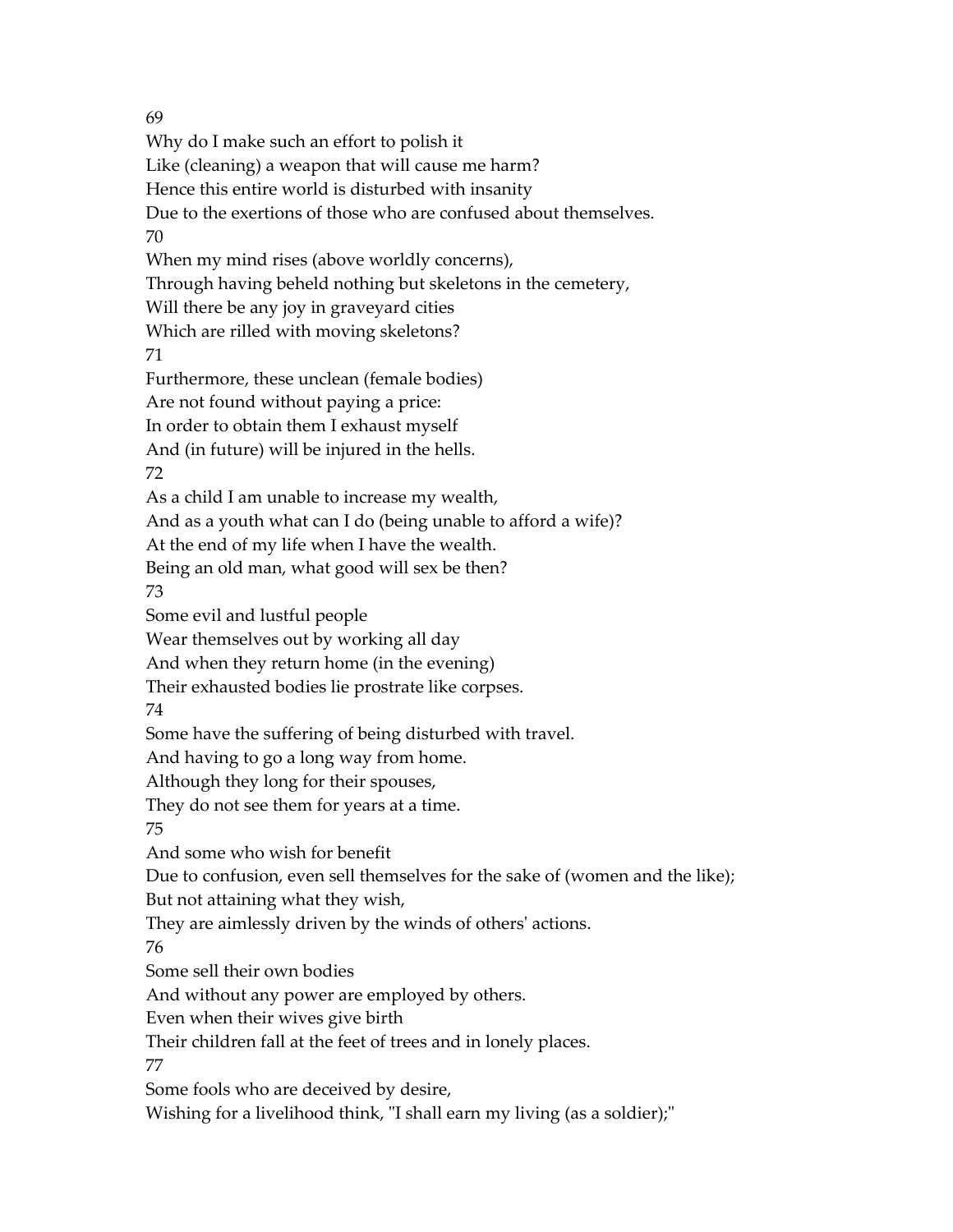Then, although afraid of losing their lives, they go to war

Others become slaves for the sake of profit.

78

Some lustful people even cut their bodies,

Others impale themselves on the points of sticks,

Some stab themselves with daggers,

And others burn themselves—such things as these are quite apparent.

79

Due to the torment involved in collecting it, protecting and finally losing it,

I should realise wealth to be fraught with infinite problems.

Those who are distracted by their attachment to it

Have no opportunity to gain freedom from the misery of conditioned existence. 80

In the same way as animals drawing carriages

Are only able to eat a few mouthfuls of grass,

Likewise desirous people

Have many disadvantages such as these and little (profit).

81

And since even animals can obtain this (little profit),

Those who are pained by their (previous) actions

Waste these leisures and endowments so difficult to find

For the sake of something trivial that is not so scarce.

82

The objects of desire will certainly perish

And then I shall fall into hellish states.

But Buddhahood itself is attained

With just one million of the difficulty

83

Involved in continually exhausting myself

For the sake of what is not very great.

(Hence) the desirous experience greater misery than (those following) the Awakening way of life—

But (for them) there is no Awakening.

84

When having contemplated the miseries of hell,

(It will be clear that) there is nothing comparable

To the harm caused to desirous beings

By weapons, poison, fire, ravines and foes.

85

Having in this way developed disillusion with desire,

I should generate joy for solitude.

The fortunate ones stroll in peaceful forests,

Devoid of disputes and disturbing conceptions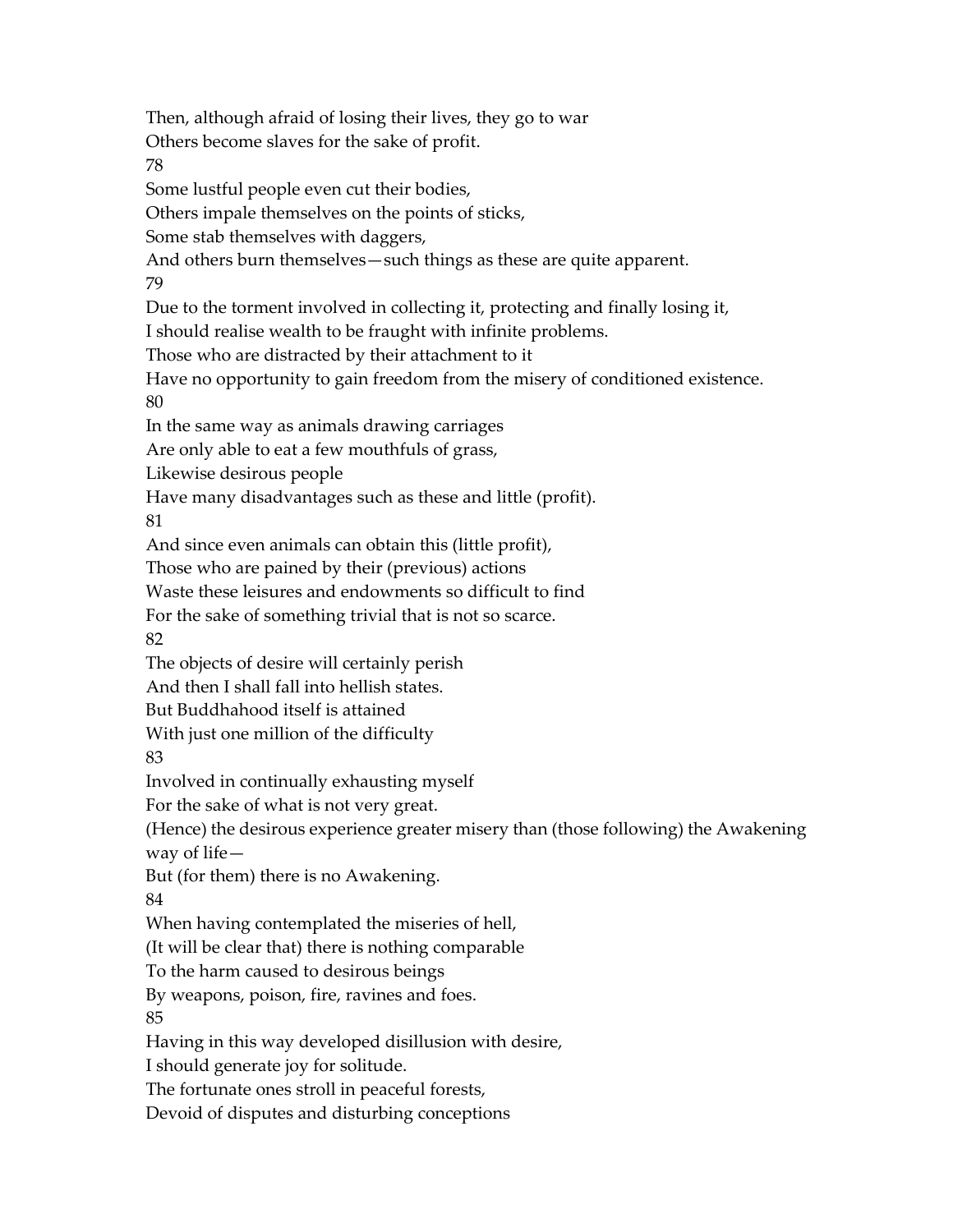86

(They live) in joyful houses of vast flat stones,

Cooled by the sandal‐scented moonlight,

Fanned by the peaceful, silent forest breeze,

Thinking of what is of benefit for others.

87

They dwell for as long as they wish

In empty houses, at the feet of trees and in caves,

Having abandoned the pain of clinging to and guarding (possessions),

They abide independent, free of care,

88

Living as they choose, desireless,

Having no ties with anyone—

Even the powerful have difficulty finding

A life as happy and content as this.

89

Having in such ways as these

Thought about the excellences of solitude,

I should completely pacify distorted conceptions

And meditate on the Awakening Mind.

90

First of all I should make an effort

To meditate upon the equality between self and others:

I should protect all beings as I do myself

Because we are all equal in (wanting) pleasure and (not wanting) pain. 91

Although there are many different parts and aspects such as the hands; As a body that is to be protected they are one.

Likewise all the different sentient beings in their pleasure and their pain Have a wish to be happy that is the same as mine.

92

The suffering that I experience

Does not cause any harm to others.

But that suffering (is mine) because of my conceiving of (myself as) "I";

Thereby it becomes unbearable

93

Likewise the misery of others

Does not befall me.

Nevertheless, by conceiving of (others as) "I" their suffering becomes mine;

Therefore it too should be hard to bear.

94

Hence I should dispel the misery of others Because it is suffering, just like my own,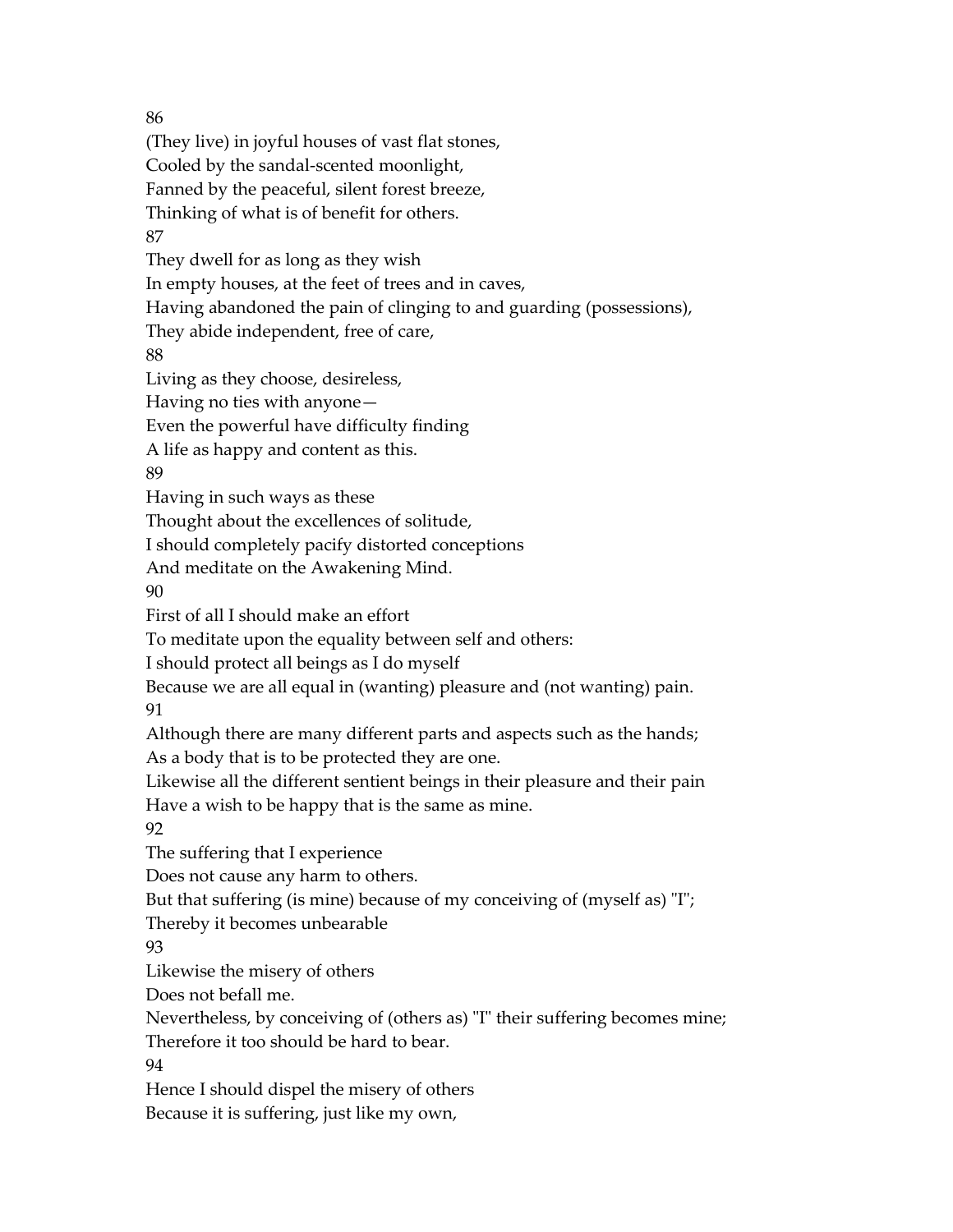And I should benefit others Because they are sentient beings, just like myself. 95 When both myself and others Are similar in that we wish to be happy, What is so special about me? Why do I strive for my happiness alone? 96 And when both myself and others Are similar in that we do not wish to suffer, What is so special about me? Why do I protect myself and not others? 97 —But why should I protect them If their suffering does not cause me any harm?— Then why protect myself against future suffering If it causes me no harm now? 98 It is a mistaken conception to think ‐ That I shall experience (the suffering" of my next life), For it is another person who dies And another that will be reborn. 99 —Surely whenever there is suffering The (sufferer) must protect himself from it— But the suffering of the foot is not that of the hand, Why then does it protect it? 100 —Although this may not be justified, It is done because of grasping at a self— But surely whatever is not justified for myself or others Should at all costs be rejected. 101 Such things as a continuum and an aggregation Are false in the same way as a rosary and an army, There is no (real) owner of suffering, Therefore who has control over it? 102 Being no (inherent) owner of suffering, There can be no distinction at all between (that of myself and others). Thus I shall dispel it because it hurts: Why am I so certain (that I shouldn't eliminate the suffering of others)? 103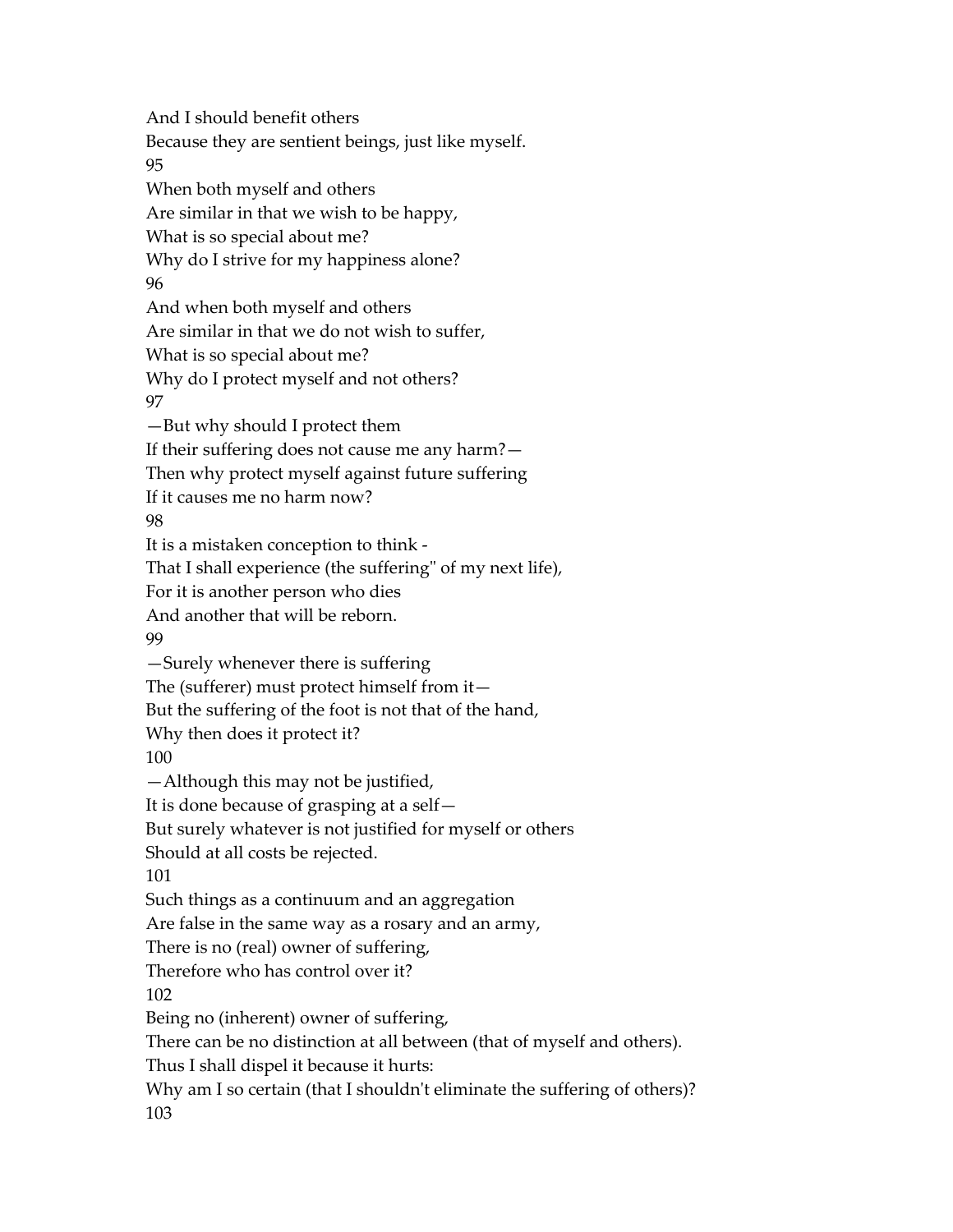—But, (since neither the suffering nor the sufferer truly exist,) why should I turn away the misery of all?—

This is no ground for argument,

For if I prevent my own (sufferings), surely I should prevent the (sufferings) of all.

If not, since I am just like (other) sentient beings,

(I should not prevent my own suffering either).

104

—But since this compassion will bring me much misery,

Why should I exert myself to develop it?—

Should I contemplate the suffering of living creatures,

How could the misery of compassion be more?

105

If by one person' suffering

The suffering of many would be destroyed,

Surely kind‐hearted people would accept it

For the sake of themselves and others?

106

Thus the Bodhisattva Supusha‐chandra,

Although aware of the harm the king would cause him,

Accepted his own suffering

In order to eradicate the miseries of many.

107

Thus, because he loves to pacify the pains of others,

He whose mind is attuned in this way

Would enter even the deepest hell

Just as a wild goose plunges into a lotus pool.

108

Will not the ocean of joy

That shall exist when all beings are free

Be sufficient for me?

What am I doing wishing for my liberation alone? 109

Therefore, although working for the benefit of others,

I should not be conceited or (consider myself) wonderful.

And because of the joy there is in solely doing this,

I should have no hope for any ripening‐effect.

110

Therefore just as I protect myself

From unpleasant things however small,

In the same way I should act towards others

With a compassionate and caring mind.

111

Although the basis is quite impersonal,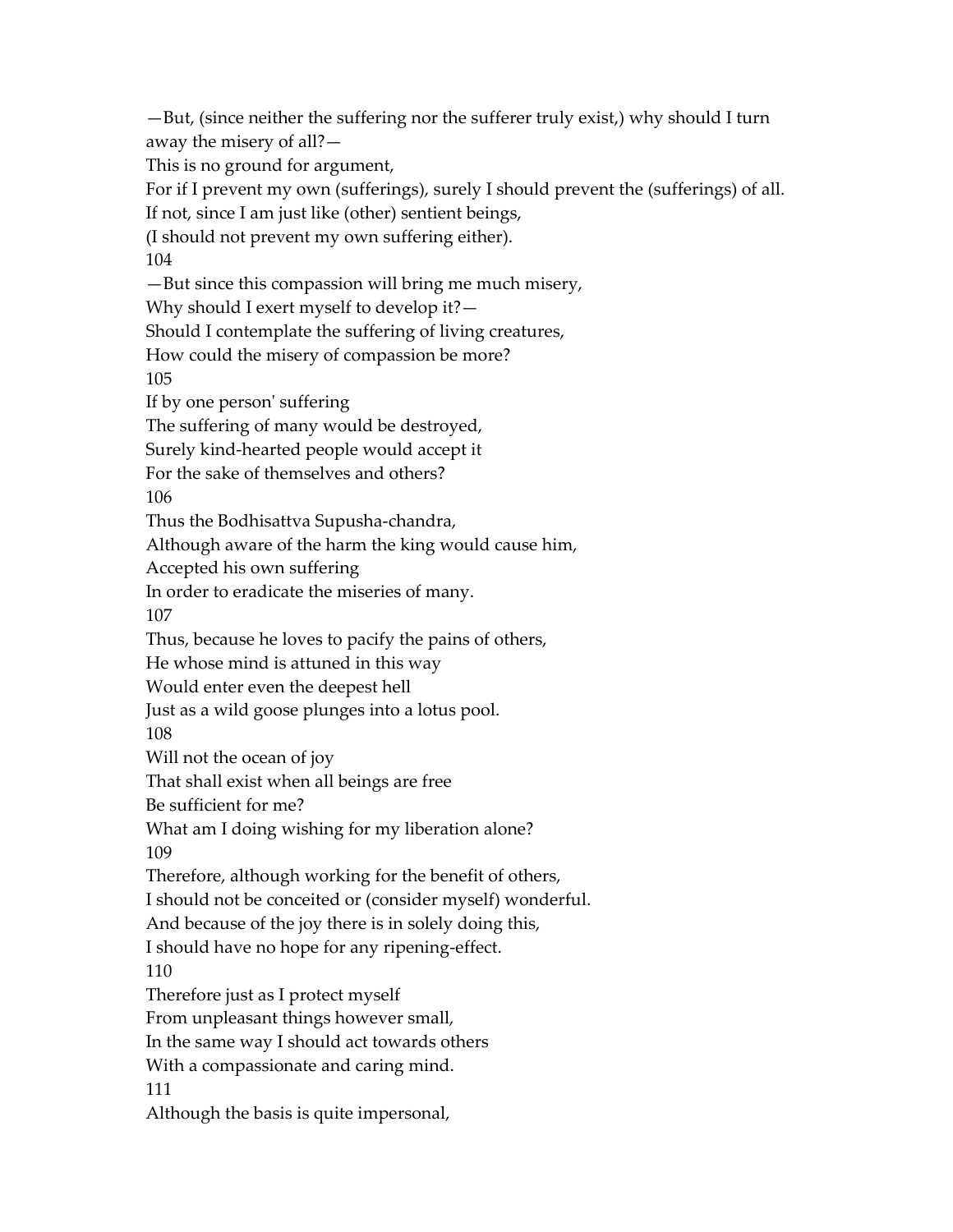Through (constant) familiarity I have come to regard ‐ The drops of sperm and blood of others as "I." 112 So in the same way, why should I be unable To regard the bodies of others as "I"? Hence it is not difficult to see That my body is also that of others. 113 Having seen the mistakes in (cherishing) myself And the ocean of good in (cherishing) others, I shall completely reject all selfishness And accustom myself to accepting others. 114 In the same way as the hands and so forth Are regarded as limbs of the body, Likewise why are embodied creatures Not regarded as limbs of life? 115 Through acquaintance has the thought of "I" arisen Towards this impersonal body; So in a similar way, why should it not arise Towards other living beings? 116 When I work in this way for the sake of others, I should not let conceit or (the feeling that I am) wonderful arise. It is just like feeding myself— I hope for nothing in return. 117 Therefore, just as I protect myself From unpleasant things however slight, In the same way I should habituate myself To have a compassionate and caring mind for others. 118 It is out of his great compassion That the Lord Avalokiteshvara has (even) blessed his name To dispel the nervousness Of being among other people. 119 I should not turn away from what is difficult; For by the power of familiarity I may be made unhappy even when someone Whose name once frightened me is not around.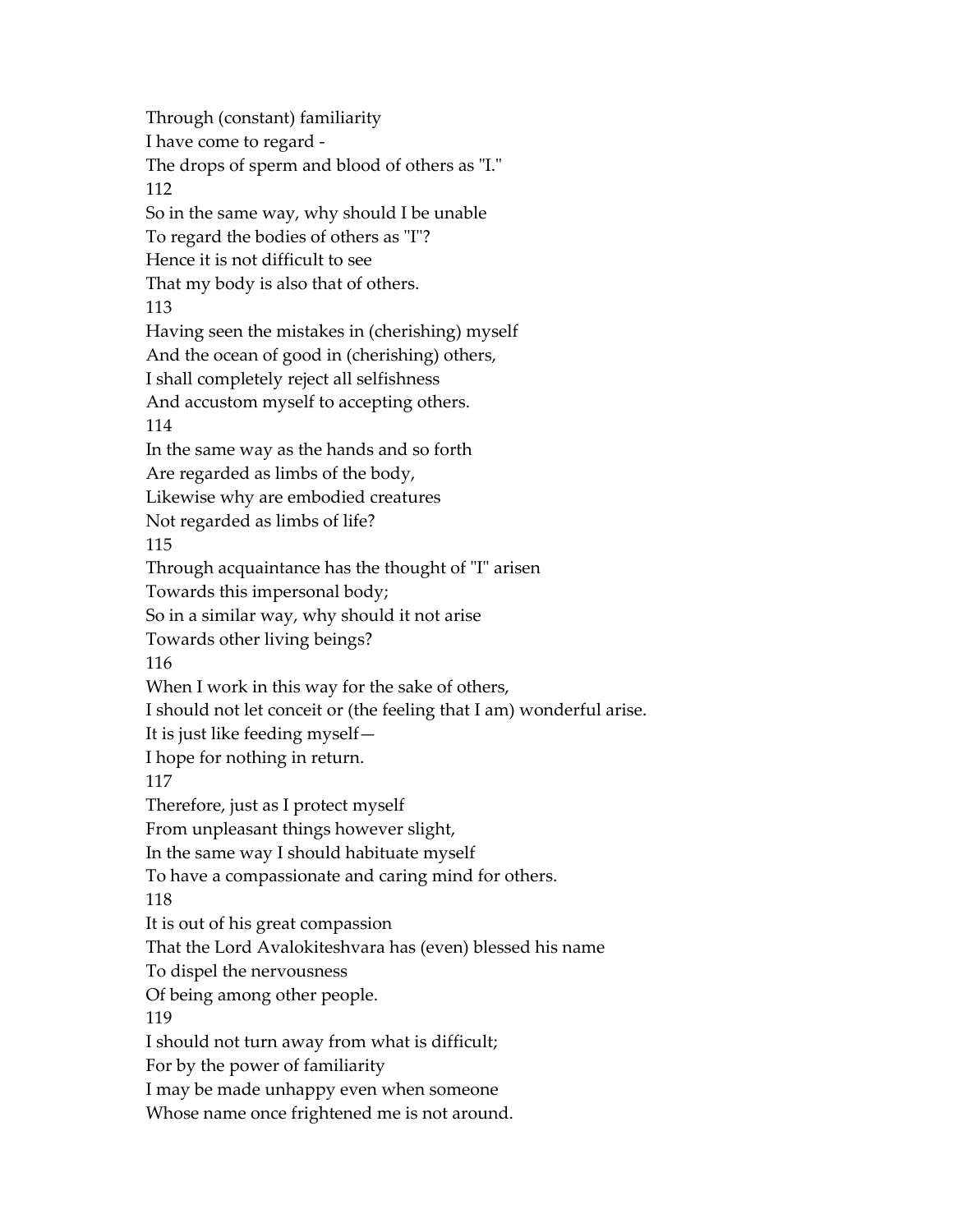120

Thus whoever wishes to quickly afford protection To both himself and other beings Should practise that holy secret: The exchanging of self for others. 121 Because of attachment to my body, Even a small object of fear frightens me. So who would not revile as an enemy This body that gives rise to fear? 122 By wishing for a means to remedy The hunger, thirst and sickness of the body, I might kill birds, fish and deer And loiter by the sides of roads (to rob others). 123 If for the sake of its profit and comfort I would kill even my father and mother And steel the property of the Triple Gem, Then I would undoubtedly proceed to burn in the flames of the deepest hell. 124 Therefore what wise man would desire, Protect and venerate this body? Who would not scorn it And regard it as an enemy? 125 "If I give this, what shall I (have left to) enjoy?" $-$ Such selfish thinking is the way of ghosts; "If I enjoy this, what shall I (have left to) give?" $-$ Such selfless thinking is a quality of the gods. 126 If, for my own sake, I cause harm to others, I shall be tormented in hellish realms; But if for the sake of others I cause harm to myself, I shall acquire all that is magnificent. 127 By holding myself in high esteem I shall find myself in unpleasant realms, ugly and stupid; But should this (attitude) be shifted to others I shall acquire honours in a joyful realm. 128 If I employ others for my own purposes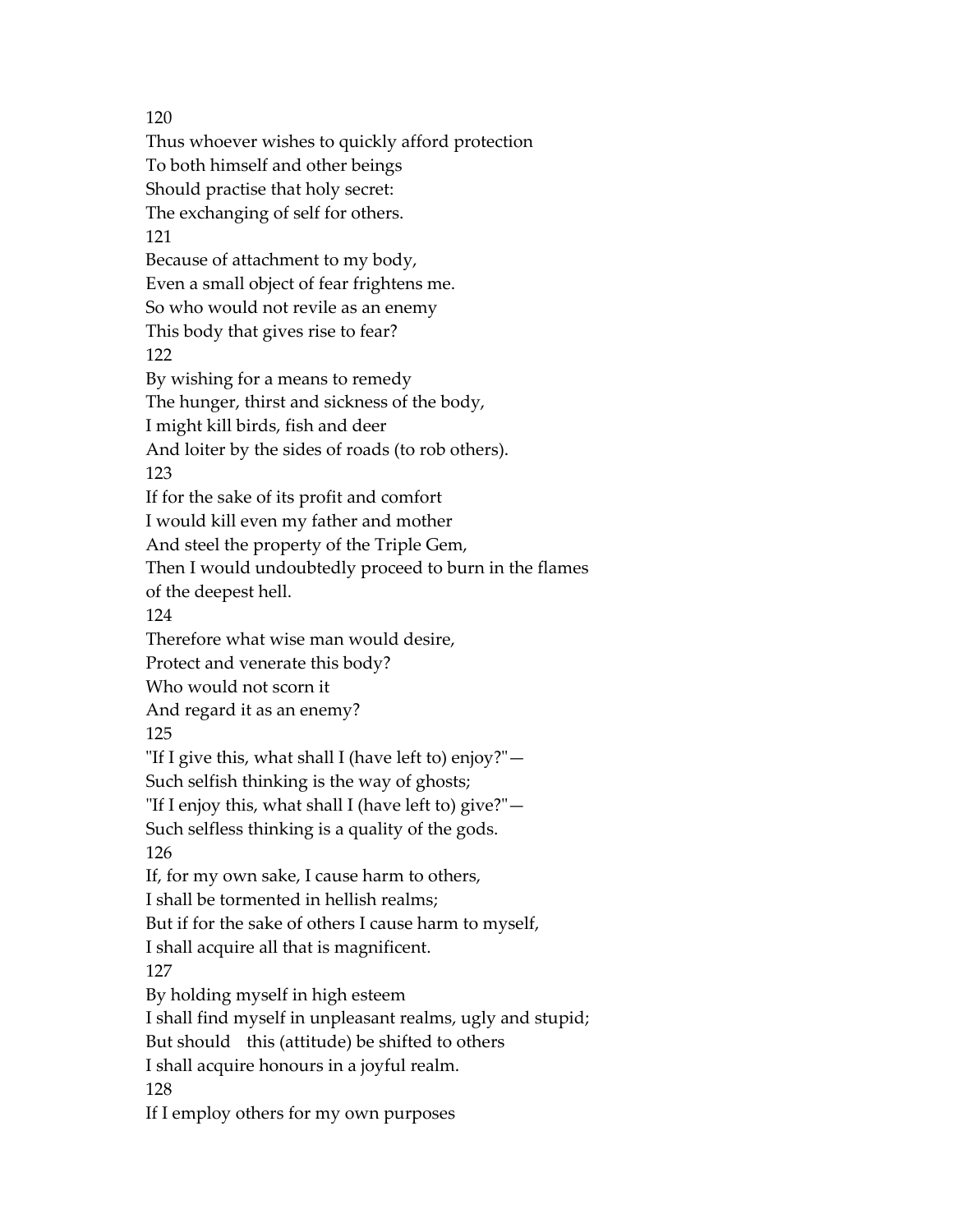I myself shall experience servitude, But if I use myself for the sake of others I shall experience only lordliness. 129

Whatever joy there is in this world All comes from desiring others to be happy, And whatever suffering there is in this world All comes from desiring myself to be happy. 130

But what need is there to say much more? The childish work for their own benefit,

The Buddhas work for the benefit of others.

Just look at the difference between them!

131

If I do not actually exchange my happiness For the, sufferings of others,

I shall not attain the state of Buddhahood

And even in cyclic existence shall have no joy. 132

Let alone what is beyond this world—

Because of my servants doing no work

And because of my masters giving me no pay,

Even the needs of this life will not be fulfilled.

133

(By rejecting the method that) establishes both foreseeable and unforeseeable joy,

I cast magnificent delight completely aside

And then, because of inflicting misery on others,

In confusion I seize hold of unbearable pain.

134

If all the injury,

Fear and pain in this world

Arise from grasping at a self,

Then what use is that great ghost to me?

135

If I do not completely forsake it

I shall be unable to put an end to suffering,

Just as I cannot avoid being burnt

If I do not cast aside the fire (I hold).

136

Therefore, in order to allay the harms inflicted upon me

And in order to pacify the sufferings of others,

I shall give myself up to others

And cherish them as I do my very self.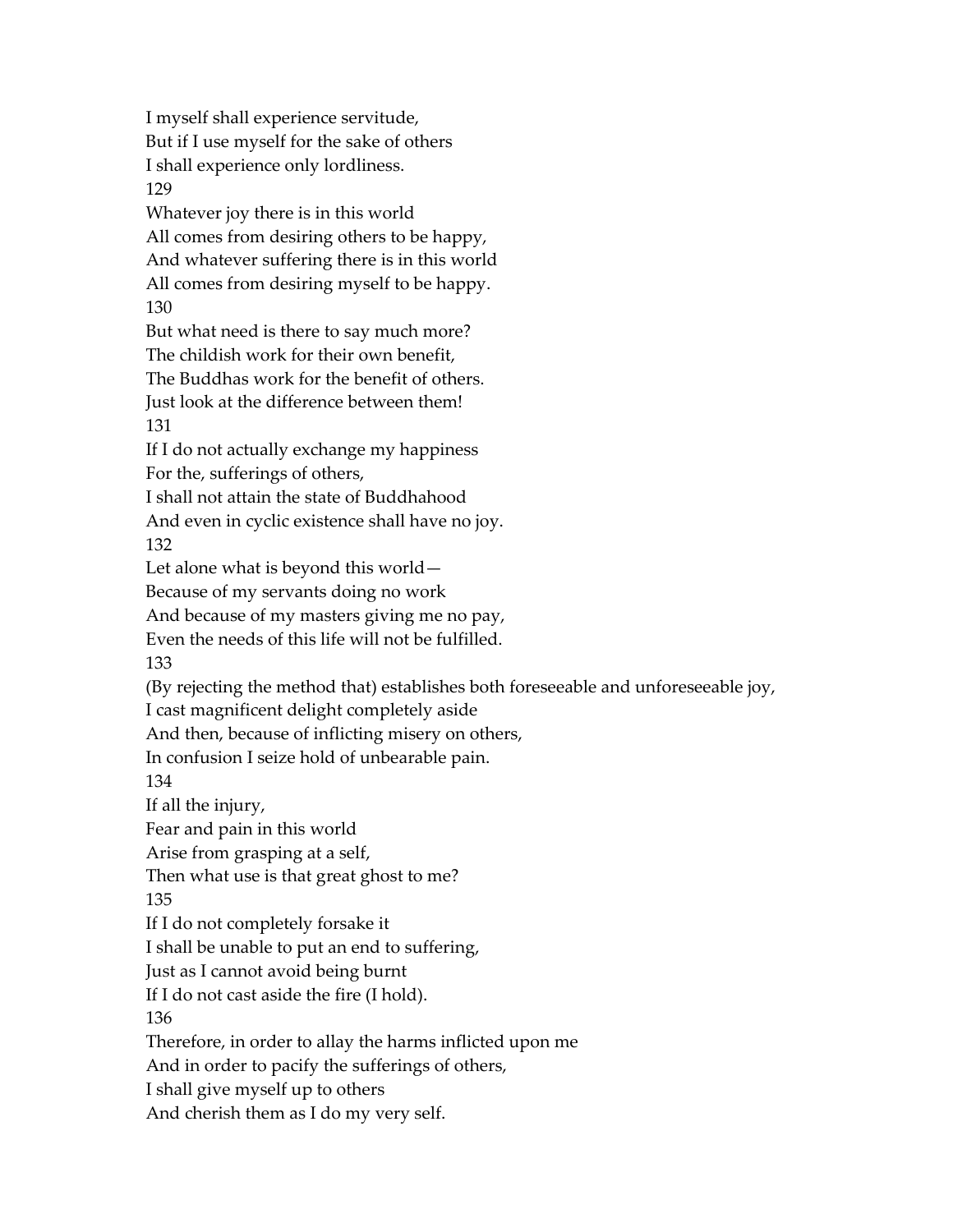137 "I am under the control of others," Of this, mind, you must be certain; Now, except for benefitting every creature, You must not think of anything else. 138 For my own sake, I should not do anything With these eyes and so forth that I have left at the disposal of others. It is quite incorrect to do anything with them Which is contrary to the benefit (of others). 139 Thus sentient beings should be my main (concern). Whatever I behold upon my body I should rob and use For the benefit of others. 140 Considering lesser beings and so forth as myself, And considering myself as the other, (In the following way) I should meditate upon envy, competitiveness and self importance. With a mind free of distorted concepts: 141 "He is honoured, but I am not; I have not found wealth such as he. He is praised, but I am despised; He is happy, but I suffer. 142 "I have to do all the work While he remains comfortably at rest. He is renowned as great in this world, but I as inferior With no good qualities at all. 143 "But what do you mean I have no good qualities? $-$ I have all good qualities: Compared to many he is inferior, And compared to many I am high. 144 ʺThe deteriorated state of my morals and views Is not due to me but due to my disturbing conceptions; In whatever way he is able he should heal me, Willingly I shall accept any discomfort involved. 145 "But I am not being healed by him,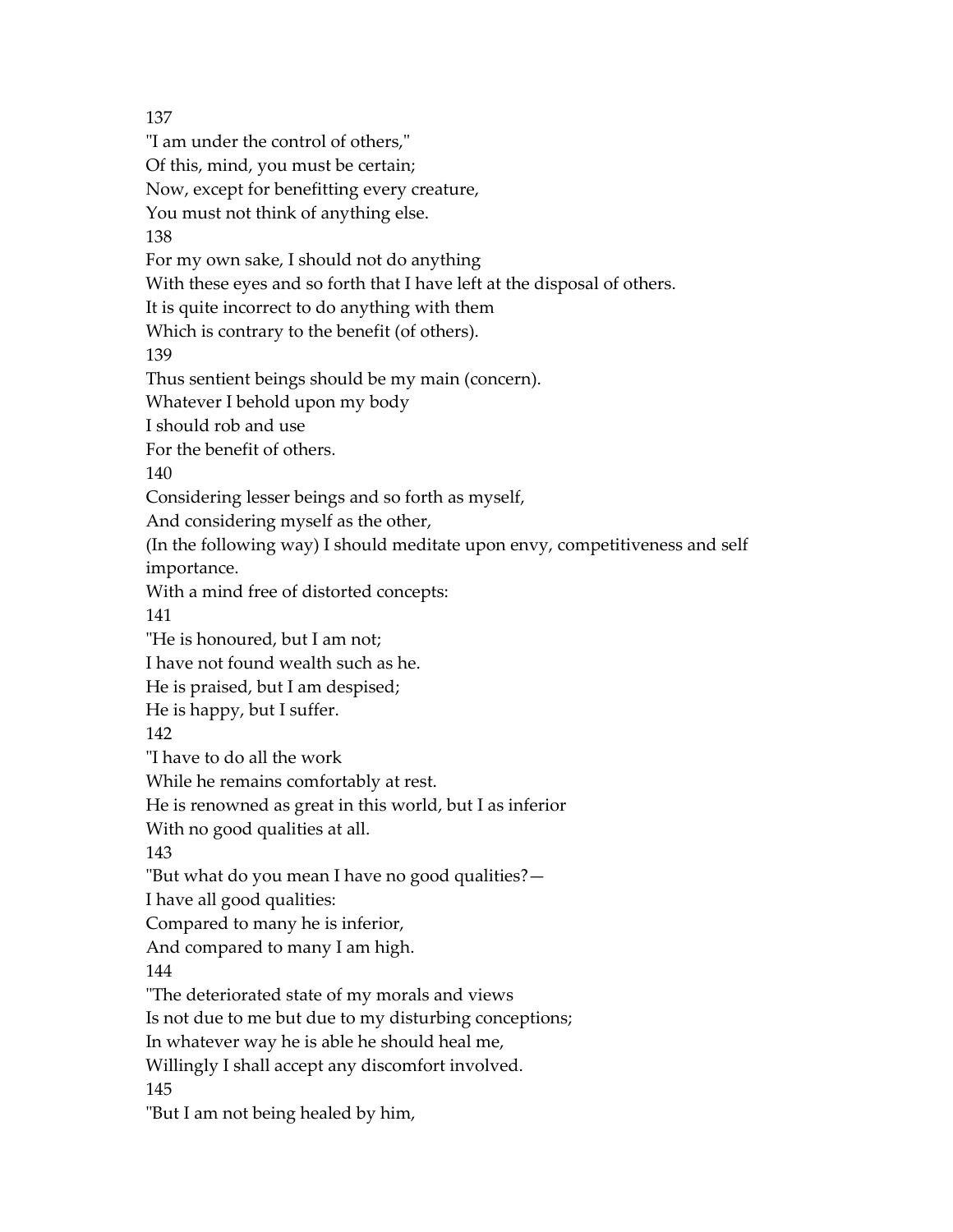So why does he belittle me? What use are his good qualities to me? (Although) he has good qualities, (he does not benefit me). 146 ʺWith no compassion for the beings Who dwell in the poisonous mouth of evil realms, Externally he is proud of his good qualities And wishes to put down the wise. 147 "In order that I may excel He who is regarded as equal with me, I shall definitely strive to attain material gain and honour myself, Even (by such means as) verbal dispute. 148 ʺBy all means I shall make clear to the entire world All the good qualities I have, But I shall not let anyone hear Of any good qualities he may have. 149 "Also I shall hide all my faults, I will be venerated, but not he; I will find a great deal of material gain; I will be honoured, but he shall not. 150 ʺFor a long time I shall look with pleasure At his being made inferior, He will become the laughing stock of all, Regarded among everyone as an object of scorn and derision. 151 "It is said that this deluded one Is trying to compete with me, But how can he be equal with me In learning, intelligence, form, class or wealth? 152 ʺThus, upon hearing of my good qualities That have been made well‐known to all, I shall thoroughly enjoy the satisfaction Of the pleasant tingling‐sensation that occurs. 153 ʺEven though he has some possessions, If he is working for me, I shall give him just enough to live on And by force I'll take (the rest).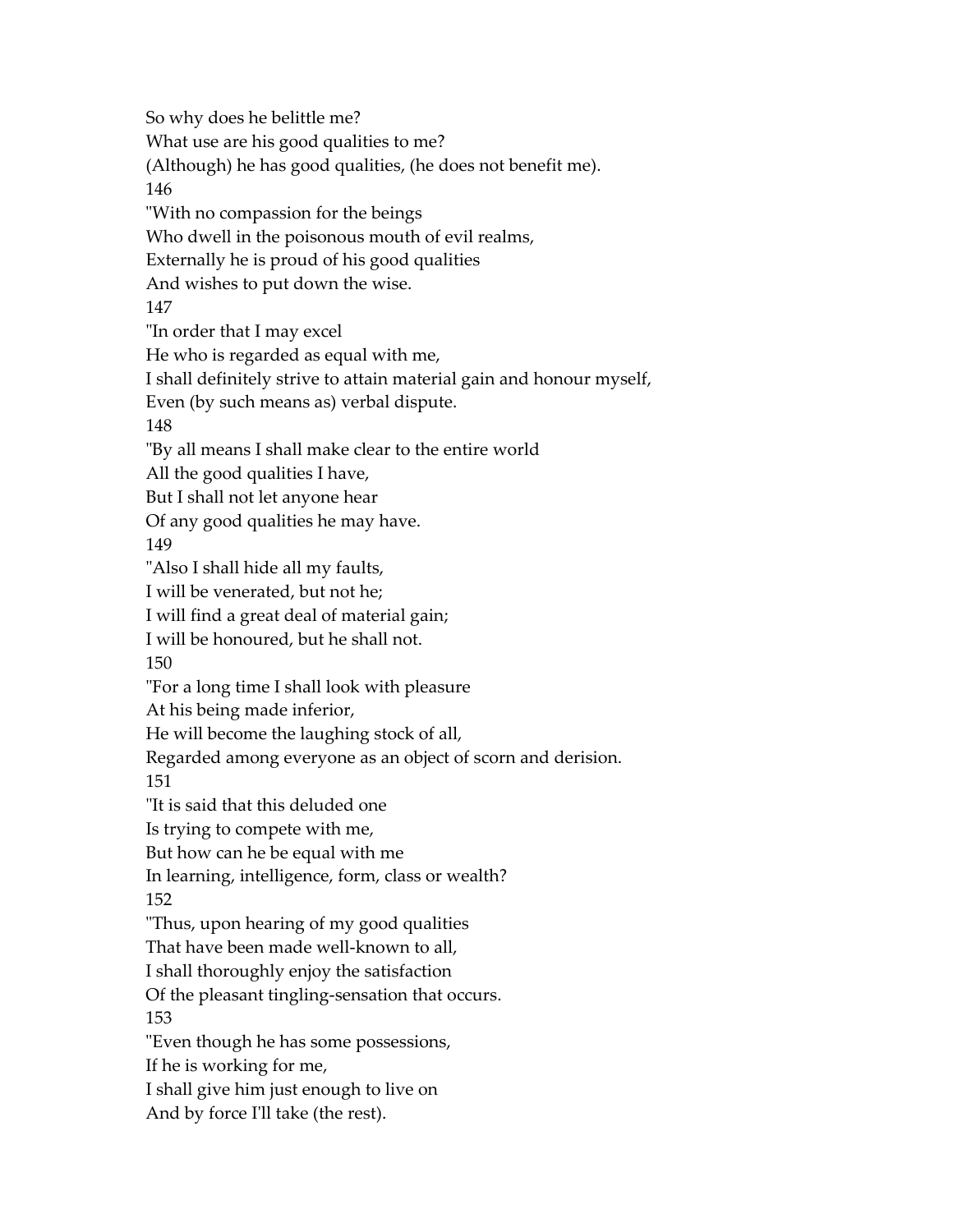154

"His happiness and comfort will decline

And I shall always cause him harm,

For hundreds of times in this cycle of rebirth

He has caused harm to me."

155

Because of desiring to benefit yourself, O mind,

All the weariness you have gone through

Over countless past aeons

Has only succeeded in achieving misery.

156

Therefore I shall definitely engage myself

In working for the benefit of others:

For since the words of the Mighty One are infallible,

I shall behold its advantages in the future.

157

If in the past I had practised

This act (of exchanging self for others),

A situation such as this, devoid of the magnificence and bliss of a Buddha,

Could not possibly have come about.

158

Therefore, just as I have come to hold as "I"

These drops of sperm and blood of others,

Likewise through acquaintance

I should also come to regard all others.

159

Having thoroughly examined myself (to see

Whether I am really working for) others (or not),

I shall steal whatever appears on my body

and use it for the benefit of others.

160

ʺI am happy but others are sad,

I am high though others are low.

I benefit myself but not others"

Why am I not envious of myself?

161

I must separate myself from happiness

And take upon myself the sufferings of others.

"Why am I doing this now?"

In this way I should examine myself for faults. 162

Although others may do something wrong, I should transform it into a fault of my own;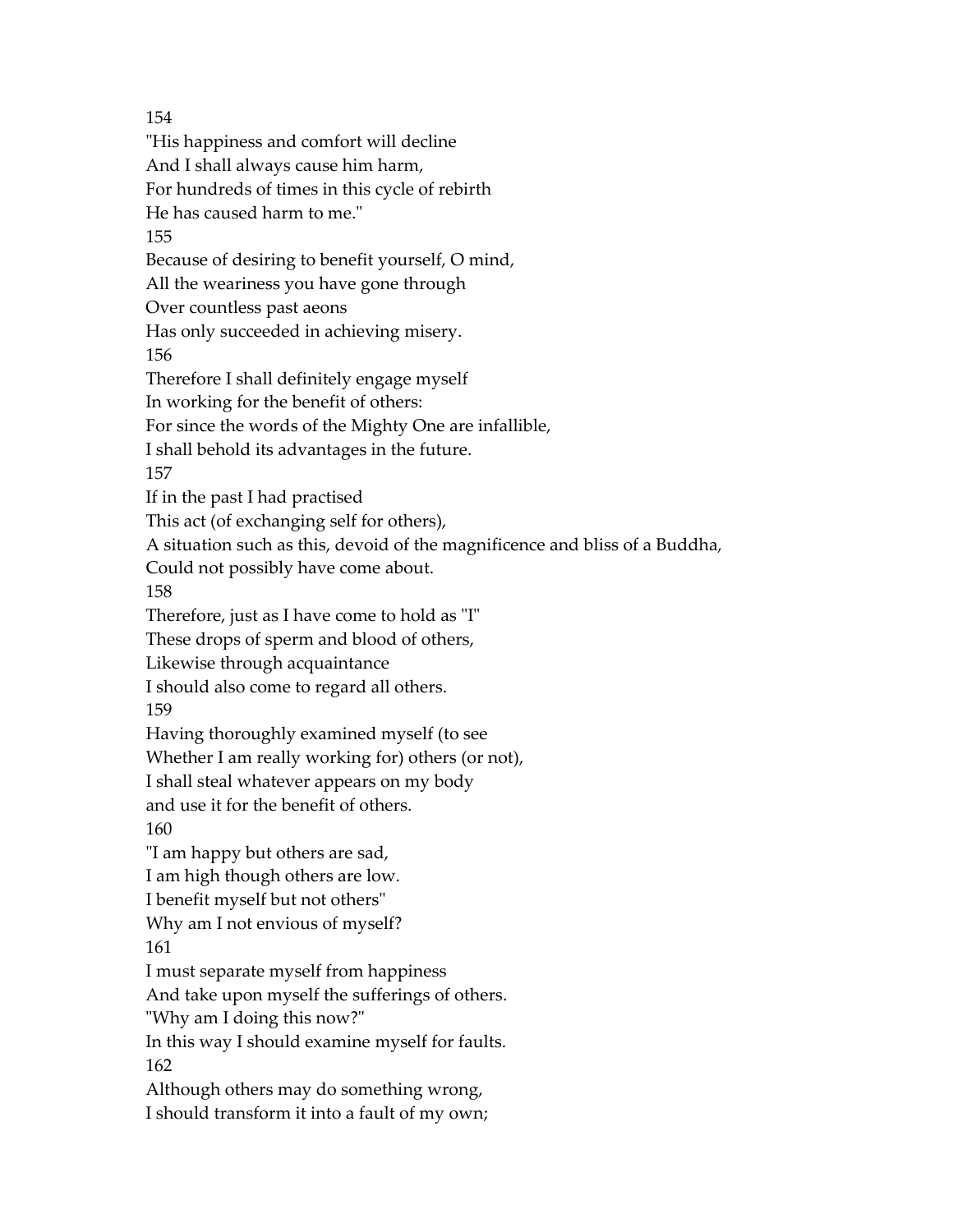But should I do something even slightly wrong, I shall openly admit it to many people. 163 By further describing the renown of others, I should make it outshine my own. Just like the lowest kind of servant, I should employ myself for the benefit of all. 164 I should not praise my naturally fault‐ridden self For some temporary good quality it may have, I shall never let even a few people know Of any good qualities I may possess. 165 In brief, for the sake of living creatures, May all the harms I have selfishly caused to others Descend upon me myself. 166 I should not be dominating and aggressive,

Acting in a self-righteous, arrogant way;

Instead, like a newly married bride,

I should be bashful, timid and restrained.

167

Thus, O mind, you should (think) and abide in this way

And not act (selfishly) as (before).

If, under the control (of self‐cherishing), you transgress (this code),

Your (selfishness) will be your end.

168

However, mind, although you have been advised,

If you do not act in a like manner,

Then since all misfortunes will entrust themselves to you,

You will only be destined to destruction.

169

That previous time when you could overcome me

Is now past;

Now I see (your nature and your faults)

And wherever you go I shall destroy your arrogance.

170

I should immediately cast aside all thoughts

To work for my own sake.

By having sold you to others,

I shall not become discouraged, but shall‐offer up all your strength (to others).

171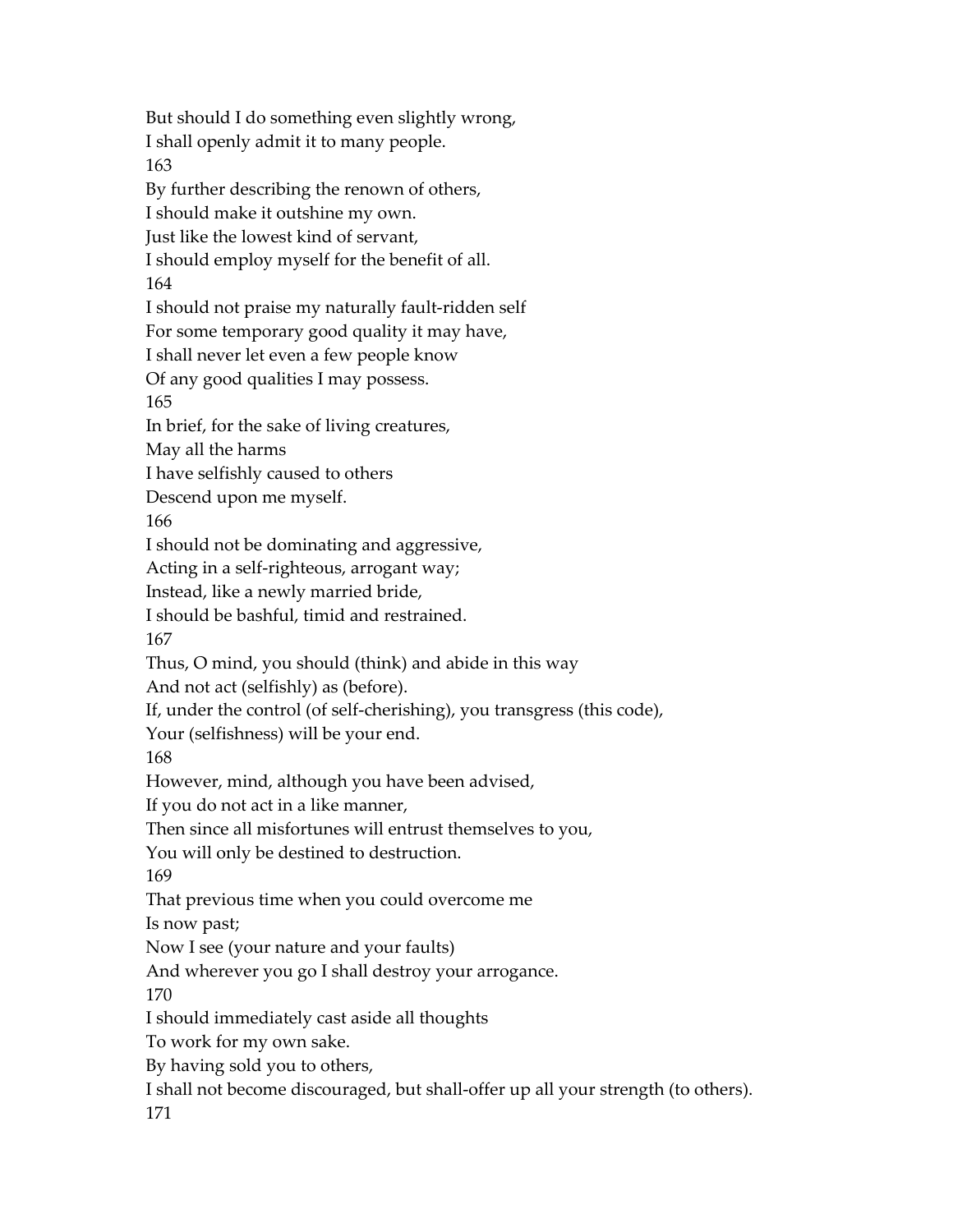If, having become unconscientious, I do not give you to all living beings, It is certain that you will deliver me To the guardians of the hells. 172 For ages have you dealt with me like this And I have suffered long; But now, recalling all my grudges, I shall overcome your selfish thoughts. 173 Likewise if I wish to be happy I should not be happy with myself, And similarly if I wish to be protected I should constantly protect all others. 174 To whatever degree I take great care of this body, To that degree I shall fall Into a state of extreme helplessness. 175 Having fallen in this way, if my desires Are unable to be fulfilled Even by everything upon this earth, What else will be able to satisfy them? 176 (Being) unable (to fulfil them, though) desiring (to do so), Disturbing conceptions and a dissatisfied mind will ensue. But if I do not depend on any (material) things, The exhaustion of my good fortune will be unknown. 177 Therefore, I shall never create an opportunity For the desires of the body to increase. For whatever I do not grasp as attractive. These are the best of all possessions. 178 In the end (my body) will turn to dust, Unable to move (by itself), it will be propelled by other (forces). Why do I grasp this unbearable And unclean form as "I"? 179 Whether it lives or whether it dies, What use is this machine to me? How is it different from a clod of earth?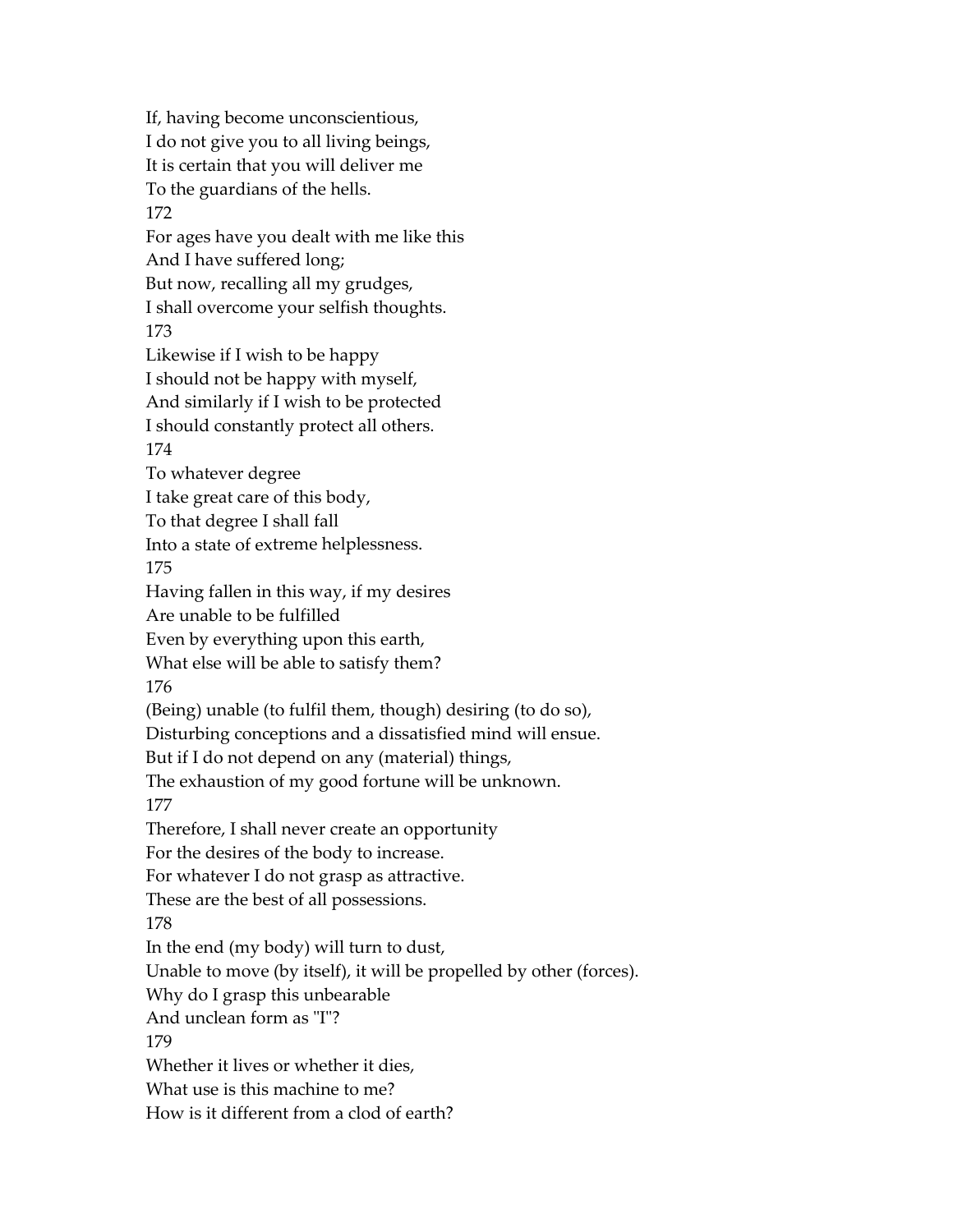O why do I not dispel this pride (of it being "I" and "mine")! 180 Having accumulated suffering for no purpose Because of my honouring and serving this body, What use is attachment and anger For this thing that is similar to a piece of wood? 181 Whether I am caring for my body in this way, Or whether it is being eaten by vultures, It has no attachment or hatred towards these things‐ Why then am I so attached to it? 182 If (my body) knows no anger when derided And no pleasure when praised, For what reason Am I wearing myself out like this? 183 —But I want this body of mine, Both it and I are‐ friends— But since all beings want their bodies, Why do I not find joy in theirs? 184 Therefore, in order to benefit all beings I shall give up this body without an attachment, But although it may have many faults I should look after it while experiencing (the results of my previous) actions. 185 So enough of this childish behaviour! I shall follow in the steps of the wise, And having recalled the advice concerning conscientiousness, I shall turn away sleep and mental dullness. 186 Just like the compassionate Sons of the Conqueror, I shall patiently accept what I have to do; For if I do not make a constant effort day and night, When will my misery ever come to an end? 187 Therefore, in order to dispel the obscurations I shall withdraw my mind from mistaken ways And constantly place it in equipoise Upon the perfect object.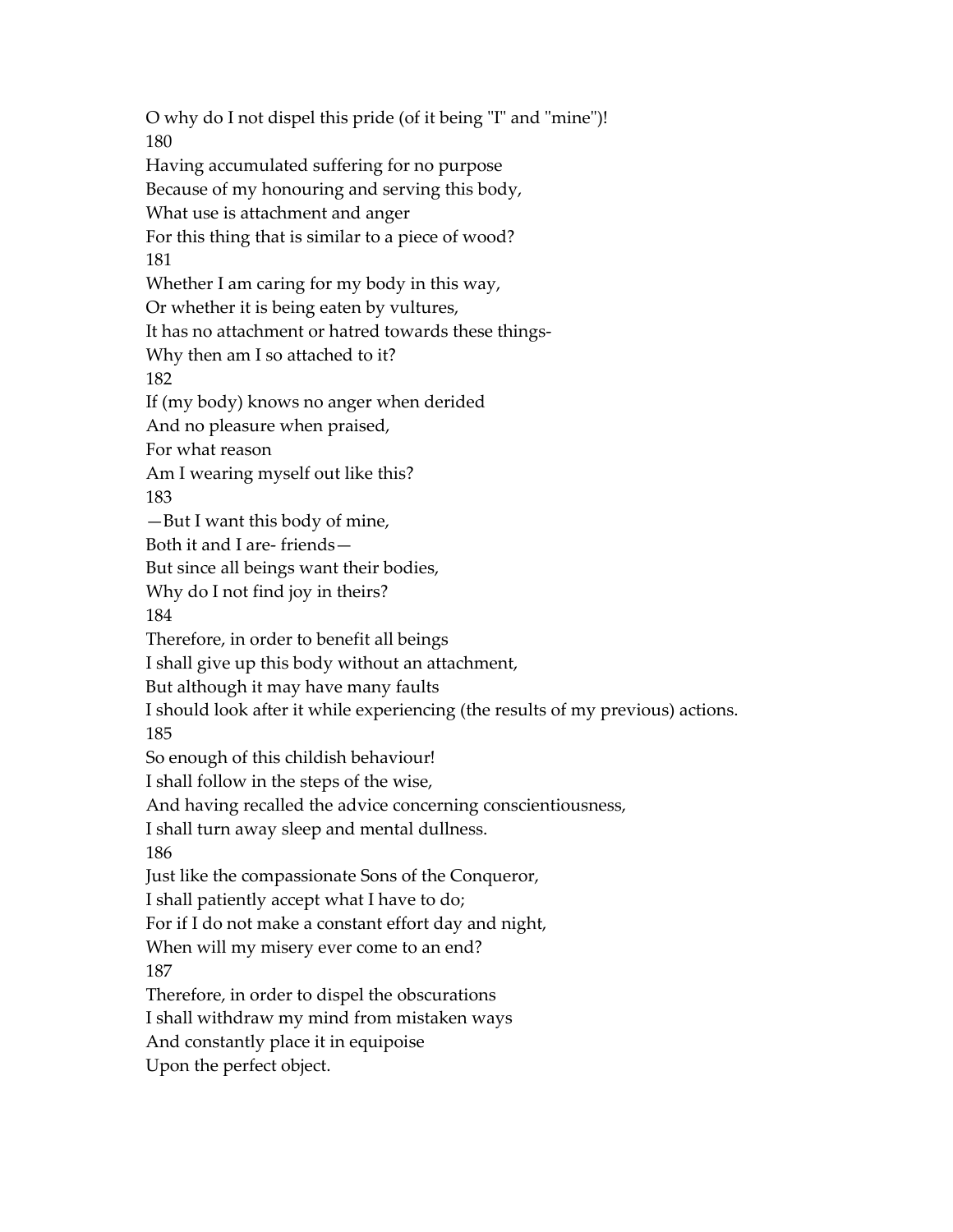# *Wisdom*

(For the sake of clarity the entire ninth chapter—with the exception of the introductory and concluding verses — will be presented in the prose form of a dialogue. The dialogue takes place between the Madhyamaka school, represented by the author Shantideva, and various other Buddhist and non‐Buddhist schools. A brief explanation of the tenets of the different schools will be given as they are introduced. The root text of the author is indicated by the passages in italics all the additional material, including the outline, is drawn from the commentary of Tʹog‐me Zang‐po. The entire outline in the form of an index can be found appended to this text. The numbers in brackets indicate the individual stanzas of the root text.)

*(1) All of these practices were taught By the Mighty One for the sake of wisdom. Therefore those who wish to pacify suffering Should generate this wisdom.*

#### **1. Recognition of the Nature of Wisdom**

#### A. ASCERTAINING THE TWO TRUTHS

(2) Deceptive truths, so called because they are truths established from the point of view of deceived minds that obscure the real meaning, and ultimate truths, so called because they are truths comprehended by a Superior's wisdom to which no (deceptive truths) appear, *are accepted as the two truths. Ultimate* truths *are not objects experienced* by *the mind;* but *here* "*the mind*" is to be understood as *the deceptive* (mind) that obscures one from seeing ultimate truths.

(3) *Two types of person are seen* to experience *these* two truths: *yogis* endowed with the concentraton of superior insight and calm abiding, *and common people* who are not so endowed. *Common people* consider the body to be a unit, the mind to be permanent and so forth. *Yogis,* however, *contradict* (these views) with reasonings such as: "The body is not a unit because it has many parts", and, "The mind is not permanent because it changes into something else".

(4) *Furthermore, among the yogis,* i.e. the Proponents of External Existence,35 the CTiittamatrins<sup>36</sup> and the Madhyamikas, there are *differences* in their *understanding* of the nature of knowable entities. Thereby those with *the higher views* progressively *contradict* those with *lower views. With examples* such as the magicianʹs illusion, which are *accepted* as unreal *by both* yogis and common people, it is proven to the Proponents of External Existence that although something may appear to their minds it does not have to be real. Thus if the minds of (these yogis) can be established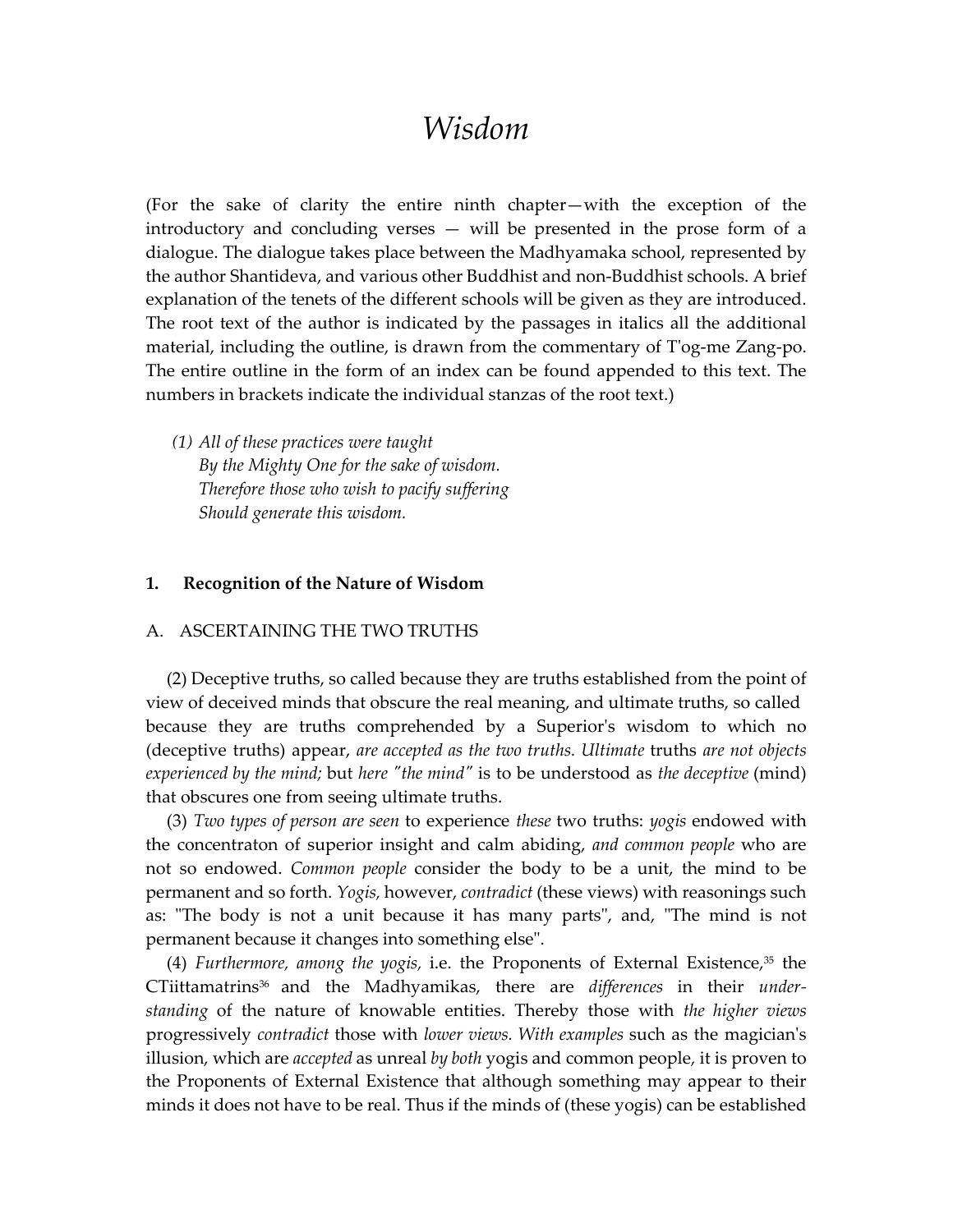as deceptive, it goes without saying that the same can be established about the minds of the common people.

## **Refuting Objections Concerning Deceptive Truths**

*Question:* If all phenomena were not truly existent, there would be no attainment of Awakening from the practices of giving and so forth. Therefore what reason would there be to practise them for that purpose?

*Answer:* Although phenomena do not exist ultimately (i.e. truly), *because, unanalysed,* they do exist deceptively, it is not contradictory to engage in the practices of giving and so forth *for the sake of* obtaining *the fruit* of Awakening.

*Question:* Since phenomena appear to both yogis and common people, why should there be any dispute over them?

*Answer:* (5) Although they are similar in appearance, *common people behold* forms and other such *things and conceive of them to be really existent;* they do *not* understand them to be *like an illusion.* But since yogis do understand them to exist in such a way, it is *here* that *the yogis and the common people disagree.*

*Question:* Since (6) *forms and so forth* are established by *true perception,* isnʹt it contradictory to say that they are false?

*Answer:* There is no contradiction, because *such* things *are* merely worldly *conventions, but* they are not true *for a valid cognition* (of an ultimate truth). *This is just like the unclean* body *being known deceptively as clean.* In fact, *such* a cognition *is false.*

*Question:* If all phenomena have no (true) nature, why did the Buddha say that things have a momentarily impermanent nature?

*Answer:* Such statements have to be interpreted. Having in mind their mere apparent nature, (7) *the Protector Buddha taught things* to be impermanent *for the sake of* progressively *guiding ordinary people* who conceive of true existence (towards a correct understanding). *But in actuality such* things *are not* truly *momentary.*

*Question:* But because this momentary nature does not appear to ordinary people, *is it not a contradiction* to say it *even* exists *deceptively?*

*Answer:* Although it does not appear to the common person, because it appears to those (8) *yogis* who have merely seen personal identitylessness, there is *no mistake* in its being a *deceptive* truth.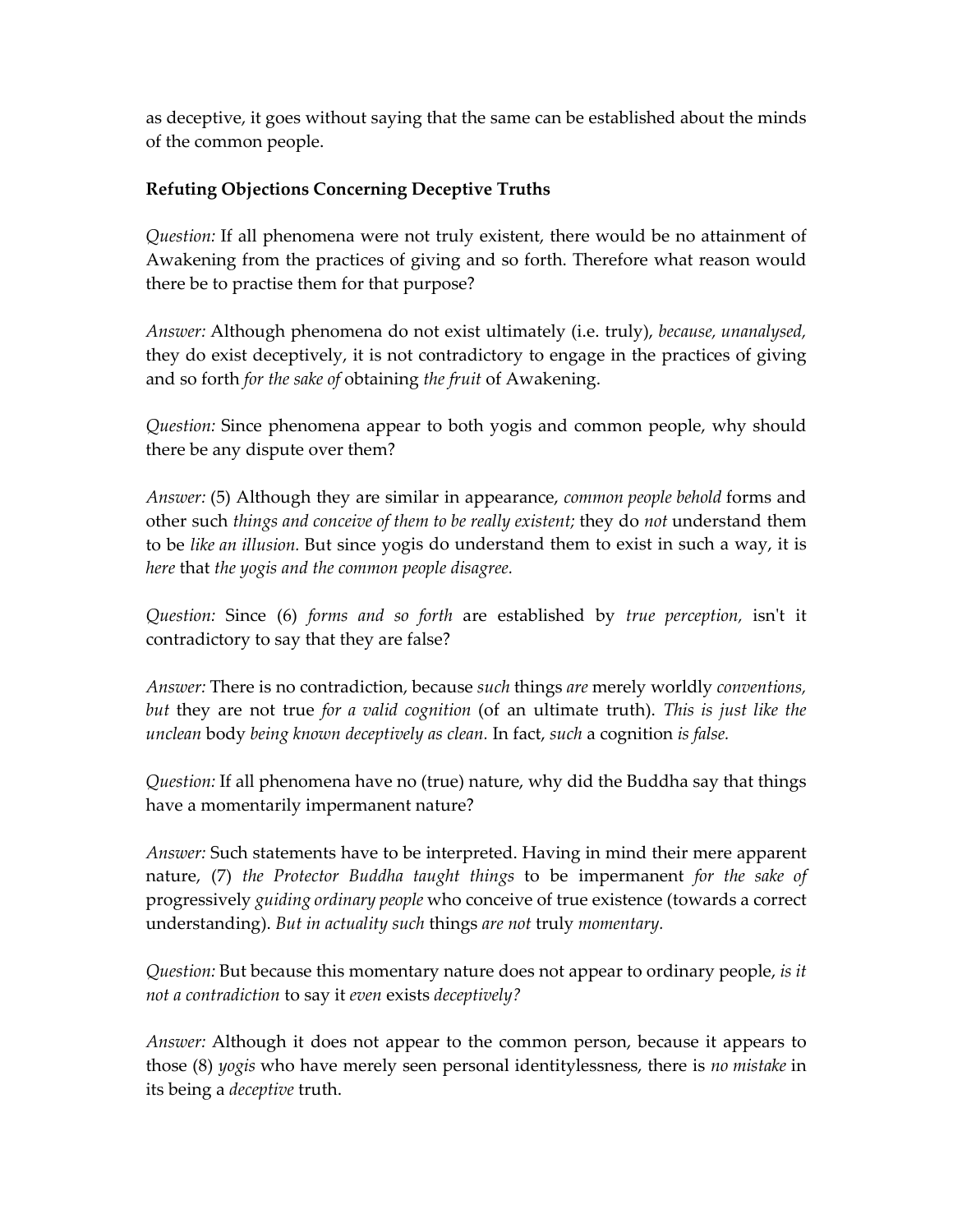*Question:* But doesnʹt this contradict the statement that to see the momentary (nature of things) is to see Truth itself?

*Answer: Compared to the worldly* view of things as permanent and so forth, the yogiʹs vision of momentariness is posited as *a vision of Reality* itself. *Otherwise,* if in comparison to the yogis, the common people saw Reality, then *the yogisʹ definite understanding of the uncleanliness of a womanʹs body would be contradicted by the worldly personʹs* apprehension of it as clean.

*Question:* If all phenomena were not truly existent, then since the Buddha too would be false, would no merits occur from worshipping him?

*Answer:* (9) *In the same way* that, for you, truly existent merits occur from worshipping *a truly existent* Conqueror, *similarly,* for us, illusion‐like *merits* are obtained *from* worshipping *an illusion‐like Conqueror.*

*Question:* But if sentient beings were like an illusion, then after they die, how would they be reborn?

*Answer:* (10) *For as long as the necessary conditions are assembled, for that long even illusion will occur.* Although they are unreal, they are similar to sentient beings in the fact that they arise from conditions. *Why merely by their longer duration, should sentient beings be more real* than illusions? Then it would follow that illusions that last a long time are more real than those that last a short time.

*Question:* Nevertheless, if this were the case, would not the killing of a sentient being by another sentient being and the killing of an illusory person by another illusory person be equivalent evils? And would not charity between sentient beings and charity between illusory people be equivalent virtues?

*Answer:* (11) *Because an illusory person* who kills or gives something to another illusory person *has no mind, no evil* or virtue *accrues* from his actions. Whereas if such actions are committed by a sentient being *endowed with an illusion‐like mind,* since the agent has a mind which can love and hate, *merits* and *evils do accrue* from his actions. (12) *Because the mantras and so forth* that cause illusions *do not have the ability* to produce minds, *illusory minds are not produced* from them, whereas the causes for sentient beings do have the ability to produce mind. Although false, the different (illusions that) result depend upon different causes: in this way *the illusions that arise from a variety of* different *conditions also vary.* They are produced from different causes but (13) *nowhere is there one condition which has the ability* to produce all the effects.

*Question: If, ultimately,* all sentient beings are by nature in *the state beyond, sorrow* (i.e. Nirvana)39 although *deceptively* they are in *cyclic existence,* then for the same reason,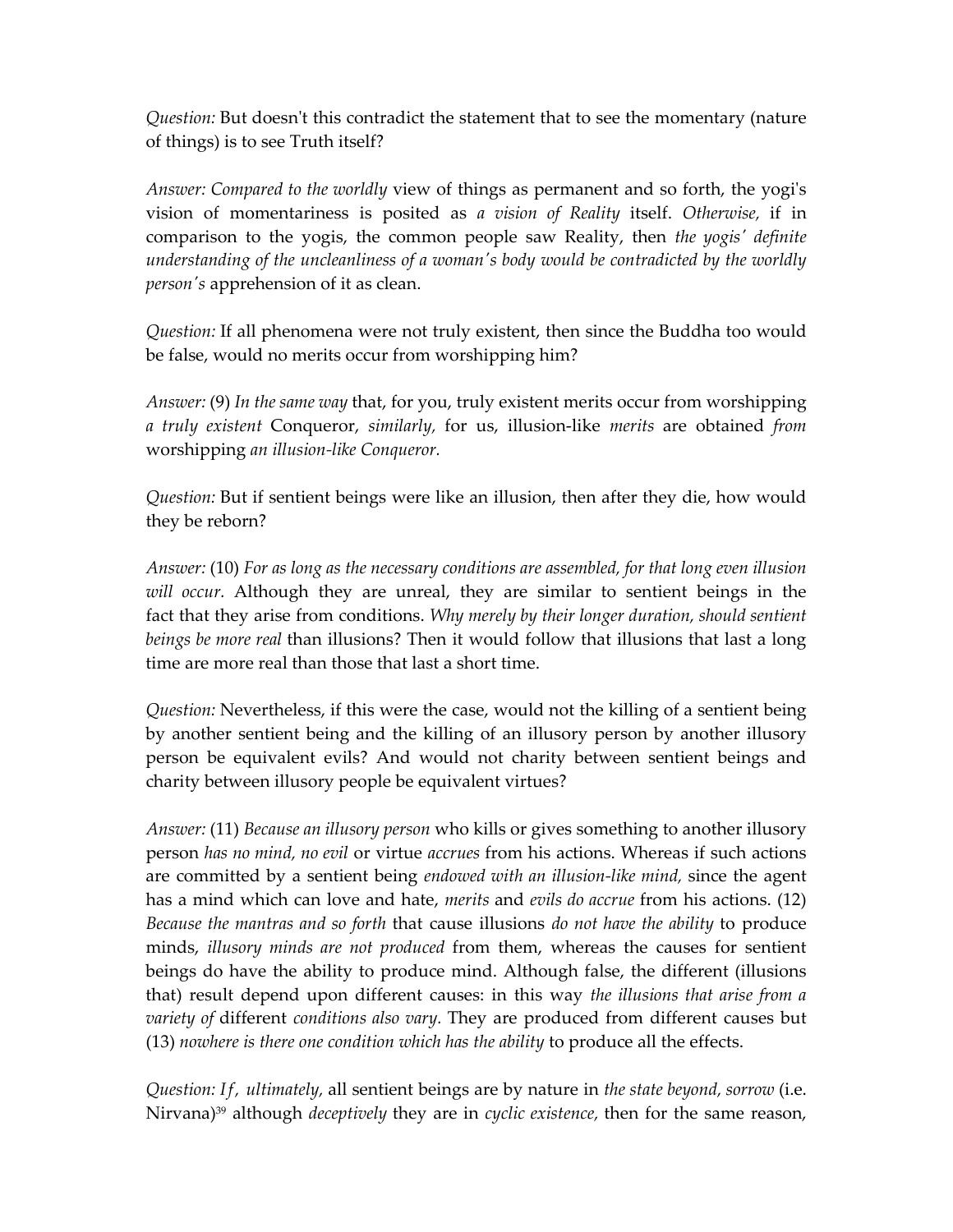(14) *since,* in terms of appearance, *the Buddha would be in cyclic existence, what would be the use of the Bodhisattvaʹs way of life?*

*Answer: If their conditions are not discontinued even illusions will not cease to be.* Likewise, since sentient beings have not discontinued the conditions for cyclic existence, they are in cyclic existence, but (15) since the Buddha *has discontinued these conditions, even deceptively he does not exist* with the nature of one in cyclic existence.

# 2. **Refuting the Objections of the Chittamatrins Concerning Ultimate Truths**

(The Chittamatrins are the followers of the idealist "Mind-Only" school of Mahayana Buddhism who maintain that no external objects exist. For them the mind is not conditioned by an object of a different nature than itself, rather the mind and its object are one in nature and are only nominally distinct. The mind is regarded as truly existent whereas external objects are denied. To establish the true existence of consciousness they posit self‐cognition, a non‐deceived aspect of mind that has the function of being conscious of only consciousness itself.)

*Chittamatrin: If no deceived* consciousnesses *exist,* then *what* (mind) can *refer to the illusion* like appearances?

*Madhyamika:* (16) *But if illusion‐like* (external) objects *are not* real *for you, what can be referred* to?

*Chittamatrin: Although* (external) objects *do not really exist,* consciousness *does truly exist.* Therefore since *the images* (of objects) which appear (to consciousness) *are the mind itself,* they are suitable to be referred to (by consciousness).

*Madhyamika:* (17) *If the mind itself and the illusion‐like* objects are one substance, *then,* since there would be no beholder and no behold, *what* (object) *would be beheld by what* (mind)? *It has been said by the Protector of the World himself that the mind does not* have the ability to *behold the mind.* (18) *Just as the blade of a sword cannot cut itself, likewise* the mind cannot behold itself.

*Chittamatrin: Just as a light completely illuminates* itself, so does the mind know itself.

*Miadhyamika:* (19) *The light does not illuminate* itself *because* something that is to be illuminated has to first of all be unilluminated, but as soon as the light is lit *it is never obscured by any darkness,* i.e. unilluminated.

*Chittamatrin:* Take for example two kinds of blueness: blueness that appears in dependence *upon another blue* coloured object, *like the blue* reflected *in* a clear piece of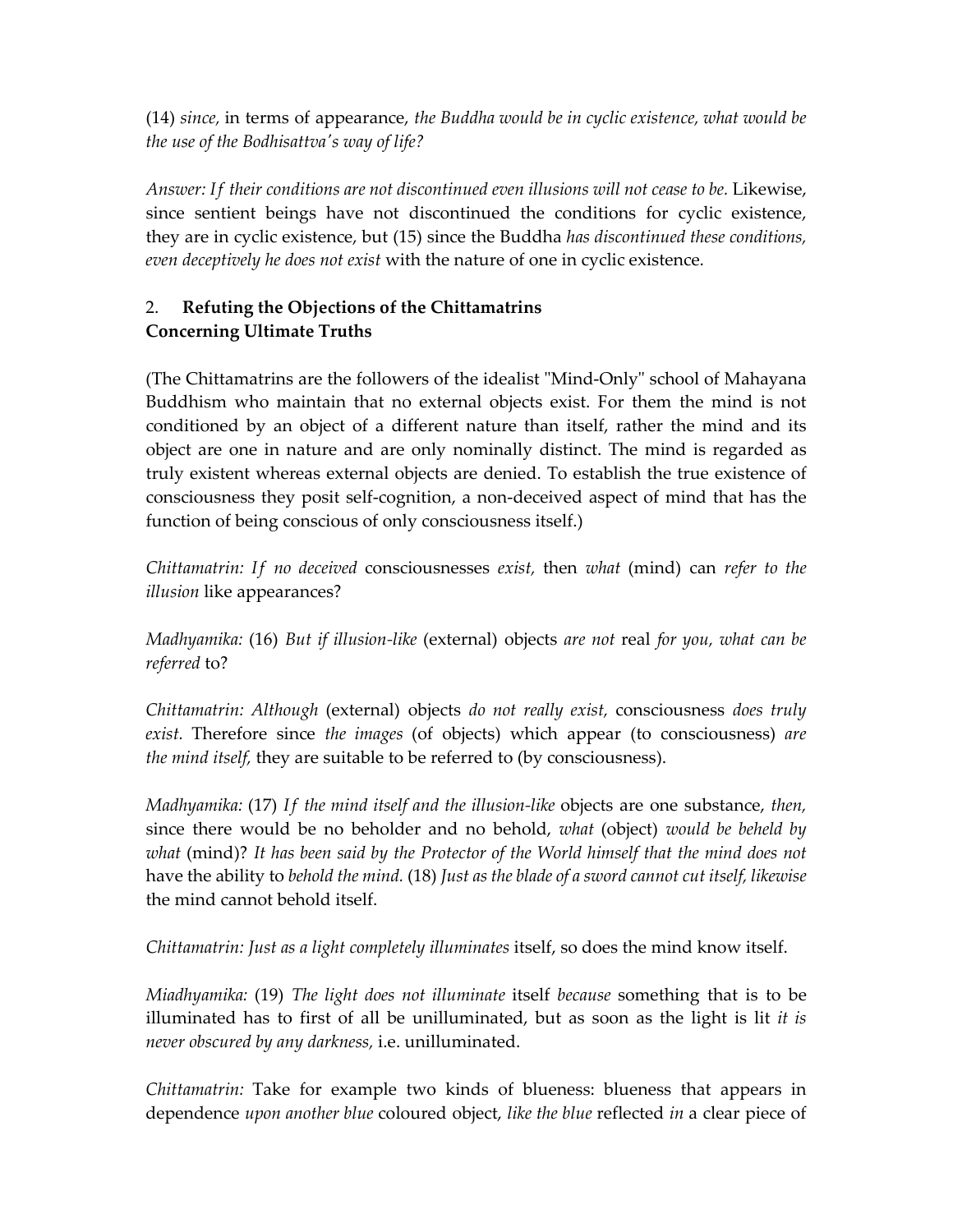*glass,* and blueness that does *not* appear *in dependence upon something else,* like the natural colour of blue in lapis lazuli. (20) *Likewise some* objects such as jugs *depend upon other* things, such as lights that illuminate them and consciousnesses that know them, *whereas such* things as lights and feelings of pleasure and pain *are beheld without* any such *dependence.*

*Madhyamika:* This is not so because, since the blueness of lapis lazuli is established as blueness as soon as it comes into being, *it is not something which previously, having not been blue, makes itself blue.* Therefore this example is unsuitable to illustrate self‐illumination and self‐cognition.41 Conventionally, (21) *upon being perceived by consciousness, it can be said that a light illuminates* itself, but ultimately, *upon being perceived by what can it be said that the mind illuminates* itself? Thus the example and what it illustrates are not comparable. Since ultimately neither self‐cognition nor other‐cognition are established (as truly existent), (22) *no mind at all can behold* (a truly existent consciousness). Thus *it is meaningless to discuss* whether *such* a mind has the quality of *illuminating itself or not.* This would be *like* discussing whether *the looks of the daughter of a barren woman* are attractive or not.

*Chittamatrin:* (23) *If self‐cognition did not exist, how would we be able to have a memory of consciousness?* Since we could have no such memory, the existence of self‐cognition is established by the reason of (its being a necessary factor in the process of the recollection of consciousness).

*Madhyamika:* There is no certainty of this; without (the consciousness) experiencing itself, *it is remembered from its relationship to the experiencing of other* objects such as forms. For example, although the (hibernating) bear does not experience being *poisoned* (when bitten) *by a rat,* later, from hearing the sound of thunder (in spring‐ time, he awakens and) experiences pain. From this he indirectly remembers (that he must have been poisoned. The means whereby consciousness is recalled is) *similar* (to this).

*Chittamatrin:* (24) *If someone with the necessary causal conditions* such as concentration *can see* the consciousnesses of others from afar, *therefore* it must be possible to *clearly* behold *oneʹs own* consciousness which is so near.

*Madhyamika:* This is not necessarily so, because although *from application of an eye‐lotion* (consecrated by) *powerful attainments,* treasure *vases can be seen* far beneath the earth, *the eye‐lotion itself,* which is much closer, *cannot* be seen.

*Chittamatrin:* If self-cognition were non-existent, other-cognitions would also be non-existent.<sup>42</sup> Therefore there would be no such things as seeing, hearing and so forth.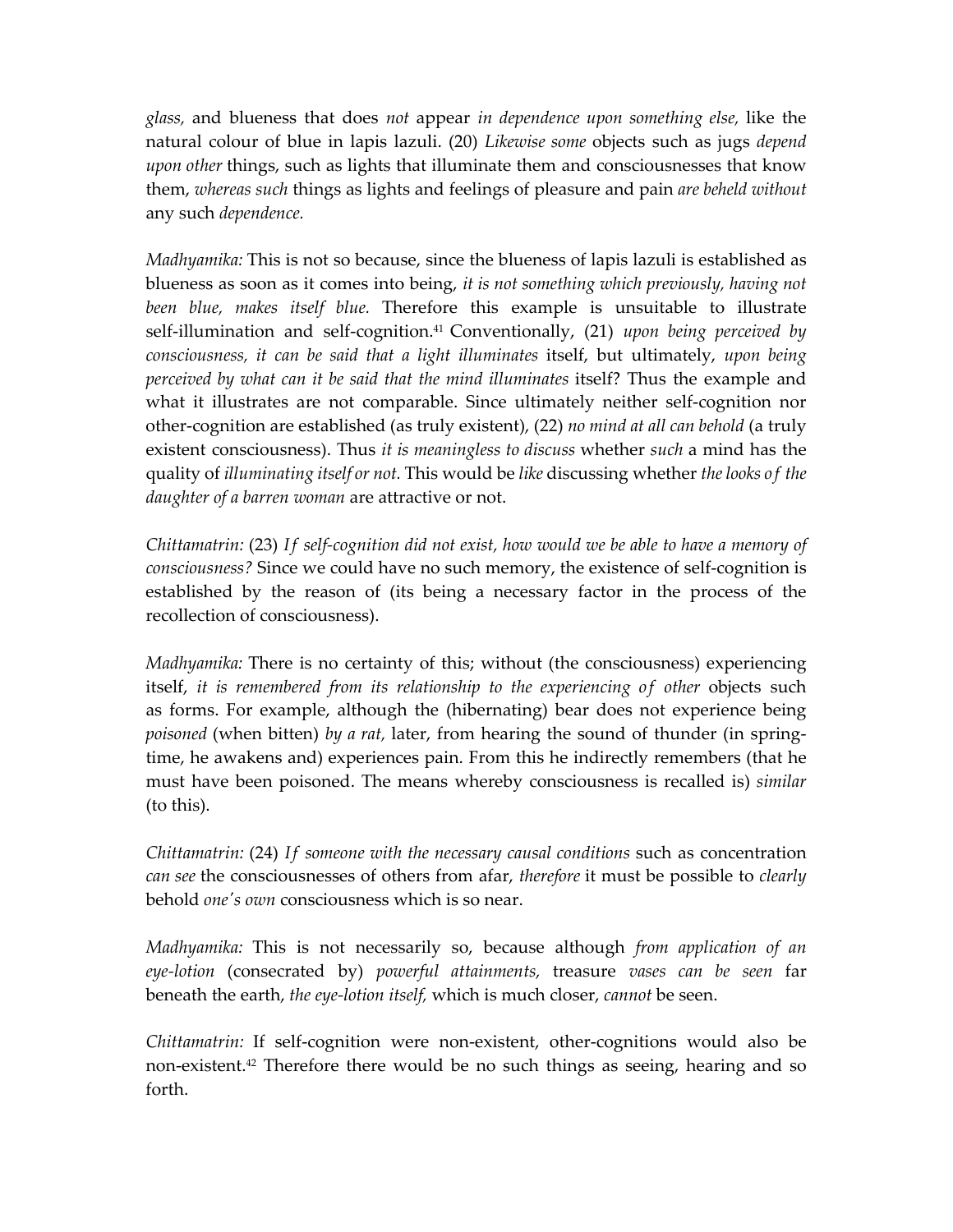*Madhyamika:* (25) The mere appearances of *seeing, hearing and perceiving are not being negated* here. *It is the conception of them as truly existent that is to be reversed* since *this is the cause for suffering.*

*Chittamatrin:* (26) *These illusion‐like* objects *are not* external objects *other than the mind,* yet *although not other,* they *cannot be considered* as being the mind itself. Thus they are phenomena which are indescribably other than the mind.

*Madhyamika: If* something is *a thing, how can it be neither the* mind *nor other* than it? It has to be one or the other; but *if you say that it is neither* one nor *the other,* then *it would not be a thing* because such a thing could not possibly exist. (27) *Just as* in the Chittamatra system *illusion‐like* objects *are not truly existent but can still be seen, similarly,* although the mind is not truly existent, conventionally it can appear as the beholder.

*Chittamatrin: Cyclic existence,* (the state in which subject and object) appear as two (substantially distinct things), *has as the basis* of its deceptive appearance *something real,*

namely a truly existent, non‐dual consciousness.43 *Other‐wise,* if it did not have something real as its basis, *it would be just like space* and would not (be a state which) could appear as real subjects and objects.

*Madhyamika:* (28) *If* the dualistic state of cyclic existence *depended upon* something real, *how could it have the function* of appearing as real subjects and objects? It would follow that it could not because *real,* (truly existent) *things do not exist.* Thus in your tradition whatever is *mind would become a solitary* non‐dual consciousness *unassisted* by any object (29) *If* it were true that in this way *the mind existed separately from its objects, then all* sentient beings *would become Tathagatas.* Therefore *what* advantage *is there in considering* the basis of cyclic existence *to be merely mind?*

# **B. Establishing as the path the knowledge that deceptive truths are like illusions**

*Question:* (30) *Even if one knows* that all phenomena are *like an illusion, how will disturbing conceptions be turned away?* For instance, a magician *who creates an* illusory *woman can still have desire for her.*

*Answer:* (31) *The creator* of this illusion *has not abandoned the tendencies of the disturbing conception* of desire *towards knowable entities* such as women. *Therefore when he sees* the illusory woman, *the tendency* (to see her) *emptiness is* very *weak.* Although the illusion may be understood to be empty (of being a real woman), through not understanding phenomena to be empty (of true existence), the tendencies of desire are aroused. (32) *But through developing the tendency* to know all phenomena as *empty,*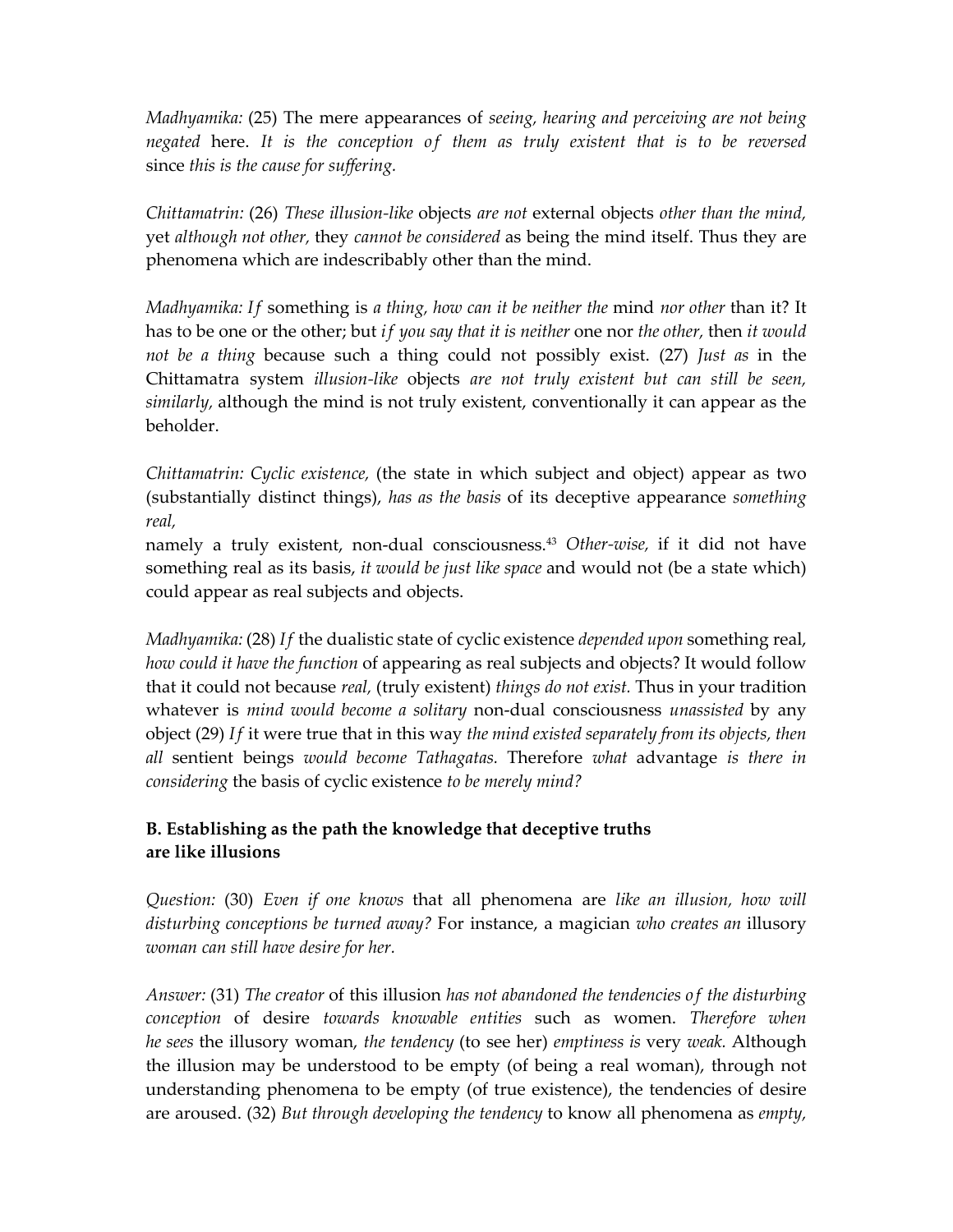*the tendency of* apprehending *things* as truly existent *will be abandoned.* And *through familiarizing* oneself *with the fact that no phenomena*—emptinesses as well as (deceptive truths)—are established (as truly existent), *in the future* the apprehension of emptinesses as well as false phenomena (to be truly existent) *will be abandoned.* At this time it will be impossible for any disturbing conceptions to occur. (33) *When it is said that no things exists,* this means that that *the thing* to be negated (true existence) *which is under examination is not to be apprehended. At that time, since* (true existence), *the basis* in dependence upon which *no* true *existence* is posited, *is removed, how can* no‐true existence *remain before the mind* as truly existent? Just as the son of a barren woman does not exist, neither does his *dying.* (34) *Once neither a thing nor a no‐thing* (its emptiness) *remains before the mind, then as there is no other* alternative, such as something being both a thing and a nothing, or being neither a thing nor a no-thing, finally the mind *that apprehends* (truly existent) objects *will cease and be totally pacified.*

*Question:* If this were the case, then because he would not reflect, "I shall do this," how could the Buddha act for the benefit of others?

*Answer:* (35) *Wish‐fulfilling trees and wish‐granting gems,* although they have no conceptual motivations, *completely fulfil hopes* because of their own power and the merits accumulated by people. *Likewise, through the force* of both the purity *of the disciplesʹ* minds *and the prayers* a Buddha makes to work for their welfare while he is a Bodhisattva, the physical *body of a Conqueror appears* and benefit is forthcoming.

*Question:* Since the prayers of the Bodhisattva cease when he attains Buddhahood, wouldn't it be impossible for them to have any effect at that time?

*Answer:* (36) *For example, although* the Brahmin Sanku *passed away a long time ago, the Garuda Reliquary which he consecrated* with the force of his mantra *is still able to neutralise poisons.* (37) *Similarly the reliquary of a Conquerorʹs body is formed in accordance with his actions* and prayers when he was a Bodhisattva. *Although the Bodhisattva has now passed beyond sorrow* into the non‐abiding Nirvana, and his conceptual desire to accomplish the welfare of others has ceased, *he still accomplishes all that is of benefit for them.* 

*Shravaka:* (38) *If* the Buddha has no (conceptual) *mind, can* meritorious *fruits occur from worshipping him?*

*Madhyamika:* There is no fault *because it lias been explained that* the merits from worshipping a Buddha *while he is alive and* from worshipping his relics *when he has passed beyond sorrow are exactly the same.* (39) *It is established through scriptural authority that fruits occur* both from worshipping a Buddha who has no conceptual mind as well as from a Buddha who (is considered) *deceptively* to have a conceptual mind *and ultimately* to be truly existent. *For example, just as* you accept that a truly existent fruit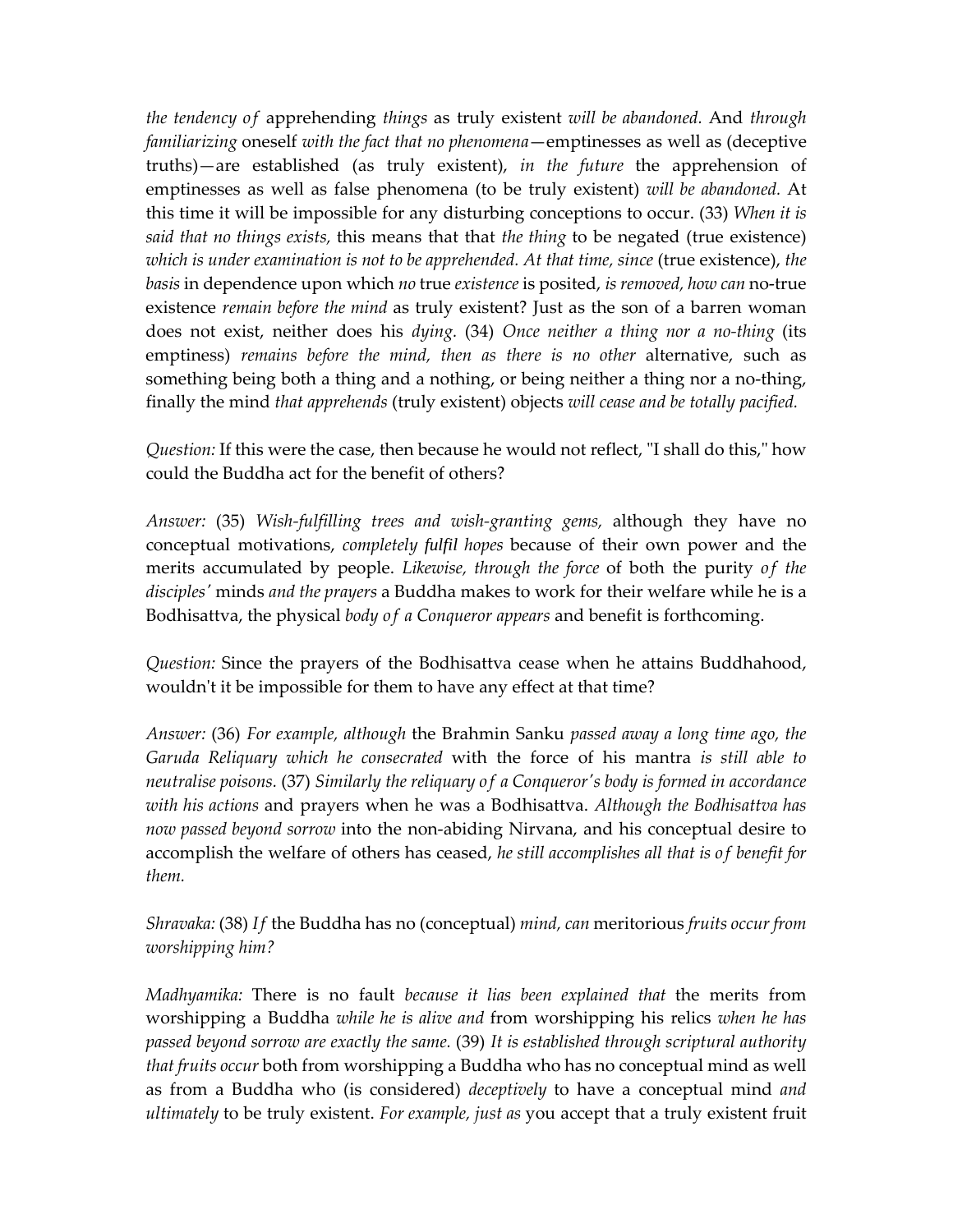of merit occurs *from* worshipping *a truly existent Buddha* endowed with a mind, we too accept that false, (non-truly existent) merits occur from worshipping a false, (nontruly existent) Buddha.

# **C. Establishing as the path the knowledge that ultimate truths are emptinesses**

*Vaibashika:* (40) *Through* cultivating a direct *vision of* the aspects of the Four (Noble) *Truths,* such as impermanence and so forth, *one will be liberated* from disturbing conceptions: *so what is the point of* cultivating *a vision of* an *emptiness* that is not established as anything?

*Madhyamika:* It is necessary to behold emptiness, *because it is taught in the* ʹPerfection of Wisdomʹ *scriptures* (Prajnaparamita Sutras) *that without the path* of the wisdom that understands emptiness, there will be no resultant Awakening.

*Vaibashika:* (41) *But since the Mahayana* (teachings) are not the word of Buddha, they *are not established* as a credible scriptural authority for us.

*Madhyamika:* But then *how are your scriptures established* as credible?

*Vaibashika:* They are credible *because they are established* as the word of Buddha for both of us.

*Madhyamika:* Then *at first,* prior to your acceptance of your tenets, your scriptures cannot have been the word of Buddha, because at that time they were *not established* as the word of Buddha *for you.*

*Vaibashika:* Nevertheless they are still credible because we learn about them from a pure unbroken lineage.

*Madhyamika:* (42) *But this reason for which you believe in your* scriptures *is equally* (applicable) *in the Mahayana,* because we too have an unbroken lineage of teachers. Furthermore *if* you accept something as *true* simply *because two people accept it,* then you should *also* accept *the Vedas and other* non‐Buddhist scriptures *as true,* credible scriptures.

*Vaibashika:* (43) *The Mahayana* scriptures are not credible *because* they are *disputed.*

*Madhyamika: But since* all *your scriptures are disputed by the non‐Buddhist and some of them by other Buddhist* schools, you *should reject* your own scriptures too. (44) *You accept any teaching which can be classified into the three scriptural categories* (Tripitaka) as the word of the Buddha, according to whether it discuses the higher training of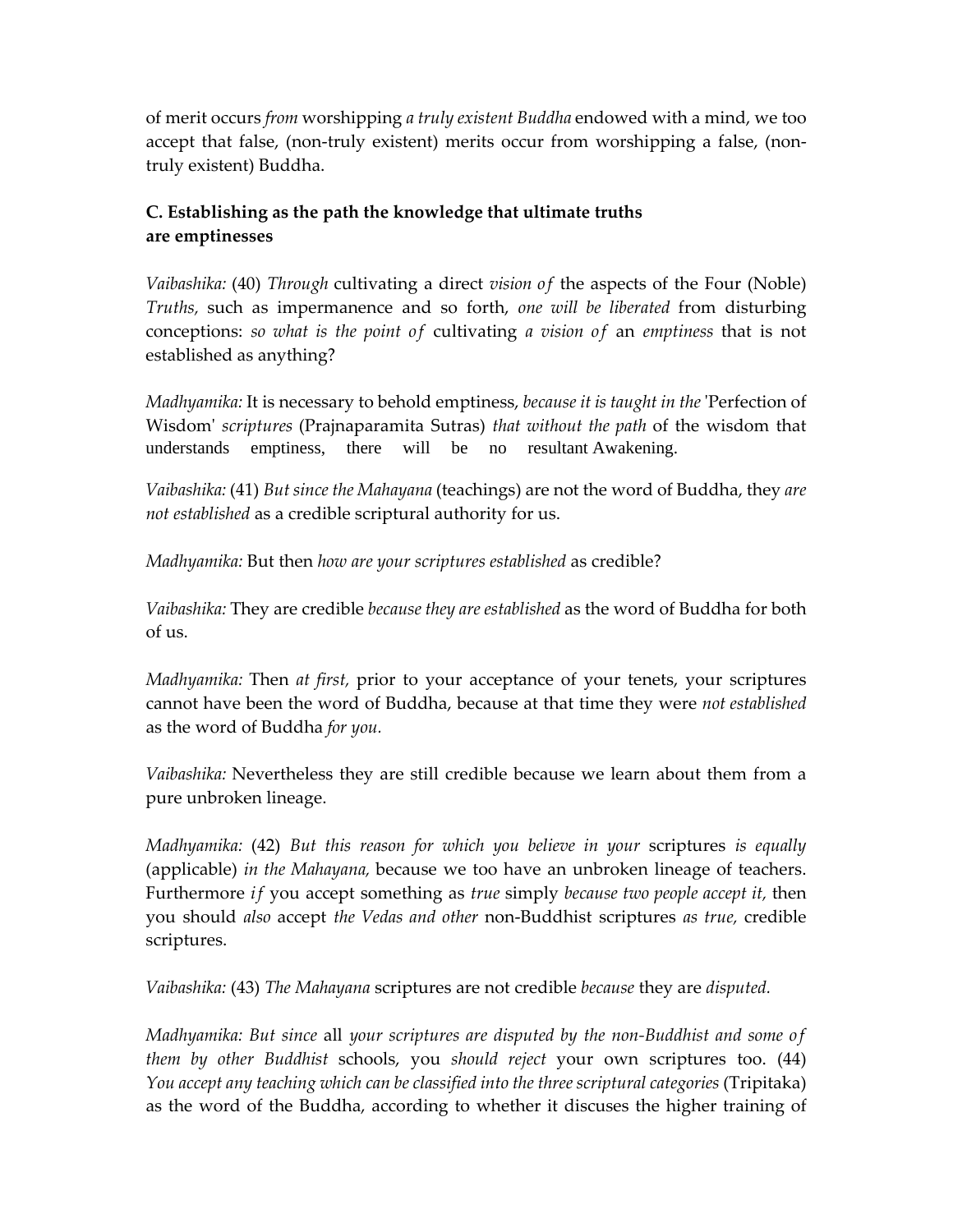moral discipline, concentration or wisdom. *If this is so,* since these three trainings are taught in *most Mahayana scriptures* such as the ʹSamdhinirmocana Sutraʹ, they are therefore *similar to your* scriptures. *Why* then *do you not accept them* as the word of the Buddha? (45) *If, because of your not recognizing one* scripture such as a ʹPrajnaparamita Sutraʹ as having the complete characteristics of Buddhaʹs speech, you say that *all* Mahayana texts *are corrupt, then,* for the same reason, *because one text* such as the ʹSamdhinirmocana Sutraʹ *is similar* to your texts in having all the characteristics of Buddhaʹs speech, *why not* say that *all* Mahayana texts were *spoken by the Conqueror? Vaibashika:* If Mahayana texts such as the ʹPrajnapramita Sutrasʹ were the word of Buddha, surely the Great Kashyapa and the other Arhats would have understood them. Since they did not, they cannot be the word of the Buddha.

*Madhyamika:* Since they are extremely profound, (46) *even the Great Kashyapa and the other* Arhats *could not fathom the depths of* what was expressed in *the teachings* of the Mahayana scriptures. Therefore, just *because you do not understand them, who would regard this* as a reason *for not accepting them* as the word of the Buddha? You say that (47) *the monk* Arhat *is the root* for establishing the presence *of the* Buddhaʹs *teaching, but it would be hard* for those whose minds still apprehend (true existence) and have not understood emptiness *to be monk Arhats,* because they could not have fully abandoned their disturbing conceptions. Therefore, since they would not have abandoned suffering, *it would be hard* for them *to have* attained *the state beyond sorrow* (Nirvana).

*Vaibashika:* Although they do not understand such an *emptiness,* (48) *they are freed* from suffering *because they have abandoned their disturbing conceptions* by means of meditating upon such things as impermanence and personal identitylessness.

*Madhyamika:* ʹHowever, because of having abandoned their misconceptions, *do they become* devoid of suffering *as soon as they* attain the state of an Arhat with residue?47 *Although those* Arhats *have no disturbing conceptions,* it was clearly taught that *through the latent force of their* previous *actions,* Arhats such as Maudgalyayana *experienced* suffering.

*Vaibashika:* Although they (49) *temporarily* are not freed from suffering, as soon as they abandon their disturbing conceptions, they will be freed when they leave their bodies because *they definitely do not have any craving* for the aggregates of body and mind, which is *a principal condition* for conditioned existence.

*Madhyamika:* But *while they* still *have* a form of craving that is a *completely undisturbing* state of *confusion,48 why would* they *not* take rebirth with aggregates contaminated by actions and disturbing conceptions? (50) They would, *because the causal condition* of having *feelings* associated with the apprehension of true existence definitely *produces craving,* and these (so‐called) Arhats do have such feelings. Since a mind *that lacks the*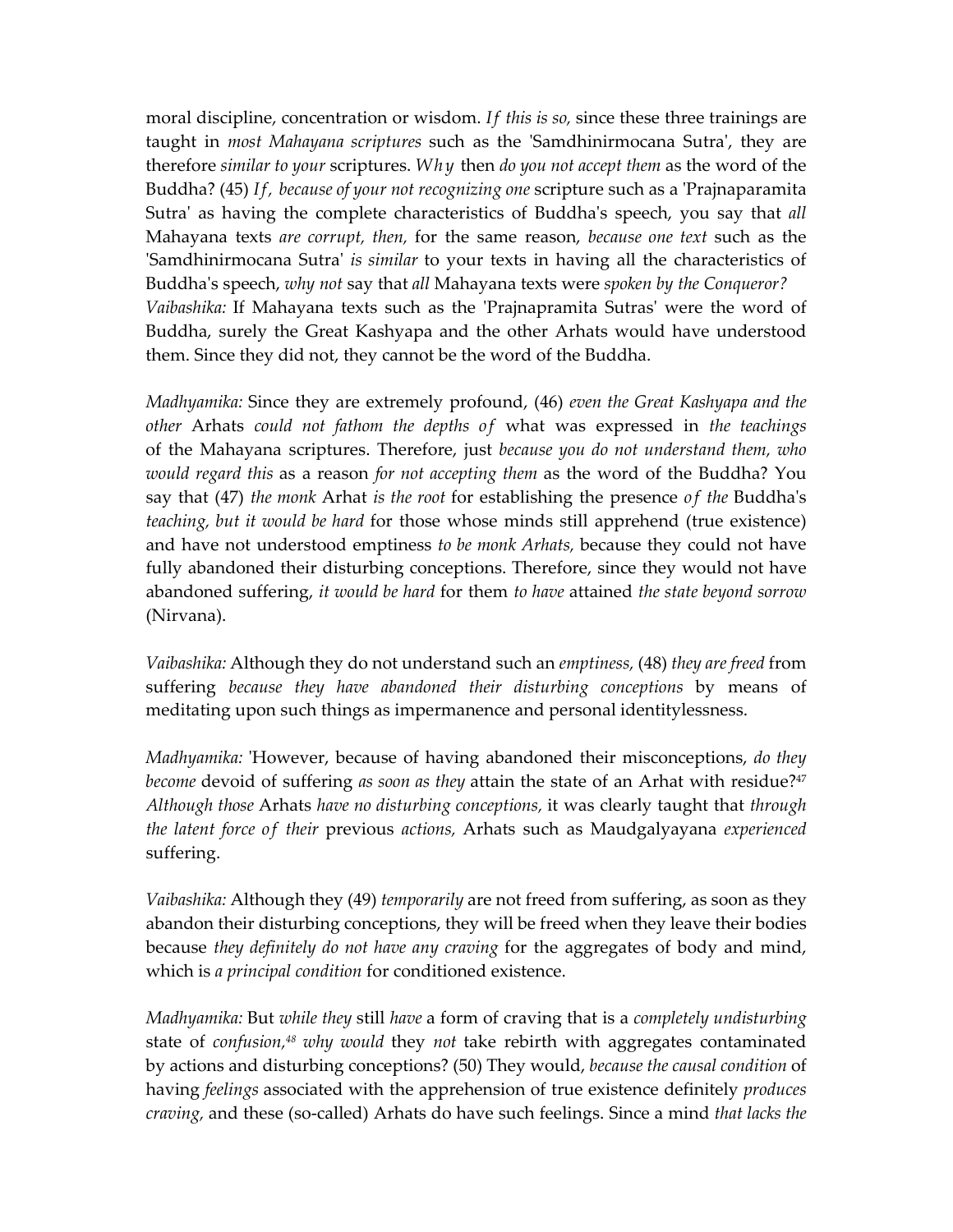*understanding of emptiness is a mind that still apprehends* (true existence), *it will* still conceive of *some objects* (as truly existent). (51) *Although* its manifest (disturbing conceptions) may temporarily *cease, they will* nevertheless *arise again in the same way that during the equipose of non‐discernment49* (disturbing conceptions) temporarily cease only to arise again later (when the period of equipoise is over). *Therefore* those who wish to put an end to all suffering *should meditate on emptiness.* When one understands emptiness, compassion should arise (52) *for those* who experience *suffering* as a result of *being confused* about emptiness. Then, *while remaining in cyclic existence, to accomplish* inconceivable benefit for others by means of *liberating them from the* two *extremes of desiring* the happinesses of cyclic existence *and fearing* suffering, *is the fruit of* meditating on *emptiness*.

(53) *The remedy for the darkness of the obscurations of distributing conceptions as well as the obscuration to the knowable, is\_* meditation on *emptiness.* Therefore *why do those who wish to quickly* obtain *omniscience not meditate on emptiness?* (54) *Since* understanding emptiness has such advantages and not understanding it has such disadvantages, *it is quite invalid to aim criticism in the direction of emptiness.* Therefore *without any doubts* as to whether it is the path of the Buddha or not, *one should* meditate on emptiness.

*Objection:* But I do not want to meditate upon emptiness, because it frightens me.

*Reply:* (55) *I t would* be correct *to be afraid of that which* actually *produces suffering,* the apprehension of *true existence,* but *why be afraid of* meditating on *emptiness* if *it pacifies* all *suffering?*

# 11. **INTRODUCING THE OBJECT**  *OF,* **MEDITATION: IDENTITYLESSNESS**

## **A. The identitylessness of the person**

1. *General Refutation of Personal Identity*

(56). if *a* (truly existent) *self existed,* it would be justifiable *to be afraid of any object at all, but since such a self does not exist, who is there to become afraid?*

(57) Teeth, hair and nails are not the self, the self is not bones nor blood; it is neither mucus nor is it phlegm; nor is it lymph or pus. (58) The self is not fat nor sweat; the lungs and liver also are not the self; neither are any of the other inner organs; nor is the self excrement or *urine.*

(59) *Flesh and skin are not the self; warmth and energy‐winds are not the s elf; neither are bodily cavities the self; and at no time are the six types of consciousness the self.* The reason for this is because all six psycho-physical categories are impermanent, multiple and not autonomous.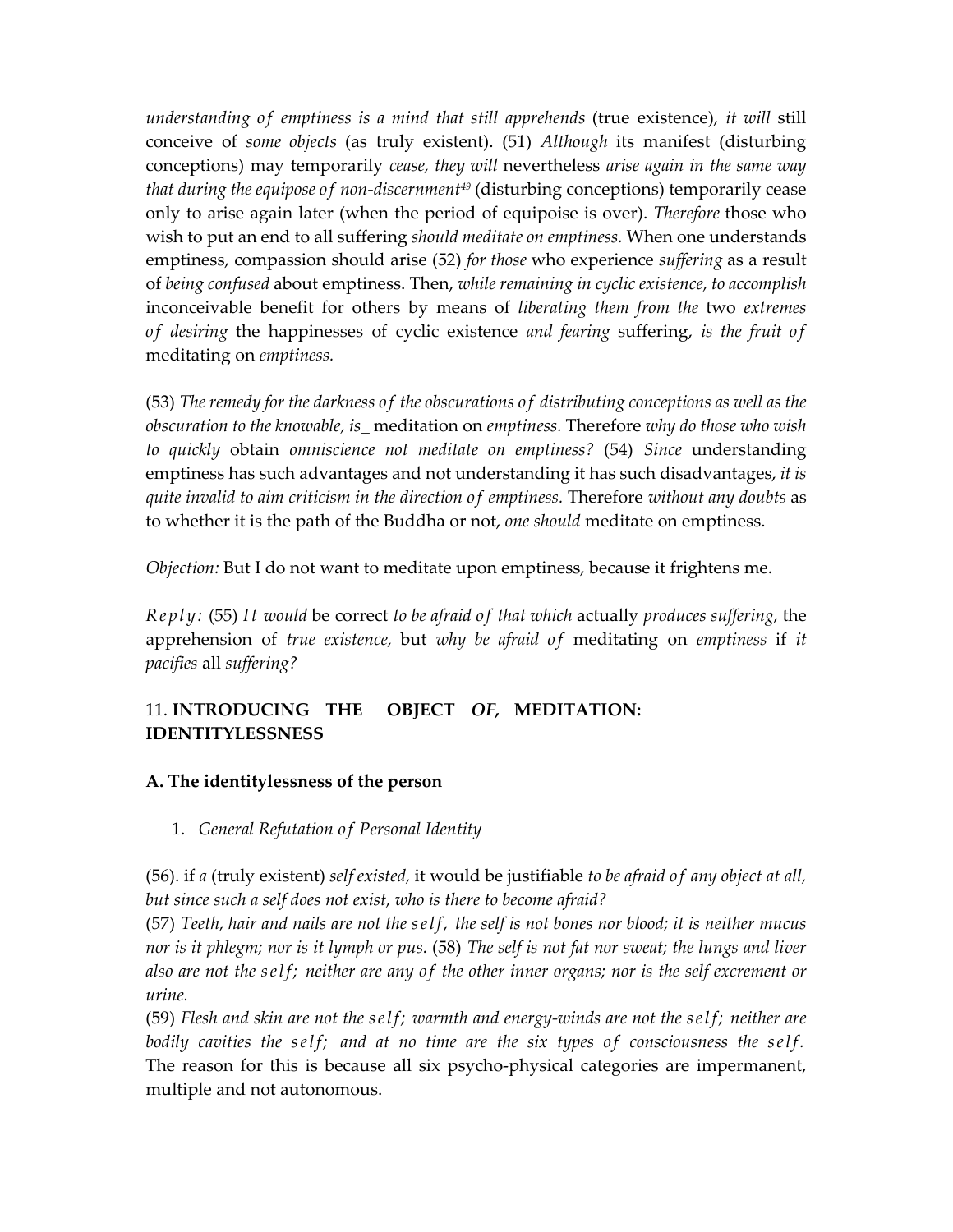#### 2. *A Refutation of the self postulated by the Samkhya School*

(The Samkhya school is a non‐Buddhist tradition of philosophy founded in ancient India by the Rishi Kapila. The followers of this system believe that all phenomena—except the permanent and unchanging self—are created from an all‐pervading primal substance *(Prakrti).* When the self comes into contact with this primal substance a series of manifestations such as the intellect, the sense faculties and the objects of the senses issue forth from it and are then experienced by the self. The primal substance is a permanent, partless and universal material which creates and is the nature of phenomena in the experienced world. The self is the unchanging consciousness principle that becomes bound to the world through its false identification with the manifestations of the primal substance.)<sup>50</sup>

*Madhyamika:* (60) *I f the consciousness* that apprehends *sound were a permanent* (self), *there would be a* conscious *apprehension of sound at all times* even when sound was absent. But since the consciousness of sound is dependent upon sound, *if there were no* sound as an *object of consciousness, for what* reason and through the cognition of what object *could it be called a consciousness* that apprehends sound? (61) *I f there can be a consciousness that* apprehends sound even though there *is no consciousness* of sound, *it would* (absurdly) *follow that even a piece of wood could become a consciousness* of sound. *Therefore without an object of consciousness remaining close b y we can definitely say that there is no consciousness* that apprehends it.

*Samkhya:* When there is no sound, it does not mean that there is no apprehender of it because, at a later time when no sounds are present, (62) *the* previous consciousness of *sound, becomes consciousness of visual‐forms* and so forth. These two consciousnesses are one thing.

*Madhyamika: I n* this case, *at the time of that* consciousness of visual‐form *why* is *no* sound *heard?*

*Samkhya*: It is not heard *because no sound exists in the proximity.*

*Madhyamika: Therefore a conscious apprehension of it could not possibly exist.* (63) *How can something whose nature it is to apprehend sound ever apprehend visual‐forms?* It could not because their aspects are mutually exclusive.

*Samkhya:* Their aspects are mutually exclusive but in; relation to two objects occurring at different times it is not contradictory to say that it is one (consciousness) apprehending them. This is *like one person* who, in relation to his father and his son respectively, is posited *as a son and* a father.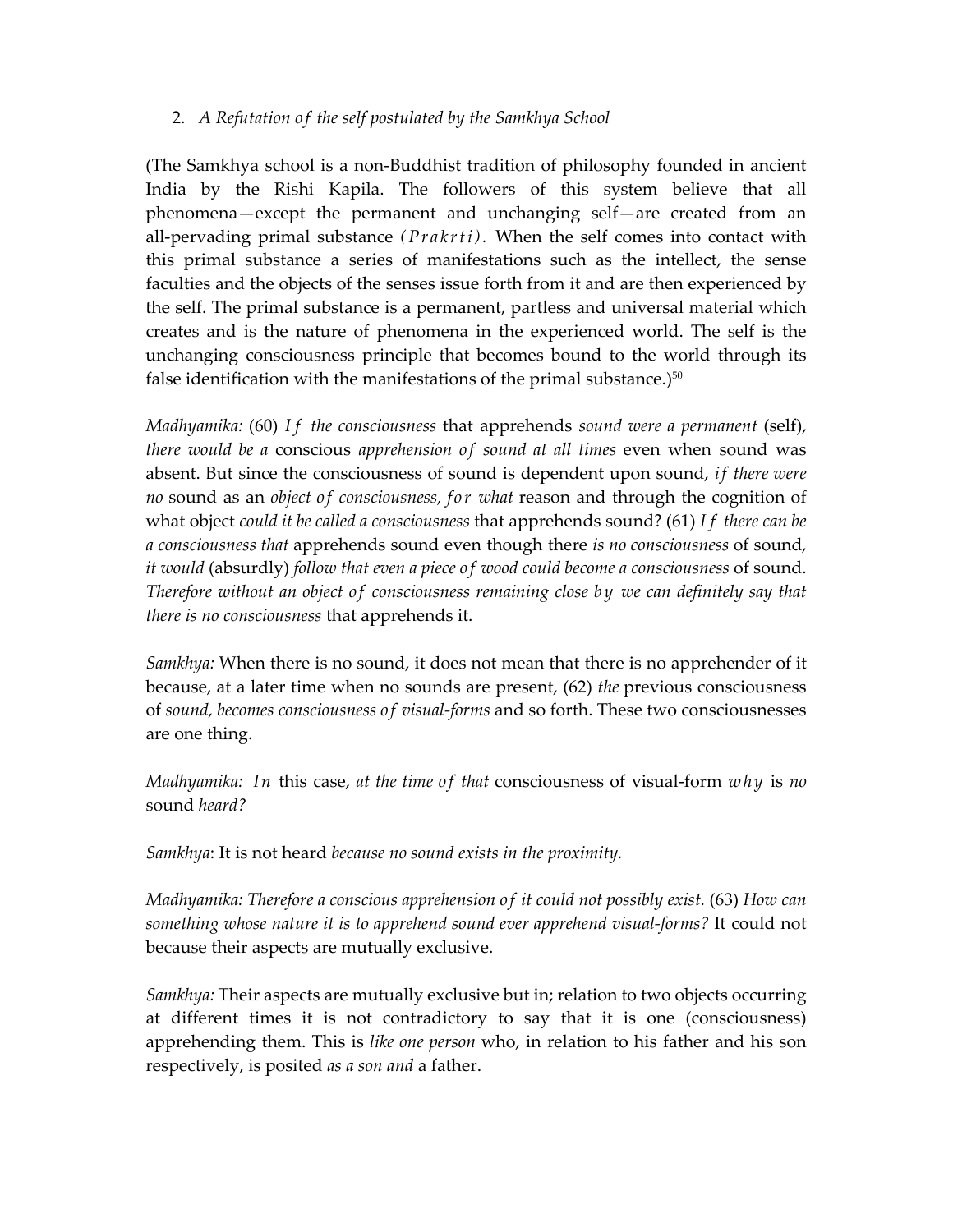*Madhyamika:* But in your tradition *it is not really true to consider* a father and a son as one person because (64) *in this case* the truly existent matter (primal substance) which you accept as a non‐appearing, equally balanced state of *purity* (sattva), *activity* (rajah) *and darkness* (tamah) *could be neither a father nor a son* (because it has true, independent existence.)ʺ *The* apprehension of a visual‐form does not exist *as an apprehension of sound* because if it existed *with that nature* it would surely be apparent, whereas it *is never seen* as such (by a valid cognation).

*Samkhya:* For example, (65) *just as one actor* has many different roles, *the* previous apprehension of sound *is* later seen in another way, i.e. as an apprehension of sound is *seen in another way,* i.e. as an apprehension of visual‐form.

*Madhyamika:* But then *the* consciousness *can no longer be permanent* because it keeps on changing into something else.

*Samkhya:* Although (the consciousness) appears in *other ways} its* nature remains the same as before and is permanent.

*Madhyamika: But such a oneness* (of nature) *is a* type of *oneness* that you have *never* asserted *before.*

*Samkhya:* Consciousness appears (66) *in other ways,* and although the (different modes) are *not true,* (their nature) is one and true.

*Madhyamika*: But *please tell us,* what is this *nature* that is one and true?

*Samkhya*: It is the nature of *merely being conscious* that is one and true.

*Madhyamika: I n that case it would follow that* the minds of *all* different *individuals are* one because they too are similar in merely being conscious. Furthermore (67) *the self that has intentions and the* primal substance *that has no intentions would also become one,* because *they are similar in merely being existent* knowable entities. *When particular* consciousnesses—the apprehensions of sounds, visual‐forms and so forth—*are mistaken* and untrue, *how can they have* one true general‐aspect, namely *a similar basis* of merely being consciousness? They cannot because it is illogical for the general‐aspect of something to be true when all the particular aspects are false.

3. *A Refutation of the Self Postulated by the Naiyayika School*

(The Naiyayikas accept a permanent, partless, material phenomenon within the being of an individual as the self. This self is claimed to be able to experience objects because it is endowed with a separate mind.)<sup>52</sup>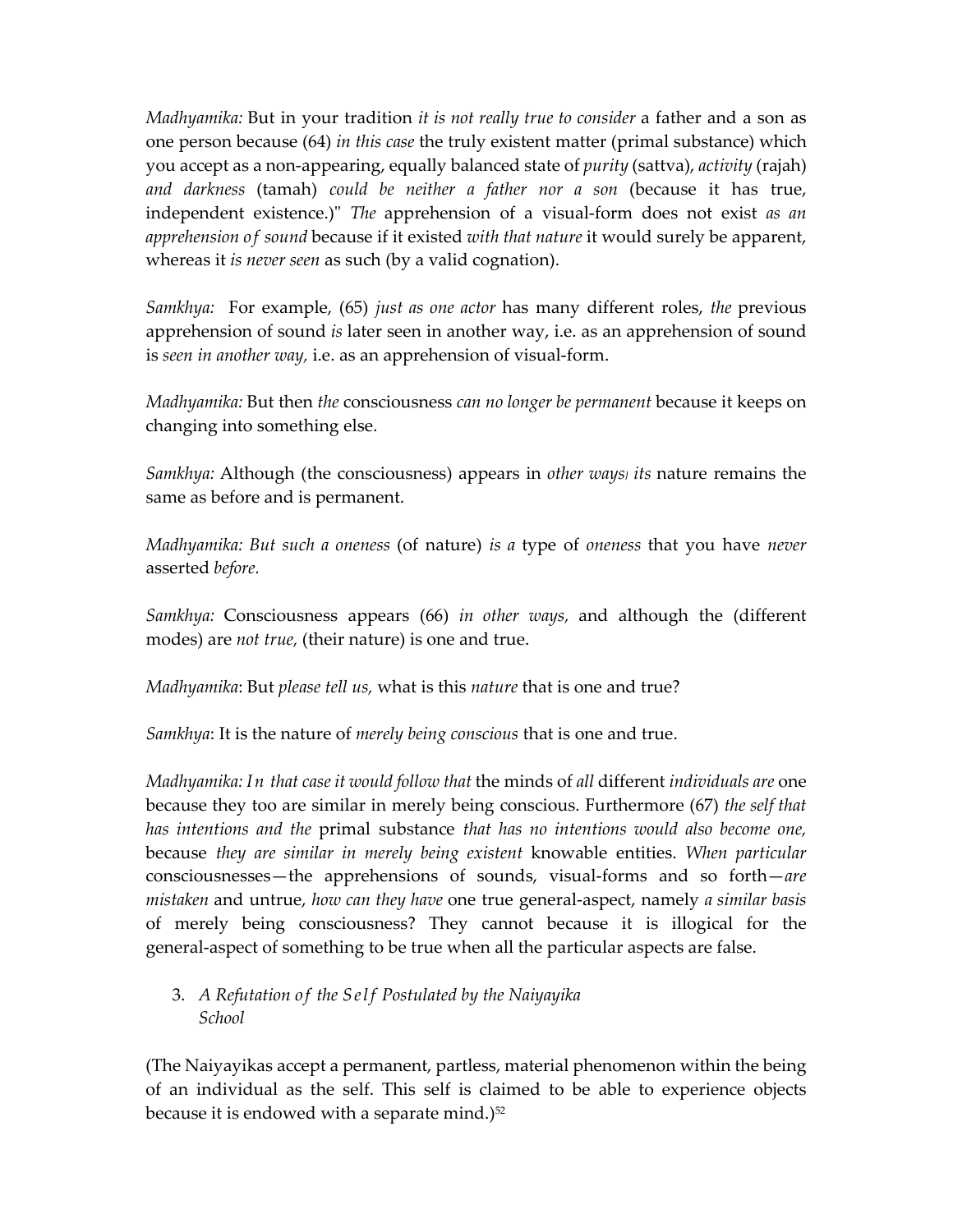*Madhyamika:* (68) Furthermore, *a non‐mental phenomenon cannot be the self* that experiences objects *because it lacks* the nature of *mind, just like a jug.*

*Naiyayika: Although* it itself is not of the nature of the mind, it does experience objects because of *being endowed with a* separate *mind.*

*Madhyamika:* This is illogical, for *when* a self, by nature not conscious of objects, comes to be *conscious* of them through being endowed with a mind, it absurdly would follow that (in becomming a conscious self) *the non‐conscious* self *would perish and* hence *no longer be permanent* (as you assert). (69) *Even if the self were unchanging* then *how, through* being endowed with *a mind, could a* self that is not conscious of objects come to be conscious of them? This would not be possible. *Thus,* if you accept as the self something that *is not conscious* of objects beause it is matter, and *separated from the function* of producing effects because it is permanent, then *space would* also *be a* self.

# 4. *Rejection of Arguments concerning Identitylessness*

*Question:* (70) *I f the self were not* permanent, *the relation between the action and its effect,* i.e. the doer of the action coming to experience the results of the actions committed, *would not be maintained.* This is so because *the doer would perish as soon as the action was committed* and would not exist at the time when it came to experience the effects (of his action). Therefore *whose action would that be* (to experience)?

*Answer:* (71) *The basis for the* causal *action—*the aggregates of this life—*and* the basis for *the* ripening *effect*—the aggregates of the future life—*are distinct* states‐ of being. And since in both *these* states *it is established both for you,* because you accept a permanent self, and for us, because we accept identitylessness, *that the self neither commits* the action nor experiences the effect, *is it not meaningless to argue on this point?*

*Objection:* But what about actions whose fruits will be experienced in this life? They do not have different bases (aggregates) upon which the causal action is committed and the result is experienced.

*Answer:* Nevertheless, in the (same) moment (72) *it is impossible to see* the aggregates of someone committing *a causal* action *being subject to* the experience of *its result;* just as a father and his son cannot be born at the same time.

*Objection:* But it says in one scripture. "How will someone else experience the results of the actions one commits? O monks, the actions you commit and accumulate will not ripen on such things as the external earth element, but upon (your future) aggregates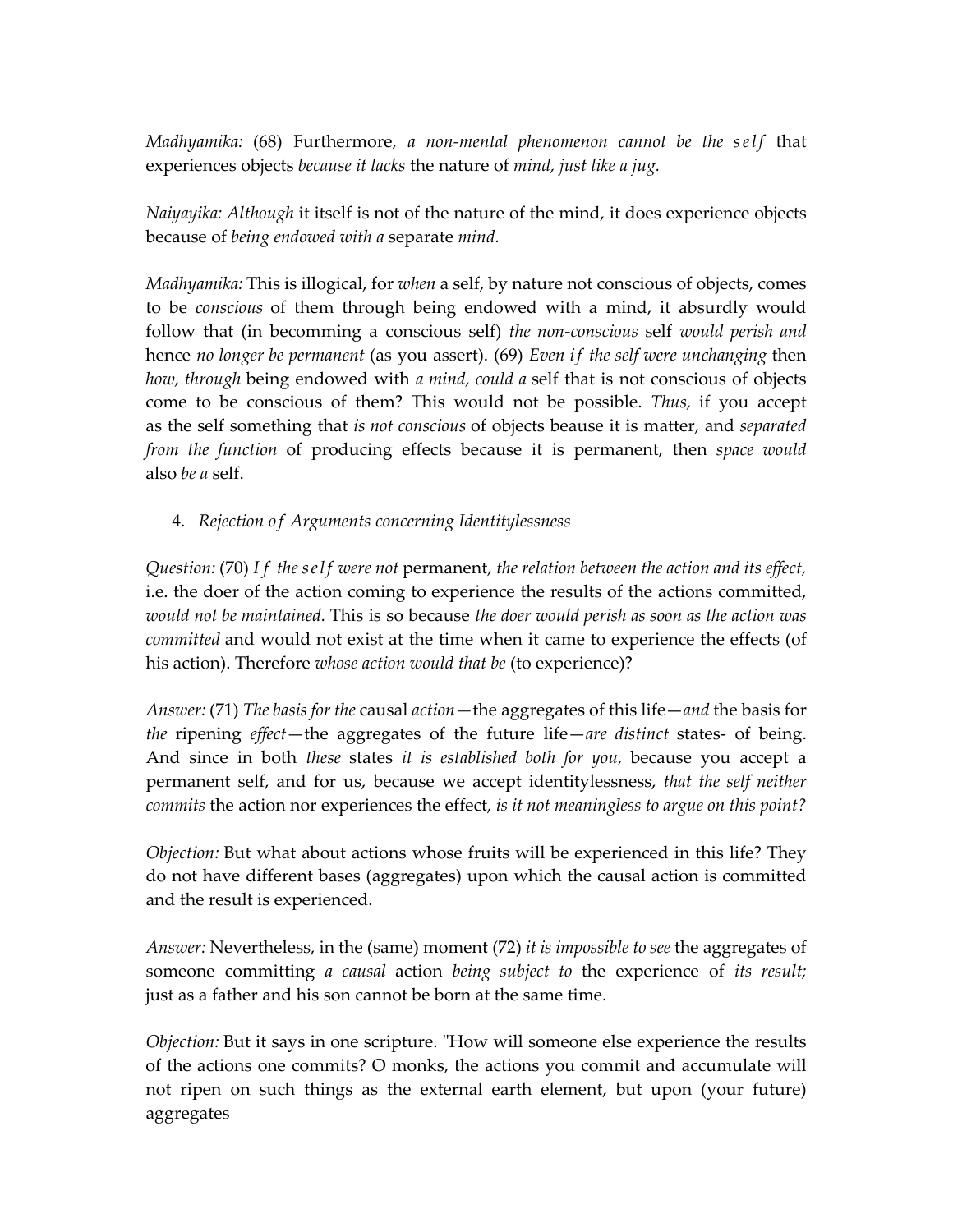grasped (by consciousness.) Thus, does not your assertion contradict this statement that the doer of the action must experience its results himself?

*Answer:* This statement is to be interpreted as follows: while actually *considering the same continuity* (of the individual, the Buddha) *taught that the doer* of the action *is the experiences* of the result in order to prevent people denying the law of karmic cause and effect. Actually this is not so because a permanent self is non‐existent.

*Question:* But why is there no permanent self? *Answer:* (73) *Neither the mind of the past nor the mind of the future are the self because they are non‐existent;* one has ceased and the other has not yet been produced.

*Question: But isnʹt the mind* of the present (moment), which has been *produced* but has not yet ceased, *the self?*

*Answer:* (If this were the case), then in the next moment, *when it had perished, it would no* longer *be the self.* With this reasoning all five aggregates are rejected as being the self. (74) *For example, when the trunk of a plantain tree is split into parts there is no* essence found *at all. Likewise, when analytically searched for* with reasoning, a truly existent *self cannot be* found (among the aggregates).

*Question:* (75) *I f there were no sentient beings, towards whom could compassion be developed?*

*Answer:* Although sentient beings do not truly exist, deceptively one should develop compassion *for those imputed* (as sentient beings) *by the confused mind which has promised* to practise the (Bodhisattva) way of life *in order to* lead them to *the goal* of liberation.

*Question:* (76) But *if sentient beings do not exist, who* will obtain the *results* of developing compassion?

*Answer: Although* ultimately *it is true* (that there are no truly existent sentient beings, compassion or results), deceptively, *from* the point of view of *a mind confused* about phenomena, *we accept* the existence of merely apparent results arising from merely apparent compassion developed towards merely apparent sentient beings.

*Objection:* Since compassion is both a subjective state to which things appear in a false way and a mind confused about phenomena, surely it is equally fit to be rejected as is confusion about the self.

*Answer: I n order to completely pacify suffering* one need not and cannot reject compassion. Therefore *one should not reject* this merely apparent *confusion about the*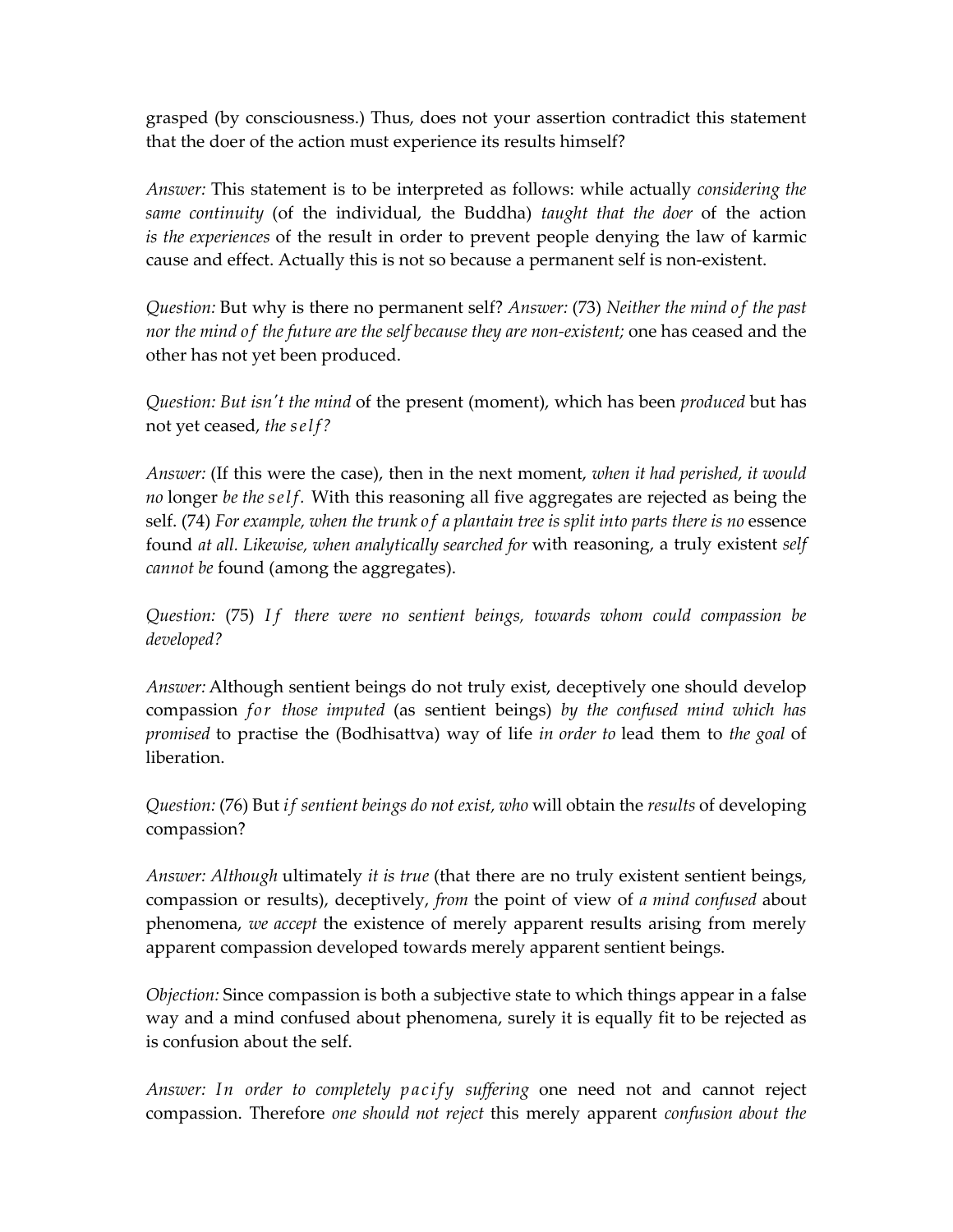*results.* But (77) *the confusion about the self* should be rejected because it *increases* such things as *self‐importance which are causes for* suffering.

*Objection: But there are no* means to *reject* this confusion.

*Answer:* There are because *the supreme remedy* for it *is meditation upon identitylessness.*

### **B. The Identitylessness of Phenomena**

### *1 . Close Placement of Mindfulness on the Body*

(78) *The body is neither feet nor calves; thighs and the waist are not the body; the abdomen and back are not the body; and neither are the chest and shoulders the body.* (79) *The ribs and the hands are not the body; armpits and the nape of the neck are not the body; all inner organs are not the body; neither the head nor neck are the body.* Therefore, *what* truly existent *body is there among* these parts?

(80) *I f the body abided, in all* its limbs equally *in all directions, indeed I* could say that *all the parts* of the body *abide in the parts* of its limbs, *but where could the* partless, truly existent *body itself abide?* (It would have to exist independent of its parts and unrelated to them). (81) *And if the entire, truly existent body abided* separately *in each* of the individual *parts such as the hands, then there would ʹhave to be as many bodies a s there loere parts.*

(82) *I f there is no* truly existent *body outside or within, how could the hands and so forth have such a body at all? And since it is not* something *different from the hands and other parts, how could a* separate *body,* unrelated to its parts, *exist?* Therefore (83) the *body is not* truly‐ existent, but, *through being confused about its hands and other parts, a mind* that mistakes them for a (truly existent) *body arises.*

But the body does not truly exist in the way it is apprehended by that mind. It is like *the mind* apprehending *a pile of stones as a. man because of their being set u p in a fort* similar to a man's.

(84) *In the same way* that a pile of stones will *appear to be a man for as long as the causal conditions* to mistake them as a man are assembled, *so mill the hands and so forth appear as a* (truly existent) *body for as long as* the causal conditions to mistake them for a body *are present* (85) *Just as* the body as a whole is not truly existent, *how can the hands* be truly existent? *They are* only *a composite of fingers.* The fingers too are not truly existent *because they are a collection of joints, and the joints* in turn, *by being divided into their parts,* are also found to be not truly existent.

(86) Likewise when *these parts are divided into atomic particles and the atomic particles into their directional parts,* they are revealed as multiples and thus cannot be truly existent units. *Even* when the *directional parts are divided up* they *are* found to be *devoid of* truly existent *parts. Hence they are* found to be as empty *as space,* and *so even atomic* particles can have no true existence. Thus although the body appears to be truly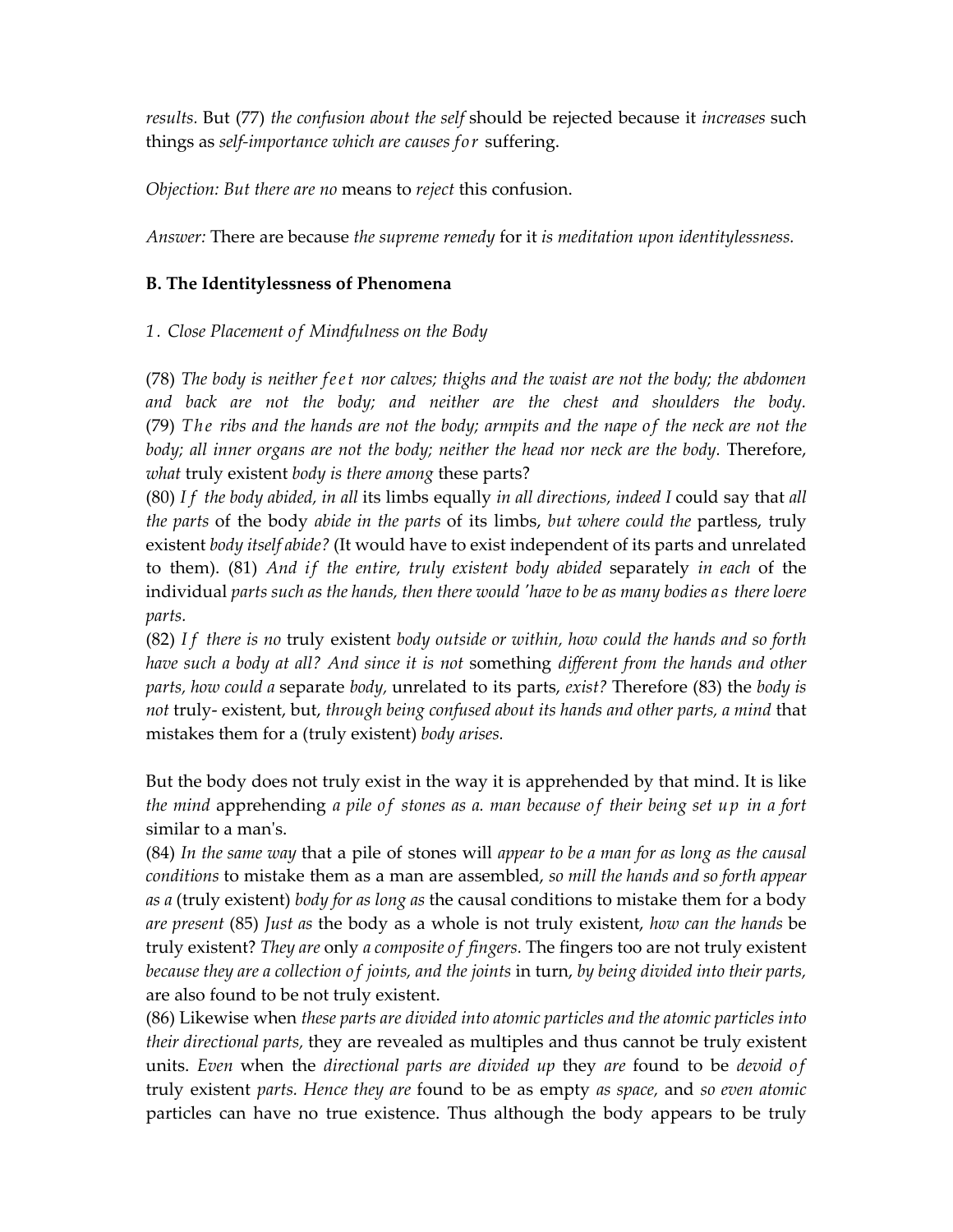existent, in fact it is not. (87) *Therefore who, having analyzed* it, *would be attached to this dream‐like form?* And *when in this way the body is not* truly existent, *how can* the distinction be made into (truly existent) *male and female* bodies?

### *2 . Close Placement of Mindfulness on the Feelings*

*Madhyamika:* (88) *I f* feelings of *pain truly existed,* then since they would never end, *why would they not affect* feelings of *great joy* and happiness, making it impossible for them to ever arise? Conversely, *if happiness* had true existence, *why d o those suffering* greatly *from grief* and sickness *not find* any *joy in delicious* foods and the like? They should, if happiness had true independent existence, but they clearly do not.

*Answer:* Indeed pain really exists, but (89) *when a strong* feeling of pleasure *occurs, the pain is not experienced because it is overidden* by the pleasure.

*Madhyamika:* But, simply because it lacks the defining characteristic of a feeling, namely experience, *how can something which is not of the nature of an experience be a feeling?*

*Answer:* It is a feeling because (90) *there is an experience of a very subtle pain. Surely only the gross* aspect of suffering *is dispelled* by the strong pleasure. The nature of this subtle pain *is a slight,* weak feeling of *happiness distinct from the* gross sensation of pleasure.

*Madhyamika:* But *this subtle* experience cannot possibly be a form of pain because you now say it is a form of happiness. (No experience can be simultaneously pleasurable and painful) (91) *I f pain is not occurring* in someoneʹs mind *because its opposite is occurring,* then to *consider* what has not occurred *to be a feeling is surely what could only be called a* mistaken *conception.* (92) *Therefore,* as *a remedy for such* mistaken conceptions *one should cultivate the* wisdom which *analyses* the non‐true existence of all phenomena. *The state of absorption that arises from the field of what is examined* by this mind *is the nourishment* that sustains *the yogiʹs understanding of the way things* exist. (There now follows a refutation of the non‐true existence of contact, the cause of feeling. In the first three stanzas (93‐95), the argument is directed against those who assert partless atomic particles).

*Madhyamika:* (93) *I f there were space between the sense faculties such as the eyes and the objects* such as visual‐forms, *how could the two ever meet?* They would be like a mountain in the east and a mountain in the west. But *if there were no space* at all, then since they would become *one unit, what could meet what?* There would be no meeter and nothing to be met with. Furthermore (94) *the* (partless) *atomic particles* of the sense faculty *and the* (partless) *atomic particles* of the object *cannot meet* on all sides because they cannot enter into one another, i.e., they cannot merge into one another.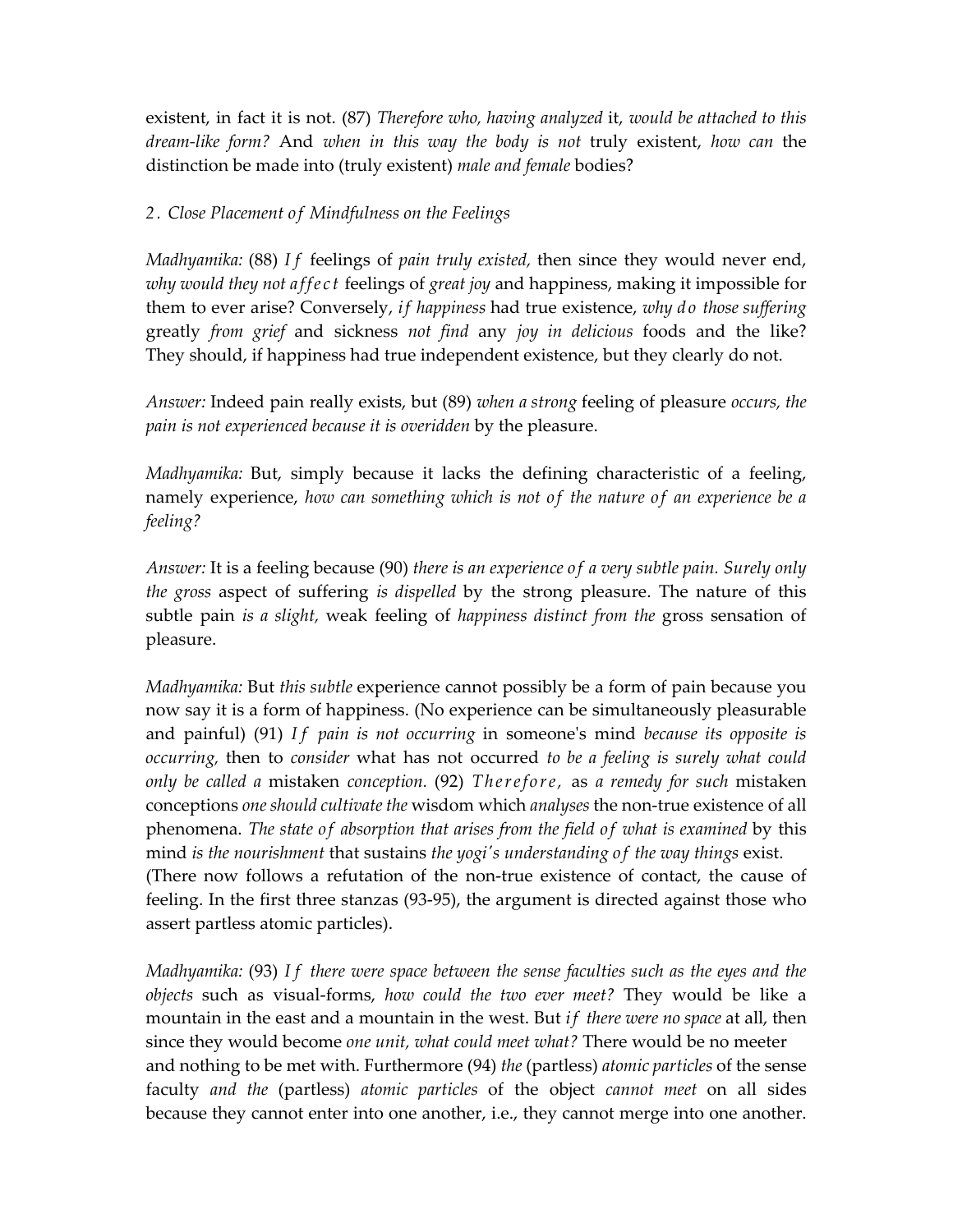This is so because atomic particles have *no space* inside *and* are completely *equal* in size. Were they to meet, they would have to do so in this way because *without* one (partless) atomic particle *entering* into another there could be *no mixing* of the two *and without* this *mixing there could not* possibly *be any meeting* on all sides. (95) *But how would it be logical for* those who accept the existence of a *partless* atomic particle to *say that it is met* on one particular side by another (partless) atom? If that were the case, the partless atomic particle would have one part which is met with and another part which is not met at all. (Hence it would no longer be partless). *But if you ever see* an atomic particle *that has no parts but can* still *be met with, please* would you show it to us! It also follows that (96) *it is illogical to meet consciousness* because *it is not physical* (Something physical cannot possibly meet something non‐physical).

*Objection:* Although there is no physical meeting, there does exist a mere aggregation (of the sense faculty, the object and consciousness) to produce the effect (of a cognition).

*Answer:* This is invalid *because, just as we analysed before, an aggregation is not* found to be a truly existent *thing.53* (97) *I f in this way contact,* the cause for feeling, *is not* (truly) *existent, from what d o* (truly existent) *feelings,* the effect, *arise?* Thus *what is the purpose of tiring oneself out* for the sake of obtaining pleasurable feelings? *And* likewise, *whose* mind *could be caused any harm b y what* painful feelings? Both the pleasure which is obtained and the pain which harms have no true existence. (98) *When there is no* (truly existent) identity of the *person that feels and no* (truly existent) *feelings either, having seen this situation, why do I not turn away the craving* to obtain pleasure and to be separated from pain? Since the sense objects that (99) *I see and touch* appear to me but have no true existence, *their nature is like a dream and an illusion.* Therefore the subjective feelings of them can also have no true existence. *Feelings are not seen* (or experienced) *by the mind* which arises simultaneously with them *because,* since *they are produced simultaneously with it,* they would be (causally) unrelated to it. (100) Likewise *previous* feelings *and later* feelings *can be remembered* and wished for *but they cannot actually be experienced* by the mind because they have either ceased or are yet to be produced. Because there would be no experiencer and no experienced, *they cannot experience themselves,* and if (oneʹs own mind) of the past, present and future (cannot experience them), *nothing else can experience them either* (101). *Therefore no* (truly existent) *experiencer of feelings exists and thus no truly existent feelings exist either.* So *how can this identityless collection* of aggregates be benefitted by pleasurable feelings and *harmed* by painful ones? It cannot because beneficial and harmful feelings do not truly exist.

#### *3. Close Placement of Mindfulness on the Mind*

(102) *A* (truly existent) *mental consciousness does not abide in the sense faculties* such as the eyes, *it does not* abide *in* the objects *such as visual‐forms, and* it does *not* abide *in*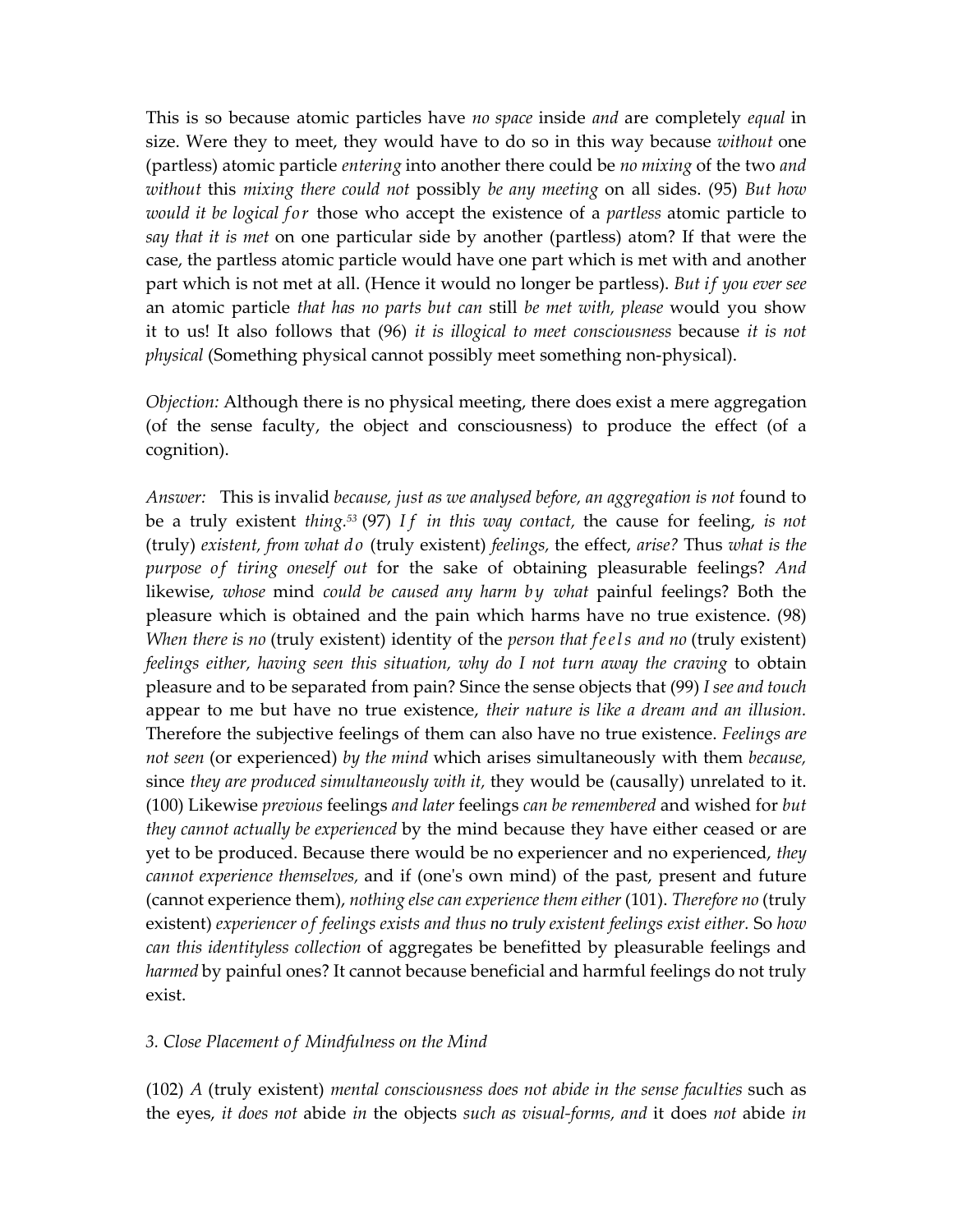*between* the two. *Neither* does a (truly existent) mind exist either *inside or outside* the body, *and it is not to be found elsewhere.* (103) *This* (mind) *is neither the body nor* truly *other* than it; *it is not mixed* with it *nor entirely separate* from it; the mind *is not in the slightest bit* truly existent. *Therefore* all *sentient beings* have from the very beginning been *in the natural Nirvana* (i.e. their minds have always been devoid of true existence).

*Question:* Although the mental consciousness may exist in that way, don't the five sense consciousnesses truly apprehend their five objects?

*Answer:* Well, let us first consider whether they exist prior to, simultaneously with or after their objects. (104) *I f* we said that *the* five *sense consciousnesses existed before the* five objects *of which they are conscious, then, having referred to what objects, could those consciousnesses arise?* At that time there could be no objects because they would still have to be produced. Even *if the consciousness and what it is conscious of* arose *simultaneously,* still, *having referred to what object, could the consciousness arise?* In this case, when the consciousness is yet to be produced so is its object, and once it has been produced there would be no need for it to be produced by an object. (105) *And if* the consciousness came into existence *after the object of which it is conscious then from what* object *could it arise?* Since the object would have ceased by the time the consciousness arose, the consciousness would have no object.

#### *4. Close Placement of Mindfulness on Phenomena*

*I n this way,* by means of the above reasoning, *one will come to understand that all phenomena do not* truly *arise.*

# *5. Rejection of Arguments*

*Objection:* (106) *If, in this way,* all phenomena do not arise, since *there would be no deceptive truths* which arise and perish; *how could two truths be* presented *in the* Madhyamika tradition? *Furthermore, if* all phenomena existed in this way and *deceptive* truths were posited merely through being imputed as arising and perishing entities *by* beings who have a deceived mind, *how could sentient beings pass from sorrow* into Nirvana? They could not, because even though some beings have entered (the unchanging state of) Nirvana, it could become a (changing) deceptive truth through others simply imputing it to be an arising and perishing entity.

*Reply:* In reality it is unchanging, but through not understanding this it can be misconceived of as arising and perishing. But just because it is posited as a deceptive truth with regard to that particular (false) conception, this does not imply that it ceases to exist (as an unchanging state). That (false conception) cannot cause Nirvana to no longer exist because another person cannot make something else a deceptive truth out of his own deception. (107) *This* deception *is a distorted conception*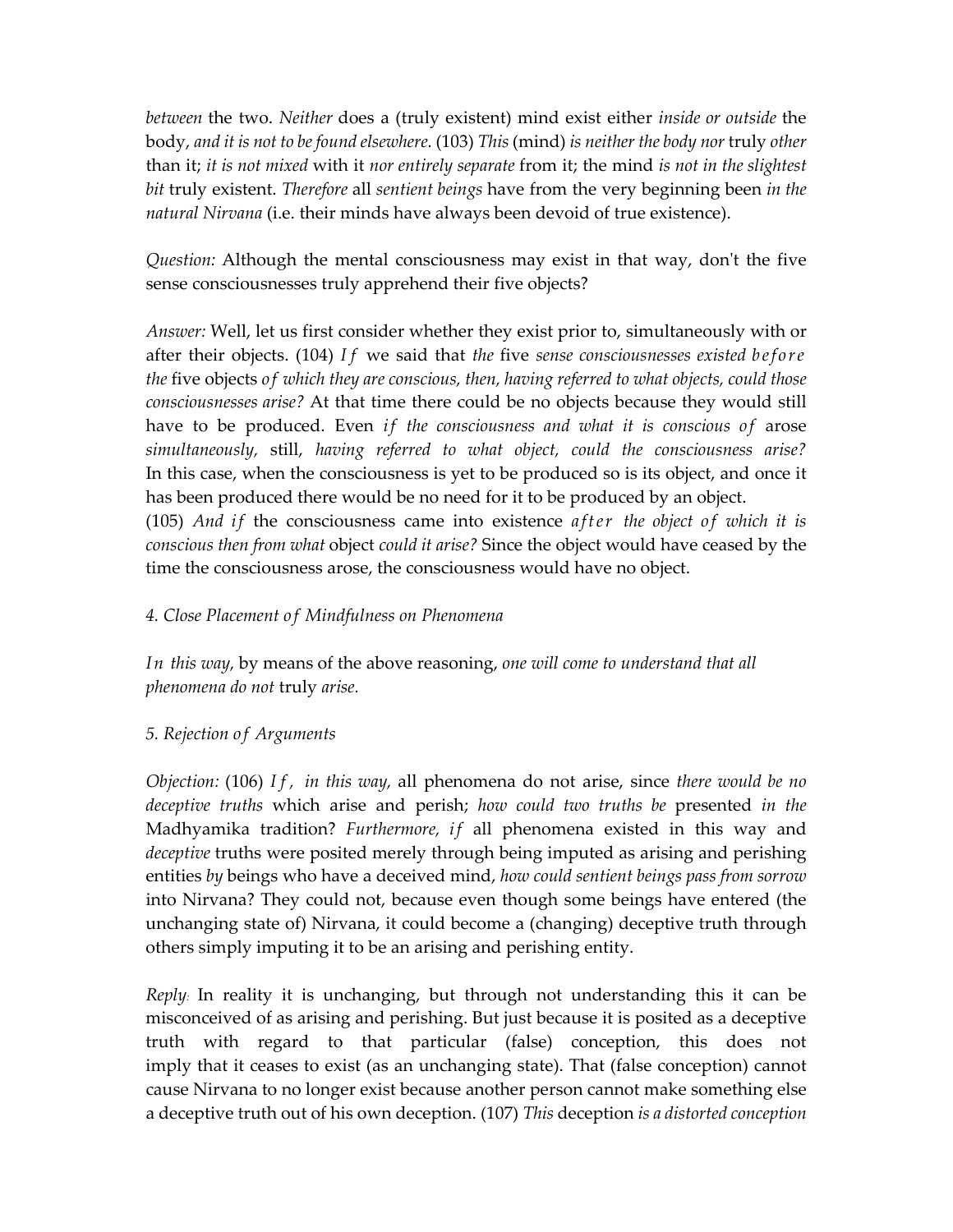in the mind *of someone* who has not passed into the state beyond sorrow; *it is not the deceptive mind of one* who has passed beyond sorrow. *Later,* when the state of Nirvana is attained, *if that* deceptive conception *were ascertained* to exist, (Nirvana) *would exist* (as) *a* (changing) *deceptive truth;* but *since this* (deceptive conception) *does not* exist (in the mind of one who has atttained Nirvana), *Nirvana does not exist* (as a changing) *deceptive truth.*

*Objection:* (108) *Since the examining mind and the examined object are mutually dependent* upon one another, if the object is not established the mind too would be nonexistent. Therefore your analysis (of non-true existence) would be invalid.

*Reply:* Indeed, because the object does not truly exist the mind does not truly exist, but this does not mean that the analysis is invalid, because *all analytic minds* are spoken of as conventional consciousnesses and *are said to be dependent upon* reasoning *which is accepted* in the world. (109) *I f* it were necessary *to analyze the analytic mind with* another truly existent *analytic mind, then that analytic mind too would have to be analyzed* by yet another analytic mind. *Therefore,* since this process would *never* reach *an end,* the basic object of analysis would never be ascertained. (110) *When the object of analysis has been analysed* and established to be empty, *the analytic mind is* found *not to have a* (truly existent) *object as its basis* (or referent). Thus *because* (it is understood that) *there is no* truly existent *object,* even without analysis (it is understood that) a truly existent analytic mind *cannot arise* from it. *This* state of peace in which no truly existent objects nor con sciousnesses arise *is called Nirvana,* the state beyond sorrow.

# **III. NEGATING THE CONCEPTION TO BE ELIMINATED: THE APPREHENSION OF TRUE EXISTENCE**

# **A. Refuting the True Existence of Subject and Object**

(111) *According to* the Realists (54) *both* the object and the consciousness of it *have true existence.* But *they are in a very difficult position* because there is no proof for their assertion, whereas it can be refuted.

*Realist:* The true existence of *the object is established from the* truly existent *sense faculties* of consciousness.

*Madhyamika:* But *what can be* established as truly existent *in dependence upon* a truly *existent consciousness?*

*Realist:* (112) *On the other hand* we can also say that *consciousness is established* (as truly existent) *from the objects it is conscious of.*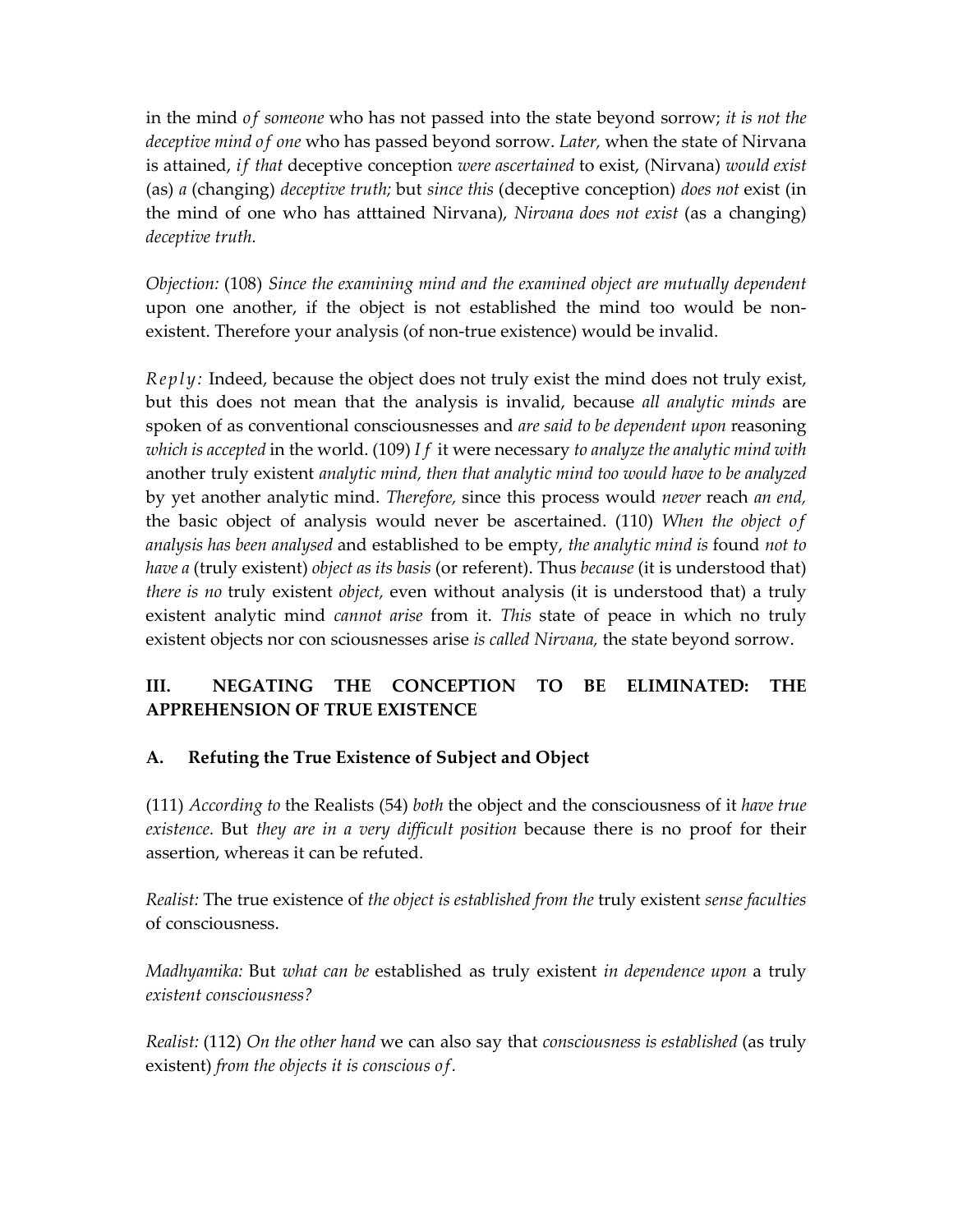*Madhyamika:* But *what can depend upon a* (truly) *existent object of consciousness? I f they mutually* (truly) *existed through the force* of one another, then when one is not established (as truly existent) the other will also not be (so) established. And in that case *they would both be non‐*(truly) *existent.* For example, (113) *if* someone has *no son* he *cannot be* established as *a father* and also if there is no one established as the father, *where can the child come from?* In this way since *without a child there is no father* and without a father no child, in both cases there can be neither. *Likewise* the object and the consciousness *cannot exist* independently of one another.

*Realist:* On the contrary, through dependence we can establish things as truly existent. For example, (114) *since a sprout is produced from a seed we can understand* the (true) existence of *the seed from the* sprout even though the sprout depends upon it. Likewise *why can we not understand that there is a* (truly) *existent* object of consciousness *from the consciousness which is produced from it?*

*Madhyamika:* This is not the same thing. (115) *The existence of the seed can be understood* by seeing the sprout (that resulted from it) with *a consciousness that is other* (than the sprout). *But what* mind *can understand a truly existent consciousness that understands* (and has arisen from) a truly existent *object of consciousness?* It is impossible to cognise a truly existent consciousness (since such a thing does not exist).

# **B. Establishing Emptiness of True Existence from the view Point of the Cause**

#### *1 . Refuting Production from N o Cause*

The (non-Buddhist) Charvakas<sup>55</sup> assert that all things are produced because from no cause in one of their scriptures it states, "All things such as the rising of the sun, the flowing of water downhill, the roundness of peas, the sharpness of thorns and the tail feathers of the peacock were not made by anyone; they arise from their own nature."

*Madhyamika:* This assertion is unacceptable because (16) *sometimes* the production of an effect from the collection *of all its causes can be seen even b y the true perceptions of worldly people.* (Furthermore) it is understood through inference that *the variety* among effects, *such as the different stems of lotus flowers, is produced because of* their having *a variety of causes.*

*Charvaka:* (117) *But by what has this variety of causes been made?*

*Madhyamika: B y a variety of previous causes.*

*Charvaka:* But *for what reason is a* distinct *cause able to produce a* distinct *effect?*

*Madhyamika: This comes from the force of its previous cause.*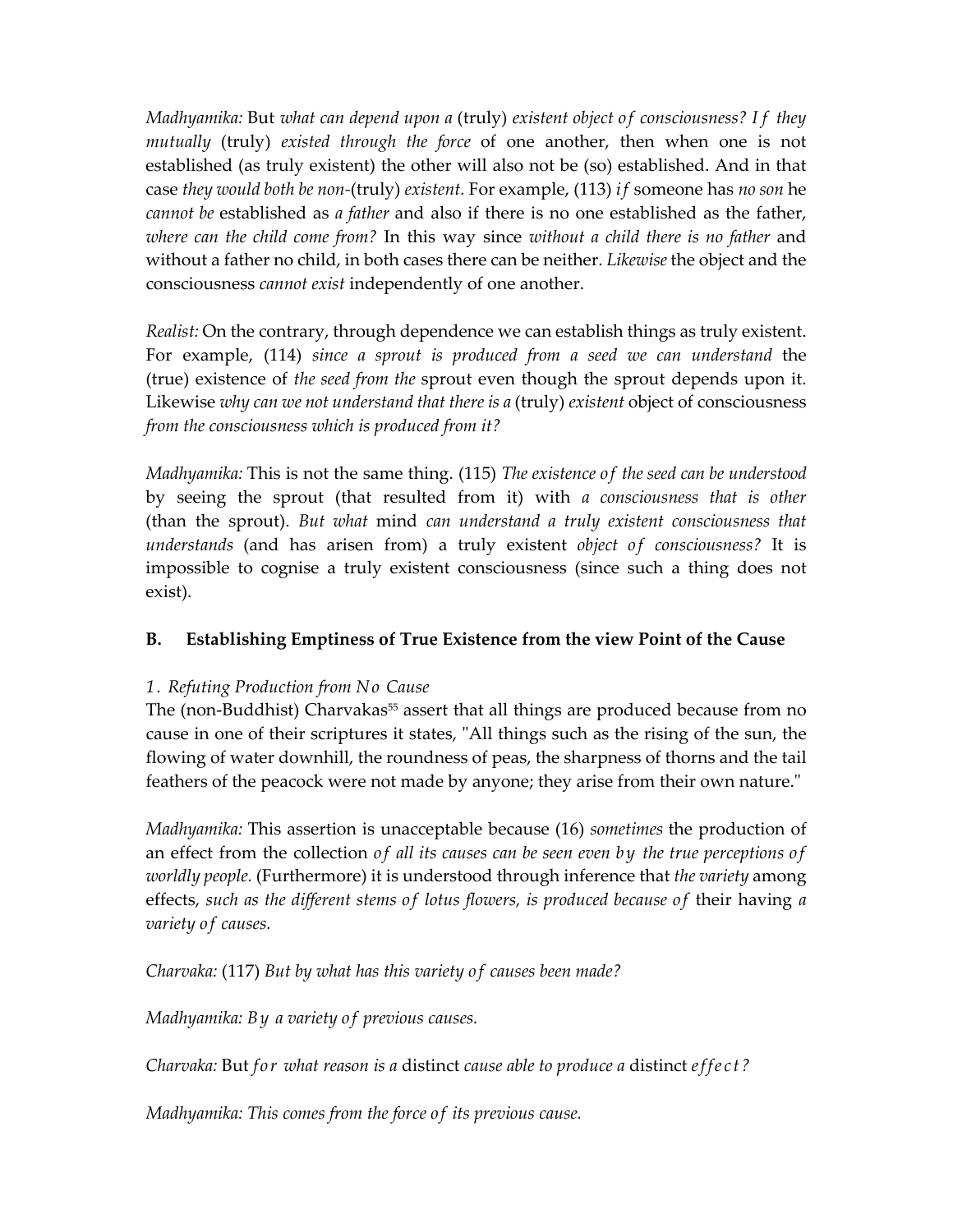#### *2. Refuting Production from a Permanent Cause*

The (non‐Buddhist) Naiyayikas and Vaisheshikas believe the cause of everything to be the god Ishvara. He has five qualities, namely: divinity, purity and being worthy of

veneration, permanence, oneness and being the creator of everything.

*Madhyamika:* (118) *I f* you accept *Ishvara* to *be the cause of all beings,* then, *one moment please who* exactly *is* Ishvara?

*Naiyayika: H e is the* great *elements* of earth, water, fire air and space.

*Madhyamika; Indeed* these elements are the cause of whatever is formed from them, *but why tire yourselves out over the mere name* ʹIshvaraʹ that you have given to them? This is not worth arguing about. In any case, with this assertion you contradict your own definition of Ishvara because (119) *since earth and the other* great elements *are multiple, impermanent, withou* conscious *movement, not divine, something trodden upon and unclean, they cannot be Ishvara.* (120) *Space* too *is not Ishvara because it is unmoving,* and *the self* is not him either *because it has already been refuted above.* Furthermore, *if we cannot conceive of the creator* Ishvara, *what is the point of trying to describe this inconceivable entity?* Moreover, exactly (121) *what* effects *is Ishvara asserted to produce?*

*Naiyayika:* He creates *the self,* the atomic particles of the *earth* element *and so forth, as well as* the later continuity of *himself.*

*Madhyamika: But donʹt* you accept *the nature* of these things *to be permanent?* If you do, it is contradictory to say that they are produced. *Consciousness* (is not produced by Ishvara); its particular states *arise from the* various *objects of consciousness* and its mere cognitive nature arises from (122) *a beginningless series* of previous cognitions. *Pleasure and pain* too *are produced from* wholesome and unwholesome *actions* respectively. *Therefore* please tell me *what* effects *are produced* by Ishvara. *I f the cause,* Ishvara, the permanent producer of effects, *has no beginning, how can the effects* of pleasure and so forth *have a beginning?* Similarly, since Ishvara also has no end, (123) *why* would pleasure and pain *not always exist?* According to you they should exist in this way, but in reality they are clearly occasional phenomena.

*Naiyayika*: It is not necessary that Ishvara always produces effects, because although he is permanent, he depends upon other, occasional conditions in order to produce them.

*Madhyamika:* But it would follow that Ishvara *cannot depend upon anything else* because *there are no* phenomena *other* than those *that have been created b y* him. *Therefore upon*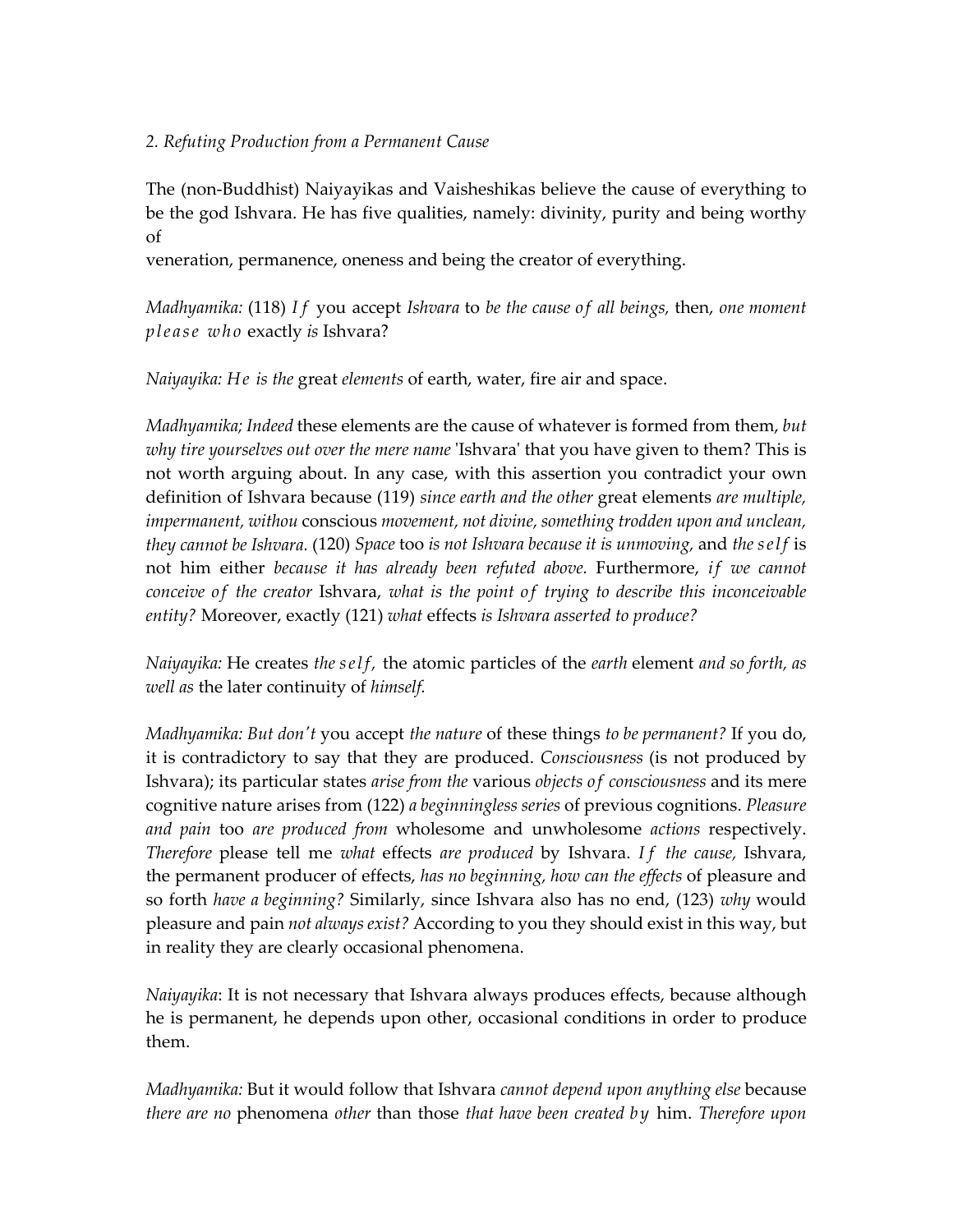*what does* his production of effects *depend?* (124) *I f he depended upon a group* of other conditions, it would follow that *those* conditions *themselves would become the cause instead of Ishvara.* This is so because, *once* the causes and conditions were *assembled,* Ishvara would have *no power not to produce* the effects *and withoutʹthese* (other causes and conditions) he would have *no power to produce* effects. (125) *I f* effects were produced *without the desire of Ishvara, it would follow that they were under the power of something other* than him. *Even if* effects were created *according to his desires,* their production *would be dependent* upon his desires. And if his *creation were dependent,* upon his desires. And if his *creation were dependent, what would become of* (your permanent, independent) *Ishvara?* He would be under the power of impermanent desires. (In addition) (126) *the* Vaisheshikas *assert* that both the animate and inanimate worlds are produced by *permanent atomic particles. This* assertion cannot be accepted because *we have already refuted* permanent atomic particles *above.50 The Samkyas* believe that all knowable entities can be classified under the conscious self and the material primal substance (together with its manifestations). Among these two, the self is neither a cause nor an effect whereas the permanent, partless, material, invisible and all‐creating *primal substance is asserted to be the cause of the world.* (127) *They speak of a balanced state of the three qualities* (triguna) of equanimity, pleasure and pain, *called* (in their system) *ʹpurityʹ* (sattva), *ʹactivityʹ* (rajah), *and ʹdarknessʹ* (tamah), *as being the primal substance. And* they speak of *imbalanced states* of these three qualities,, i.e. all states that manifest from the initial imbalance of the primal sub stance, as *being the world.*

*Madhyamika:* (128) *This* primal substance you accept *cannot be existent because it is impossible for something that is* truly *partless to* truly *exist with a threefold* nature. *Like‐ wise the qualities cannot* truly *exist* as three *because each of them has three* aspects. This latter reason is established because you accept that every truly existent (manifest) phenomenon has the nature of the three qualities. Furthermore (129) *if the three qualities* the cause—*do not* (truly) *exist, the existence of* the phenomena, *such as sound,* that are manifested from them as effects *becomes extremely far‐fetched. I t is not possible for clothing and the like,* (i.e. tactile sensations, visual‐forms, sounds, etc.), *to have* the same nature of *pleasure and so forth* because they have *no conscious* quality. (They are manifestations of the primal substance which is matter).

*Samkhya:* (130) *Things* such as clothing have (the nature of) pleasure and so forth because they truly *are of the nature of their cause,* namely (the qualities of) pleasure, pain and equanimity (from which they became manifest).

*Madhyamika:* But *things* such as clothing are similar to the body (in being composed of parts), and *have we not already* refuted (the true existence) of the body with our *analysis?51* Furthermore, in *your* tradition the *cause* for clothing and so forth *is* asserted to be the three qualities of *pleasure and so forth.* (But how can this be?) *Woolen cloth does not arise from pleasure.* (On the contrary), even conventionally, it is seen that (131)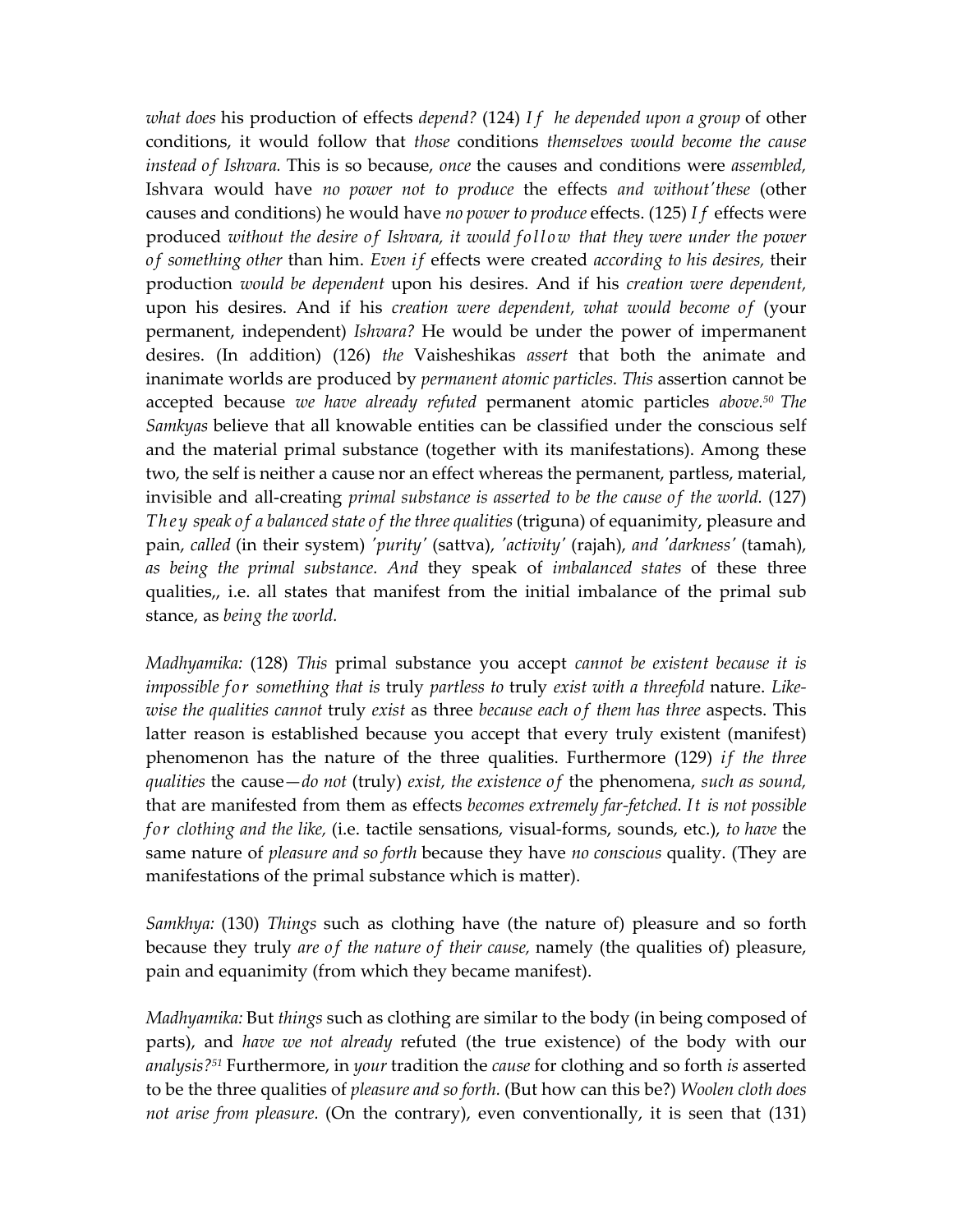*pleasure arises from woolen cloth.* Moreover, upon analysis, *the* woolen cloth —the cause—(is found to) have *no* true *existence and therefore pleasure,* its effect, can also have *no* true *existence. Pleasure and the other* feelings *can never be* (validly) *apprehended as permanent* because they are occasional phenomena. (132) *I f pleasure were* always *manifestly present,* then *why is it not* also *experienced* at times when pain is produced?

Samkhya : When pain is produced, pleasure is not experienced because *it becomes* very *subtle. Madhyamika*.‐ But *hoio can something* permanent *be* sometimes *gross and* sometimes *subtle?* (133) *Since it becomes subtle upon ceasing to be gross, this* alternately *gross and subtle* feeling *must be impermanent. For similar reasons, why do you not accept that all manifest things are impermanent?*

*Samkhya:* Although the various gross and subtle states of pleasure are impermanent, the nature of pleasure itself is permanent.

*Madhyamika:* (134) *Since the gross* (and subtle) forms of pleasure *are nothing other than pleasure* itself, and since they are impermanent, *pleasure* itself *clearly must be impermanent* as well. *You accept that something cannot be produced from nothing because it does not exist* (in the nothingness), just as oil can never come from sand. (135) *Thus while* you do not accept the production of manifest entities that were previously *non‐existent,* you do claim that (manifest entities) *must abide* (at the time of their cause) because, although at that previous time they are in an un‐manifest state, later (at the time of the effect) they arise in a manifest form. But *if the effect abided in the cause, to eat food would be to eat excrement,* and (136) *you should purchase and wear cotton seeds with the money you pay for clothing.*

*Samkhya:* Although things do exist in this way, *the confused people of the world* do not wear cotton seeds because they *cannot see* clothing in them.

*Madhyamika:* But even Kapila, (the founder of your tradition), *whom* you accept as *a Knower of Truth,* wore clothing and not cotton seeds. Thus *this* must have been *true* for him as well. Furthermore, because in your tradition (137) *a Knower* of Truth — the effect — *would.exist in a worldly person* — theʹ cause — *why d o* worldly people *not see* clothing in cotton seeds? It follows that they should.

*Samkhya:* Indeed a Knower of Truth does exist in its cause, a worldly person, but at time of being a cause all *the states of* mind of *worldly people are invalid.* Therefore they do not understand (that clothing exists in cotton seeds).

*Madhyamika:* In that case even the effects (such as food, clothing, Knowers of Truth etc.) *that they clearly see would be untrue,* because they too would be objects of deceived minds.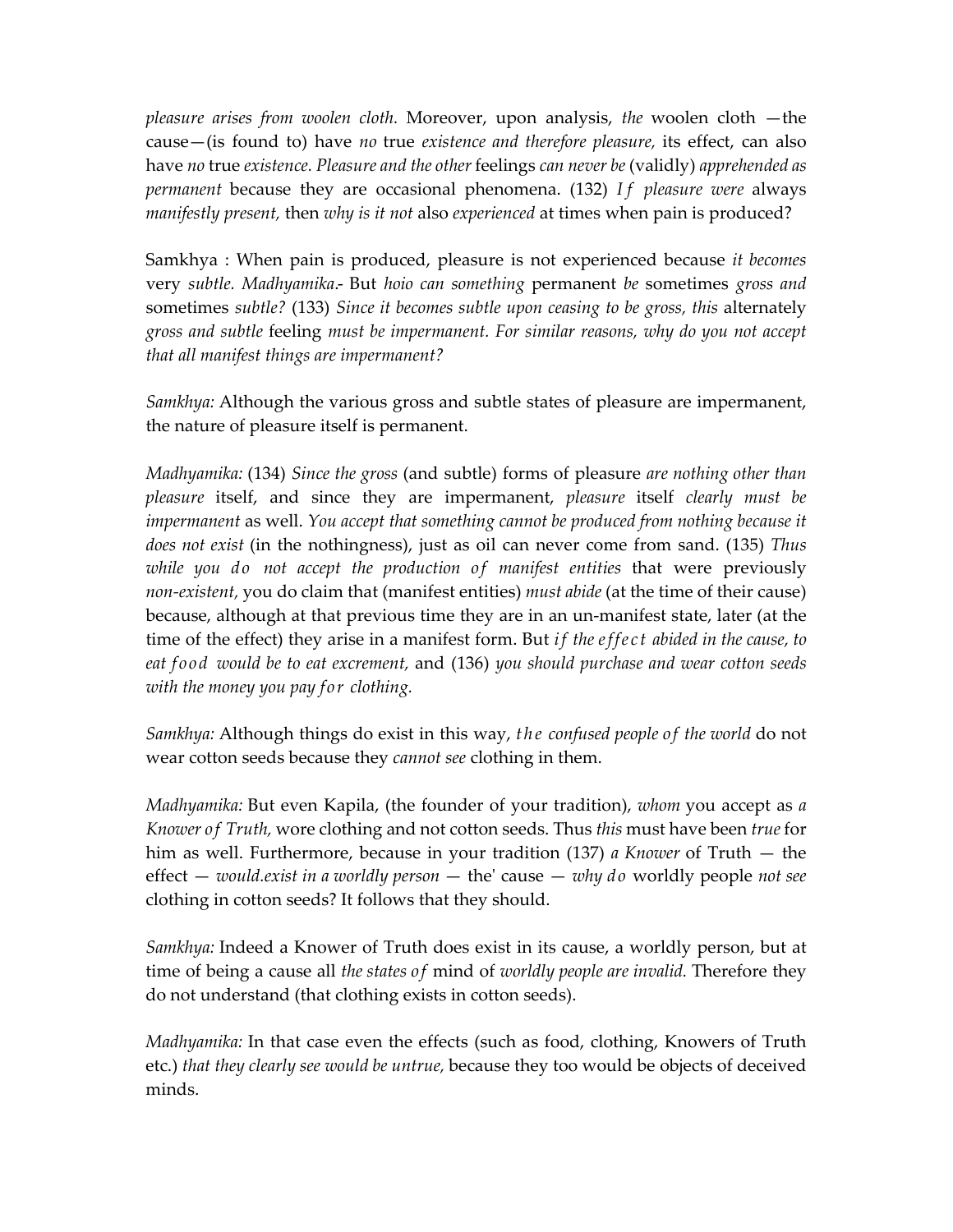*Samkhya:* (138) *If,* according to you Madhyamikas, even *valid cognitions are not valid,* i.e. deceived, *wouldnʹt* the emptiness *they understand* also *be false? It* must be. *Therefore meditation upon the ultimate* (truth) of *emptiness* is surely *incorrect.*

*Madhyamika:* (139) *Without contacting,* i.e. apprehending, *the true existence which* the mind *has imputed, one will not apprehend its non‐true existence* (its emptiness).58 In the same way, without having thought of the son of a barren woman, one cannot consider his death. And because non‐ true existence is dependent upon true existence, *the non‐true existence* that is a negation *of the false existence* also *is clearly false* (i.e. it has no true independent existence). Nevertheless it is quite valid to meditate on emptiness because it is the remedy that eliminates the apprehension of true existence. For example, (140) *when his child dies in a dream, the* dreamerʹs *thought of* the childʹs *non‐existence causes the thought of* the childʹs *existence to cease. But although* the thought of his non‐existence *is false,* it still has the ability to abandon the thought of his existence.

#### *3. Summary59*

(141) *Therefore, when such an analysis is made* with these reasonings, *no* impermanent *thing* (is found to) *exist with no cause, and no individual* cause or condition *or* any *assembly of conditions* (is found to) *have existed* from the very beginning. (142) *Since* (truly existent phenomena) do *not come* anew *from* (somewhere or something) *else,* in the beginning they are not produced, in the middle they *do not remain,* and in the end *they do not go* elsewhere upon cessation. *How,* then, *are all these things,* which under analysis are not established, although they are *apprehended as true b y confused minds, not different from illusions?* They appear to be truly existent, whereas in fact they are not.

# *4. Establishing that Phenomena Conventionally arise from Causes*

(143) *Whatever* horses and elephants have been *made manifest through* a (magicianʹs) *illusion and whatever* visual forms and so forth have been *made manifest by causes* and conditions *should be examined as to where they* first *came from,* where they abide in the meantime *and where they go to* in the end. Upon examination they will be found to be similar in not truly coming and going. (144) *An* effect *will only be seen because of* its being closely connected with *a* cause, *but without* that cause it will *not* be seen. Since it is *a product* of causes and conditions, it is *similar to a reflection* in a mirror; so *how can it have true* (independent) *existence?*

# **C. Establishing Emptiness of True Existence from the Point of view of the Effect**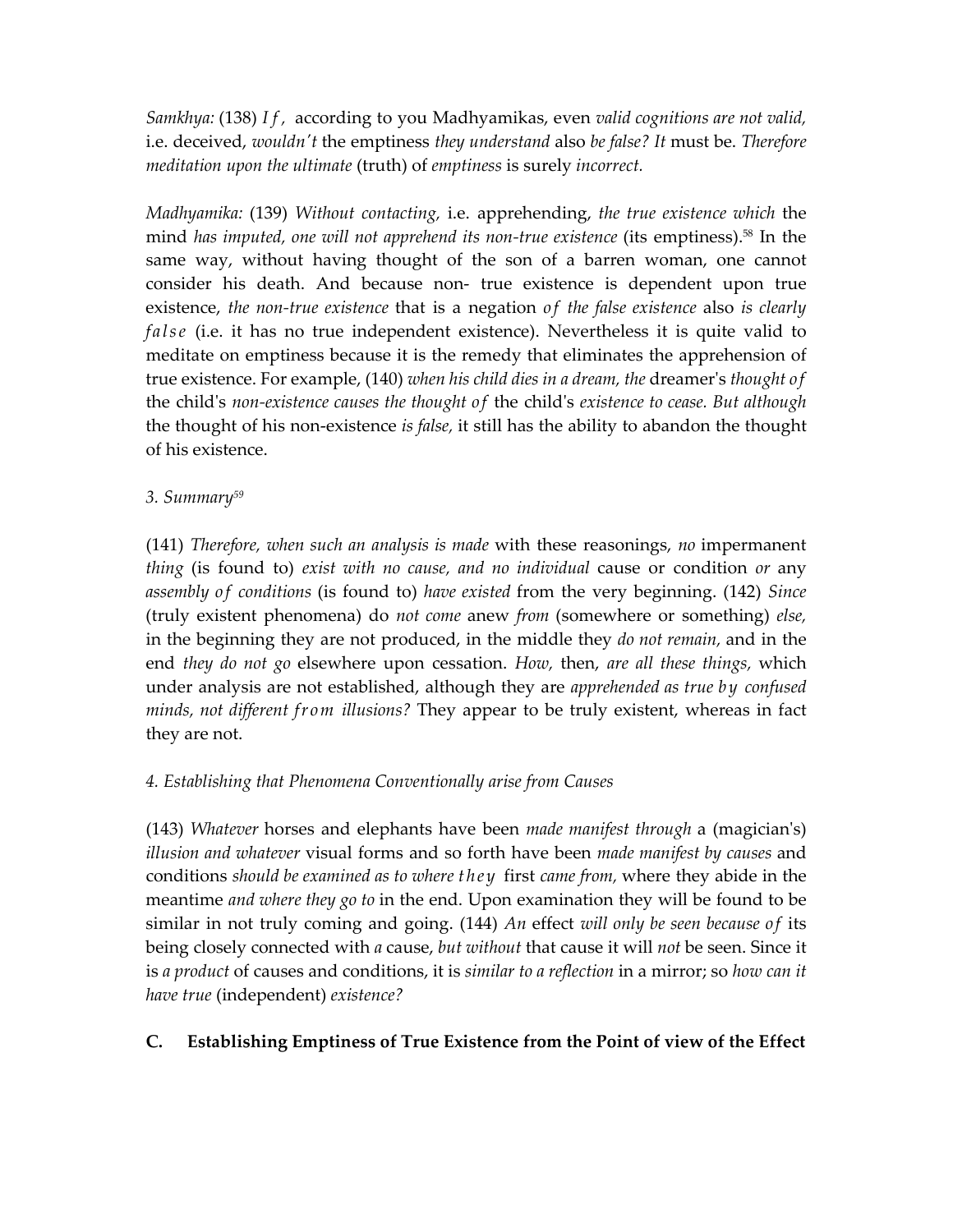(145) *What would be the need of a cause for a thing that* (truly) *existed?* (If it truly existed), it would already exist. And what would be the need of a cause for it if it didn't exist at all? (If it didnʹt exist), it would not be the effect of anything.

*Objection:* Although a cause cannot make a non‐existent arise *into a non‐thing, it can change it into a thing.*

*Reply:* This is illogical: (146) *Even b y means of* a *hundred million causes a non‐thing cannot be transformed into anything* else because it is permanent. If it were able to change, it would have to do so either while retaining its non‐thingness or through discarding it. In the former instance *how could it become a thing* as long *as its condition* remained unseparated, from being a non‐thing? And in the second instance *what is there that could* (first) separate itself from the state of a non‐thing and then (proceed) to *become a thing?* This is an impossibility. (147) *Furthermore, if* the condition of a non‐thing is not discarded, it *will be impossible for a thing to exist at the* same *time.* In which case *when could a thing ever come to exist?* Also (a further consideration should be made) in the case of a non-thing becoming a thing Upon having first discarded the condition of a non‐*thing. Without actually becoming a thing,* a non‐thing *cannot be separated from* the state of a *non thing,* and (148) *if it has not become separate from this state, it is impossible for the state of an existent thing* to arise. Similarly, *a* (truly existent) *thing does not become a non‐thing* upon cessation because *it would* absurdly *follow that something with one nature would become twofold,* i.e. both a thing and a non‐thing. (149) *In this way there is no cessation* or production *of* (truly existent) *things. Therefore all beings never have a* (truly existent) *birth nor a* (truly existent) *cessation.* They are pacified (of true existence) from the very beginning, and by nature in the state beyond sorrow (i.e. in a state devoid of true existent). (150) Although *sentient beings* appear, they *are* not truly existent, just like *a dream. And* since they are found to have no essence *upon analysis,* they *are* also *like* a *plantain tree. Therefore in their being* (empty of true existence) *there is no difference between the state beyond sorrow* — Nirvana — *and the state not beyond* sorrow— cyclic existence.

#### IV. THE RESULTS OF WISDOM

151

What is there to gain and what is there to lose With things that are empty (of true existence) in this way? Who is there to pay me respect And who is there to abuse me? 152 From what are pleasure and pain derived? What is there to be happy or unhappy about? When I search for the ultimate nature, Who is there to crave and what is there to crave for?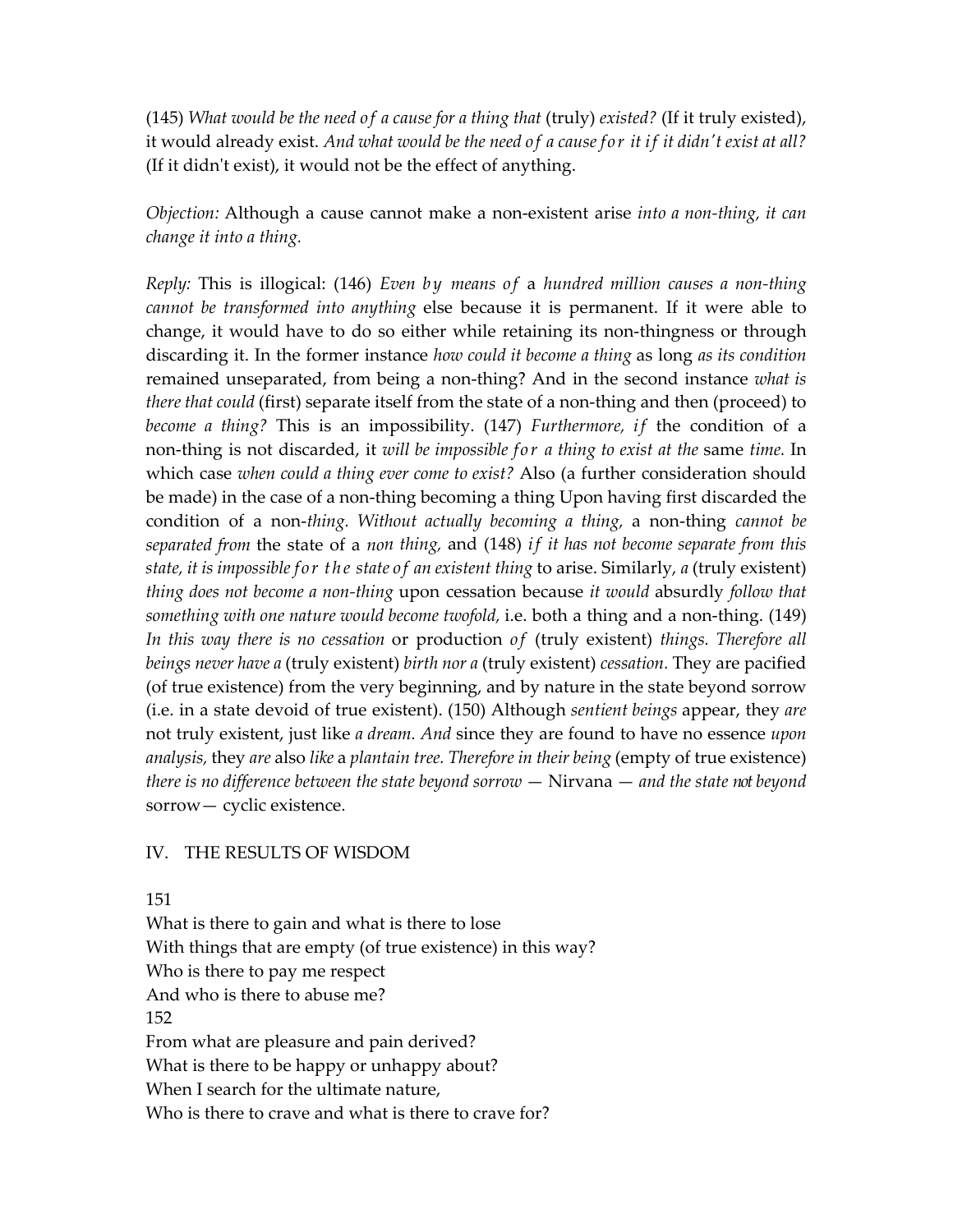153

Upon analysis this world of living beings (is found to have no true existence).

Therefore who can die here?

What is there to come and what has been?

Who are friends and who are relatives?

154

O you (who are investigating reality),

Please recognize as I have done that all is just like space!

Those who wish to be happy

Are greatly disturbed by causes for conflict

And overjoyed by the causes for pleasure.

155

But, not finding happiness, they suffer,

And in order to find it they exert themselves.

They argue with others, cut and stab one another;

With many evil deeds they live in a state of great hardship.

156

Even though they repeatedly come to happy existences

And experience much pleasure there,

Upon dying they fall for a long time

Into the unbearable sufferings of lower realms.

157

Within conditioned existence the chasms (of suffering) are many

And the (liberating comprehension of) ultimate truth is absent.

Furthermore (the apprehension of true existence and the understanding of emptiness) mutually contradict one another.

But if, while in conditioned existence, I do not (realize) this ultimate truth 158

I shall (continue to experience) a limitless ocean of misery,

Unbearable and beyond analogy.

Likewise (through not having realized emptiness) I have little strength (for virtue)

And my human life (of leisure and endowment) is indeed very short.

159

Also, I strive hard to live long and avoid illness,

I am (concerned with) hunger, rest and sleep;

I am injured by others

And keep meaningless company with the childish.

160

Therefore this life swiftly passes with no meaning

And it is very hard to find the chance to investigate reality.

In this state, where is there the means to reverse

This beginningless habit of grasping at true existence?

161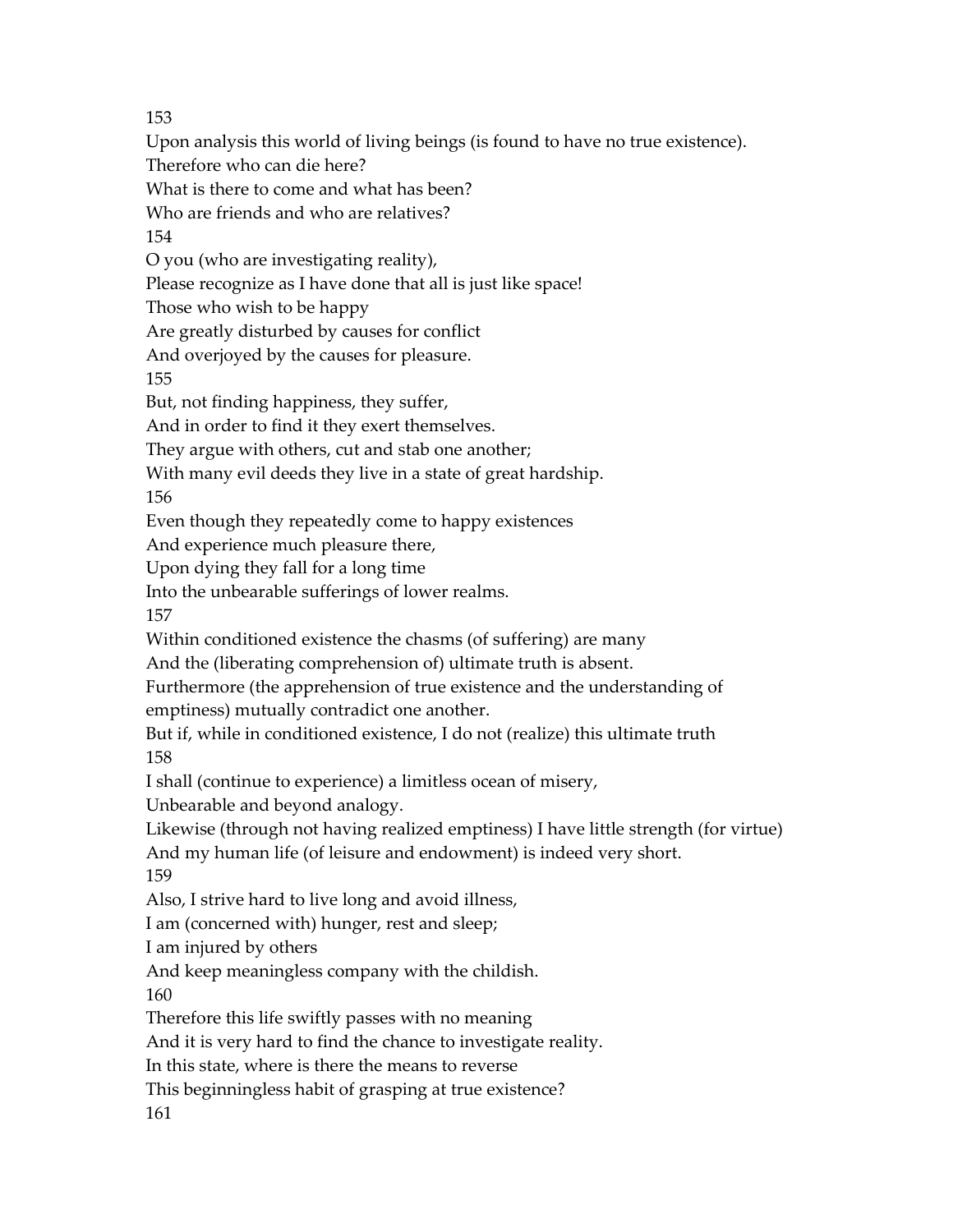Furthermore devils are exerting themselves To cast us into vast unfortunate realms, They show us many mistaken paths And it is hard to resolve doubts about the perfect way. 162 It will be hard to find the leisure (of a human life) again, And extremely difficult to find the presence of the Buddhas. It is hard to forsake this flood of disturbing conceptions. Alas, sentient beings will continue to suffer! 163 O indeed it is worth feeling sorrow For those adrift in the river of pain, who Although they experience great misery Are unaware of the sufferings they go through. 164 For example, some (ascetics) wash themselves again and again And others repeatedly enter fires, But although they thereby suffer greatly They pride themselves in being content. 165 Similarly, those (who mistake their suffering for joy) And live as though there were no ageing or death Are first of all killed (by the lord of death), And then experience the unbearable misery of falling into lower realms. 166 When shall I be able to extinguish (The pains of) those tormented by the fires of suffering With the rain of my accumulated happiness That has sprung from the clouds of my merits? 167 And by having, in the manner of not referring (to true existence), Respectfully gathered the accumulation of merit, When, by referring to others, will I be able to reveal emptiness To those who are wretched and sad?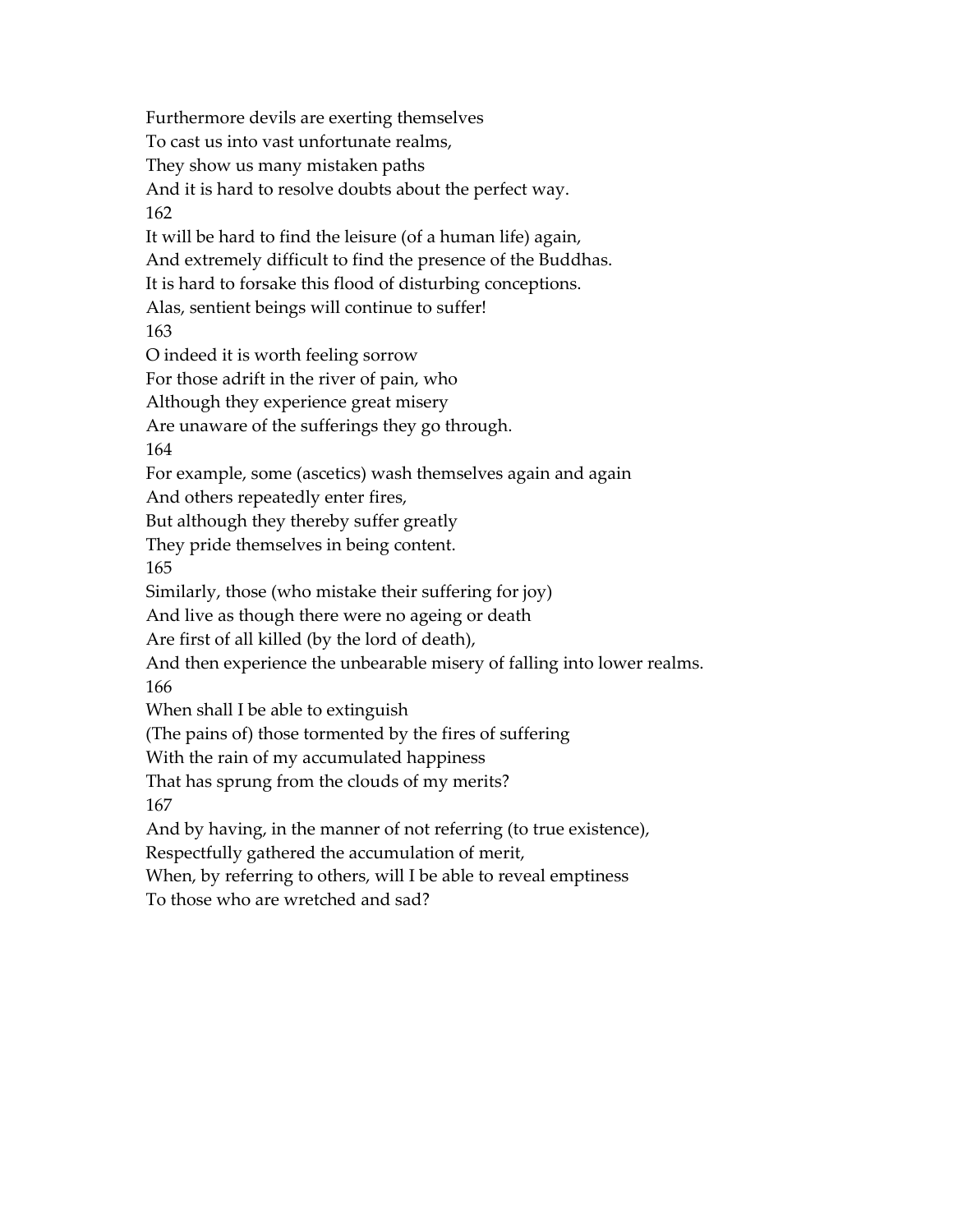# *Dedication*

1

Through the virtue of having composed this work, *A Guide to the Bodhisattva's Way of Life,* May all living beings come to engage In the Bodhisattva's conduct. 2 May all beings everywhere Plagued with sufferings of body and mind Obtain an ocean of happiness and joy By virtue of my merits. 3 For as long as they remain in cyclic existence May their (mundane) happiness never decline, And may all of them uninterruptedly receive Waves of joy from Bodhisattvas. 4 May all embodied creatures, Who throughout the universe Experience hellish realms, Come to enjoy the bliss of Sukhavati. 5 May those feeble with cold find warmth, And may those oppressed with heat be cooled By the boundless waters that pour forth From the great clouds of the Bodhisattvas' (merits). 6 May the forest of razor sharp leaves Become a beautiful pleasure grove, And may the trees of knives and swords Grow into wish-fulfilling trees. 7 May the regions of hell become places of joy With vast and fragrant lotus pools Beautified with the exquisite calls Of wild ducks, geese and swans. 8 May the heaps of burning coals change into heaps of jewels,

May the burning ground become a polished crystal floor,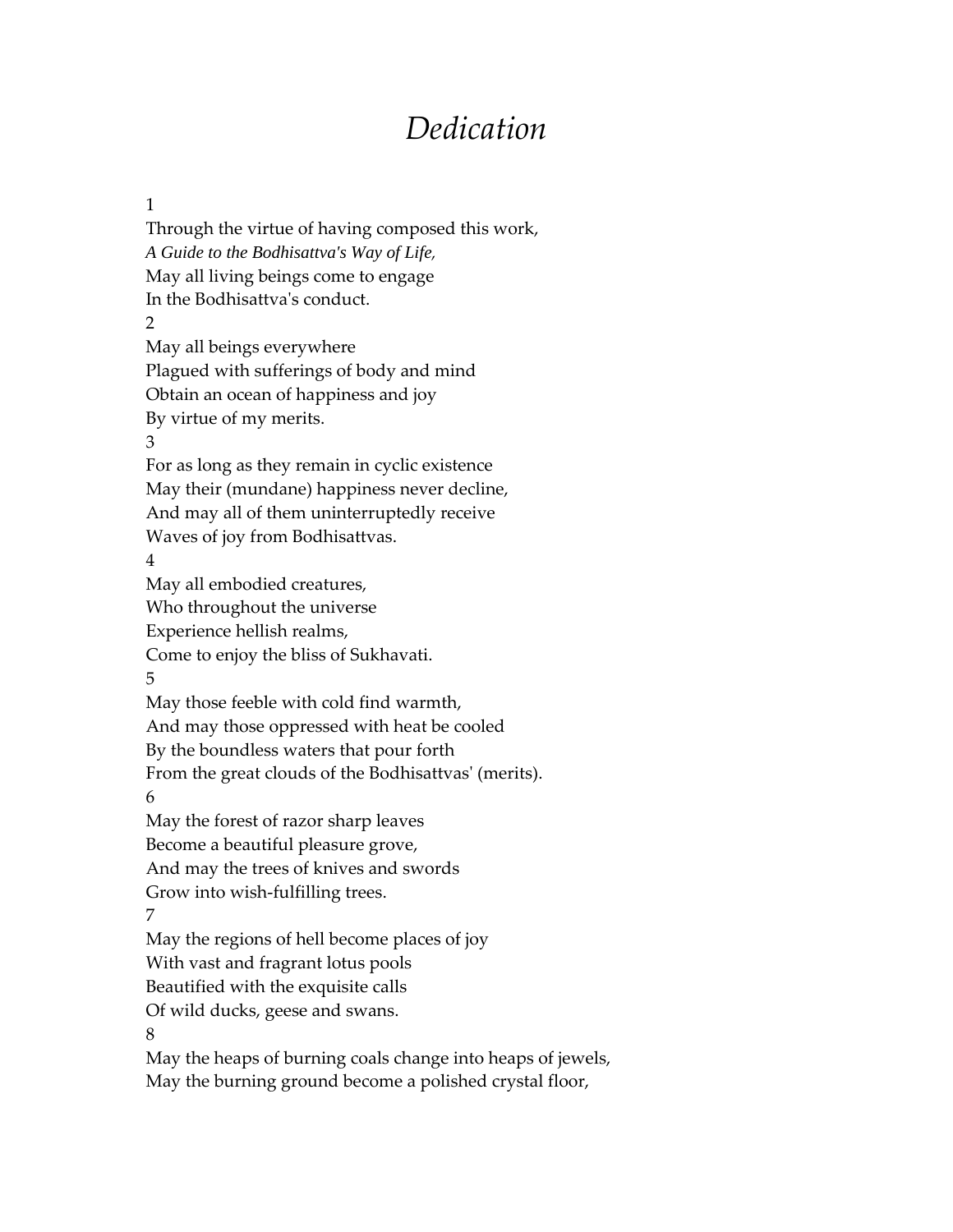And may the mountains of the crushing hells

Become celestial palaces of worship filled with Sugatas.

9

May the rains of lava, blazing stones and weapons

From now on become a rain of flowers,

And may all battling with weapons

From now on be a playful exchange of flowers.

10

By the force of my virtues, may those caught in the fiery torrents of acid,

Their flesh eaten away, revealing their lily‐white bones,

Obtain the bodies of celestials

And dwell with goddesses in gently flowing rivers.

11

ʺWhy are the henchmen of Yama, the unbearable buzzards and vultures afraid? Through whose noble strength is joy brought upon us and darkness dispelled?" Looking up, they behold in the firmament the radiant form of Vajrapani! Through the force of their joy may they be free from evil and find his company.

12

When they see the lava fires of hell extinguished

By a rain of falling flowers mixed with scented water,

Immediately satisfied, they wonder whose work this was:

In this way may those in hell behold Padmapani.

13

ʺFriends, donʹt be afraid but quickly gather here,

What need is there to flee when above us is the youthful Manjughosha to dispel our fears,

The tender Bodhisattva who protects all living things,

Through whose might all suffering is removed and the force of joy abounds.

14

Behold him in an enchanting palace resounding with hymns sung by a thousand goddesses,

With the tiaras of a hundred gods being offered to his lotus feet.

And a rain of many flowers falling on his head, the eyes of which are moist with kindness."

Upon seeing Manjughosha in this way, may those in hell cry out loud with joy. 15

Likewise having seen, due to the roots of my wholesome deeds,

The cool and sweet-smelling rain falling from joyful clouds

Created by the Bodhisattvas Samantabhadra and Sarva‐nirvarana‐vishkambhi,

May all beings in hell be truly happy.

16

May all animals be free from the fear

Of being eaten by one another;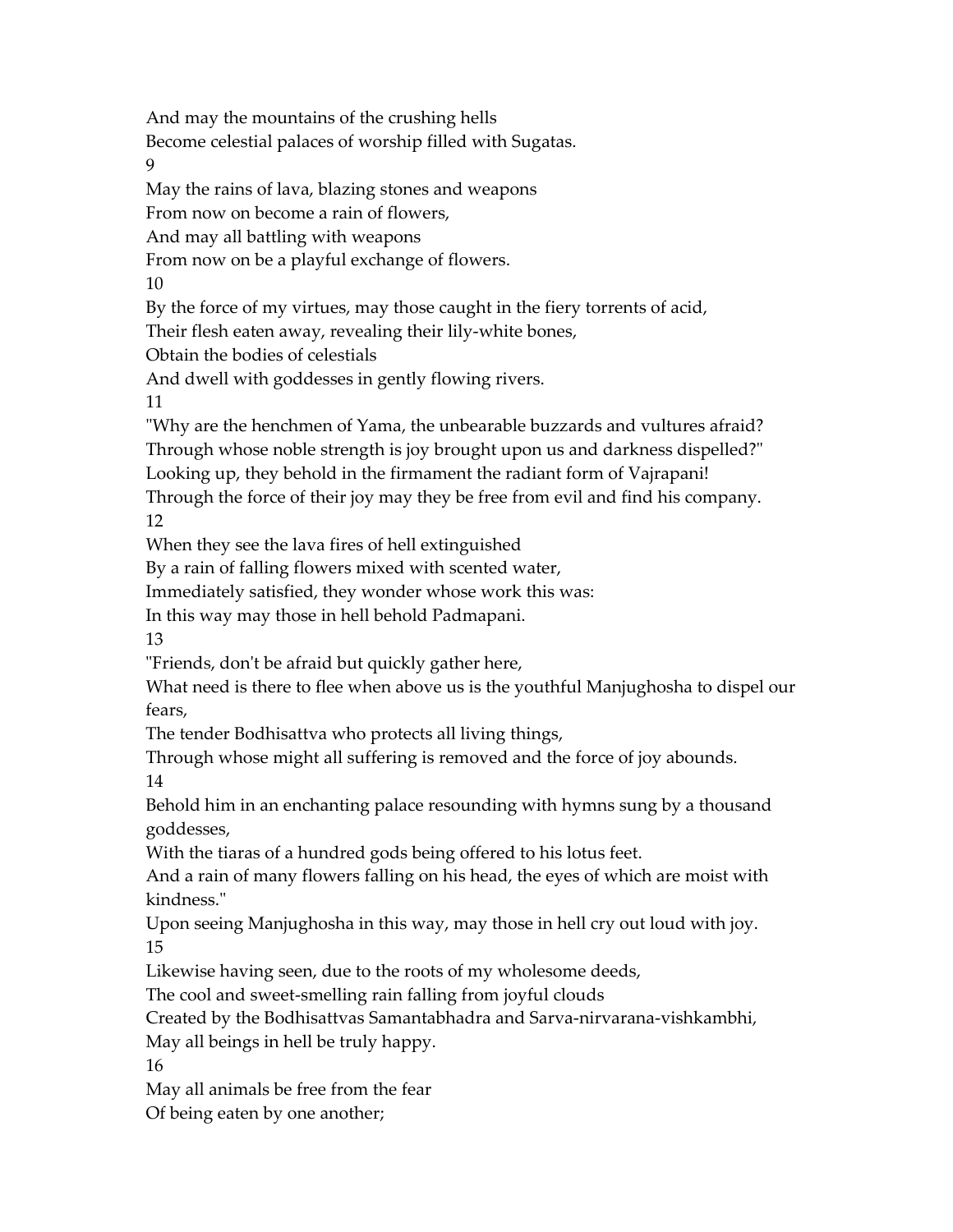May the hungry ghosts be as happy As the men of the Northern Continent. 17 May they be satisfied By a stream of milk pouring from the hand Of the Noble Lord Avalokiteshvara, And by bathing in it may they always be cooled. 18 May the blind see forms, May the deaf hear sounds And just as it was with Mayadevi, May pregnant woman give birth without any pain 19 May the naked find clothing, The hungry find food; May the thirsty find water And delicious drinks. 20 May the poor find wealth, Those weak with sorrow find joy; May the forlorn find new hope, Constant happiness and prosperity. 21 May all who are sick and ill Quickly be freed from their illness, And may every disease in the world Never occur again. 22 May the frightened cease to be afraid And those bound be freed; May the powerless find power, And may people think of benefiting one another. 23 May all travelers find happiness Everywhere they go, And without any effort may they accomplish Whatever they set out to do. 24 May those who sail in ships and boats Obtain whatever they wish for, And having safely returned to the shore May they joyfully reunite with their relatives. 25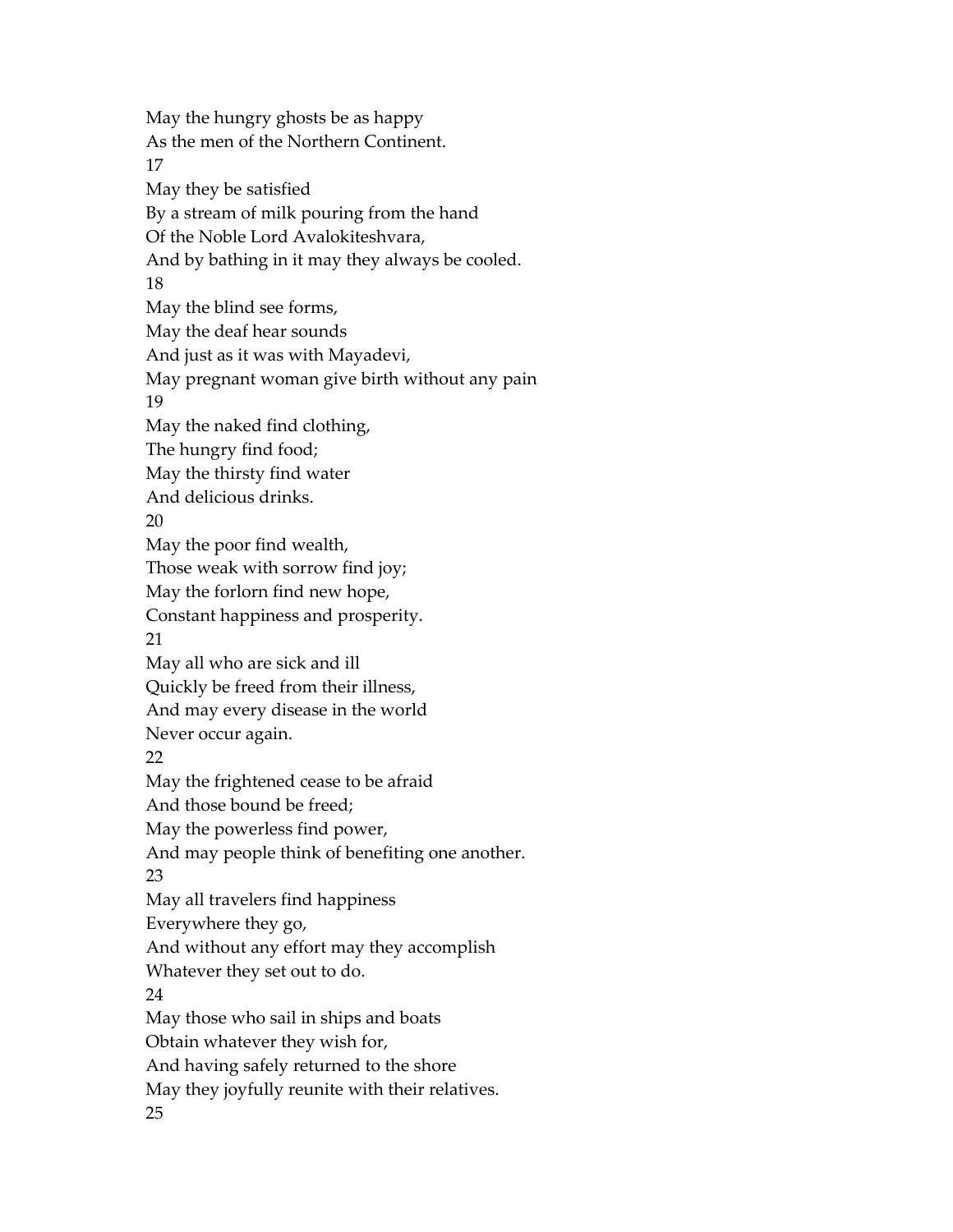May troubled wanderers who have lost their way Meet with fellow travelers, And without any fear of thieves and tigers May their going be easy without any fatigue. 26 May those who find themselves in trackless, fearful wildernesses— The children, the aged, the unprotected, Those stupefied and the insane— Be guarded by beneficent celestials. 27 May beings be free from all states of no leisure And be endowed with faith, wisdom and kindness; With food (obtained in a proper manner) and excellent conduct, May they be mindful throughout their lives. 28 May all beings be without want for wealth Just like the treasury of space, And without (it being the source of) dispute or harm May they always enjoy it as they wish. 29 May those who have little splendor Come to be endowed with majesty; And may those whose bodies are worn with toil Find magnificent and noble forms. 30 May all lower life‐forms in the universe Take (rebirth) in higher forms; May the lowly obtain grandeur And may the proud be humbled. 31 By the merits I (have accumulated), May every single being Abandon all forms of evil And perpetually engaged in virtue. 32 May they never be parted from the Awakening Mind And may they always engage in the Bodhisattva's conducts; May they be cared for by the Buddhas And relinquish the actions of devils. 33 May sentient beings have lives Inconceivably long (when in fortunate realms);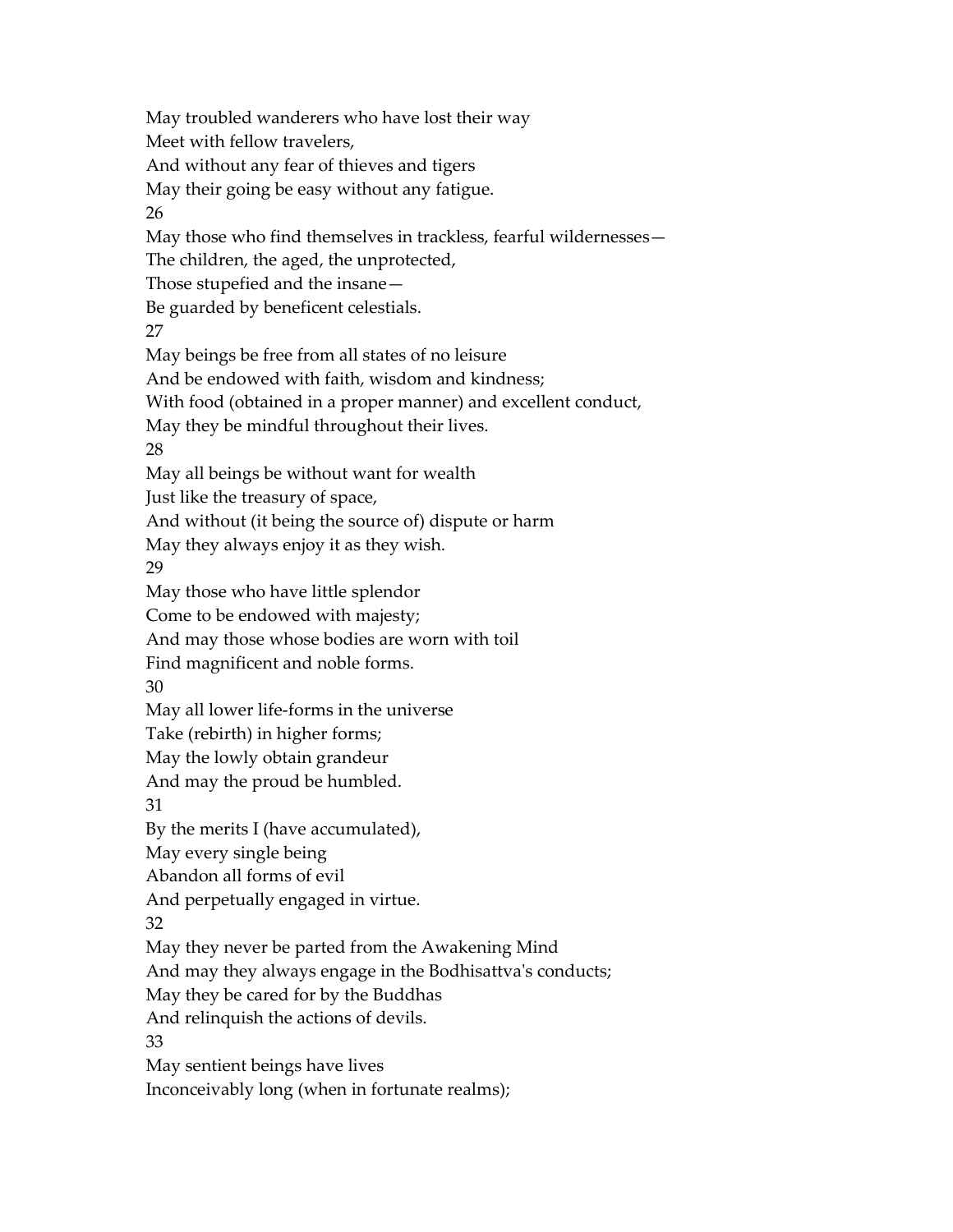May they always live in contentment, Unfamiliar with even the word ʹdeathʹ. 34 May there abound in all directions Gardens of wish fulfilling trees Filled with the sweet sound of Dharma Proclaimed by the Buddhas and their Sons. 35 And may the land everywhere be pure, Smooth and devoid of any rocks, Level like the palm of the hand, And of the nature of lapis lazuli. 36 For all the circles of disciples, May many Bodhisattvas Dwell in every land Adorning them with their excellent (manifestations). 37 May all embodied creatures Uninterruptedly hear The sound of Dharma issuing from birds and trees, Beams of light and even space itself. 38 May they always meet with Buddhas And their sons the Bodhisattvas, Then may these spiritual masters of the world Be worshipped with endless clouds of offerings. 39 May celestials bring timely rains So that harvests may be bountiful. May kings act in accordance with Dharma And the people of the world always prosper. 40 May all medicines be effective And the repeating of mantras successful; May dakinis, cannibals and the like Be endowed with compassionate minds. 41 May no living creature ever suffer, Commit evil or ever fall ill. May no one be afraid or belittled, Or their minds ever be depressed. 42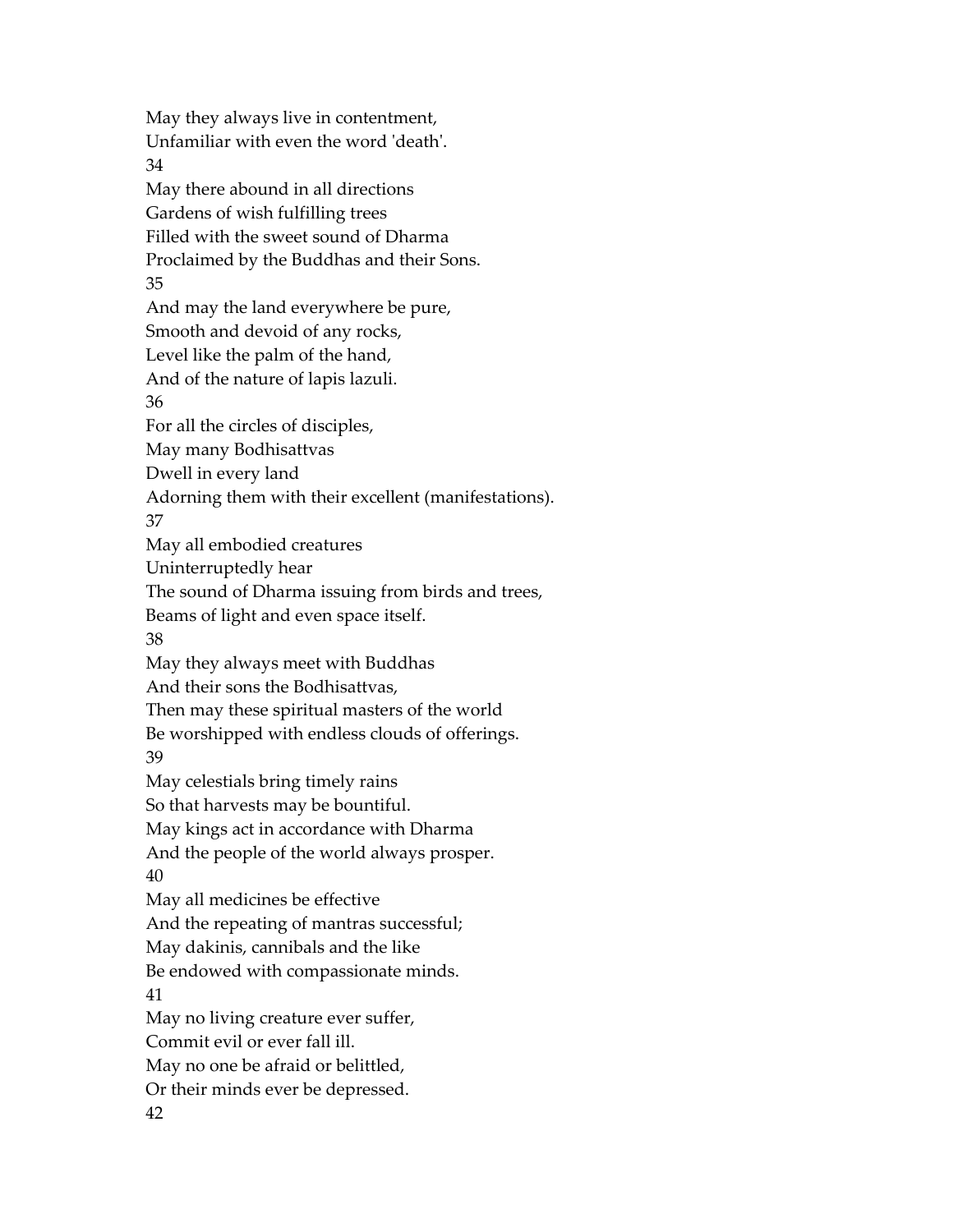In all temples and monasteries

May reading and recitation flourish and remain;

May the Sangha always be in harmony

And may their purposes be accomplished.

43

May monks desiring to practise

Find quiet and solitary places,

And through having abandoned all wandering thoughts

May they meditate with flexible minds.

44

May nuns be materially sufficient,

Abandon quarrelling (with each other) and be unharmed:

Similarly may all ordained ones

Never let their morality weaken.

45

Having repented any moral falls

May evil always be eradicated,

And thereby obtaining a happy state of birth

May spiritual conduct not decline even there.

46

May the wise be honored

And may they receive alms;

May their minds be completely pure

And may they be renowned in all directions.

47

May beings not experience the misery of lower realms

And may they never know any hardships;

With a physical form superior to the gods

May they swiftly attain Buddhahood.

48

May sentient beings again and again

Make offerings to all the Buddhas,

And may they constantly be joyful

With the inconceivable bliss of the Buddhas.

# 49

Just as they have intended

May the Bodhisattvas fulfill the welfare of the world,

And may all sentient beings receive

Whatever the buddhas have intended for them.

50

Similarly may the Pratyeka‐buddhas

And the Sharvakas find happiness.